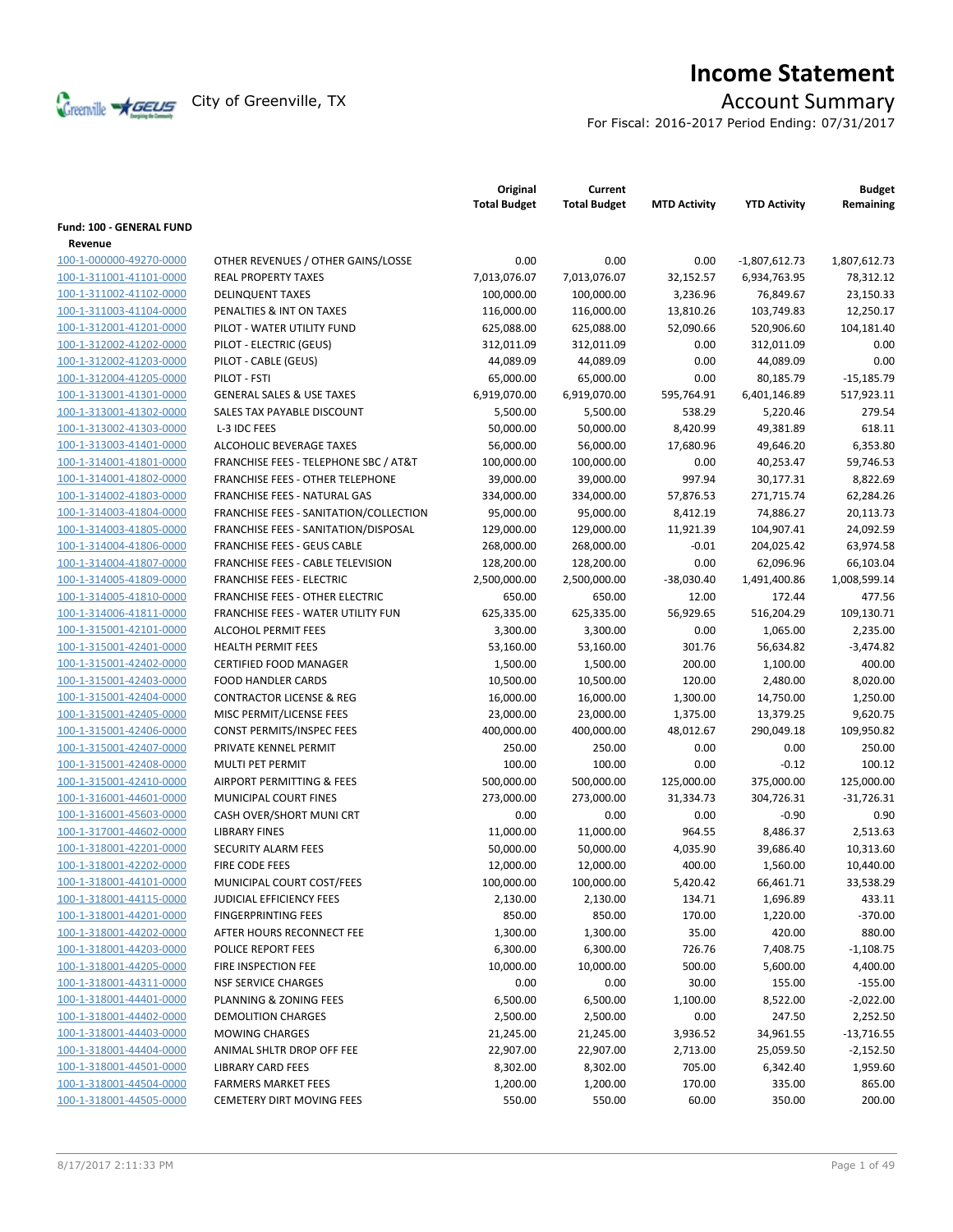|                                                    |                                       | Original<br><b>Total Budget</b> | Current<br><b>Total Budget</b> | <b>MTD Activity</b> | <b>YTD Activity</b>  | Budget<br>Remaining |
|----------------------------------------------------|---------------------------------------|---------------------------------|--------------------------------|---------------------|----------------------|---------------------|
| 100-1-319001-44102-0000                            | SALE OF CITY PUBLICATIONS             | 1,080.00                        | 1,080.00                       | 0.00                | 150.00               | 930.00              |
| 100-1-319001-44506-0000                            | LIBRARY COPY MACHINE                  | 5,500.00                        | 5,500.00                       | 200.15              | 3,216.20             | 2,283.80            |
| 100-1-319001-45302-0000                            | <b>CEMETERY LOTS SALES</b>            | 150.00                          | 150.00                         | 0.00                | 510.00               | $-360.00$           |
| 100-1-319001-45304-0000                            | <b>PROPERTY SALES</b>                 | 0.00                            | 0.00                           | 0.00                | 7,263.29             | $-7,263.29$         |
| 100-1-319001-45305-0000                            | <b>AUCTION PROCEEDS</b>               | 1,500.00                        | 1,500.00                       | 0.00                | 4,740.60             | $-3,240.60$         |
| 100-1-319001-45401-0000                            | <b>INTEREST REVENUES</b>              | 30,000.00                       | 30,000.00                      | 3,987.26            | 12,399.82            | 17,600.18           |
| 100-1-319001-45501-0000                            | LIBRARY MTG ROOM RENTAL               | 600.00                          | 600.00                         | 85.00               | 857.50               | $-257.50$           |
| 100-1-319001-45503-0000                            | <b>PAVILION RENTALS</b>               | 13,990.00                       | 13,990.00                      | 1,105.00            | 9,515.13             | 4,474.87            |
| 100-1-319001-45601-0000                            | MISCELLANEOUS REVENUES                | 32,000.00                       | 32,000.00                      | 30.42               | 22,012.76            | 9,987.24            |
| 100-1-319001-45602-0000                            | PRIOR YEAR REIMBURSEMENTS             | 10,000.00                       | 10,000.00                      | 0.00                | 0.00                 | 10,000.00           |
| 100-1-319001-45604-0000                            | OTHER REVENUE / OVER/SHORT            | 0.00                            | 0.00                           | $-1.66$             | $-7,266.02$          | 7,266.02            |
| 100-1-322001-43002-0000                            | <b>ANIMAL SHELTER CONTRIB</b>         | 100,000.00                      | 100,000.00                     | 0.00                | 100,000.00           | 0.00                |
| 100-1-322001-43003-0000                            | HUNT CO CONTRIB - FIRE                | 28,800.00                       | 28,800.00                      | 2,400.00            | 24,000.00            | 4,800.00            |
| 100-1-322001-43004-0000                            | HUNT CO MEM HOSP REIM                 | 21,000.00                       | 21,000.00                      | 3,733.34            | 18,666.70            | 2,333.30            |
| 100-1-323001-46008-0000                            | <b>XFR - TOURISM FUND</b>             | 90,000.00                       | 90,000.00                      | 7,500.00            | 75,000.00            | 15,000.00           |
| 100-1-323001-46023-0000                            | <b>XFR - GENERAL CIP FUND</b>         | 0.00                            | 114,000.00                     | 114,000.00          | 114,000.00           | 0.00                |
| 100-1-324001-46506-0000                            | <b>CA - RECREATION FUND</b>           | 6,157.00                        | 6,157.00                       | 513.08              | 5,130.80             | 1,026.20            |
| 100-1-324001-46509-0000                            | <b>CA - VENUE MGMT FUND</b>           | 6,459.00                        | 6,459.00                       | 538.25              | 5,382.50             | 1,076.50            |
| 100-1-324001-46537-0000                            | <b>CA - MAIL MACHINE LEASE</b>        | 3,132.00                        | 3,132.00                       | 0.00                | 2,088.00             | 1,044.00            |
| 100-1-324001-46614-0000                            | CA - SANITATION FUND COLLECTION       | 25,439.00                       | 25,439.00                      | 2,119.92            | 21,199.20            | 4,239.80            |
| 100-1-324001-46650-0000                            | CA - UTILITY FUND TO GENERAL GOVERNME | 369,256.00                      | 369,256.00                     | 30,771.33           | 307,713.30           | 61,542.70           |
| 100-1-324001-46651-0000                            | CA - UTILITY FUND TO PUBLIC WORKS     | 172,134.00                      | 172,134.00                     | 14,344.50           | 143,445.00           | 28,689.00           |
| 100-1-324001-46801-0000                            | <b>CA - SPENCE FUND</b>               | 600.00                          | 600.00                         | 50.00               | 500.00               | 100.00              |
| 100-1-324009-46901-0000                            | <b>CA - ELECTRIC UTILITY</b>          | 312,482.00                      | 312,482.00                     | 26,040.17           | 260,401.70           | 52,080.30           |
| 100-1-324009-46906-0000                            | CA - CABLE UTILITY                    | 52,488.00                       | 52,488.00                      | 4,374.00            | 43,740.00            | 8,748.00            |
|                                                    | <b>Revenue Total:</b>                 | 22,345,380.25                   | 22,459,380.25                  | 1,262,351.67        | 18,008,541.99        | 4,450,838.26        |
| Expense                                            |                                       |                                 |                                |                     |                      |                     |
| 100-1-411000-52001-0000                            | OFFICE SUPPLIES                       | 60.00                           | 60.00                          | 0.00                | 46.96                | 13.04               |
| 100-1-411000-52005-0000                            | PRINTED MATERIALS                     | 96.00                           | 96.00                          | 0.00                | 48.00                | 48.00               |
| 100-1-411000-52103-0000                            | <b>MEETING SUPPLIES</b>               | 1,800.00                        | 1,800.00                       | 0.00                | 1,471.34             | 328.66              |
| 100-1-411000-54001-0000                            | <b>TELEPHONE CHARGES</b>              | 4,002.00                        | 4,002.00                       | 203.93              | 2,137.62             | 1,864.38            |
| 100-1-411000-54201-0000                            | MEMBERSHIPS & SUBSCRIPTIONS           | 6,900.00                        | 6,900.00                       | 0.00                | 5,926.00             | 974.00              |
| 100-1-411000-54204-0000                            | <b>PUBLIC RELATIONS</b>               | 500.00                          | 500.00                         | 0.00                | 500.00               | 0.00                |
| 100-1-411000-54213-0000                            | PLAQUES AND AWARDS                    | 500.00                          | 500.00                         | 0.00                | 351.85               | 148.15              |
| 100-1-411000-54214-0000                            | <b>TRAVEL &amp; TRAINING</b>          | 14,000.00                       | 14,000.00                      | 531.90              | 10,122.00            | 3,878.00            |
| 100-1-411400-51001-0000<br>100-1-411400-51021-0000 | <b>REGULAR SALARIES</b><br>LONGEVITY  | 73,620.00<br>1,206.00           | 73,620.00<br>1,206.00          | 5,908.80            | 63,825.01            | 9,794.99            |
| 100-1-411400-51116-0000                            | CAR ALLOWANCE                         | 4,200.00                        | 4,200.00                       | 0.00<br>323.08      | 1,200.00<br>3,553.88 | 6.00<br>646.12      |
| 100-1-411400-51117-0000                            | <b>CELL PHONE ALLOWANCE</b>           | 696.00                          | 696.00                         | 53.54               | 588.94               | 107.06              |
| 100-1-411400-51201-0000                            | <b>FICA</b>                           | 4,943.00                        | 4,943.00                       | 378.58              | 4,176.54             | 766.46              |
| 100-1-411400-51202-0000                            | MEDICARE                              | 1,156.00                        | 1,156.00                       | 88.54               | 976.76               | 179.24              |
| 100-1-411400-51203-0000                            | <b>HEALTH INSURANCE</b>               | 9,700.00                        | 9,700.00                       | 808.33              | 8,083.30             | 1,616.70            |
| 100-1-411400-51204-0000                            | <b>WORKERS COMPENSATION</b>           | 218.00                          | 218.00                         | 18.17               | 181.70               | 36.30               |
| 100-1-411400-51205-0000                            | STATE UNEMPLOYMENT                    | 77.00                           | 77.00                          | 0.00                | 16.51                | 60.49               |
| 100-1-411400-51301-0000                            | <b>TMRS</b>                           | 8,781.00                        | 8,781.00                       | 702.70              | 7,637.90             | 1,143.10            |
| 100-1-411400-52001-0000                            | <b>OFFICE SUPPLIES</b>                | 100.00                          | 100.00                         | 0.00                | 44.98                | 55.02               |
| 100-1-411400-52002-0000                            | POSTAGE / FREIGHT                     | 150.00                          | 150.00                         | 0.00                | 133.86               | 16.14               |
| 100-1-411400-52005-0000                            | PRINTED MATERIALS                     | 25.00                           | 25.00                          | 0.00                | 0.00                 | 25.00               |
| 100-1-411400-54001-0000                            | <b>TELEPHONE CHARGES</b>              | 2,100.00                        | 2,100.00                       | 72.90               | 637.31               | 1,462.69            |
| 100-1-411400-54101-0000                            | PROFESSIONAL SERVICES                 | 900.00                          | 900.00                         | 0.00                | 875.00               | 25.00               |
| 100-1-411400-54201-0000                            | MEMBERSHIPS & SUBSCRIPTIONS           | 130.00                          | 130.00                         | 0.00                | 125.00               | 5.00                |
| 100-1-411400-54206-0000                            | <b>ELECTION EXPENSE</b>               | 5,125.00                        | 5,125.00                       | 0.00                | 2,000.33             | 3,124.67            |
| 100-1-411400-54212-0000                            | PRINTING                              | 4,160.00                        | 4,160.00                       | 900.00              | 3,367.50             | 792.50              |
| 100-1-411400-54214-0000                            | <b>TRAVEL &amp; TRAINING</b>          | 975.00                          | 975.00                         | 20.00               | 423.86               | 551.14              |
| 100-1-412100-51001-0000                            | <b>REGULAR SALARIES</b>               | 171,353.00                      | 171,353.00                     | 12,520.10           | 137,574.73           | 33,778.27           |
| 100-1-412100-51020-0000                            | <b>OVERTIME</b>                       | 6,778.00                        | 6,778.00                       | 183.50              | 3,807.35             | 2,970.65            |
| 100-1-412100-51021-0000                            | LONGEVITY                             | 4,650.00                        | 4,650.00                       | 0.00                | 4,614.00             | 36.00               |
| 100-1-412100-51101-0000                            | <b>CERTIFICATION PAY</b>              | 3,600.00                        | 3,600.00                       | 230.78              | 2,538.58             | 1,061.42            |
| 100-1-412100-51201-0000                            | <b>FICA</b>                           | 11,556.00                       | 11,556.00                      | 758.41              | 8,776.63             | 2,779.37            |
|                                                    |                                       |                                 |                                |                     |                      |                     |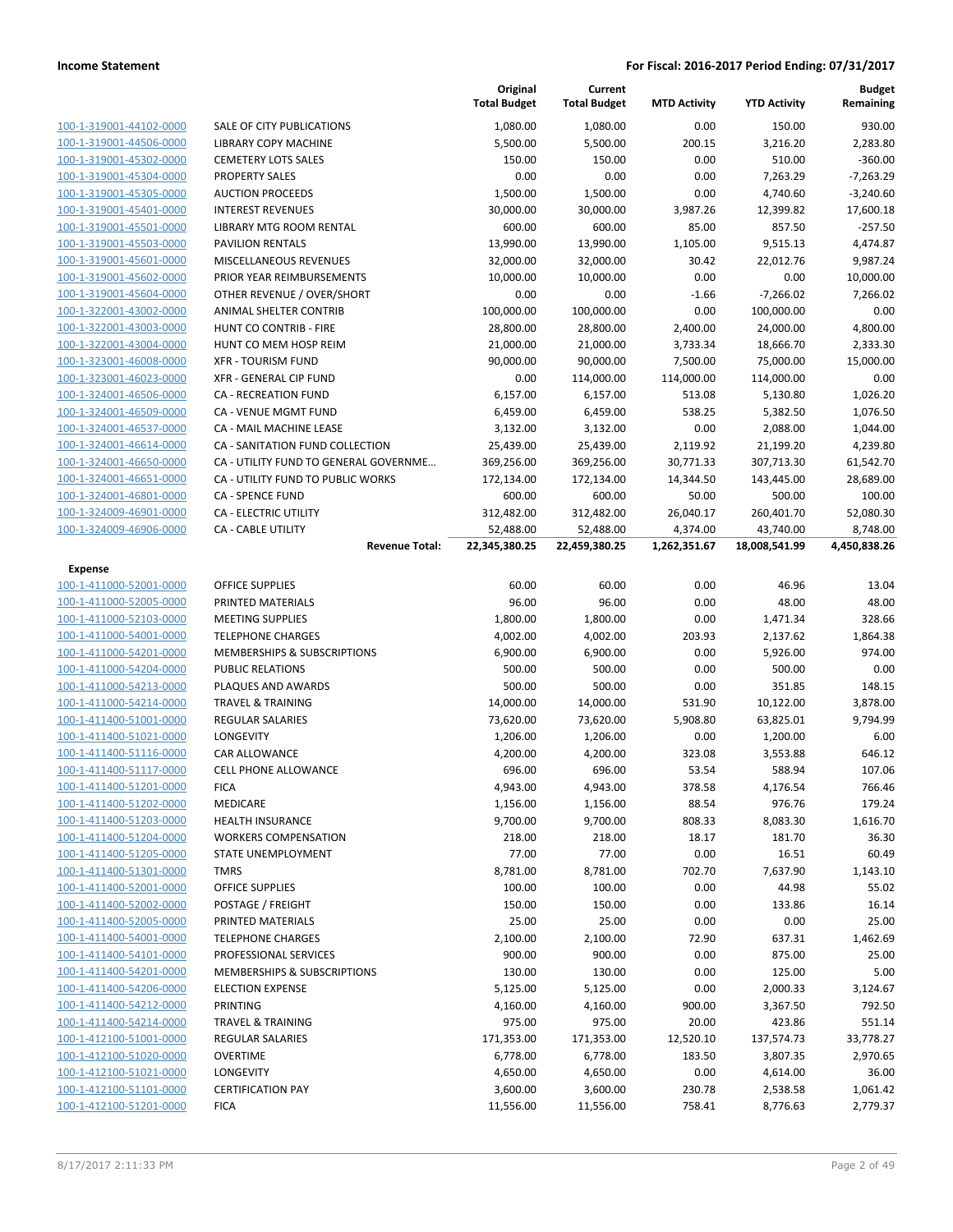| 100-1-412100-51202-0000        | MEDICARE                   |
|--------------------------------|----------------------------|
| 100-1-412100-51203-0000        | <b>HEALTH INSUR/</b>       |
| <u>100-1-412100-51204-0000</u> | <b>WORKERS CON</b>         |
| 100-1-412100-51205-0000        | <b>STATE UNEMPL</b>        |
| 100-1-412100-51301-0000        | <b>TMRS</b>                |
| 100-1-412100-52001-0000        | <b>OFFICE SUPPLIE</b>      |
| 100-1-412100-52002-0000        | POSTAGE / FRE              |
| <u>100-1-412100-52005-0000</u> | PRINTED MATE               |
| 100-1-412100-52102-0000        | <b>BOOKS / REF SL</b>      |
| 100-1-412100-52110-0000        | TICKET WRITER              |
| 100-1-412100-53201-0000        | <b>FURNITURE &amp; C</b>   |
| 100-1-412100-54001-0000        | <b>TELEPHONE CH</b>        |
| 100-1-412100-54101-0000        | PROFESSIONAL               |
| 100-1-412100-54201-0000        | <b>MEMBERSHIPS</b>         |
| 100-1-412100-54207-0000        | COURT COSTS, J             |
| 100-1-412100-54214-0000        | TRAVEL & TRAII             |
| 100-1-413200-51001-0000        | <b>REGULAR SALA</b>        |
|                                | <b>OVERTIME</b>            |
| 100-1-413200-51020-0000        |                            |
| 100-1-413200-51021-0000        | LONGEVITY                  |
| 100-1-413200-51101-0000        | <b>CERTIFICATION</b>       |
| 100-1-413200-51116-0000        | CAR ALLOWAN                |
| 100-1-413200-51201-0000        | <b>FICA</b>                |
| <u>100-1-413200-51202-0000</u> | MEDICARE                   |
| 100-1-413200-51203-0000        | <b>HEALTH INSUR/</b>       |
| 100-1-413200-51204-0000        | <b>WORKERS COM</b>         |
| 100-1-413200-51205-0000        | <b>STATE UNEMPL</b>        |
| 100-1-413200-51301-0000        | TMRS                       |
| <u>100-1-413200-52001-0000</u> | <b>OFFICE SUPPLIE</b>      |
| 100-1-413200-52002-0000        | POSTAGE / FRE              |
| 100-1-413200-52102-0000        | <b>BOOKS / REF SL</b>      |
| 100-1-413200-52103-0000        | <b>MEETING SUPP</b>        |
| 100-1-413200-52201-0000        | <b>MINOR TOOLS</b>         |
| <u>100-1-413200-54001-0000</u> | <b>TELEPHONE CH</b>        |
| 100-1-413200-54101-0000        | PROFESSIONAL               |
| 100-1-413200-54201-0000        | <b>MEMBERSHIPS</b>         |
| 100-1-413200-54205-0000        | <b>BUSINESS MEA</b>        |
| 100-1-413200-54212-0000        | PRINTING                   |
| <u>100-1-413200-54214-0000</u> | <b>TRAVEL &amp; TRAI</b> I |
| 100-1-415100-51001-0000        | <b>REGULAR SALA</b>        |
| 100-1-415100-51020-0000        | OVERTIME                   |
| 100-1-415100-51021-0000        | LONGEVITY                  |
| 100-1-415100-51116-0000        | CAR ALLOWAN                |
| 100-1-415100-51117-0000        | <b>CELL PHONE AL</b>       |
| 100-1-415100-51201-0000        | <b>FICA</b>                |
| 100-1-415100-51202-0000        | MEDICARE                   |
| 100-1-415100-51203-0000        | <b>HEALTH INSURA</b>       |
| 100-1-415100-51204-0000        | <b>WORKERS CON</b>         |
| 100-1-415100-51205-0000        | <b>STATE UNEMPL</b>        |
| 100-1-415100-51301-0000        | TMRS                       |
| 100-1-415100-51401-0000        | CONTRA - SALA              |
| 100-1-415100-52001-0000        | <b>OFFICE SUPPLIE</b>      |
| 100-1-415100-52002-0000        | POSTAGE / FRE              |
| 100-1-415100-52005-0000        | PRINTED MATE               |
| 100-1-415100-54001-0000        | <b>TELEPHONE CH</b>        |
| 100-1-415100-54110-0000        | <b>AUDIT</b>               |
| 100-1-415100-54201-0000        | <b>MEMBERSHIPS</b>         |
| 100-1-415100-54211-0000        | ADVERTISING                |
| 100-1-415100-54212-0000        | PRINTING                   |
| 100-1-415100-54214-0000        | <b>TRAVEL &amp; TRAI</b>   |
|                                |                            |

|                         |                                         | Original<br><b>Total Budget</b> | Current<br><b>Total Budget</b> | <b>MTD Activity</b> | <b>YTD Activity</b> | <b>Budget</b><br>Remaining |
|-------------------------|-----------------------------------------|---------------------------------|--------------------------------|---------------------|---------------------|----------------------------|
| 100-1-412100-51202-0000 | MEDICARE                                | 2,703.00                        | 2,703.00                       | 177.37              | 2,054.85            | 648.15                     |
| 100-1-412100-51203-0000 | <b>HEALTH INSURANCE</b>                 | 38,800.00                       | 38,800.00                      | 3,233.33            | 32,333.30           | 6,466.70                   |
| 100-1-412100-51204-0000 | <b>WORKERS COMPENSATION</b>             | 510.00                          | 510.00                         | 42.50               | 425.00              | 85.00                      |
| 100-1-412100-51205-0000 | STATE UNEMPLOYMENT                      | 444.00                          | 444.00                         | 0.98                | 73.25               | 370.75                     |
| 100-1-412100-51301-0000 | <b>TMRS</b>                             | 19,775.00                       | 19,775.00                      | 1,278.21            | 14,280.68           | 5,494.32                   |
| 100-1-412100-52001-0000 | <b>OFFICE SUPPLIES</b>                  | 880.00                          | 880.00                         | 248.12              | 581.09              | 298.91                     |
| 100-1-412100-52002-0000 | POSTAGE / FREIGHT                       | 3,500.00                        | 3,500.00                       | 0.00                | 2,338.19            | 1,161.81                   |
| 100-1-412100-52005-0000 | PRINTED MATERIALS                       | 1,400.00                        | 1,400.00                       | 612.03              | 612.03              | 787.97                     |
| 100-1-412100-52102-0000 | <b>BOOKS / REF SUPPLIES</b>             | 220.00                          | 220.00                         | 0.00                | 0.00                | 220.00                     |
| 100-1-412100-52110-0000 | <b>TICKET WRITER SUPPLIES</b>           | 8,630.00                        | 8,630.00                       | 151.00              | 7,338.74            | 1,291.26                   |
| 100-1-412100-53201-0000 | <b>FURNITURE &amp; OFFICE EQUIPMENT</b> | 1,712.00                        | 1,712.00                       | 0.00                | 1,211.54            | 500.46                     |
| 100-1-412100-54001-0000 | <b>TELEPHONE CHARGES</b>                | 10,000.00                       | 10,000.00                      | 636.90              | 4,584.29            | 5,415.71                   |
| 100-1-412100-54101-0000 | PROFESSIONAL SERVICES                   | 24,720.00                       | 24,720.00                      | 70.00               | 22,872.73           | 1,847.27                   |
| 100-1-412100-54201-0000 | MEMBERSHIPS & SUBSCRIPTIONS             | 850.00                          | 850.00                         | 85.94               | 560.11              | 289.89                     |
| 100-1-412100-54207-0000 | COURT COSTS, JURY, WIT FEES             | 360.00                          | 360.00                         | 72.00               | 216.00              | 144.00                     |
| 100-1-412100-54214-0000 | <b>TRAVEL &amp; TRAINING</b>            | 8,150.00                        | 8,150.00                       | 216.98              | 3,713.80            | 4,436.20                   |
| 100-1-413200-51001-0000 | <b>REGULAR SALARIES</b>                 | 207,132.00                      | 207,132.00                     | 16,618.40           | 179,508.04          | 27,623.96                  |
| 100-1-413200-51020-0000 | <b>OVERTIME</b>                         | 120.00                          | 120.00                         | 0.00                | 24.49               | 95.51                      |
| 100-1-413200-51021-0000 | <b>LONGEVITY</b>                        | 1,800.00                        | 1,800.00                       | 0.00                | 1,800.00            | 0.00                       |
| 100-1-413200-51101-0000 | <b>CERTIFICATION PAY</b>                | 1,200.00                        | 1,200.00                       | 92.30               | 1,015.30            | 184.70                     |
| 100-1-413200-51116-0000 | CAR ALLOWANCE                           | 7,380.00                        | 7,380.00                       | 567.70              | 6,244.70            | 1,135.30                   |
| 100-1-413200-51201-0000 | <b>FICA</b>                             | 8,734.00                        | 8,734.00                       | 1,053.30            | 8,339.11            | 394.89                     |
| 100-1-413200-51202-0000 | MEDICARE                                | 3,156.00                        | 3,156.00                       | 246.34              | 2,694.26            | 461.74                     |
| 100-1-413200-51203-0000 | <b>HEALTH INSURANCE</b>                 | 19,400.00                       | 19,400.00                      | 1,616.66            | 16,166.60           | 3,233.40                   |
| 100-1-413200-51204-0000 | <b>WORKERS COMPENSATION</b>             | 595.00                          | 595.00                         | 49.58               | 495.80              | 99.20                      |
| 100-1-413200-51205-0000 | STATE UNEMPLOYMENT                      | 154.00                          | 154.00                         | 0.00                | 29.77               | 124.23                     |
| 100-1-413200-51301-0000 | <b>TMRS</b>                             | 23,972.00                       | 23,972.00                      | 1,931.72            | 20,833.47           | 3,138.53                   |
| 100-1-413200-52001-0000 | <b>OFFICE SUPPLIES</b>                  | 550.00                          | 550.00                         | 59.96               | 300.87              | 249.13                     |
| 100-1-413200-52002-0000 | POSTAGE / FREIGHT                       | 200.00                          | 200.00                         | 0.00                | 33.27               | 166.73                     |
| 100-1-413200-52102-0000 | <b>BOOKS / REF SUPPLIES</b>             | 100.00                          | 100.00                         | 0.00                | 0.00                | 100.00                     |
| 100-1-413200-52103-0000 | <b>MEETING SUPPLIES</b>                 | 475.00                          | 475.00                         | 17.34               | 217.97              | 257.03                     |
| 100-1-413200-52201-0000 | MINOR TOOLS & EQUIPMENT                 | 125.00                          | 125.00                         | 99.99               | 99.99               | 25.01                      |
| 100-1-413200-54001-0000 | <b>TELEPHONE CHARGES</b>                | 6,000.00                        | 6,000.00                       | 454.82              | 4,448.99            | 1,551.01                   |
| 100-1-413200-54101-0000 | PROFESSIONAL SERVICES                   | 0.00                            | 0.00                           | 0.00                | 60.00               | $-60.00$                   |
| 100-1-413200-54201-0000 | MEMBERSHIPS & SUBSCRIPTIONS             | 3,000.00                        | 3,000.00                       | 100.00              | 1,163.24            | 1,836.76                   |
| 100-1-413200-54205-0000 | <b>BUSINESS MEALS</b>                   | 1,000.00                        | 1,000.00                       | 46.99               | 126.72              | 873.28                     |
| 100-1-413200-54212-0000 | PRINTING                                | 750.00                          | 750.00                         | 0.00                | 0.00                | 750.00                     |
| 100-1-413200-54214-0000 | <b>TRAVEL &amp; TRAINING</b>            | 6,740.00                        | 6,740.00                       | 363.80              | 5,767.06            | 972.94                     |
| 100-1-415100-51001-0000 | <b>REGULAR SALARIES</b>                 | 301,904.00                      | 301,904.00                     | 19,527.05           | 213,654.92          | 88,249.08                  |
| 100-1-415100-51020-0000 | <b>OVERTIME</b>                         | 1,010.00                        | 1,010.00                       | 0.00                | 663.16              | 346.84                     |
| 100-1-415100-51021-0000 | LONGEVITY                               | 2,994.00                        | 2,994.00                       | 0.00                | 2,970.00            | 24.00                      |
| 100-1-415100-51116-0000 | CAR ALLOWANCE                           | 4,200.00                        | 4,200.00                       | 184.62              | 2,030.82            | 2,169.18                   |
| 100-1-415100-51117-0000 | CELL PHONE ALLOWANCE                    | 420.00                          | 420.00                         | 32.30               | 355.30              | 64.70                      |
| 100-1-415100-51201-0000 | <b>FICA</b>                             | 19,253.00                       | 19,253.00                      | 1,139.44            | 12,807.80           | 6,445.20                   |
| 100-1-415100-51202-0000 | MEDICARE                                | 4,503.00                        | 4,503.00                       | 266.48              | 2,995.36            | 1,507.64                   |
| 100-1-415100-51203-0000 | <b>HEALTH INSURANCE</b>                 | 67,900.00                       | 67,900.00                      | 5,658.33            | 56,583.30           | 11,316.70                  |
| 100-1-415100-51204-0000 | <b>WORKERS COMPENSATION</b>             | 850.00                          | 850.00                         | 70.83               | 708.30              | 141.70                     |
| 100-1-415100-51205-0000 | STATE UNEMPLOYMENT                      | 539.00                          | 539.00                         | 0.00                | 92.19               | 446.81                     |
| 100-1-415100-51301-0000 | <b>TMRS</b>                             | 34,205.00                       | 34,205.00                      | 2,207.36            | 24,260.14           | 9,944.86                   |
| 100-1-415100-51401-0000 | <b>CONTRA - SALARIES</b>                | $-20,722.00$                    | $-20,722.00$                   | 0.00                | 0.00                | $-20,722.00$               |
| 100-1-415100-52001-0000 | <b>OFFICE SUPPLIES</b>                  | 1,950.00                        | 1,950.00                       | 46.94               | 1,430.82            | 519.18                     |
| 100-1-415100-52002-0000 | POSTAGE / FREIGHT                       | 5,000.00                        | 5,000.00                       | 0.00                | 2,229.21            | 2,770.79                   |
| 100-1-415100-52005-0000 | PRINTED MATERIALS                       | 0.00                            | 0.00                           | 0.00                | 24.00               | $-24.00$                   |
| 100-1-415100-54001-0000 | <b>TELEPHONE CHARGES</b>                | 3,400.00                        | 3,400.00                       | 263.26              | 2,378.92            | 1,021.08                   |
| 100-1-415100-54110-0000 | <b>AUDIT</b>                            | 56,650.00                       | 56,650.00                      | 0.00                | 70,450.00           | $-13,800.00$               |
| 100-1-415100-54201-0000 | MEMBERSHIPS & SUBSCRIPTIONS             | 2,400.00                        | 2,400.00                       | 150.00              | 2,675.00            | $-275.00$                  |
| 100-1-415100-54211-0000 | ADVERTISING                             | 25,000.00                       | 25,000.00                      | 6,805.27            | 25,692.24           | $-692.24$                  |
| 100-1-415100-54212-0000 | PRINTING                                | 3,102.00                        | 3,102.00                       | 0.00                | 3,246.87            | $-144.87$                  |
| 100-1-415100-54214-0000 | <b>TRAVEL &amp; TRAINING</b>            | 6,000.00                        | 6,000.00                       | 0.00                | 3,914.48            | 2,085.52                   |
|                         |                                         |                                 |                                |                     |                     |                            |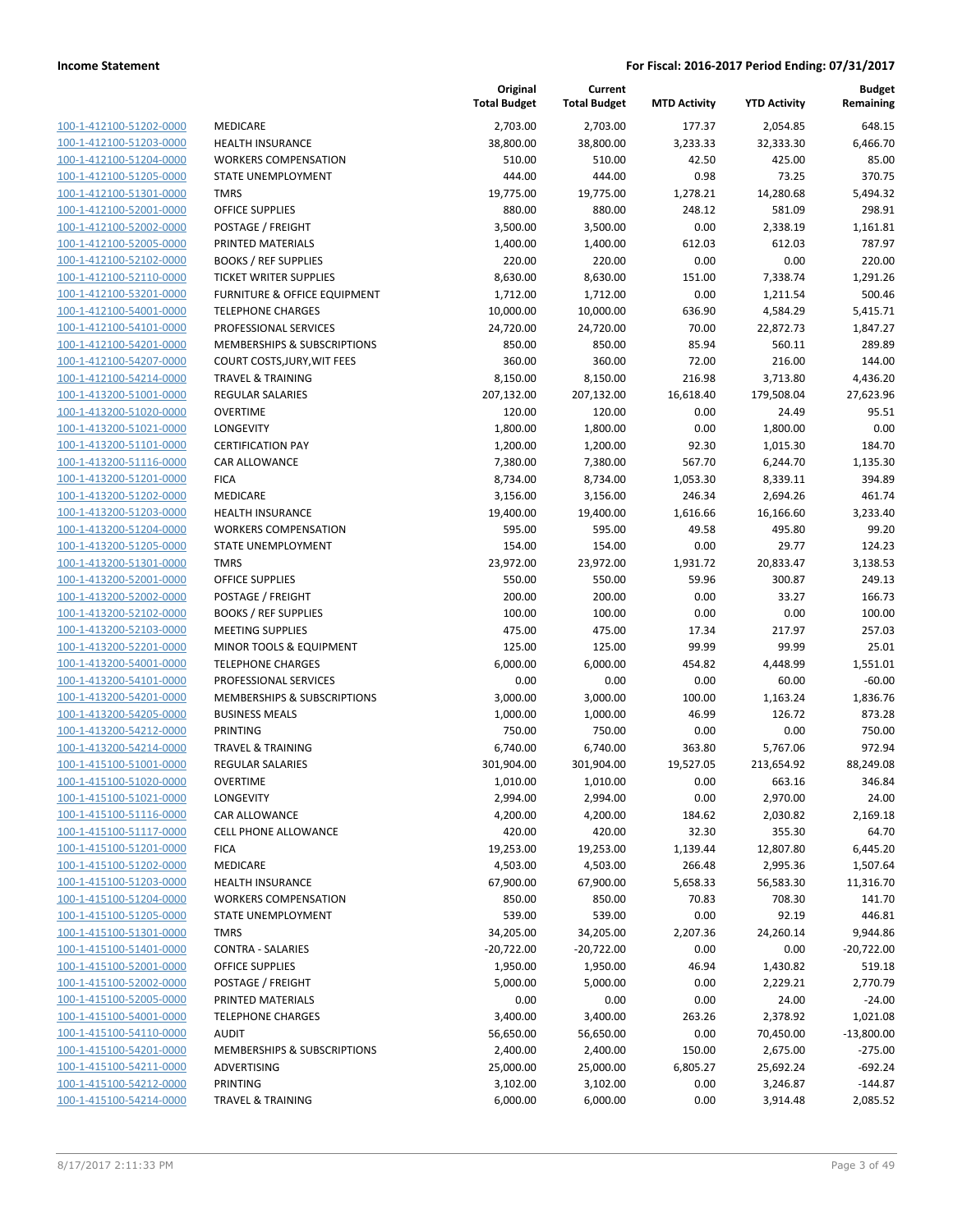| 100-1-415150-54401-0000        |
|--------------------------------|
| 100-1-415150-54402-0000        |
| 100-1-415300-54106-0000        |
| 100-1-415500-51001-0000        |
| 100-1-415500-51020-0000        |
| 100-1-415500-51021-0000        |
| 100-1-415500-51102-0000        |
| 100-1-415500-51116-0000        |
| 100-1-415500-51117-0000        |
| 100-1-415500-51201-0000        |
| 100-1-415500-51202-0000        |
| 100-1-415500-51203-0000        |
| <u>100-1-415500-51204-0000</u> |
| 100-1-415500-51205-0000        |
|                                |
| 100-1-415500-51301-0000        |
| 100-1-415500-52001-0000        |
| 100-1-415500-52002-0000        |
| 100-1-415500-52303-0000        |
| 100-1-415500-52401-0000        |
| 100-1-415500-54001-0000        |
| 100-1-415500-54102-0000        |
| 100-1-415500-54103-0000        |
| 100-1-415500-54107-0000        |
| 100-1-415500-54118-0000        |
| 100-1-415500-54119-0000        |
| 100-1-415500-54201-0000        |
| 100-1-415500-54213-0000        |
| 100-1-415500-54214-0000        |
| 100-1-421100-51001-0000        |
| 100-1-421100-51020-0000        |
| 100-1-421100-51021-0000        |
| 100-1-421100-51101-0000        |
| <u>100-1-421100-51115-0000</u> |
| 100-1-421100-51117-0000        |
| 100-1-421100-51201-0000        |
| 100-1-421100-51202-0000        |
| 100-1-421100-51203-0000        |
| 100-1-421100-51204-0000        |
| 100-1-421100-51205-0000        |
| 100-1-421100-51301-0000        |
|                                |
| 100-1-421100-51401-0000        |
| 100-1-421100-52001-0000        |
|                                |
| <u>100-1-421100-52002-0000</u> |
| 100-1-421100-52004-0000        |
| 100-1-421100-52005-0000        |
| 100-1-421100-52103-0000        |
| 100-1-421100-52104-0000        |
| <u>100-1-421100-52201-0000</u> |
| 100-1-421100-52203-0000        |
| 100-1-421100-52302-0000        |
| 100-1-421100-52305-0000        |
| 100-1-421100-53202-0000        |
| 100-1-421100-53205-0000        |
| 100-1-421100-54001-0000        |
| 100-1-421100-54002-0000        |
| 100-1-421100-54201-0000        |
| 100-1-421100-54205-0000        |
| <u>100-1-421100-54212-0000</u> |
| 100-1-421100-54213-0000        |

|                         |                                    | Original<br><b>Total Budget</b> | Current<br><b>Total Budget</b> | <b>MTD Activity</b> | <b>YTD Activity</b> | <b>Budget</b><br>Remaining |
|-------------------------|------------------------------------|---------------------------------|--------------------------------|---------------------|---------------------|----------------------------|
| 100-1-415150-54401-0000 | APPRAISER                          | 220,000.00                      | 220,000.00                     | 0.00                | 174,143.43          | 45,856.57                  |
| 100-1-415150-54402-0000 | <b>COLLECTOR</b>                   | 15,350.00                       | 15,350.00                      | 0.00                | 15,884.05           | $-534.05$                  |
| 100-1-415300-54106-0000 | <b>ATTORNEY FEES</b>               | 200,000.00                      | 200,000.00                     | 0.00                | 156,698.90          | 43,301.10                  |
| 100-1-415500-51001-0000 | <b>REGULAR SALARIES</b>            | 159,633.00                      | 159,633.00                     | 12,360.15           | 134,320.09          | 25,312.91                  |
| 100-1-415500-51020-0000 | <b>OVERTIME</b>                    | 719.00                          | 719.00                         | 11.98               | 155.69              | 563.31                     |
| 100-1-415500-51021-0000 | LONGEVITY                          | 3,030.00                        | 3,030.00                       | 0.00                | 1,992.00            | 1,038.00                   |
| 100-1-415500-51102-0000 | <b>BILINGUAL PAY</b>               | 600.00                          | 600.00                         | 0.00                | 0.00                | 600.00                     |
| 100-1-415500-51116-0000 | CAR ALLOWANCE                      | 4,200.00                        | 4,200.00                       | 323.08              | 3,553.88            | 646.12                     |
| 100-1-415500-51117-0000 | <b>CELL PHONE ALLOWANCE</b>        | 960.00                          | 960.00                         | 73.84               | 812.24              | 147.76                     |
| 100-1-415500-51201-0000 | <b>FICA</b>                        | 10,487.00                       | 10,487.00                      | 758.89              | 8,468.71            | 2,018.29                   |
| 100-1-415500-51202-0000 | MEDICARE                           | 2,453.00                        | 2,453.00                       | 177.48              | 1,980.57            | 472.43                     |
| 100-1-415500-51203-0000 | <b>HEALTH INSURANCE</b>            | 29,100.00                       | 29,100.00                      | 2,425.00            | 24,250.00           | 4,850.00                   |
| 100-1-415500-51204-0000 | <b>WORKERS COMPENSATION</b>        | 463.00                          | 463.00                         | 38.58               | 385.80              | 77.20                      |
| 100-1-415500-51205-0000 | <b>STATE UNEMPLOYMENT</b>          | 231.00                          | 231.00                         | 0.00                | 48.76               | 182.24                     |
| 100-1-415500-51301-0000 | <b>TMRS</b>                        | 18,631.00                       | 18,631.00                      | 1,427.59            | 15,506.26           | 3,124.74                   |
| 100-1-415500-52001-0000 | <b>OFFICE SUPPLIES</b>             | 1,500.00                        | 1,500.00                       | 141.70              | 1,333.67            | 166.33                     |
| 100-1-415500-52002-0000 | POSTAGE / FREIGHT                  | 700.00                          | 700.00                         | 15.35               | 636.48              | 63.52                      |
| 100-1-415500-52303-0000 | <b>TRAINING SUPPLIES</b>           | 500.00                          | 500.00                         | 0.00                | 152.65              | 347.35                     |
| 100-1-415500-52401-0000 | <b>RECREATIONAL SUPPLIES</b>       | 2,800.00                        | 2,800.00                       | 0.00                | 88.10               | 2,711.90                   |
| 100-1-415500-54001-0000 | <b>TELEPHONE CHARGES</b>           | 2,500.00                        | 2,500.00                       | 196.87              | 1,486.44            | 1,013.56                   |
| 100-1-415500-54102-0000 | <b>MVR CHECKS</b>                  | 200.00                          | 200.00                         | 0.00                | 144.00              | 56.00                      |
| 100-1-415500-54103-0000 | CONSULTING                         | 300.00                          | 300.00                         | 0.00                | 0.00                | 300.00                     |
| 100-1-415500-54107-0000 | <b>MEDICAL</b>                     | 5,000.00                        | 5,000.00                       | 685.00              | 4,663.00            | 337.00                     |
| 100-1-415500-54118-0000 | <b>MEDICAL - POLICE</b>            | 2,500.00                        | 2,500.00                       | 372.00              | 1,444.00            | 1,056.00                   |
| 100-1-415500-54119-0000 | <b>MEDICAL - FIRE</b>              | 1,000.00                        | 1,000.00                       | 125.00              | 1,199.00            | $-199.00$                  |
| 100-1-415500-54201-0000 | MEMBERSHIPS & SUBSCRIPTIONS        | 3,500.00                        | 3,500.00                       | 135.21              | 2,070.24            | 1,429.76                   |
| 100-1-415500-54213-0000 | PLAQUES AND AWARDS                 | 8,500.00                        | 8,500.00                       | 149.95              | 7,798.83            | 701.17                     |
| 100-1-415500-54214-0000 | <b>TRAVEL &amp; TRAINING</b>       | 3,550.00                        | 3,550.00                       | 0.00                | 1,423.07            | 2,126.93                   |
| 100-1-421100-51001-0000 | <b>REGULAR SALARIES</b>            | 257,202.00                      | 257,202.00                     | 19,844.94           | 218,510.95          | 38,691.05                  |
| 100-1-421100-51020-0000 | <b>OVERTIME</b>                    | 1,651.00                        | 1,651.00                       | 218.01              | 3,198.34            | $-1,547.34$                |
| 100-1-421100-51021-0000 | LONGEVITY                          | 3,480.00                        | 3,480.00                       | 0.00                | 3,468.00            | 12.00                      |
| 100-1-421100-51101-0000 | <b>CERTIFICATION PAY</b>           | 3,000.00                        | 3,000.00                       | 276.92              | 2,907.64            | 92.36                      |
| 100-1-421100-51115-0000 | <b>CLOTHING ALLOWANCE</b>          | 600.00                          | 600.00                         | 0.00                | 600.00              | 0.00                       |
| 100-1-421100-51117-0000 | <b>CELL PHONE ALLOWANCE</b>        | 1,560.00                        | 1,560.00                       | 120.00              | 1,320.00            | 240.00                     |
| 100-1-421100-51201-0000 | <b>FICA</b>                        | 16,585.00                       | 16,585.00                      | 1,200.04            | 13,555.18           | 3,029.82                   |
| 100-1-421100-51202-0000 | MEDICARE                           | 3,879.00                        | 3,879.00                       | 280.66              | 3,200.30            | 678.70                     |
| 100-1-421100-51203-0000 | <b>HEALTH INSURANCE</b>            | 38,800.00                       | 38,800.00                      | 3,233.33            | 32,333.30           | 6,466.70                   |
| 100-1-421100-51204-0000 | <b>WORKERS COMPENSATION</b>        | 4,915.00                        | 4,915.00                       | 409.58              | 4,095.80            | 819.20                     |
| 100-1-421100-51205-0000 | STATE UNEMPLOYMENT                 | 308.00                          | 308.00                         | 0.00                | 61.98               | 246.02                     |
| 100-1-421100-51301-0000 | TMRS                               | 29,464.00                       | 29,464.00                      | 2,287.41            | 25,407.35           | 4,056.65                   |
| 100-1-421100-51401-0000 | CONTRA - SALARIES                  | 0.00                            | 0.00                           | 0.00                | -868.39             | 868.39                     |
| 100-1-421100-52001-0000 | OFFICE SUPPLIES                    | 1,402.92                        | 1,402.92                       | 234.11              | 537.72              | 865.20                     |
| 100-1-421100-52002-0000 | POSTAGE / FREIGHT                  | 240.00                          | 240.00                         | 0.00                | 1,683.31            | $-1,443.31$                |
| 100-1-421100-52004-0000 | <b>COMPUTER SUPPLIES</b>           | 335.04                          | 335.04                         | 0.00                | 0.00                | 335.04                     |
| 100-1-421100-52005-0000 | PRINTED MATERIALS                  | 210.00                          | 210.00                         | 0.00                | 165.00              | 45.00                      |
| 100-1-421100-52103-0000 | <b>MEETING SUPPLIES</b>            | 2,595.00                        | 2,595.00                       | 0.00                | 1,104.95            | 1,490.05                   |
| 100-1-421100-52104-0000 | <b>WEARING APPAREL</b>             | 312.00                          | 312.00                         | 0.00                | 110.91              | 201.09                     |
| 100-1-421100-52201-0000 | <b>MINOR TOOLS &amp; EQUIPMENT</b> | 632.00                          | 632.00                         | 0.00                | 9.33                | 622.67                     |
| 100-1-421100-52203-0000 | <b>MOTOR VEHICLE FUEL</b>          | 3,945.00                        | 3,945.00                       | 374.28              | 2,899.43            | 1,045.57                   |
| 100-1-421100-52302-0000 | <b>MEDICAL SUPPLIES</b>            | 400.00                          | 400.00                         | 13.93               | 139.92              | 260.08                     |
| 100-1-421100-52305-0000 | PUBLIC EDUCATION                   | 8,112.00                        | 8,112.00                       | 1,679.07            | 3,498.86            | 4,613.14                   |
| 100-1-421100-53202-0000 | MACHINE, TOOLS & IMPLMNTS          | 150.00                          | 150.00                         | 0.00                | 0.00                | 150.00                     |
| 100-1-421100-53205-0000 | <b>MOTOR VEHICLES</b>              | 2,500.00                        | 2,500.00                       | 0.00                | 606.67              | 1,893.33                   |
| 100-1-421100-54001-0000 | <b>TELEPHONE CHARGES</b>           | 34,659.90                       | 34,659.90                      | 1,900.38            | 19,984.73           | 14,675.17                  |
| 100-1-421100-54002-0000 | UTILITY CHARGES                    | 78,032.11                       | 78,032.11                      | 6,141.38            | 59,656.67           | 18,375.44                  |
| 100-1-421100-54201-0000 | MEMBERSHIPS & SUBSCRIPTIONS        | 2,479.00                        | 2,479.00                       | 28.00               | 2,609.18            | $-130.18$                  |
| 100-1-421100-54205-0000 | <b>BUSINESS MEALS</b>              | 200.00                          | 200.00                         | 0.00                | 11.08               | 188.92                     |
| 100-1-421100-54212-0000 | PRINTING                           | 200.00                          | 200.00                         | 0.00                | 0.00                | 200.00                     |
| 100-1-421100-54213-0000 | PLAQUES AND AWARDS                 | 200.00                          | 410.00                         | 0.00                | 410.00              | 0.00                       |
|                         |                                    |                                 |                                |                     |                     |                            |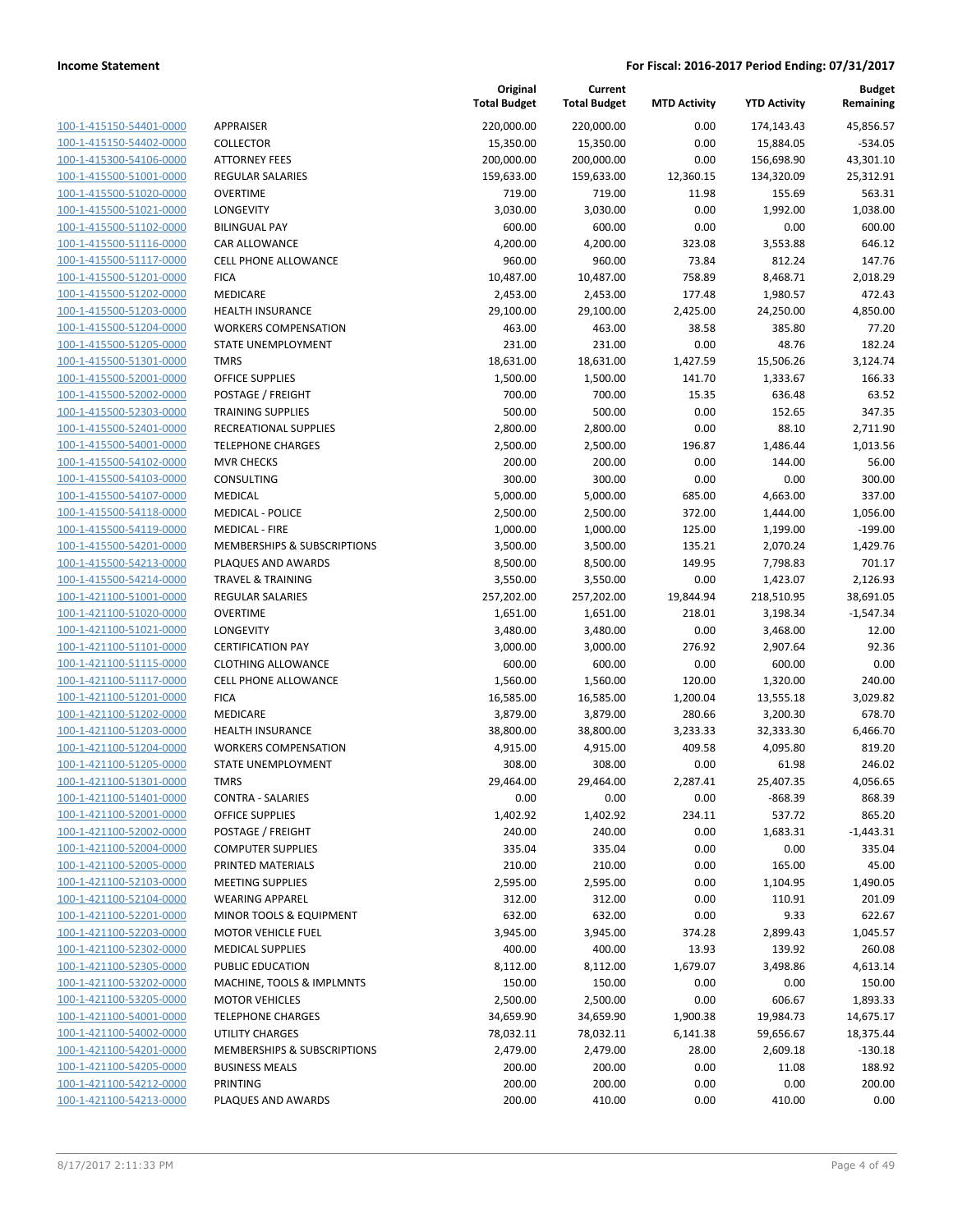| 100-1-421100-54214-0000                                   |
|-----------------------------------------------------------|
| 100-1-421210-51001-0000                                   |
| 100-1-421210-51020-0000                                   |
| 100-1-421210-51021-0000                                   |
| 100-1-421210-51101-0000                                   |
| 100-1-421210-51115-0000                                   |
| 100-1-421210-51117-0000                                   |
| 100-1-421210-51201-0000                                   |
| <u>100-1-421210-51202-0000</u>                            |
| 100-1-421210-51203-0000                                   |
| -421210-51204-0000<br>$100 - 1$                           |
| 100-1-421210-51205-0000                                   |
| 100-1-421210-51301-0000                                   |
| <u>100-1-421210-51401-0000</u>                            |
| 100-1-421210-52001-0000                                   |
| -421210-52002-0000<br>$100 - 1$                           |
| 100-1-421210-52004-0000                                   |
| 100-1-421210-52005-0000                                   |
| 100-1-421210-52102-0000                                   |
| 100-1-421210-52104-0000                                   |
| -421210-52201-0000<br>$100 - 1$                           |
| 100-1-421210-52203-0000                                   |
| 100-1-421210-53203-0000                                   |
|                                                           |
| <u>100-1-421210-53205-0000</u><br>100-1-421210-54001-0000 |
| $100 - 1$                                                 |
| -421210-54201-0000                                        |
| 100-1-421210-54208-0000                                   |
| 100-1-421210-54214-0000                                   |
| 100-1-421210-54215-0000                                   |
| 100-1-421210-54216-0000                                   |
| -421230-51001-0000<br>$100 - 1$                           |
| 100-1-421230-51020-0000                                   |
| 100-1-421230-51021-0000                                   |
| <u>100-1-421230-51101-0000</u>                            |
| 100-1-421230-51102-0000                                   |
| 100-1-421230-51115-0000                                   |
| 100-1-421230-51117-0000                                   |
| 100-1-421230-51201-0000                                   |
| 100-1-421230-51202-0000                                   |
| 100-1-421230-51203-0000                                   |
| 100-1-421230-51204-0000                                   |
| 100-1-421230-51205-0000                                   |
| 100-1-421230-51301-0000                                   |
| <u>100-1-421230-51401-0000</u>                            |
| <u>100-1-421230-52001-0000</u>                            |
| 100-1-421230-52002-0000                                   |
| 100-1-421230-52004-0000                                   |
| 100-1-421230-52005-0000                                   |
| <u>100-1-421230-52102-0000</u>                            |
| 100-1-421230-52104-0000                                   |
| 100-1-421230-52108-0000                                   |
| 100-1-421230-52109-0000                                   |
| 100-1-421230-52111-0000                                   |
| <u>100-1-421230-52201-0000</u>                            |
| <u>100-1-421230-52203-0000</u>                            |
| 100-1-421230-52303-0000                                   |
| 100-1-421230-53202-0000                                   |
| 100-1-421230-53205-0000                                   |
| <u>100-1-421230-54001-0000</u>                            |
|                                                           |

|                                                    |                                                        | Original<br><b>Total Budget</b> | Current<br><b>Total Budget</b> | <b>MTD Activity</b> | <b>YTD Activity</b>  | <b>Budget</b><br>Remaining |
|----------------------------------------------------|--------------------------------------------------------|---------------------------------|--------------------------------|---------------------|----------------------|----------------------------|
| 100-1-421100-54214-0000                            | <b>TRAVEL &amp; TRAINING</b>                           | 8,275.00                        | 8,275.00                       | 690.40              | 4,534.60             | 3,740.40                   |
| 100-1-421210-51001-0000                            | <b>REGULAR SALARIES</b>                                | 727,921.00                      | 727,921.00                     | 50,643.81           | 556,300.78           | 171,620.22                 |
| 100-1-421210-51020-0000                            | <b>OVERTIME</b>                                        | 40,680.00                       | 40,680.00                      | 2,399.54            | 47,563.73            | $-6,883.73$                |
| 100-1-421210-51021-0000                            | <b>LONGEVITY</b>                                       | 14,322.00                       | 14,322.00                      | 138.46              | 11,291.06            | 3,030.94                   |
| 100-1-421210-51101-0000                            | <b>CERTIFICATION PAY</b>                               | 18,600.00                       | 18,600.00                      | 1,292.28            | 14,215.08            | 4,384.92                   |
| 100-1-421210-51115-0000                            | <b>CLOTHING ALLOWANCE</b>                              | 6,600.00                        | 6,600.00                       | 0.00                | 5,400.00             | 1,200.00                   |
| 100-1-421210-51117-0000                            | CELL PHONE ALLOWANCE                                   | 4,680.00                        | 4,680.00                       | 378.48              | 4,163.28             | 516.72                     |
| 100-1-421210-51201-0000                            | <b>FICA</b>                                            | 50,394.00                       | 50,394.00                      | 3,190.50            | 37,590.09            | 12,803.91                  |
| 100-1-421210-51202-0000                            | <b>MEDICARE</b>                                        | 11,786.00                       | 11,786.00                      | 746.17              | 8,791.25             | 2,994.75                   |
| 100-1-421210-51203-0000                            | <b>HEALTH INSURANCE</b>                                | 106,700.00                      | 106,700.00                     | 8,891.67            | 88,916.70            | 17,783.30                  |
| 100-1-421210-51204-0000                            | <b>WORKERS COMPENSATION</b>                            | 20,509.00                       | 20,509.00                      | 1,709.08            | 17,090.80            | 3,418.20                   |
| 100-1-421210-51205-0000                            | STATE UNEMPLOYMENT                                     | 848.00                          | 848.00                         | 0.00                | 166.63               | 681.37                     |
| 100-1-421210-51301-0000                            | <b>TMRS</b>                                            | 89,530.00                       | 89,530.00                      | 6,132.52            | 70,566.77            | 18,963.23                  |
| 100-1-421210-51401-0000                            | <b>CONTRA - SALARIES</b>                               | 0.00                            | 0.00                           | 0.00                | $-20,121.96$         | 20,121.96                  |
| 100-1-421210-52001-0000                            | <b>OFFICE SUPPLIES</b>                                 | 1,605.00                        | 1,605.00                       | 26.18               | 204.20               | 1,400.80                   |
| 100-1-421210-52002-0000                            | POSTAGE / FREIGHT                                      | 150.00                          | 150.00                         | 0.00                | 109.57               | 40.43                      |
| 100-1-421210-52004-0000                            | <b>COMPUTER SUPPLIES</b>                               | 1,615.00                        | 1,615.00                       | 0.00                | 1,035.22             | 579.78                     |
| 100-1-421210-52005-0000                            | PRINTED MATERIALS                                      | 100.00                          | 100.00                         | 0.00                | 187.79               | $-87.79$                   |
| 100-1-421210-52102-0000                            | <b>BOOKS / REF SUPPLIES</b>                            | 120.00                          | 120.00                         | 0.00                | 0.00                 | 120.00                     |
| 100-1-421210-52104-0000                            | <b>WEARING APPAREL</b>                                 | 180.00                          | 180.00                         | 0.00                | 0.00                 | 180.00                     |
| 100-1-421210-52201-0000                            | MINOR TOOLS & EQUIPMENT                                | 1,460.00                        | 1,460.00                       | 583.21              | 540.65               | 919.35                     |
| 100-1-421210-52203-0000                            | <b>MOTOR VEHICLE FUEL</b>                              | 10,427.00                       | 10,427.00                      | 398.11              | 4,360.79             | 6,066.21                   |
| 100-1-421210-53203-0000                            | <b>INSTRUMENTS &amp; APPARATUS</b>                     | 300.00                          | 300.00                         | 0.00                | 0.00                 | 300.00                     |
| 100-1-421210-53205-0000                            | <b>MOTOR VEHICLES</b>                                  | 3,000.00                        | 3,000.00                       | 62.39               | 5,437.14             | $-2,437.14$                |
| 100-1-421210-54001-0000                            | <b>TELEPHONE CHARGES</b>                               | 37,806.24                       | 37,806.24                      | 2,717.90            | 28,275.71            | 9,530.53                   |
| 100-1-421210-54201-0000                            | MEMBERSHIPS & SUBSCRIPTIONS                            | 6,997.00                        | 6,997.00                       | 340.00              | 6,402.66             | 594.34                     |
| 100-1-421210-54208-0000                            | <b>LABORATORY WORK</b>                                 | 5,500.00                        | 5,500.00                       | $-692.62$           | 2,481.52             | 3,018.48                   |
| 100-1-421210-54214-0000                            | <b>TRAVEL &amp; TRAINING</b>                           | 7,350.00                        | 7,350.00                       | 650.00              | 5,983.05             | 1,366.95                   |
| 100-1-421210-54215-0000<br>100-1-421210-54216-0000 | <b>EVIDENCE PURCHASES</b><br><b>INFORMANT EXPENSES</b> | 1,000.00<br>1,000.00            | 1,000.00                       | 0.00<br>0.00        | 1,000.00<br>1,000.00 | 0.00<br>0.00               |
| 100-1-421230-51001-0000                            | <b>REGULAR SALARIES</b>                                | 2,774,200.00                    | 1,000.00<br>2,774,200.00       | 227,500.33          | 2,158,563.15         | 615,636.85                 |
| 100-1-421230-51020-0000                            | <b>OVERTIME</b>                                        | 196,990.00                      | 196,990.00                     | 22,651.02           | 203,256.25           | $-6,266.25$                |
| 100-1-421230-51021-0000                            | LONGEVITY                                              | 35,802.00                       | 35,802.00                      | 1,432.14            | 32,398.29            | 3,403.71                   |
| 100-1-421230-51101-0000                            | <b>CERTIFICATION PAY</b>                               | 50,400.00                       | 50,400.00                      | 3,323.04            | 37,961.07            | 12,438.93                  |
| 100-1-421230-51102-0000                            | <b>BILINGUAL PAY</b>                                   | 900.00                          | 900.00                         | 69.24               | 773.18               | 126.82                     |
| 100-1-421230-51115-0000                            | <b>CLOTHING ALLOWANCE</b>                              | 600.00                          | 600.00                         | 0.00                | 600.00               | 0.00                       |
| 100-1-421230-51117-0000                            | CELL PHONE ALLOWANCE                                   | 1,920.00                        | 1,920.00                       | 147.68              | 1,624.48             | 295.52                     |
| 100-1-421230-51201-0000                            | <b>FICA</b>                                            | 189,770.00                      | 189,770.00                     | 15,544.98           | 149,492.43           | 40,277.57                  |
| 100-1-421230-51202-0000                            | MEDICARE                                               | 44,382.00                       | 44,382.00                      | 3,635.52            | 34,961.93            | 9,420.07                   |
| 100-1-421230-51203-0000                            | <b>HEALTH INSURANCE</b>                                | 421,950.00                      | 421,950.00                     | 35,162.50           | 351,625.00           | 70,325.00                  |
| 100-1-421230-51204-0000                            | <b>WORKERS COMPENSATION</b>                            | 76,821.00                       | 76,821.00                      | 6,401.75            | 64,017.50            | 12,803.50                  |
| 100-1-421230-51205-0000                            | STATE UNEMPLOYMENT                                     | 3,352.00                        | 3,352.00                       | 0.00                | 680.88               | 2,671.12                   |
| 100-1-421230-51301-0000                            | <b>TMRS</b>                                            | 337,148.00                      | 337,148.00                     | 29,091.66           | 277,516.35           | 59,631.65                  |
| 100-1-421230-51401-0000                            | <b>CONTRA - SALARIES</b>                               | 0.00                            | 0.00                           | $-1,687.85$         | $-28,519.03$         | 28,519.03                  |
| 100-1-421230-52001-0000                            | OFFICE SUPPLIES                                        | 1,200.00                        | 1,200.00                       | 0.00                | 927.13               | 272.87                     |
| 100-1-421230-52002-0000                            | POSTAGE / FREIGHT                                      | 390.00                          | 390.00                         | 0.00                | 83.74                | 306.26                     |
| 100-1-421230-52004-0000                            | <b>COMPUTER SUPPLIES</b>                               | 400.00                          | 400.00                         | 271.91              | 271.91               | 128.09                     |
| 100-1-421230-52005-0000                            | PRINTED MATERIALS                                      | 1,000.00                        | 1,000.00                       | 70.80               | 348.15               | 651.85                     |
| 100-1-421230-52102-0000                            | <b>BOOKS / REF SUPPLIES</b>                            | 800.00                          | 800.00                         | 0.00                | 0.00                 | 800.00                     |
| 100-1-421230-52104-0000                            | <b>WEARING APPAREL</b>                                 | 19,048.00                       | 19,048.00                      | 651.07              | 20,990.22            | $-1,942.22$                |
| 100-1-421230-52108-0000                            | <b>MENAGERIE SUPPLIES</b>                              | 475.00                          | 475.00                         | 195.00              | 235.50               | 239.50                     |
| 100-1-421230-52109-0000                            | SUPPORT OF PRISONERS                                   | 2,400.00                        | 2,400.00                       | 43.56               | 1,924.97             | 475.03                     |
| 100-1-421230-52111-0000                            | <b>AMMUNITION</b>                                      | 15,163.00                       | 15,163.00                      | 0.00                | 9,324.43             | 5,838.57                   |
| 100-1-421230-52201-0000                            | MINOR TOOLS & EQUIPMENT                                | 22,272.00                       | 23,972.00                      | 2,834.35            | 9,827.91             | 14,144.09                  |
| 100-1-421230-52203-0000                            | <b>MOTOR VEHICLE FUEL</b>                              | 109,896.00                      | 109,896.00                     | 8,429.20            | 66,662.35            | 43,233.65                  |
| 100-1-421230-52303-0000                            | <b>TRAINING SUPPLIES</b>                               | 97.00                           | 97.00                          | 0.00                | 0.00                 | 97.00                      |
| 100-1-421230-53202-0000                            | MACHINE, TOOLS & IMPLMNTS                              | 1,500.00                        | 1,500.00                       | 0.00                | 885.70               | 614.30                     |
| 100-1-421230-53205-0000                            | <b>MOTOR VEHICLES</b>                                  | 67,790.00                       | 67,790.00                      | 1,779.63            | 8,108.05             | 59,681.95                  |
| 100-1-421230-54001-0000                            | <b>TELEPHONE CHARGES</b>                               | 55,640.00                       | 55,640.00                      | 4,931.62            | 47,585.47            | 8,054.53                   |
|                                                    |                                                        |                                 |                                |                     |                      |                            |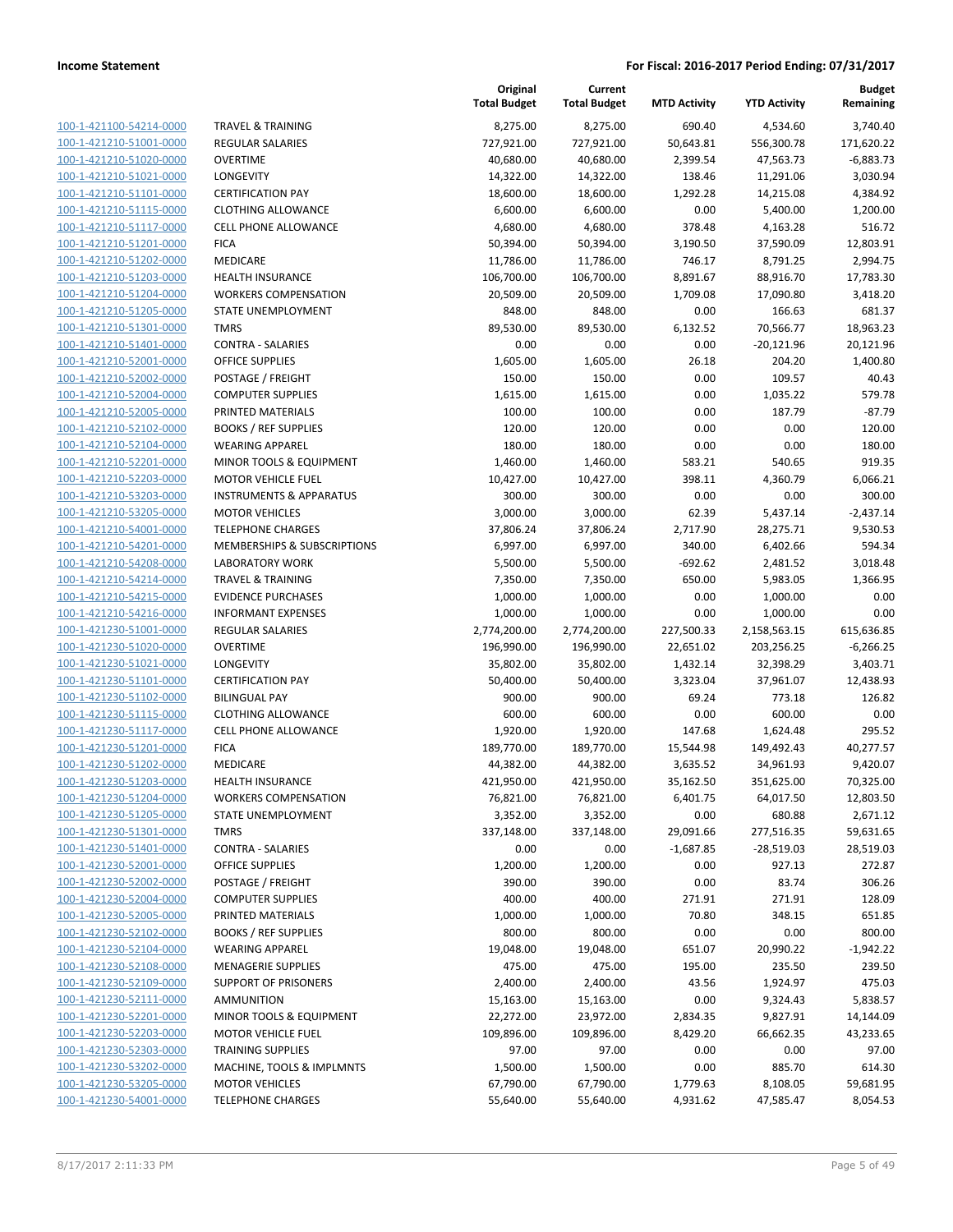| 100-1-421230-54108-0000                                   |
|-----------------------------------------------------------|
| 100-1-421230-54201-0000                                   |
| 100-1-421230-54214-0000                                   |
| <u>100-1-421240-51001-0000</u>                            |
| 100-1-421240-51020-0000                                   |
| 100-1-421240-51021-0000                                   |
| 100-1-421240-51101-0000                                   |
| 100-1-421240-51102-0000                                   |
| <u>100-1-421240-51117-0000</u>                            |
| 100-1-421240-51201-0000                                   |
| 421240-51202-0000<br>$100 - 1$                            |
| 100-1-421240-51203-0000                                   |
|                                                           |
| 100-1-421240-51204-0000                                   |
| <u>100-1-421240-51205-0000</u>                            |
| 100-1-421240-51301-0000                                   |
| 100-1-421240-51302-0000                                   |
| 100-1-421240-51401-0000                                   |
| 100-1-421240-52001-0000                                   |
| 100-1-421240-52002-0000                                   |
| 100-1-421240-52004-0000                                   |
| 421240-52005-0000<br>$100 - 1$                            |
| 100-1-421240-52102-0000                                   |
| 100-1-421240-52104-0000                                   |
| <u>100-1-421240-52201-0000</u>                            |
| 100-1-421240-52203-0000                                   |
| 100-1-421240-52303-0000                                   |
| 100-1-421240-53202-0000                                   |
|                                                           |
| 100-1-421240-53205-0000                                   |
| <u>100-1-421240-53207-0000</u>                            |
| 100-1-421240-54001-0000                                   |
| 421240-54101-0000<br>$100 - 1$                            |
| 100-1-421240-54201-0000                                   |
| 100-1-421240-54212-0000                                   |
| <u>100-1-421240-54214-0000</u>                            |
| 100-1-421240-55232-0000                                   |
| 100-1-421600-52104-0000                                   |
| 100-1-421600-52111-0000                                   |
| 100-1-421600-52201-0000                                   |
| 100-1-421600-52206-0000                                   |
| 100-1-421600-53202-0000                                   |
| 100-1-421600-54201-0000                                   |
| <u>100-1-421600-54214-0000</u>                            |
| <u>100-1-421600-55201-0000</u>                            |
|                                                           |
| 100-1-422100-51001-0000                                   |
| <u>100-1-422100-51020-0000</u>                            |
|                                                           |
| 100-1-422100-51021-0000                                   |
| 100-1-422100-51101-0000                                   |
| <u>100-1-422100-51116-0000</u>                            |
| <u>100-1-422100-51117-0000</u>                            |
| 100-1-422100-51201-0000                                   |
| 100-1-422100-51202-0000                                   |
| 100-1-422100-51203-0000                                   |
| <u>100-1-422100-51204-0000</u>                            |
|                                                           |
| 100-1-422100-51205-0000<br><u>100-1-422100-51301-0000</u> |
|                                                           |
| <u>100-1-422100-51302-0000</u>                            |
| <u>100-1-422100-52001-0000</u>                            |
| 100-1-422100-52002-0000<br><u>100-1-422100-52102-0000</u> |

|                                                    |                                                   | Original<br><b>Total Budget</b> | Current<br><b>Total Budget</b> | <b>MTD Activity</b> | <b>YTD Activity</b> | <b>Budget</b><br>Remaining |
|----------------------------------------------------|---------------------------------------------------|---------------------------------|--------------------------------|---------------------|---------------------|----------------------------|
| 100-1-421230-54108-0000                            | <b>VETERINARY SERVICES</b>                        | 900.00                          | 900.00                         | 0.00                | 232.00              | 668.00                     |
| 100-1-421230-54201-0000                            | MEMBERSHIPS & SUBSCRIPTIONS                       | 90.00                           | 90.00                          | 0.00                | 50.00               | 40.00                      |
| 100-1-421230-54214-0000                            | <b>TRAVEL &amp; TRAINING</b>                      | 4,049.00                        | 2,349.00                       | 350.00              | 890.00              | 1,459.00                   |
| 100-1-421240-51001-0000                            | <b>REGULAR SALARIES</b>                           | 739,684.00                      | 739,684.00                     | 56,888.69           | 607,006.99          | 132,677.01                 |
| 100-1-421240-51020-0000                            | <b>OVERTIME</b>                                   | 50,174.00                       | 50,174.00                      | 3,054.51            | 34,102.49           | 16,071.51                  |
| 100-1-421240-51021-0000                            | LONGEVITY                                         | 10,356.00                       | 10,356.00                      | 138.46              | 9,089.28            | 1,266.72                   |
| 100-1-421240-51101-0000                            | <b>CERTIFICATION PAY</b>                          | 13,200.00                       | 13,200.00                      | 1,246.12            | 13,499.64           | $-299.64$                  |
| 100-1-421240-51102-0000                            | <b>BILINGUAL PAY</b>                              | 2,100.00                        | 2,100.00                       | 115.40              | 1,257.86            | 842.14                     |
| 100-1-421240-51117-0000                            | <b>CELL PHONE ALLOWANCE</b>                       | 1,920.00                        | 1,920.00                       | 147.68              | 1,624.48            | 295.52                     |
| 100-1-421240-51201-0000                            | <b>FICA</b>                                       | 22,207.00                       | 22,207.00                      | 1,634.88            | 17,285.33           | 4,921.67                   |
| 100-1-421240-51202-0000                            | MEDICARE                                          | 11,853.00                       | 11,853.00                      | 854.04              | 9,362.50            | 2,490.50                   |
| 100-1-421240-51203-0000                            | <b>HEALTH INSURANCE</b>                           | 179,350.00                      | 179,350.00                     | 14,945.83           | 149,458.30          | 29,891.70                  |
| 100-1-421240-51204-0000                            | <b>WORKERS COMPENSATION</b>                       | 4,381.00                        | 4,381.00                       | 365.08              | 3,650.80            | 730.20                     |
| 100-1-421240-51205-0000                            | STATE UNEMPLOYMENT                                | 1,503.00                        | 1,503.00                       | 0.84                | 285.05              | 1,217.95                   |
| 100-1-421240-51301-0000                            | <b>TMRS</b>                                       | 50,671.00                       | 50,671.00                      | 3,153.99            | 33,023.49           | 17,647.51                  |
| 100-1-421240-51302-0000                            | <b>FR&amp;R RETIREMENT</b>                        | 62,368.00                       | 62,368.00                      | 5,466.26            | 61,500.57           | 867.43                     |
| 100-1-421240-51401-0000                            | <b>CONTRA - SALARIES</b>                          | 0.00                            | 0.00                           | 0.00                | $-1,015.90$         | 1,015.90                   |
| 100-1-421240-52001-0000                            | <b>OFFICE SUPPLIES</b>                            | 2,247.00                        | 2,247.00                       | 457.48              | 1,649.10            | 597.90                     |
| 100-1-421240-52002-0000                            | POSTAGE / FREIGHT                                 | 2,500.00                        | 2,290.00                       | 0.00                | 493.58              | 1,796.42                   |
| 100-1-421240-52004-0000                            | <b>COMPUTER SUPPLIES</b>                          | 500.00                          | 500.00                         | 0.00                | 196.66              | 303.34                     |
| 100-1-421240-52005-0000                            | PRINTED MATERIALS<br><b>REFERENCE SUPPLIES</b>    | 1,150.50                        | 1,150.50                       | 0.00                | 0.00                | 1,150.50                   |
| 100-1-421240-52102-0000                            |                                                   | 3,569.35                        | 3,569.35                       | 0.00                | 0.00                | 3,569.35                   |
| 100-1-421240-52104-0000<br>100-1-421240-52201-0000 | <b>WEARING APPAREL</b><br>MINOR TOOLS & EQUIPMENT | 1,800.00                        | 1,800.00                       | 0.00<br>0.00        | 0.00                | 1,800.00                   |
| 100-1-421240-52203-0000                            | <b>MOTOR VEHICLE FUEL</b>                         | 2,200.00<br>664.00              | 2,200.00<br>664.00             | 35.57               | 886.25<br>386.69    | 1,313.75<br>277.31         |
| 100-1-421240-52303-0000                            | <b>TRAINING SUPPLIES</b>                          | 970.00                          | 970.00                         | 0.00                | 272.27              | 697.73                     |
| 100-1-421240-53202-0000                            | MACHINE, TOOLS & IMPLMNTS                         | 194.00                          | 194.00                         | 0.00                | 0.00                | 194.00                     |
| 100-1-421240-53205-0000                            | <b>MOTOR VEHICLES</b>                             | 840.00                          | 840.00                         | 0.00                | 44.94               | 795.06                     |
| 100-1-421240-53207-0000                            | RADIO/COMMUNICATIONS                              | 37,388.00                       | 37,388.00                      | 0.00                | 41,496.00           | $-4,108.00$                |
| 100-1-421240-54001-0000                            | <b>TELEPHONE CHARGES</b>                          | 36,000.00                       | 36,000.00                      | 2,918.99            | 29,527.69           | 6,472.31                   |
| 100-1-421240-54101-0000                            | PROFESSIONAL SERVICES                             | 8,316.00                        | 8,316.00                       | 400.00              | 11,986.28           | $-3,670.28$                |
| 100-1-421240-54201-0000                            | MEMBERSHIPS & SUBSCRIPTIONS                       | 1,263.00                        | 1,263.00                       | 0.00                | 925.00              | 338.00                     |
| 100-1-421240-54212-0000                            | <b>PRINTING</b>                                   | 485.00                          | 485.00                         | 0.00                | 0.00                | 485.00                     |
| 100-1-421240-54214-0000                            | <b>TRAVEL &amp; TRAINING</b>                      | 19,769.00                       | 19,769.00                      | 3,523.00            | 15,177.23           | 4,591.77                   |
| 100-1-421240-55232-0000                            | <b>FIREARMS PROGRAM</b>                           | 9,600.00                        | 9,600.00                       | 476.08              | 9,532.96            | 67.04                      |
| 100-1-421600-52104-0000                            | <b>WEARING APPAREL</b>                            | 2,924.62                        | 2,924.62                       | 231.03              | 1,919.39            | 1,005.23                   |
| 100-1-421600-52111-0000                            | <b>AMMUNITION</b>                                 | 6,500.08                        | 6,500.08                       | 0.00                | 6,490.82            | 9.26                       |
| 100-1-421600-52201-0000                            | MINOR TOOLS & EQUIPMENT                           | 5,718.88                        | 5,718.88                       | 400.08              | 3,824.02            | 1,894.86                   |
| 100-1-421600-52206-0000                            | SPECIAL OPS EQUIPMENT                             | 5,810.19                        | 5,810.19                       | 29.50               | 3,047.33            | 2,762.86                   |
| 100-1-421600-53202-0000                            | MACHINE, TOOLS & IMPLMNTS                         | 50.00                           | 50.00                          | 0.00                | 37.50               | 12.50                      |
| 100-1-421600-54201-0000                            | MEMBERSHIPS & SUBSCRIPTIONS                       | 440.00                          | 440.00                         | 0.00                | 0.00                | 440.00                     |
| 100-1-421600-54214-0000                            | <b>TRAVEL &amp; TRAINING</b>                      | 6,400.00                        | 6,400.00                       | 0.00                | 4,558.08            | 1,841.92                   |
| 100-1-421600-55201-0000                            | <b>EQUIPMENT PURCHASES</b>                        | 5,340.25                        | 5,340.25                       | 0.00                | 6,865.37            | $-1,525.12$                |
| 100-1-422100-51001-0000                            | <b>REGULAR SALARIES</b>                           | 235,540.00                      | 235,540.00                     | 18,089.13           | 199,016.67          | 36,523.33                  |
| 100-1-422100-51020-0000                            | <b>OVERTIME</b>                                   | 1,310.00                        | 1,310.00                       | 200.44              | 384.18              | 925.82                     |
| 100-1-422100-51021-0000                            | LONGEVITY                                         | 3,906.00                        | 3,906.00                       | 94.16               | 2,882.83            | 1,023.17                   |
| 100-1-422100-51101-0000                            | <b>CERTIFICATION PAY</b>                          | 3,720.00                        | 3,720.00                       | 295.40              | 3,249.40            | 470.60                     |
| 100-1-422100-51116-0000                            | CAR ALLOWANCE                                     | 7,800.00                        | 7,800.00                       | 507.68              | 5,584.48            | 2,215.52                   |
| 100-1-422100-51117-0000                            | CELL PHONE ALLOWANCE                              | 1,920.00                        | 1,920.00                       | 120.00              | 1,320.00            | 600.00                     |
| 100-1-422100-51201-0000                            | <b>FICA</b>                                       | 3,008.00                        | 3,008.00                       | 213.22              | 2,281.85            | 726.15                     |
| 100-1-422100-51202-0000                            | MEDICARE                                          | 3,686.00                        | 3,686.00                       | 275.31              | 3,022.61            | 663.39                     |
| 100-1-422100-51203-0000                            | <b>HEALTH INSURANCE</b>                           | 29,100.00                       | 29,100.00                      | 2,425.00            | 24,250.00           | 4,850.00                   |
| 100-1-422100-51204-0000                            | <b>WORKERS COMPENSATION</b>                       | 4,178.00                        | 4,178.00                       | 348.17              | 3,481.70            | 696.30                     |
| 100-1-422100-51205-0000                            | STATE UNEMPLOYMENT                                | 231.00                          | 231.00                         | 0.00                | 49.37               | 181.63                     |
| 100-1-422100-51301-0000                            | TMRS                                              | 5,344.00                        | 5,344.00                       | 420.79              | 4,507.82            | 836.18                     |
| 100-1-422100-51302-0000                            | <b>FR&amp;R RETIREMENT</b>                        | 34,554.00                       | 34,554.00                      | 2,611.23            | 28,751.40           | 5,802.60                   |
| 100-1-422100-52001-0000                            | OFFICE SUPPLIES                                   | 1,114.00                        | 1,114.00                       | 139.70              | 748.16              | 365.84                     |
| 100-1-422100-52002-0000                            | POSTAGE / FREIGHT                                 | 250.00                          | 250.00                         | 2.03                | 106.82              | 143.18                     |
| 100-1-422100-52102-0000                            | REFERENCE SUPPLIES                                | 968.00                          | 968.00                         | 0.00                | 0.00                | 968.00                     |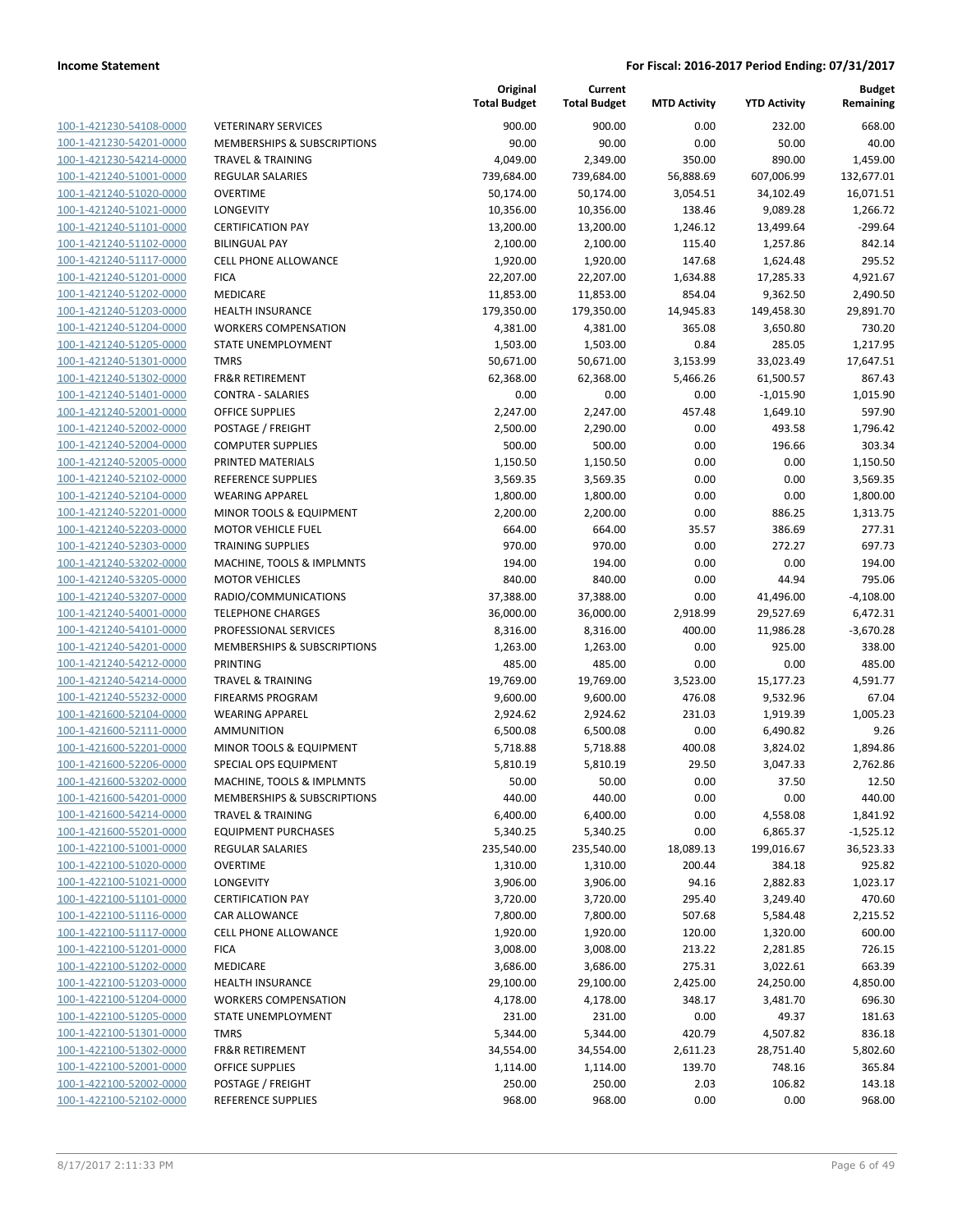| 100-1-422100-52103-0000                                   |
|-----------------------------------------------------------|
| 100-1-422100-52104-0000                                   |
| 100-1-422100-53207-0000                                   |
| <u>100-1-422100-53402-0000</u>                            |
| 100-1-422100-54001-0000                                   |
| 100-1-422100-54002-0000                                   |
| 100-1-422100-54101-0000                                   |
| 100-1-422100-54201-0000                                   |
| <u>100-1-422100-54214-0000</u>                            |
| 100-1-422200-51001-0000                                   |
| 100-1-422200-51020-0000                                   |
| 100-1-422200-51021-0000                                   |
| 100-1-422200-51101-0000                                   |
| 100-1-422200-51102-0000                                   |
| 100-1-422200-51117-0000                                   |
| 100-1-422200-51202-0000                                   |
| 100-1-422200-51203-0000                                   |
| 100-1-422200-51204-0000                                   |
| 100-1-422200-51205-0000                                   |
| 100-1-422200-51302-0000                                   |
| 100-1-422200-51401-0000                                   |
| 100-1-422200-52001-0000                                   |
| 100-1-422200-52101-0000                                   |
| <u>100-1-422200-52104-0000</u>                            |
| 100-1-422200-52201-0000                                   |
| <u>100-1-422200-52203-0000</u>                            |
| 100-1-422200-52205-0000                                   |
| 100-1-422200-52207-0000                                   |
| <u>100-1-422200-52306-0000</u>                            |
| 100-1-422200-53202-0000                                   |
| 100-1-422200-53205-0000                                   |
| 100-1-422200-53208-0000                                   |
| 100-1-422200-53213-0000                                   |
| <u>100-1-422200-53402-0000</u>                            |
| 100-1-422200-54001-0000                                   |
| 100-1-422200-54002-0000                                   |
| 100-1-422200-54109-0000                                   |
| 100-1-422200-54214-0000                                   |
| 100-1-422200-54908-0000                                   |
| 100-1-422200-55203-0000                                   |
| 100-1-422200-55207-0000                                   |
| <u>100-1-422300-51001-0000</u>                            |
| 100-1-422300-51020-0000                                   |
| 100-1-422300-51021-0000                                   |
| <u>100-1-422300-51101-0000</u>                            |
| <u>100-1-422300-51117-0000</u>                            |
| <u>100-1-422300-51201-0000</u>                            |
| 100-1-422300-51202-0000                                   |
| 100-1-422300-51203-0000                                   |
| <u>100-1-422300-51204-0000</u><br>100-1-422300-51205-0000 |
|                                                           |
| 100-1-422300-51302-0000                                   |
| 100-1-422300-51401-0000                                   |
| 100-1-422300-52001-0000                                   |
| <u>100-1-422300-52002-0000</u>                            |
| <u>100-1-422300-52005-0000</u>                            |
| <u>100-1-422300-52104-0000</u><br>100-1-422300-52201-0000 |
|                                                           |
| <u>100-1-422300-52203-0000</u>                            |

|                                                    |                                                  | Original<br><b>Total Budget</b> | Current<br><b>Total Budget</b> | <b>MTD Activity</b> | <b>YTD Activity</b>  | <b>Budget</b><br>Remaining |
|----------------------------------------------------|--------------------------------------------------|---------------------------------|--------------------------------|---------------------|----------------------|----------------------------|
| 100-1-422100-52103-0000                            | <b>MEETING SUPPLIES</b>                          | 964.00                          | 964.00                         | 0.00                | 306.27               | 657.73                     |
| 100-1-422100-52104-0000                            | <b>WEARING APPAREL</b>                           | 1,028.00                        | 1,028.00                       | 0.00                | 221.87               | 806.13                     |
| 100-1-422100-53207-0000                            | RADIO/COMMUNICATIONS                             | 3,500.00                        | 3,500.00                       | 3,300.00            | 3,500.00             | 0.00                       |
| 100-1-422100-53402-0000                            | <b>BUILDING MAINTENANCE</b>                      | 1,500.00                        | 1,500.00                       | 0.00                | 1,495.00             | 5.00                       |
| 100-1-422100-54001-0000                            | <b>TELEPHONE CHARGES</b>                         | 4,500.00                        | 4,500.00                       | 448.47              | 4,123.55             | 376.45                     |
| 100-1-422100-54002-0000                            | <b>UTILITY CHARGES</b>                           | 5,400.00                        | 5,400.00                       | 652.42              | 4,512.90             | 887.10                     |
| 100-1-422100-54101-0000                            | PROFESSIONAL SERVICES                            | 5,200.00                        | 5,200.00                       | 0.00                | 8,712.00             | $-3,512.00$                |
| 100-1-422100-54201-0000                            | MEMBERSHIPS & SUBSCRIPTIONS                      | 7,175.00                        | 7,175.00                       | 0.00                | 4,956.21             | 2,218.79                   |
| 100-1-422100-54214-0000                            | <b>TRAVEL &amp; TRAINING</b>                     | 5,200.00                        | 5,200.00                       | 0.00                | 4,084.73             | 1,115.27                   |
| 100-1-422200-51001-0000                            | REGULAR SALARIES                                 | 2,828,930.00                    | 2,828,930.00                   | 212,500.77          | 2,366,516.85         | 462,413.15                 |
| 100-1-422200-51020-0000                            | <b>OVERTIME</b>                                  | 343,047.00                      | 343,047.00                     | 31,137.55           | 287,936.39           | 55,110.61                  |
| 100-1-422200-51021-0000                            | LONGEVITY                                        | 39,666.00                       | 39,666.00                      | 227.08              | 37,785.44            | 1,880.56                   |
| 100-1-422200-51101-0000                            | <b>CERTIFICATION PAY</b>                         | 61,440.00                       | 61,440.00                      | 4,947.78            | 53,428.74            | 8,011.26                   |
| 100-1-422200-51102-0000                            | <b>BILINGUAL PAY</b>                             | 600.00                          | 600.00                         | 46.16               | 507.76               | 92.24                      |
| 100-1-422200-51117-0000                            | CELL PHONE ALLOWANCE                             | 1,560.00                        | 1,560.00                       | 119.06              | 1,309.66             | 250.34                     |
| 100-1-422200-51202-0000                            | MEDICARE                                         | 47,491.00                       | 47,491.00                      | 3,596.36            | 39,796.46            | 7,694.54                   |
| 100-1-422200-51203-0000                            | <b>HEALTH INSURANCE</b>                          | 465,600.00                      | 465,600.00                     | 38,800.00           | 388,000.00           | 77,600.00                  |
| 100-1-422200-51204-0000                            | <b>WORKERS COMPENSATION</b>                      | 64,321.00                       | 64,321.00                      | 5,360.08            | 53,600.80            | 10,720.20                  |
| 100-1-422200-51205-0000                            | STATE UNEMPLOYMENT                               | 3,699.00                        | 3,699.00                       | 0.00                | 776.19               | 2,922.81                   |
| 100-1-422200-51302-0000                            | <b>FR&amp;R RETIREMENT</b>                       | 550,241.00                      | 550,241.00                     | 41,827.32           | 460,165.12           | 90,075.88                  |
| 100-1-422200-51401-0000                            | <b>CONTRA - SALARIES</b>                         | 0.00                            | 0.00                           | $-150.00$           | $-1,080.00$          | 1,080.00                   |
| 100-1-422200-52001-0000                            | <b>OFFICE SUPPLIES</b>                           | 998.00                          | 998.00                         | 63.99               | 63.99                | 934.01                     |
| 100-1-422200-52101-0000                            | <b>JANITORIAL SUPPLIES</b>                       | 5,800.00                        | 5,800.00                       | 626.22              | 5,523.70             | 276.30                     |
| 100-1-422200-52104-0000                            | <b>WEARING APPAREL</b>                           | 20,600.00                       | 20,600.00                      | 4,214.04            | 9,838.83             | 10,761.17                  |
| 100-1-422200-52201-0000                            | MINOR TOOLS & EQUIPMENT                          | 12,450.00                       | 12,450.00                      | 627.78              | 9,339.51             | 3,110.49                   |
| 100-1-422200-52203-0000                            | <b>MOTOR VEHICLE FUEL</b>                        | 30,000.00                       | 30,000.00                      | 2,270.99            | 19,644.87            | 10,355.13                  |
| 100-1-422200-52205-0000                            | FIRST RESPONDER SUPPLIES                         | 19,400.00                       | 19,400.00                      | 130.00              | 10,134.39            | 9,265.61                   |
| 100-1-422200-52207-0000                            | <b>BUNKER GEAR</b>                               | 35,250.00                       | 35,250.00                      | 4,773.62            | 29,115.68            | 6,134.32                   |
| 100-1-422200-52306-0000                            | <b>HAZMAT SUPPLIES</b>                           | 10,300.00                       | 10,300.00                      | 0.00                | 1,664.67             | 8,635.33                   |
| 100-1-422200-53202-0000                            | MACHINE, TOOLS & IMPLMNTS                        | 1,800.00                        | 1,800.00                       | 0.00                | 0.00                 | 1,800.00                   |
| 100-1-422200-53205-0000                            | <b>MOTOR VEHICLES</b>                            | 55,000.00                       | 55,000.00                      | 2,165.72            | 56,248.41            | $-1,248.41$                |
| 100-1-422200-53208-0000                            | FIRE HOSE/NOZZLES                                | 5,750.00                        | 5,750.00                       | 0.00                | 2,236.79             | 3,513.21                   |
| 100-1-422200-53213-0000                            | <b>SCBA MAINTENANCE</b>                          | 4,500.00                        | 4,500.00                       | 0.00                | 3,917.45             | 582.55                     |
| 100-1-422200-53402-0000                            | <b>BUILDING MAINTENANCE</b>                      | 1,650.00                        | 1,650.00                       | 0.00                | 449.05               | 1,200.95                   |
| 100-1-422200-54001-0000                            | <b>TELEPHONE CHARGES</b>                         | 5,000.00                        | 5,000.00                       | 642.27              | 5,674.65             | $-674.65$                  |
| 100-1-422200-54002-0000                            | UTILITY CHARGES                                  | 50,000.00                       | 50,000.00                      | 5,020.39            | 41,584.31            | 8,415.69                   |
| 100-1-422200-54109-0000                            | INSPECTIONS/TESTING                              | 9,780.00                        | 9,780.00                       | 1,448.75            | 4,568.00             | 5,212.00                   |
| 100-1-422200-54214-0000                            | <b>TRAVEL &amp; TRAINING</b>                     | 20,150.00                       | 20,150.00                      | 3,077.49            | 13,731.06            | 6,418.94                   |
| 100-1-422200-54908-0000                            | LEASE PURCHASE PAYMENTS                          | 65,037.00                       | 65,037.00                      | 5,419.72            | 59,616.92            | 5,420.08                   |
| 100-1-422200-55203-0000                            | FURNITURE/OFFICE EQUIP                           | 1,860.00                        | 1,860.00                       | 0.00                | 1,245.99             | 614.01                     |
| 100-1-422200-55207-0000                            | RADIO COMMUNICATION EQUIP                        | 4,200.00                        | 4,200.00                       | 1,063.26            | 1,525.26             | 2,674.74                   |
| 100-1-422300-51001-0000                            | <b>REGULAR SALARIES</b>                          | 80,619.00                       | 80,619.00                      | 7,650.50            | 81,757.26            | $-1,138.26$                |
| 100-1-422300-51020-0000<br>100-1-422300-51021-0000 | <b>OVERTIME</b>                                  | 17,556.00                       | 17,556.00                      | 188.58              | 5,279.85             | 12,276.15                  |
|                                                    | LONGEVITY                                        | 1,272.00                        | 1,272.00                       | 0.00                | 1,266.00             | 6.00                       |
| 100-1-422300-51101-0000                            | <b>CERTIFICATION PAY</b>                         | 1,920.00                        | 1,920.00                       | 147.70              | 1,624.70             | 295.30                     |
| 100-1-422300-51117-0000                            | CELL PHONE ALLOWANCE<br><b>FICA</b>              | 600.00                          | 600.00                         | 46.16               | 507.76               | 92.24                      |
| 100-1-422300-51201-0000                            |                                                  | 6,322.00<br>1,479.00            | 6,322.00                       | 0.00                | 0.00                 | 6,322.00                   |
| 100-1-422300-51202-0000<br>100-1-422300-51203-0000 | MEDICARE                                         |                                 | 1,479.00                       | 115.42              | 1,300.91             | 178.09                     |
| 100-1-422300-51204-0000                            | HEALTH INSURANCE                                 | 9,700.00<br>2,002.00            | 9,700.00                       | 808.33              | 8,083.30<br>1,668.30 | 1,616.70                   |
|                                                    | <b>WORKERS COMPENSATION</b>                      |                                 | 2,002.00                       | 166.83              |                      | 333.70                     |
| 100-1-422300-51205-0000<br>100-1-422300-51302-0000 | STATE UNEMPLOYMENT<br><b>FR&amp;R RETIREMENT</b> | 77.00<br>17,130.00              | 77.00<br>17,130.00             | 0.00<br>1,322.24    | 16.50                | 60.50<br>2,005.28          |
|                                                    |                                                  |                                 |                                |                     | 15,124.72            |                            |
| 100-1-422300-51401-0000                            | <b>CONTRA - SALARIES</b>                         | 0.00                            | 0.00                           | 0.00                | $-6,507.58$          | 6,507.58                   |
| 100-1-422300-52001-0000                            | OFFICE SUPPLIES                                  | 621.00                          | 621.00                         | 0.00                | 107.55               | 513.45                     |
| 100-1-422300-52002-0000                            | POSTAGE / FREIGHT                                | 100.00                          | 100.00                         | 0.00                | 74.28                | 25.72                      |
| 100-1-422300-52005-0000<br>100-1-422300-52104-0000 | PRINTED MATERIALS                                | 424.00                          | 424.00                         | 0.00                | 314.25               | 109.75                     |
|                                                    | <b>WEARING APPAREL</b>                           | 573.00                          | 573.00                         | 86.50               | 339.29               | 233.71                     |
| 100-1-422300-52201-0000                            | MINOR TOOLS & EQUIPMENT                          | 1,957.99                        | 1,957.99                       | 0.00                | 398.61               | 1,559.38                   |
| 100-1-422300-52203-0000                            | <b>MOTOR VEHICLE FUEL</b>                        | 2,000.00                        | 2,000.00                       | 53.22               | 1,446.24             | 553.76                     |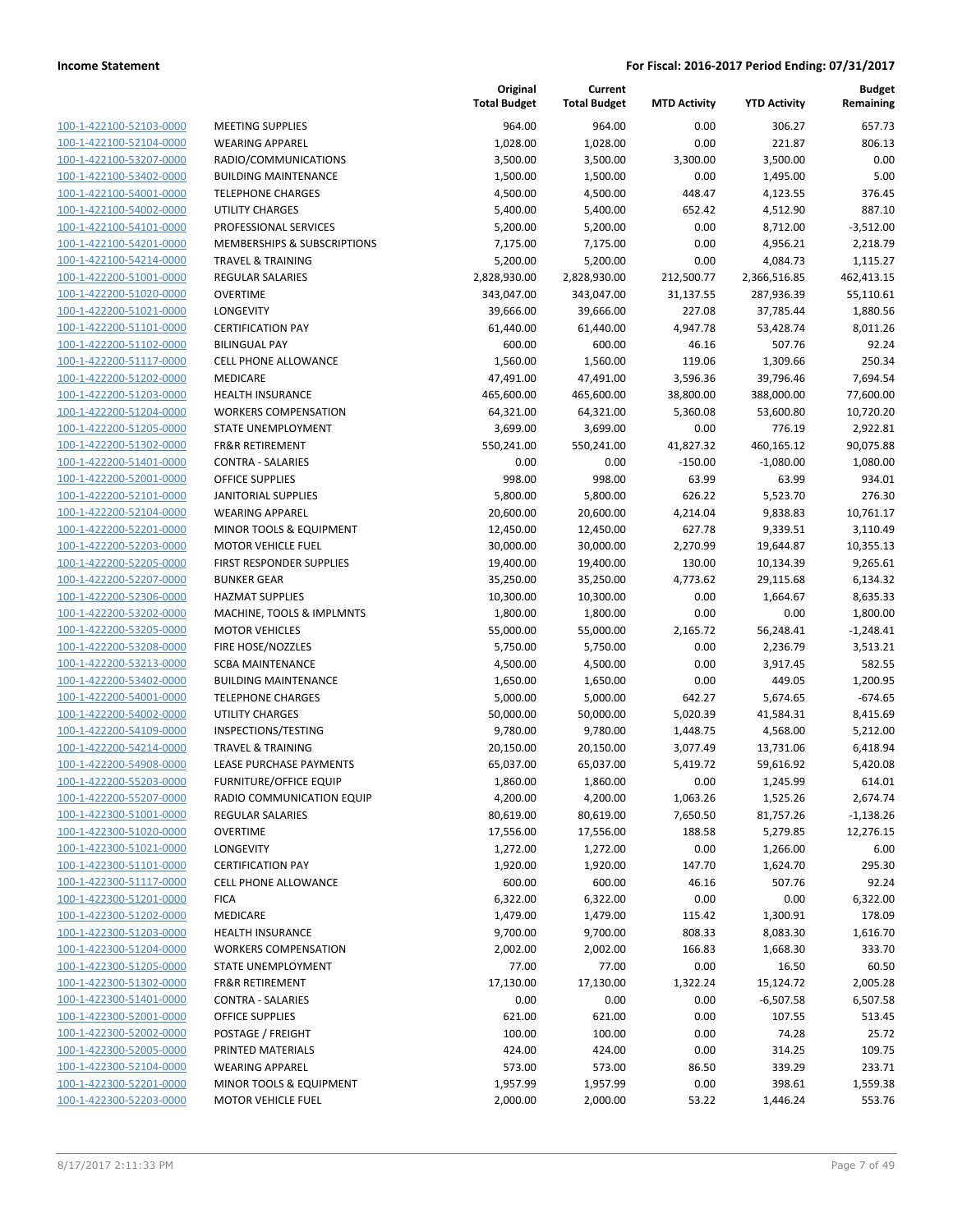| 100-1-422300-52304-0000         |
|---------------------------------|
| 100-1-422300-53205-0000         |
| 100-1-422300-54001-0000         |
| <u>100-1-422300-54201-0000</u>  |
| 100-1-422300-54208-0000         |
| 100-1-422300-54210-0000         |
| 100-1-422300-54214-0000         |
| 100-1-422300-54217-0000         |
| <u>100-1-422400-53209-0000</u>  |
| 100-1-422400-54001-0000         |
| 100-1-431100-51001-0000         |
| 100-1-431100-51021-0000         |
| 100-1-431100-51116-0000         |
| <u>100-1-431100-51117-0000</u>  |
| 100-1-431100-51201-0000         |
| 100-1-431100-51202-0000         |
|                                 |
| 100-1-431100-51203-0000         |
| 100-1-431100-51204-0000         |
| <u>100-1-431100-51205-0000</u>  |
| 100-1-431100-51301-0000         |
| -431100-52001-0000<br>$100 - 1$ |
| 100-1-431100-52002-0000         |
| 100-1-431100-52103-0000         |
| 100-1-431100-52203-0000         |
| 100-1-431100-53201-0000         |
| 100-1-431100-53205-0000         |
| 100-1-431100-53207-0000         |
| 100-1-431100-54001-0000         |
| <u>100-1-431100-54002-0000</u>  |
| 100-1-431100-54101-0000         |
| 100-1-431100-54201-0000         |
| 100-1-431100-54214-0000         |
| 100-1-431200-51001-0000         |
|                                 |
| <u>100-1-431200-51020-0000</u>  |
| 100-1-431200-51021-0000         |
| 100-1-431200-51117-0000         |
| 100-1-431200-51201-0000         |
| 100-1-431200-51202-0000         |
| 100-1-431200-51203-0000         |
| 100-1-431200-51204-0000         |
| 100-1-431200-51205-0000         |
| <u>100-1-431200-51301-0000</u>  |
| <u>100-1-431200-51401-0000</u>  |
| <u>100-1-431200-52001-0000</u>  |
| <u>100-1-431200-52002-0000</u>  |
| <u>100-1-431200-52103-0000</u>  |
| 100-1-431200-52104-0000         |
| 100-1-431200-52106-0000         |
| <u>100-1-431200-52107-0000</u>  |
| 100-1-431200-52201-0000         |
| 100-1-431200-52203-0000         |
| 100-1-431200-52302-0000         |
|                                 |
| <u>100-1-431200-52303-0000</u>  |
| <u>100-1-431200-53202-0000</u>  |
| <u>100-1-431200-53205-0000</u>  |
| <u>100-1-431200-53207-0000</u>  |
| 100-1-431200-53301-0000         |
| <u>100-1-431200-53303-0000</u>  |
| <u>100-1-431200-53305-0000</u>  |

|                         |                                 | Original<br><b>Total Budget</b> | Current<br><b>Total Budget</b> | <b>MTD Activity</b> | <b>YTD Activity</b> | <b>Budget</b><br>Remaining |
|-------------------------|---------------------------------|---------------------------------|--------------------------------|---------------------|---------------------|----------------------------|
| 100-1-422300-52304-0000 | FIRE PREVENTION SUPPLIES        | 9,623.00                        | 9,623.00                       | 0.00                | 4,463.11            | 5,159.89                   |
| 100-1-422300-53205-0000 | <b>MOTOR VEHICLES</b>           | 600.00                          | 600.00                         | 10.00               | 151.84              | 448.16                     |
| 100-1-422300-54001-0000 | <b>TELEPHONE CHARGES</b>        | 1,000.00                        | 1,000.00                       | 33.17               | 311.51              | 688.49                     |
| 100-1-422300-54201-0000 | MEMBERSHIPS & SUBSCRIPTIONS     | 1,825.00                        | 1,825.00                       | 1,676.50            | 1,712.54            | 112.46                     |
| 100-1-422300-54208-0000 | <b>LABORATORY WORK</b>          | 600.00                          | 600.00                         | 0.00                | 440.00              | 160.00                     |
| 100-1-422300-54210-0000 | PHOTO PROCESSING                | 100.00                          | 100.00                         | 0.00                | 0.00                | 100.00                     |
| 100-1-422300-54214-0000 | <b>TRAVEL &amp; TRAINING</b>    | 4,020.00                        | 4,020.00                       | 0.00                | 3,667.35            | 352.65                     |
| 100-1-422300-54217-0000 | <b>AWARDS PROGRAM</b>           | 320.00                          | 320.00                         | 0.00                | 0.00                | 320.00                     |
| 100-1-422400-53209-0000 | HARDWARE/SOFTWARE               | 10,000.00                       | 10,000.00                      | 0.00                | 10,000.00           | 0.00                       |
| 100-1-422400-54001-0000 | <b>TELEPHONE CHARGES</b>        | 4,630.00                        | 4,630.00                       | 317.98              | 1,513.06            | 3,116.94                   |
| 100-1-431100-51001-0000 | <b>REGULAR SALARIES</b>         | 127,020.00                      | 127,020.00                     | 9,718.40            | 109,513.68          | 17,506.32                  |
| 100-1-431100-51021-0000 | LONGEVITY                       | 258.00                          | 258.00                         | 0.00                | 390.00              | $-132.00$                  |
| 100-1-431100-51116-0000 | CAR ALLOWANCE                   | 4,200.00                        | 4,200.00                       | 323.08              | 3,553.88            | 646.12                     |
| 100-1-431100-51117-0000 | SALARIES / CELL PHONE ALLOWANCE | 0.00                            | 0.00                           | 32.30               | 339.15              | $-339.15$                  |
| 100-1-431100-51201-0000 | <b>FICA</b>                     | 8,732.00                        | 8,732.00                       | 596.98              | 6,849.95            | 1,882.05                   |
| 100-1-431100-51202-0000 | MEDICARE                        | 1,906.00                        | 1,906.00                       | 139.62              | 1,602.04            | 303.96                     |
| 100-1-431100-51203-0000 | <b>HEALTH INSURANCE</b>         | 19,400.00                       | 19,400.00                      | 1,616.66            | 16,166.60           | 3,233.40                   |
| 100-1-431100-51204-0000 | <b>WORKERS COMPENSATION</b>     | 360.00                          | 360.00                         | 30.00               | 300.00              | 60.00                      |
| 100-1-431100-51205-0000 | <b>STATE UNEMPLOYMENT</b>       | 154.00                          | 154.00                         | 0.00                | 43.82               | 110.18                     |
| 100-1-431100-51301-0000 | <b>TMRS</b>                     | 14,482.00                       | 14,482.00                      | 1,126.24            | 12,015.27           | 2,466.73                   |
| 100-1-431100-52001-0000 | <b>OFFICE SUPPLIES</b>          | 600.00                          | 600.00                         | 0.00                | 396.49              | 203.51                     |
| 100-1-431100-52002-0000 | POSTAGE / FREIGHT               | 200.00                          | 200.00                         | 0.00                | 101.79              | 98.21                      |
| 100-1-431100-52103-0000 | <b>MEETING SUPPLIES</b>         | 0.00                            | 0.00                           | 0.00                | 21.65               | $-21.65$                   |
| 100-1-431100-52203-0000 | <b>MOTOR VEHICLE FUEL</b>       | 343.00                          | 343.00                         | 0.00                | 29.53               | 313.47                     |
| 100-1-431100-53201-0000 | FURNITURE & OFFICE EQUIPMENT    | 150.00                          | 150.00                         | 0.00                | 0.00                | 150.00                     |
| 100-1-431100-53205-0000 | <b>MOTOR VEHICLES</b>           | 400.00                          | 400.00                         | 52.60               | $-230.45$           | 630.45                     |
| 100-1-431100-53207-0000 | RADIO/COMMUNICATIONS            | 800.00                          | 800.00                         | 0.00                | 0.00                | 800.00                     |
| 100-1-431100-54001-0000 | <b>TELEPHONE CHARGES</b>        | 5,000.00                        | 5,000.00                       | 191.22              | 1,940.30            | 3,059.70                   |
| 100-1-431100-54002-0000 | UTILITY CHARGES                 | 2,000.00                        | 2,000.00                       | 0.00                | 615.86              | 1,384.14                   |
| 100-1-431100-54101-0000 | PROFESSIONAL SERVICES           | 1,000.00                        | 1,000.00                       | 0.00                | 0.00                | 1,000.00                   |
| 100-1-431100-54201-0000 | MEMBERSHIPS & SUBSCRIPTIONS     | 600.00                          | 600.00                         | 0.00                | 500.29              | 99.71                      |
| 100-1-431100-54214-0000 | <b>TRAVEL &amp; TRAINING</b>    | 1,500.00                        | 1,500.00                       | 0.00                | 747.87              | 752.13                     |
| 100-1-431200-51001-0000 | REGULAR SALARIES                | 348,473.00                      | 348,473.00                     | 20,605.13           | 236,004.22          | 112,468.78                 |
| 100-1-431200-51020-0000 | <b>OVERTIME</b>                 | 28,497.00                       | 28,497.00                      | 924.73              | 7,486.11            | 21,010.89                  |
| 100-1-431200-51021-0000 | LONGEVITY                       | 6,378.00                        | 6,378.00                       | 0.00                | 5,718.00            | 660.00                     |
| 100-1-431200-51117-0000 | <b>CELL PHONE ALLOWANCE</b>     | 864.00                          | 864.00                         | 33.22               | 481.69              | 382.31                     |
| 100-1-431200-51201-0000 | <b>FICA</b>                     | 23,821.00                       | 23,821.00                      | 1,263.17            | 15,798.70           | 8,022.30                   |
| 100-1-431200-51202-0000 | MEDICARE                        | 5,571.00                        | 5,571.00                       | 295.42              | 3,694.87            | 1,876.13                   |
| 100-1-431200-51203-0000 | <b>HEALTH INSURANCE</b>         | 106,700.00                      | 106,700.00                     | 8,891.67            | 88,916.70           | 17,783.30                  |
| 100-1-431200-51204-0000 | <b>WORKERS COMPENSATION</b>     | 19,082.00                       | 19,082.00                      | 1,590.17            | 15,901.70           | 3,180.30                   |
| 100-1-431200-51205-0000 | STATE UNEMPLOYMENT              | 848.00                          | 848.00                         | 0.00                | 114.39              | 733.61                     |
| 100-1-431200-51301-0000 | <b>TMRS</b>                     | 42,321.00                       | 42,321.00                      | 2,410.72            | 29,338.81           | 12,982.19                  |
| 100-1-431200-51401-0000 | <b>CONTRA - SALARIES</b>        | 0.00                            | 0.00                           | 0.00                | $-157.50$           | 157.50                     |
| 100-1-431200-52001-0000 | <b>OFFICE SUPPLIES</b>          | 350.00                          | 350.00                         | 0.00                | 349.78              | 0.22                       |
| 100-1-431200-52002-0000 | POSTAGE / FREIGHT               | 20.00                           | 20.00                          | 0.00                | 0.83                | 19.17                      |
| 100-1-431200-52103-0000 | <b>MEETING SUPPLIES</b>         | 200.00                          | 200.00                         | 0.00                | 71.00               | 129.00                     |
| 100-1-431200-52104-0000 | <b>WEARING APPAREL</b>          | 10,000.00                       | 10,000.00                      | 0.00                | 7,844.28            | 2,155.72                   |
| 100-1-431200-52106-0000 | <b>CHEMICAL SUPPLIES</b>        | 2,000.00                        | 2,000.00                       | 51.50               | 260.19              | 1,739.81                   |
| 100-1-431200-52107-0000 | <b>BOTANICAL SUPPLIES</b>       | 250.00                          | 250.00                         | 0.00                | 0.00                | 250.00                     |
| 100-1-431200-52201-0000 | MINOR TOOLS & EQUIPMENT         | 6,000.00                        | 6,000.00                       | 105.20              | 1,162.26            | 4,837.74                   |
| 100-1-431200-52203-0000 | <b>MOTOR VEHICLE FUEL</b>       | 43,000.00                       | 43,000.00                      | 2,363.75            | 21,008.35           | 21,991.65                  |
| 100-1-431200-52302-0000 | <b>MEDICAL SUPPLIES</b>         | 150.00                          | 150.00                         | 0.00                | 0.00                | 150.00                     |
| 100-1-431200-52303-0000 | <b>TRAINING SUPPLIES</b>        | 200.00                          | 200.00                         | 0.00                | 14.20               | 185.80                     |
| 100-1-431200-53202-0000 | MACHINE, TOOLS & IMPLMNTS       | 3,000.00                        | 3,000.00                       | 31.90               | 717.22              | 2,282.78                   |
| 100-1-431200-53205-0000 | <b>MOTOR VEHICLES</b>           | 45,000.00                       | 45,000.00                      | 2,414.66            | 26,940.44           | 18,059.56                  |
| 100-1-431200-53207-0000 | RADIO/COMMUNICATIONS            | 1,700.00                        | 1,700.00                       | 0.00                | 0.00                | 1,700.00                   |
| 100-1-431200-53301-0000 | SIDEWALKS, CURBS, & GUTTERS     | 12,000.00                       | 12,000.00                      | 3,943.05            | 8,217.80            | 3,782.20                   |
| 100-1-431200-53303-0000 | MAINT - STREET /ALLEY/APRN/RNWY | 111,000.00                      | 111,000.00                     | 2,454.30            | 26,978.05           | 84,021.95                  |
| 100-1-431200-53305-0000 | <b>BRIDGES &amp; CULVERTS</b>   | 5,500.00                        | 5,500.00                       | 0.00                | 725.76              | 4,774.24                   |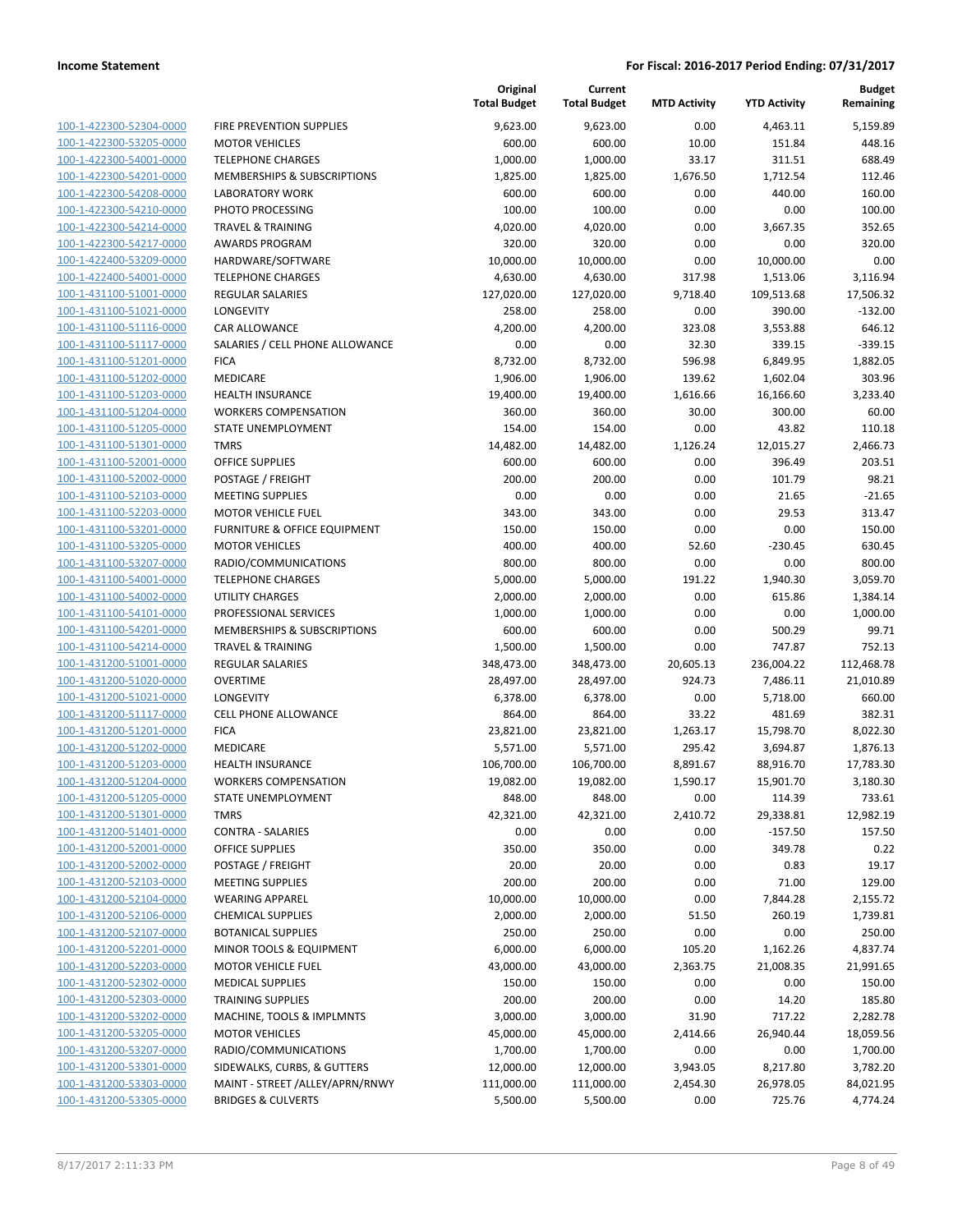| 100-1-431200-53308-0000             |
|-------------------------------------|
| 100-1-431200-54001-0000             |
| 100-1-431200-54002-0000             |
| <u>100-1-431200-54201-0000</u>      |
| 100-1-431200-54214-0000             |
| 100-1-431600-51001-0000             |
| 100-1-431600-51020-0000             |
| 100-1-431600-51021-0000             |
| <u>100-1-431600-51101-0000</u>      |
| 100-1-431600-51201-0000             |
| 100-1-431600-51202-0000             |
| 100-1-431600-51203-0000             |
| 100-1-431600-51204-0000             |
| <u>100-1-431600-51205-0000</u>      |
| 100-1-431600-51301-0000             |
| 100-1-431600-52001-0000             |
| 100-1-431600-52104-0000             |
| 100-1-431600-52106-0000             |
| <u>100-1-431600-52201-0000</u>      |
| 100-1-431600-52203-0000             |
| 100-1-431600-53202-0000             |
| 100-1-431600-53205-0000             |
| 100-1-431600-53207-0000             |
| <u>100-1-431600-53303-0000</u>      |
| 100-1-431600-54001-0000             |
| 100-1-431600-54002-0000             |
| 100-1-431600-54214-0000             |
| 100-1-431700-51001-0000             |
| <u>100-1-431700-51020-0000</u>      |
| 100-1-431700-51021-0000             |
| 100-1-431700-51117-0000             |
| 100-1-431700-51201-0000             |
| 100-1-431700-51202-0000             |
| <u>100-1-431700-51203-0000</u>      |
| 100-1-431700-51204-0000             |
| 100-1-431700-51205-0000             |
| 100-1-431700-51301-0000             |
| 100-1-431700-52001-0000             |
| 100-1-431700-52002-0000             |
| 100-1-431700-52104-0000             |
| 100-1-431700-52201-0000             |
| 100-1-431700-52203-0000             |
| 100-1-431700-52303-0000             |
| <u>100-1-431700-53201-0000</u>      |
| 100-1-431700-53205-0000             |
| <u>100-1-431700-53207-0000</u>      |
| 100-1-431700-54001-0000             |
| 100-1-431700-54002-0000             |
| <u>100-1-431700-54201-0000</u>      |
| 100-1-431700-54212-0000             |
| 100-1-431700-54214-0000             |
| 100-1-431700-54410-0000             |
| <u>100-1-441100-51001-0000</u>      |
| <u>100-1-441100-51020-0000</u>      |
| 100-1-441100-51021-0000             |
| 1-441100-51102-0000<br><u> 100-</u> |
| 100-1-441100-51201-0000             |
| <u>100-1-441100-51202-0000</u>      |
| <u>100-1-441100-51203-0000</u>      |
|                                     |

|                                                    |                                            | Original<br><b>Total Budget</b> | Current<br><b>Total Budget</b> | <b>MTD Activity</b>  | <b>YTD Activity</b> | <b>Budget</b><br>Remaining |
|----------------------------------------------------|--------------------------------------------|---------------------------------|--------------------------------|----------------------|---------------------|----------------------------|
| 100-1-431200-53308-0000                            | <b>STORM SEWERS</b>                        | 4,000.00                        | 4,000.00                       | 526.98               | 526.98              | 3,473.02                   |
| 100-1-431200-54001-0000                            | <b>TELEPHONE CHARGES</b>                   | 1,975.00                        | 1,975.00                       | 174.56               | 1,825.70            | 149.30                     |
| 100-1-431200-54002-0000                            | <b>UTILITY CHARGES</b>                     | 8,700.00                        | 8,700.00                       | 395.88               | 4,473.64            | 4,226.36                   |
| 100-1-431200-54201-0000                            | <b>MEMBERSHIPS &amp; SUBSCRIPTIONS</b>     | 300.00                          | 300.00                         | 0.00                 | 0.00                | 300.00                     |
| 100-1-431200-54214-0000                            | <b>TRAVEL &amp; TRAINING</b>               | 100.00                          | 100.00                         | 0.00                 | 40.00               | 60.00                      |
| 100-1-431600-51001-0000                            | REGULAR SALARIES                           | 67,488.00                       | 67,488.00                      | 4,500.16             | 56,291.19           | 11,196.81                  |
| 100-1-431600-51020-0000                            | <b>OVERTIME</b>                            | 2,440.00                        | 2,440.00                       | 568.21               | 2,786.21            | $-346.21$                  |
| 100-1-431600-51021-0000                            | LONGEVITY                                  | 2,040.00                        | 2,040.00                       | 0.00                 | 2,028.00            | 12.00                      |
| 100-1-431600-51101-0000                            | <b>CERTIFICATION PAY</b>                   | 600.00                          | 600.00                         | 46.16                | 507.76              | 92.24                      |
| 100-1-431600-51201-0000                            | <b>FICA</b>                                | 4,499.00                        | 4,499.00                       | 309.27               | 3,745.84            | 753.16                     |
| 100-1-431600-51202-0000                            | <b>MEDICARE</b>                            | 1,052.00                        | 1,052.00                       | 72.33                | 876.04              | 175.96                     |
| 100-1-431600-51203-0000                            | <b>HEALTH INSURANCE</b>                    | 19,400.00                       | 19,400.00                      | 1,616.66             | 16,166.60           | 3,233.40                   |
| 100-1-431600-51204-0000                            | <b>WORKERS COMPENSATION</b>                | 4,650.00                        | 4,650.00                       | 387.50               | 3,875.00            | 775.00                     |
| 100-1-431600-51205-0000                            | STATE UNEMPLOYMENT                         | 154.00                          | 154.00                         | 0.00                 | 26.59               | 127.41                     |
| 100-1-431600-51301-0000                            | <b>TMRS</b>                                | 7,993.00                        | 7,993.00                       | 571.80               | 6,793.27            | 1,199.73                   |
| 100-1-431600-52001-0000                            | <b>OFFICE SUPPLIES</b>                     | 200.00                          | 200.00                         | 0.00                 | 159.96              | 40.04                      |
| 100-1-431600-52104-0000                            | <b>WEARING APPAREL</b>                     | 1,800.00                        | 1,800.00                       | 0.00                 | 1,621.56            | 178.44                     |
| 100-1-431600-52106-0000                            | <b>CHEMICAL SUPPLIES</b>                   | 300.00                          | 300.00                         | 0.00                 | 0.00                | 300.00                     |
| 100-1-431600-52201-0000                            | MINOR TOOLS & EQUIPMENT                    | 2,000.00                        | 2,000.00                       | 10.41                | 821.38              | 1,178.62                   |
| 100-1-431600-52203-0000                            | <b>MOTOR VEHICLE FUEL</b>                  | 5,400.00                        | 5,400.00                       | 315.70               | 2,905.12            | 2,494.88                   |
| 100-1-431600-53202-0000                            | MACHINE, TOOLS & IMPLMNTS                  | 400.00                          | 400.00                         | 76.61                | 76.61               | 323.39                     |
| 100-1-431600-53205-0000                            | <b>MOTOR VEHICLES</b>                      | 2,628.00                        | 2,628.00                       | 0.00                 | 1,118.27            | 1,509.73                   |
| 100-1-431600-53207-0000                            | RADIO/COMMUNICATIONS                       | 500.00                          | 500.00                         | 0.00                 | 0.00                | 500.00                     |
| 100-1-431600-53303-0000                            | MAINT - STREET /ALLEY/APRN/RNWY            | 22,000.00                       | 22,000.00                      | 438.83               | 10,502.15           | 11,497.85                  |
| 100-1-431600-54001-0000                            | <b>TELEPHONE CHARGES</b>                   | 1,350.00                        | 1,350.00                       | 83.33                | 791.19              | 558.81                     |
| 100-1-431600-54002-0000                            | <b>UTILITY CHARGES</b>                     | 323,436.00                      | 323,436.00                     | 24,986.89            | 249,841.08          | 73,594.92                  |
| 100-1-431600-54214-0000                            | <b>TRAVEL &amp; TRAINING</b>               | 100.00                          | 100.00                         | 0.00                 | 96.80               | 3.20                       |
| 100-1-431700-51001-0000<br>100-1-431700-51020-0000 | <b>REGULAR SALARIES</b><br><b>OVERTIME</b> | 104,022.00<br>323.00            | 104,022.00<br>323.00           | $-14,581.20$<br>0.00 | 89,444.62<br>398.67 | 14,577.38<br>$-75.67$      |
| 100-1-431700-51021-0000                            | LONGEVITY                                  | 1,386.00                        | 1,386.00                       | 0.00                 | 1,374.00            | 12.00                      |
| 100-1-431700-51117-0000                            | <b>CELL PHONE ALLOWANCE</b>                | 432.00                          | 432.00                         | $-216.85$            | 371.91              | 60.09                      |
| 100-1-431700-51201-0000                            | <b>FICA</b>                                | 6,582.00                        | 6,582.00                       | $-939.51$            | 5,315.85            | 1,266.15                   |
| 100-1-431700-51202-0000                            | MEDICARE                                   | 1,539.00                        | 1,539.00                       | $-219.70$            | 1,243.28            | 295.72                     |
| 100-1-431700-51203-0000                            | <b>HEALTH INSURANCE</b>                    | 19,400.00                       | 19,400.00                      | 1,616.66             | 16,166.60           | 3,233.40                   |
| 100-1-431700-51204-0000                            | <b>WORKERS COMPENSATION</b>                | 658.00                          | 658.00                         | 54.83                | 548.30              | 109.70                     |
| 100-1-431700-51205-0000                            | <b>STATE UNEMPLOYMENT</b>                  | 154.00                          | 154.00                         | $-332.88$            | $-286.16$           | 440.16                     |
| 100-1-431700-51301-0000                            | <b>TMRS</b>                                | 11,694.00                       | 11,694.00                      | 617.02               | 12,384.86           | -690.86                    |
| 100-1-431700-52001-0000                            | <b>OFFICE SUPPLIES</b>                     | 800.00                          | 1,893.00                       | 0.00                 | 1,892.88            | 0.12                       |
| 100-1-431700-52002-0000                            | POSTAGE / FREIGHT                          | 100.00                          | 100.00                         | 0.00                 | 78.16               | 21.84                      |
| 100-1-431700-52104-0000                            | <b>WEARING APPAREL</b>                     | 800.00                          | 800.00                         | 0.00                 | 683.59              | 116.41                     |
| 100-1-431700-52201-0000                            | MINOR TOOLS & EQUIPMENT                    | 500.00                          | 500.00                         | 46.52                | 292.02              | 207.98                     |
| 100-1-431700-52203-0000                            | MOTOR VEHICLE FUEL                         | 3,240.00                        | 3,240.00                       | 513.48               | 2,278.57            | 961.43                     |
| 100-1-431700-52303-0000                            | <b>TRAINING SUPPLIES</b>                   | 100.00                          | 100.00                         | 0.00                 | 274.55              | $-174.55$                  |
| 100-1-431700-53201-0000                            | <b>FURNITURE &amp; OFFICE EQUIPMENT</b>    | 800.00                          | 0.00                           | 0.00                 | 0.00                | 0.00                       |
| 100-1-431700-53205-0000                            | <b>MOTOR VEHICLES</b>                      | 1,100.00                        | 1,100.00                       | 93.00                | 407.92              | 692.08                     |
| 100-1-431700-53207-0000                            | RADIO/COMMUNICATIONS                       | 100.00                          | 100.00                         | 0.00                 | 0.00                | 100.00                     |
| 100-1-431700-54001-0000                            | <b>TELEPHONE CHARGES</b>                   | 1,440.00                        | 1,440.00                       | 119.51               | 1,116.09            | 323.91                     |
| 100-1-431700-54002-0000                            | <b>UTILITY CHARGES</b>                     | 1,000.00                        | 1,000.00                       | 0.00                 | 615.86              | 384.14                     |
| 100-1-431700-54201-0000                            | <b>MEMBERSHIPS &amp; SUBSCRIPTIONS</b>     | 600.00                          | 600.00                         | 0.00                 | 224.00              | 376.00                     |
| 100-1-431700-54212-0000                            | PRINTING                                   | 200.00                          | 24.00                          | 0.00                 | 24.00               | 0.00                       |
| 100-1-431700-54214-0000                            | <b>TRAVEL &amp; TRAINING</b>               | 1,300.00                        | 1,183.00                       | 0.00                 | 111.00              | 1,072.00                   |
| 100-1-431700-54410-0000                            | PERMITS/FEES                               | 200.00                          | 200.00                         | 0.00                 | 0.00                | 200.00                     |
| 100-1-441100-51001-0000                            | <b>REGULAR SALARIES</b>                    | 59,575.00                       | 59,575.00                      | 4,581.93             | 50,372.75           | 9,202.25                   |
| 100-1-441100-51020-0000                            | <b>OVERTIME</b>                            | 1,011.00                        | 1,011.00                       | 50.30                | 345.79              | 665.21                     |
| 100-1-441100-51021-0000                            | <b>LONGEVITY</b>                           | 474.00                          | 474.00                         | 0.00                 | 462.00              | 12.00                      |
| 100-1-441100-51102-0000                            | <b>BILINGUAL PAY</b>                       | 1,200.00                        | 1,200.00                       | 92.32                | 1,015.52            | 184.48                     |
| 100-1-441100-51201-0000                            | <b>FICA</b>                                | 3,860.00                        | 3,860.00                       | 272.36               | 3,032.10            | 827.90                     |
| 100-1-441100-51202-0000                            | MEDICARE                                   | 903.00                          | 903.00                         | 63.69                | 709.06              | 193.94                     |
| 100-1-441100-51203-0000                            | <b>HEALTH INSURANCE</b>                    | 19,400.00                       | 19,400.00                      | 1,616.66             | 16,166.60           | 3,233.40                   |
|                                                    |                                            |                                 |                                |                      |                     |                            |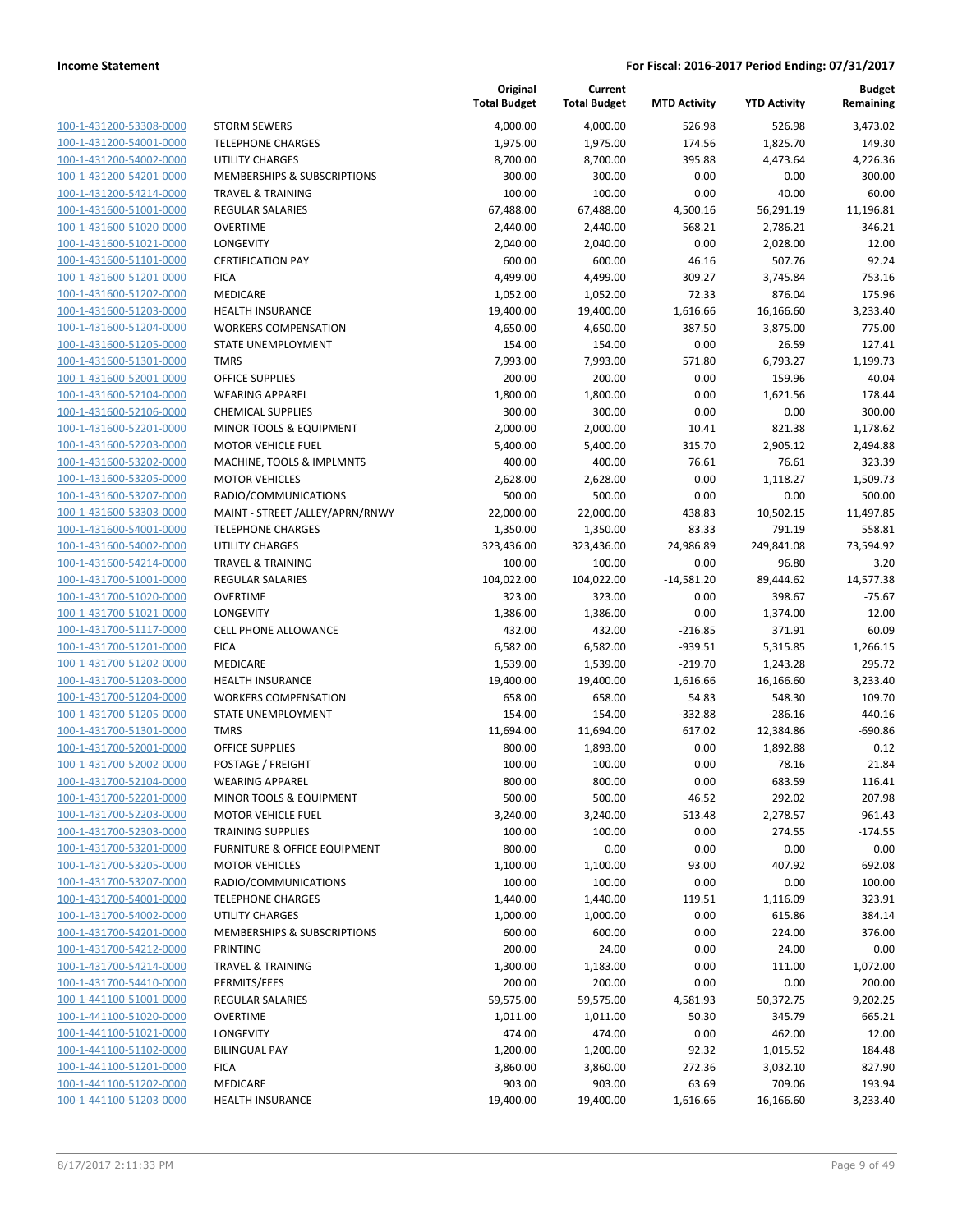100-1-441100-51204-0000 100-1-441100-51205-0000 100-1-441100-51301-0000 100-1-441100-52001-0000 100-1-441100-52002-0000 100-1-441100-52005-0000 PRINTED MATERIALS 285.00 285.00 0.00 223.68 61.32 100-1-441100-53207-0000 100-1-441100-54001-0000 100-1-441100-54002-0000 100-1-441200-51001-0000 100-1-441200-51021-0000 100-1-441200-51101-0000 100-1-441200-51117-0000 100-1-441200-51201-0000 100-1-441200-51202-0000 100-1-441200-51203-0000 100-1-441200-51204-0000 100-1-441200-51205-0000 100-1-441200-51301-0000 100-1-441200-52102-0000 100-1-441200-52104-0000 100-1-441200-54201-0000 100-1-441200-54214-0000 100-1-441300-51001-0000 100-1-441300-51021-0000 100-1-441300-51101-0000 100-1-441300-51117-0000 100-1-441300-51201-0000 100-1-441300-51202-0000 100-1-441300-51203-0000 100-1-441300-51204-0000 100-1-441300-51205-0000 100-1-441300-51301-0000 100-1-441300-52002-0000 100-1-441300-52005-0000 PRINTED MATERIALS 400.00 400.00 0.00 312.55 87.45 100-1-441300-52102-0000 100-1-441300-52104-0000 100-1-441300-52201-0000 100-1-441300-52203-0000 100-1-441300-53205-0000 100-1-441300-53207-0000 100-1-441300-54001-0000 100-1-441300-54002-0000 100-1-441300-54201-0000 100-1-441300-54212-0000 100-1-441300-54214-0000 100-1-441300-54410-0000 100-1-443200-51001-0000 100-1-443200-51020-0000 100-1-443200-51021-0000 100-1-443200-51117-0000 100-1-443200-51201-0000 100-1-443200-51202-0000 100-1-443200-51203-0000 100-1-443200-51204-0000 100-1-443200-51205-0000 100-1-443200-51301-0000 100-1-443200-52001-0000 100-1-443200-52002-0000

|                              | Original<br><b>Total Budget</b> | Current<br><b>Total Budget</b> | <b>MTD Activity</b> | <b>YTD Activity</b> | <b>Budget</b><br>Remaining |
|------------------------------|---------------------------------|--------------------------------|---------------------|---------------------|----------------------------|
| <b>WORKERS COMPENSATION</b>  | 170.00                          | 170.00                         | 14.17               | 141.70              | 28.30                      |
| STATE UNEMPLOYMENT           | 154.00                          | 154.00                         | 0.00                | 25.66               | 128.34                     |
| <b>TMRS</b>                  | 6,858.00                        | 6,858.00                       | 528.20              | 5,764.87            | 1,093.13                   |
| <b>OFFICE SUPPLIES</b>       | 2,680.00                        | 2,680.00                       | 334.23              | 2,722.78            | $-42.78$                   |
| POSTAGE / FREIGHT            | 500.00                          | 500.00                         | 0.00                | 550.78              | $-50.78$                   |
| PRINTED MATERIALS            | 285.00                          | 285.00                         | 0.00                | 223.68              | 61.32                      |
| RADIO/COMMUNICATIONS         | 228.00                          | 228.00                         | 0.00                | 0.00                | 228.00                     |
| <b>TELEPHONE CHARGES</b>     | 1,208.00                        | 1,208.00                       | 453.88              | 2,037.14            | $-829.14$                  |
| <b>UTILITY CHARGES</b>       | 1,000.00                        | 1,000.00                       | 0.00                | 615.88              | 384.12                     |
| <b>REGULAR SALARIES</b>      | 41,838.00                       | 41,838.00                      | 3,218.07            | 35,367.32           | 6,470.68                   |
| LONGEVITY                    | 150.00                          | 150.00                         | 0.00                | 150.00              | 0.00                       |
| <b>CERTIFICATION PAY</b>     | 1,200.00                        | 1,200.00                       | 0.00                | 0.00                | 1,200.00                   |
| <b>CELL PHONE ALLOWANCE</b>  | 432.00                          | 432.00                         | 0.00                | 0.00                | 432.00                     |
| <b>FICA</b>                  | 2,704.00                        | 2,704.00                       | 177.06              | 2,044.85            | 659.15                     |
| MEDICARE                     | 632.00                          | 632.00                         | 41.40               | 478.16              | 153.84                     |
| <b>HEALTH INSURANCE</b>      | 9,700.00                        | 9,700.00                       | 808.33              | 8,083.30            | 1,616.70                   |
| <b>WORKERS COMPENSATION</b>  | 271.00                          | 271.00                         | 22.58               | 225.80              | 45.20                      |
| STATE UNEMPLOYMENT           | 77.00                           | 77.00                          | 0.00                | 14.85               | 62.15                      |
| <b>TMRS</b>                  | 4,805.00                        | 4,805.00                       | 359.78              | 3,924.18            | 880.82                     |
| <b>BOOKS / REF SUPPLIES</b>  | 500.00                          | 500.00                         | 0.00                | 0.00                | 500.00                     |
| <b>WEARING APPAREL</b>       | 500.04                          | 500.04                         | 0.00                | 0.00                | 500.04                     |
| MEMBERSHIPS & SUBSCRIPTIONS  | 250.00                          | 250.00                         | 0.00                | 0.00                | 250.00                     |
| <b>TRAVEL &amp; TRAINING</b> | 500.00                          | 500.00                         | 0.00                | 726.00              | $-226.00$                  |
| <b>REGULAR SALARIES</b>      | 243,157.00                      | 243,157.00                     | 18,988.94           | 209,025.72          | 34,131.28                  |
| <b>LONGEVITY</b>             | 1,590.00                        | 1,590.00                       | 0.00                | 1,782.00            | $-192.00$                  |
| <b>CERTIFICATION PAY</b>     | 1,800.00                        | 1,800.00                       | 138.46              | 1,523.06            | 276.94                     |
| <b>CELL PHONE ALLOWANCE</b>  | 1,824.00                        | 1,824.00                       | 98.74               | 1,086.14            | 737.86                     |
| <b>FICA</b>                  | 15,399.00                       | 15,399.00                      | 1,168.16            | 13,057.35           | 2,341.65                   |
| MEDICARE                     | 3,601.00                        | 3,601.00                       | 273.20              | 3,053.73            | 547.27                     |
| <b>HEALTH INSURANCE</b>      | 48,500.00                       | 48,500.00                      | 4,041.67            | 40,416.70           | 8,083.30                   |
| <b>WORKERS COMPENSATION</b>  | 1,591.00                        | 1,591.00                       | 132.58              | 1,325.80            | 265.20                     |
| STATE UNEMPLOYMENT           | 385.00                          | 385.00                         | 0.00                | 76.85               | 308.15                     |
| <b>TMRS</b>                  | 27,358.00                       | 27,358.00                      | 2,149.52            | 23,661.21           | 3,696.79                   |
| POSTAGE / FREIGHT            | 6,000.00                        | 6,000.00                       | 0.00                | 1,688.06            | 4,311.94                   |
| PRINTED MATERIALS            | 400.00                          | 400.00                         | 0.00                | 312.55              | 87.45                      |
| <b>BOOKS / REF SUPPLIES</b>  | 1,500.00                        | 1,500.00                       | 0.00                | 182.29              | 1,317.71                   |
| <b>WEARING APPAREL</b>       | 2,400.00                        | 2,400.00                       | 263.73              | 363.72              | 2,036.28                   |
| MINOR TOOLS & EQUIPMENT      | 500.00                          | 500.00                         | 14.72               | 365.72              | 134.28                     |
| <b>MOTOR VEHICLE FUEL</b>    | 4,245.00                        | 4,245.00                       | 417.15              | 3,122.88            | 1,122.12                   |
| <b>MOTOR VEHICLES</b>        | 2,500.00                        | 2,500.00                       | 0.00                | 508.21              | 1,991.79                   |
| RADIO/COMMUNICATIONS         | 114.00                          | 114.00                         | 0.00                | 0.00                | 114.00                     |
| <b>TELEPHONE CHARGES</b>     | 7,200.00                        | 7,200.00                       | 384.35              | 3,569.34            | 3,630.66                   |
| UTILITY CHARGES              | 1,000.00                        | 1,000.00                       | 0.00                | 615.88              | 384.12                     |
| MEMBERSHIPS & SUBSCRIPTIONS  | 750.00                          | 750.00                         | 0.00                | 50.00               | 700.00                     |
| <b>PRINTING</b>              | 24.00                           | 24.00                          | 0.00                | 0.00                | 24.00                      |
| <b>TRAVEL &amp; TRAINING</b> | 4,600.00                        | 4,600.00                       | 0.00                | 2,485.56            | 2,114.44                   |
| PERMITS/FEES                 | 15,600.00                       | 15,600.00                      | 324.50              | 2,319.50            | 13,280.50                  |
| REGULAR SALARIES             | 138,053.00                      | 138,053.00                     | 11,501.58           | 119,159.77          | 18,893.23                  |
| <b>OVERTIME</b>              | 5,999.00                        | 5,999.00                       | 498.09              | 6,654.52            | $-655.52$                  |
| LONGEVITY                    | 4,980.00                        | 4,980.00                       | 0.00                | 4,956.00            | 24.00                      |
| <b>CELL PHONE ALLOWANCE</b>  | 432.00                          | 432.00                         | 33.22               | 365.42              | 66.58                      |
| <b>FICA</b>                  | 9,267.00                        | 9,267.00                       | 665.04              | 7,320.34            | 1,946.66                   |
| MEDICARE                     | 2,167.00                        | 2,167.00                       | 155.53              | 1,712.04            | 454.96                     |
| HEALTH INSURANCE             | 38,800.00                       | 38,800.00                      | 3,233.33            | 32,333.30           | 6,466.70                   |
| <b>WORKERS COMPENSATION</b>  | 4,689.00                        | 4,689.00                       | 390.75              | 3,907.50            | 781.50                     |
| STATE UNEMPLOYMENT           | 308.00                          | 308.00                         | 0.00                | 55.51               | 252.49                     |
| <b>TMRS</b>                  | 16,463.00                       | 16,463.00                      | 1,345.27            | 14,467.05           | 1,995.95                   |
| OFFICE SUPPLIES              | 1,100.00                        | 1,100.00                       | 39.48               | 737.29              | 362.71                     |
| POSTAGE / FREIGHT            | 20.00                           | 20.00                          | 0.00                | 24.16               | $-4.16$                    |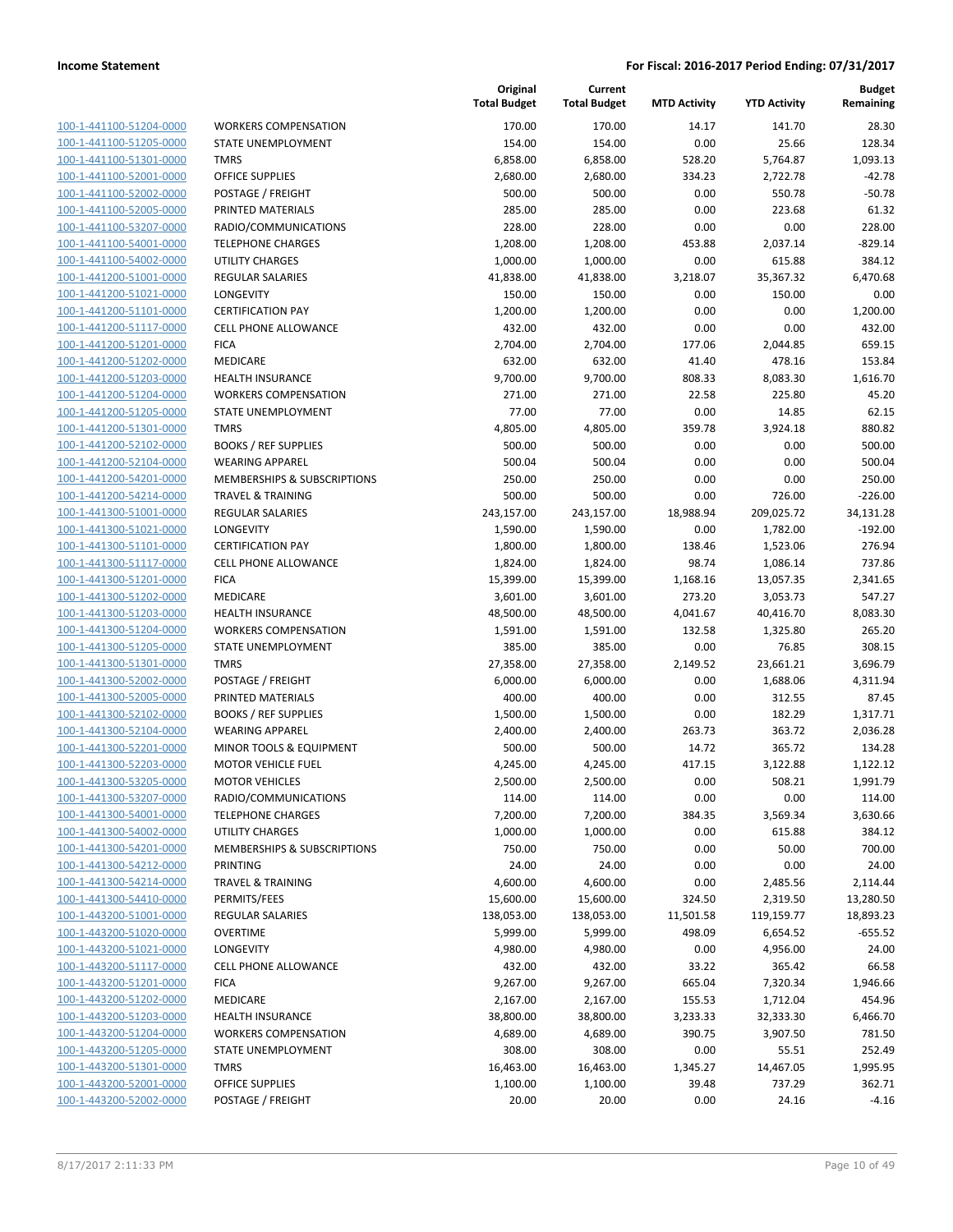| 100-1-443200-52101-0000                                   |
|-----------------------------------------------------------|
| 100-1-443200-52104-0000                                   |
| 100-1-443200-52106-0000                                   |
| 100-1-443200-52108-0000                                   |
| 100-1-443200-52201-0000                                   |
|                                                           |
| 100-1-443200-52203-0000                                   |
| 100-1-443200-53202-0000                                   |
| 100-1-443200-53205-0000                                   |
| 100-1-443200-53207-0000                                   |
| 100-1-443200-54001-0000                                   |
| 100-1-443200-54002-0000                                   |
| 100-1-443200-54107-0000                                   |
| <u>100-1-443200-54108-0000</u>                            |
| 100-1-443200-54201-0000                                   |
| 100-1-443200-54214-0000                                   |
| 100-1-451100-51001-0000                                   |
|                                                           |
| 100-1-451100-51020-0000                                   |
| 100-1-451100-51021-0000                                   |
| 100-1-451100-51101-0000                                   |
| 100-1-451100-51116-0000                                   |
| 100-1-451100-51117-0000                                   |
| 100-1-451100-51201-0000                                   |
| 100-1-451100-51202-0000                                   |
| 100-1-451100-51203-0000                                   |
| 100-1-451100-51204-0000                                   |
| 100-1-451100-51205-0000                                   |
|                                                           |
| 100-1-451100-51301-0000                                   |
| 100-1-451100-51401-0000                                   |
| 100-1-451100-52001-0000                                   |
| 100-1-451100-52002-0000                                   |
| 100-1-451100-52101-0000                                   |
| 100-1-451100-52104-0000                                   |
| <u>100-1-451100-52106-0000</u>                            |
| 100-1-451100-52107-0000                                   |
| 100-1-451100-52201-0000                                   |
| 100-1-451100-52203-0000                                   |
| 100-1-451100-52401-0000                                   |
|                                                           |
| 100-1-451100-53202-0000                                   |
| 100-1-451100-53205-0000                                   |
| 100-1-451100-53207-0000                                   |
| 100-1-451100-53402-0000                                   |
| 100-1-451100-53707-0000                                   |
|                                                           |
| <u>100-1-451100-53708-0000</u>                            |
|                                                           |
| 100-1-451100-53709-0000                                   |
| 100-1-451100-53710-0000                                   |
| 100-1-451100-54001-0000                                   |
| <u>100-1-451100-54002-0000</u>                            |
| 100-1-451100-54201-0000                                   |
| 100-1-451100-54211-0000                                   |
| 100-1-451100-54214-0000                                   |
| 100-1-451100-54301-0000                                   |
| <u>100-1-451100-54409-0000</u>                            |
| <u>100-1-455100-51001-0000</u>                            |
| <u>100-1-455100-51020-0000</u>                            |
| 100-1-455100-51021-0000                                   |
| 100-1-455100-51116-0000                                   |
|                                                           |
| <u>100-1-455100-51117-0000</u>                            |
| 100-1-455100-51201-0000<br><u>100-1-455100-51202-0000</u> |

|                         |                              | Original<br><b>Total Budget</b> | Current<br><b>Total Budget</b> | <b>MTD Activity</b> | <b>YTD Activity</b> | <b>Budget</b><br>Remaining |
|-------------------------|------------------------------|---------------------------------|--------------------------------|---------------------|---------------------|----------------------------|
| 100-1-443200-52101-0000 | <b>JANITORIAL SUPPLIES</b>   | 1,000.00                        | 1,000.00                       | 0.00                | 1,386.26            | $-386.26$                  |
| 100-1-443200-52104-0000 | <b>WEARING APPAREL</b>       | 1,870.00                        | 1,870.00                       | 0.00                | 653.94              | 1,216.06                   |
| 100-1-443200-52106-0000 | <b>CHEMICAL SUPPLIES</b>     | 11,640.00                       | 11,640.00                      | 528.68              | 15,965.75           | $-4,325.75$                |
| 100-1-443200-52108-0000 | <b>MENAGERIE SUPPLIES</b>    | 7,500.00                        | 7,500.00                       | 804.99              | 5,533.71            | 1,966.29                   |
| 100-1-443200-52201-0000 | MINOR TOOLS & EQUIPMENT      | 1,000.00                        | 1,000.00                       | 133.65              | 987.82              | 12.18                      |
| 100-1-443200-52203-0000 | <b>MOTOR VEHICLE FUEL</b>    | 8,000.00                        | 8,000.00                       | 394.16              | 3,437.39            | 4,562.61                   |
| 100-1-443200-53202-0000 | MACHINE, TOOLS & IMPLMNTS    | 1,500.00                        | 1,500.00                       | 0.00                | 0.00                | 1,500.00                   |
| 100-1-443200-53205-0000 | <b>MOTOR VEHICLES</b>        | 2,500.00                        | 2,500.00                       | $-490.85$           | $-187.32$           | 2,687.32                   |
| 100-1-443200-53207-0000 | RADIO/COMMUNICATIONS         | 300.00                          | 300.00                         | 0.00                | 0.00                | 300.00                     |
| 100-1-443200-54001-0000 | <b>TELEPHONE CHARGES</b>     | 2,400.00                        | 2,400.00                       | 177.80              | 1,679.39            | 720.61                     |
| 100-1-443200-54002-0000 | <b>UTILITY CHARGES</b>       | 30,000.00                       | 30,000.00                      | 2,476.06            | 25,011.59           | 4,988.41                   |
| 100-1-443200-54107-0000 | <b>MEDICAL</b>               | 3,000.00                        | 3,000.00                       | 0.00                | 1,148.06            | 1,851.94                   |
| 100-1-443200-54108-0000 | <b>VETERINARY SERVICES</b>   | $-6,000.00$                     | $-6,000.00$                    | $-1,110.00$         | 60.00               | $-6,060.00$                |
| 100-1-443200-54201-0000 | MEMBERSHIPS & SUBSCRIPTIONS  | 200.00                          | 200.00                         | 0.00                | 0.00                | 200.00                     |
| 100-1-443200-54214-0000 | <b>TRAVEL &amp; TRAINING</b> | 600.00                          | 600.00                         | 0.00                | 198.00              | 402.00                     |
| 100-1-451100-51001-0000 | REGULAR SALARIES             | 518,209.00                      | 518,209.00                     | 40,460.46           | 400,551.02          | 117,657.98                 |
| 100-1-451100-51020-0000 | <b>OVERTIME</b>              | 15,011.00                       | 16,901.00                      | 2,369.43            | 18,329.55           | $-1,428.55$                |
| 100-1-451100-51021-0000 | LONGEVITY                    | 6,210.00                        | 6,210.00                       | 0.00                | 5,790.00            | 420.00                     |
| 100-1-451100-51101-0000 | <b>CERTIFICATION PAY</b>     | 3,600.00                        | 3,600.00                       | 230.78              | 2,400.12            | 1,199.88                   |
| 100-1-451100-51116-0000 | CAR ALLOWANCE                | 2,400.00                        | 2,400.00                       | 184.62              | 2,030.82            | 369.18                     |
| 100-1-451100-51117-0000 | <b>CELL PHONE ALLOWANCE</b>  | 1,632.00                        | 1,632.00                       | 171.70              | 1,551.66            | 80.34                      |
| 100-1-451100-51201-0000 | <b>FICA</b>                  | 33,918.00                       | 33,918.00                      | 2,788.14            | 26,460.82           | 7,457.18                   |
| 100-1-451100-51202-0000 | MEDICARE                     | 7,932.00                        | 7,932.00                       | 652.06              | 6,188.41            | 1,743.59                   |
| 100-1-451100-51203-0000 | <b>HEALTH INSURANCE</b>      | 126,100.00                      | 126,100.00                     | 10,508.33           | 105,083.30          | 21,016.70                  |
| 100-1-451100-51204-0000 | <b>WORKERS COMPENSATION</b>  | 12,898.00                       | 12,898.00                      | 1,074.83            | 10,748.30           | 2,149.70                   |
| 100-1-451100-51205-0000 | STATE UNEMPLOYMENT           | 1,617.00                        | 1,617.00                       | 11.72               | 260.19              | 1,356.81                   |
| 100-1-451100-51301-0000 | <b>TMRS</b>                  | 55,320.00                       | 55,320.00                      | 4,424.53            | 44,189.53           | 11,130.47                  |
| 100-1-451100-51401-0000 | <b>CONTRA - SALARIES</b>     | 0.00                            | 0.00                           | 0.00                | $-65.00$            | 65.00                      |
| 100-1-451100-52001-0000 | <b>OFFICE SUPPLIES</b>       | 500.00                          | 500.00                         | 27.88               | 496.44              | 3.56                       |
| 100-1-451100-52002-0000 | POSTAGE / FREIGHT            | 150.00                          | 960.00                         | 0.00                | 958.66              | 1.34                       |
| 100-1-451100-52101-0000 | <b>JANITORIAL SUPPLIES</b>   | 6,000.00                        | 8,000.00                       | 418.99              | 6,975.70            | 1,024.30                   |
| 100-1-451100-52104-0000 | <b>WEARING APPAREL</b>       | 9,850.00                        | 9,850.00                       | 107.99              | 10,486.87           | $-636.87$                  |
| 100-1-451100-52106-0000 | <b>CHEMICAL SUPPLIES</b>     | 10,000.00                       | 10,000.00                      | 1,738.45            | 1,907.51            | 8,092.49                   |
| 100-1-451100-52107-0000 | <b>BOTANICAL SUPPLIES</b>    | 12,000.00                       | 9,990.00                       | 30.00               | 6,756.49            | 3,233.51                   |
| 100-1-451100-52201-0000 | MINOR TOOLS & EQUIPMENT      | 11,750.00                       | 11,750.00                      | 7.97                | 10,051.85           | 1,698.15                   |
| 100-1-451100-52203-0000 | <b>MOTOR VEHICLE FUEL</b>    | 40,000.00                       | 36,000.00                      | 3,169.95            | 15,439.49           | 20,560.51                  |
| 100-1-451100-52401-0000 | RECREATIONAL SUPPLIES        | 2,000.00                        | 2,000.00                       | 37.26               | 1,925.06            | 74.94                      |
| 100-1-451100-53202-0000 | MACHINE, TOOLS & IMPLMNTS    | 4,985.00                        | 6,985.00                       | 334.70              | 5,463.04            | 1,521.96                   |
| 100-1-451100-53205-0000 | <b>MOTOR VEHICLES</b>        | 18,000.00                       | 14,000.00                      | 948.81              | 8,895.73            | 5,104.27                   |
| 100-1-451100-53207-0000 | RADIO/COMMUNICATIONS         | 1,210.00                        | 1,320.00                       | 1,310.00            | 1,310.00            | 10.00                      |
| 100-1-451100-53402-0000 | <b>BUILDING MAINTENANCE</b>  | 850.00                          | 850.00                         | 0.00                | 370.97              | 479.03                     |
| 100-1-451100-53707-0000 | <b>MAINT - GROUNDS</b>       | 12,000.00                       | 12,000.00                      | 690.18              | 11,863.85           | 136.15                     |
| 100-1-451100-53708-0000 | <b>ATHLETIC FIELDS</b>       | 14,500.00                       | 16,510.00                      | 2,422.81            | 16,818.87           | $-308.87$                  |
| 100-1-451100-53709-0000 | <b>SWIMMING POOL</b>         | 2,000.00                        | 2,000.00                       | 0.00                | 255.27              | 1,744.73                   |
| 100-1-451100-53710-0000 | PARK IMPROVEMENTS            | 5,500.00                        | 6,690.00                       | 27.89               | 6,434.72            | 255.28                     |
| 100-1-451100-54001-0000 | <b>TELEPHONE CHARGES</b>     | 7,500.00                        | 7,500.00                       | 753.58              | 3,535.17            | 3,964.83                   |
| 100-1-451100-54002-0000 | <b>UTILITY CHARGES</b>       | 151,966.30                      | 151,966.30                     | 19,255.33           | 134,687.90          | 17,278.40                  |
| 100-1-451100-54201-0000 | MEMBERSHIPS & SUBSCRIPTIONS  | 1,507.29                        | 1,507.29                       | 0.00                | 831.46              | 675.83                     |
| 100-1-451100-54211-0000 | ADVERTISING                  | 4,000.00                        | 4,000.00                       | 1,003.98            | 2,821.72            | 1,178.28                   |
| 100-1-451100-54214-0000 | <b>TRAVEL &amp; TRAINING</b> | 2,500.00                        | 2,500.00                       | 0.00                | 917.81              | 1,582.19                   |
| 100-1-451100-54301-0000 | <b>SPECIAL EVENTS</b>        | 31,000.00                       | 31,000.00                      | 124.85              | 30,861.47           | 138.53                     |
| 100-1-451100-54409-0000 | <b>CEMETERY MAINTENANCE</b>  | 72,000.00                       | 72,000.00                      | 5,500.00            | 55,000.00           | 17,000.00                  |
| 100-1-455100-51001-0000 | <b>REGULAR SALARIES</b>      | 306,594.00                      | 306,594.00                     | 24,567.27           | 258,133.68          | 48,460.32                  |
| 100-1-455100-51020-0000 | <b>OVERTIME</b>              | 0.00                            | 0.00                           | 0.00                | 120.68              | $-120.68$                  |
| 100-1-455100-51021-0000 | LONGEVITY                    | 3,204.00                        | 3,204.00                       | 0.00                | 1,968.00            | 1,236.00                   |
| 100-1-455100-51116-0000 | CAR ALLOWANCE                | 3,600.00                        | 3,600.00                       | 0.00                | 1,107.68            | 2,492.32                   |
| 100-1-455100-51117-0000 | CELL PHONE ALLOWANCE         | 432.00                          | 432.00                         | 32.30               | 342.83              | 89.17                      |
| 100-1-455100-51201-0000 | <b>FICA</b>                  | 19,457.00                       | 19,457.00                      | 1,469.09            | 15,810.40           | 3,646.60                   |
| 100-1-455100-51202-0000 | MEDICARE                     | 4,551.00                        | 4,551.00                       | 343.57              | 3,697.58            | 853.42                     |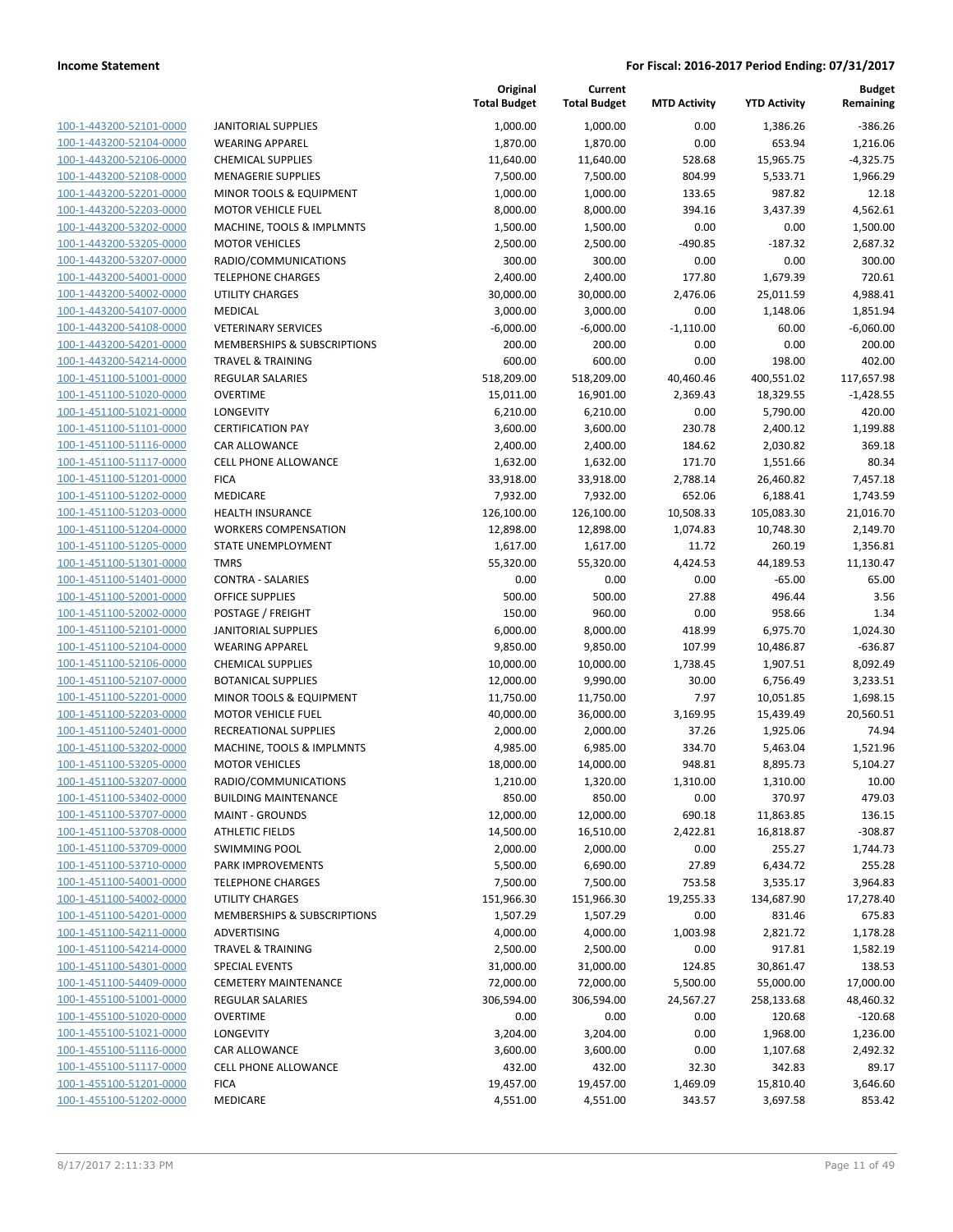| 100-1-455100-51203-0000        |
|--------------------------------|
| 100-1-455100-51204-0000        |
| 100-1-455100-51205-0000        |
| 100-1-455100-51301-0000        |
| 100-1-455100-51401-0000        |
| 100-1-455100-52001-0000        |
| 100-1-455100-52002-0000        |
| 100-1-455100-52004-0000        |
| 100-1-455100-52005-0000        |
| 100-1-455100-52402-0000        |
| 100-1-455100-53201-0000        |
| 100-1-455100-54001-0000        |
| 100-1-455100-54002-0000        |
| 100-1-455100-54201-0000        |
| 100-1-455100-54202-0000        |
| 100-1-455100-54214-0000        |
| 100-1-455100-55203-0000        |
|                                |
| 100-1-455100-55211-0000        |
| 100-1-456100-51001-0000        |
| 100-1-456100-51021-0000        |
| 100-1-456100-51116-0000        |
| 100-1-456100-51117-0000        |
| 100-1-456100-51201-0000        |
| 100-1-456100-51202-0000        |
| 100-1-456100-51203-0000        |
| 100-1-456100-51204-0000        |
| 100-1-456100-51205-0000        |
| 100-1-456100-51301-0000        |
| 100-1-456100-52001-0000        |
| 100-1-456100-52002-0000        |
| 100-1-456100-52005-0000        |
| 100-1-456100-52103-0000        |
| 100-1-456100-53402-0000        |
| 100-1-456100-54001-0000        |
| 100-1-456100-54201-0000        |
| 100-1-456100-54205-0000        |
| 100-1-456100-54214-0000        |
| 100-1-456100-54301-0000        |
| 100-1-480000-52003-0000        |
| 100-1-480000-52006-0000        |
| 100-1-480000-54002-0000        |
| <u>100-1-480000-54105-0000</u> |
|                                |
| 100-1-480000-54201-0000        |
| <u>100-1-480000-54904-0000</u> |
| <u>100-1-480000-54905-0000</u> |
| 100-1-480000-54906-0000        |
| 100-1-480000-56309-0000        |
| <u>100-1-480000-57005-0000</u> |
| <u>100-1-480000-57006-0000</u> |
| <u>100-1-480000-57007-0000</u> |
| 100-1-480000-57008-0000        |
| 100-1-480000-57015-0000        |
| 100-1-491000-58040-0000        |
| <u>100-1-491000-58204-0000</u> |
| <u>100-1-495000-58702-0000</u> |
| 100-1-495000-58703-0000        |
| 100-1-495000-58704-0000        |
| <u>100-1-495000-58705-0000</u> |
| <u>100-1-495000-58706-0000</u> |
|                                |

|                         |                                          | Original<br><b>Total Budget</b> | Current<br><b>Total Budget</b> | <b>MTD Activity</b> | <b>YTD Activity</b> | <b>Budget</b><br>Remaining |
|-------------------------|------------------------------------------|---------------------------------|--------------------------------|---------------------|---------------------|----------------------------|
| 100-1-455100-51203-0000 | <b>HEALTH INSURANCE</b>                  | 38,800.00                       | 38,800.00                      | 3,233.33            | 32,333.30           | 6,466.70                   |
| 100-1-455100-51204-0000 | <b>WORKERS COMPENSATION</b>              | 892.00                          | 892.00                         | 74.33               | 743.30              | 148.70                     |
| 100-1-455100-51205-0000 | STATE UNEMPLOYMENT                       | 846.00                          | 846.00                         | 3.98                | 161.36              | 684.64                     |
| 100-1-455100-51301-0000 | <b>TMRS</b>                              | 26,950.00                       | 26,950.00                      | 2,101.41            | 21,943.12           | 5,006.88                   |
| 100-1-455100-51401-0000 | <b>CONTRA - SALARIES</b>                 | 0.00                            | 0.00                           | $-1,189.60$         | $-2,416.38$         | 2,416.38                   |
| 100-1-455100-52001-0000 | <b>OFFICE SUPPLIES</b>                   | 2,710.00                        | 2,710.00                       | 313.64              | 2,653.67            | 56.33                      |
| 100-1-455100-52002-0000 | POSTAGE / FREIGHT                        | 425.00                          | 425.00                         | 0.00                | 71.51               | 353.49                     |
| 100-1-455100-52004-0000 | <b>COMPUTER SUPPLIES</b>                 | 600.00                          | 600.00                         | 0.00                | 0.00                | 600.00                     |
| 100-1-455100-52005-0000 | PRINTED MATERIALS                        | 0.00                            | 0.00                           | 0.00                | 96.00               | $-96.00$                   |
| 100-1-455100-52402-0000 | <b>BASIC PROGRAM EXPENSE</b>             | 2,075.00                        | 2,075.00                       | 0.00                | 1,723.23            | 351.77                     |
| 100-1-455100-53201-0000 | FURNITURE & OFFICE EQUIPMENT             | 600.00                          | 600.00                         | 349.50              | 467.34              | 132.66                     |
| 100-1-455100-54001-0000 | <b>TELEPHONE CHARGES</b>                 | 5,211.00                        | 5,211.00                       | 519.19              | 4,145.07            | 1,065.93                   |
| 100-1-455100-54002-0000 | <b>UTILITY CHARGES</b>                   | 45,387.00                       | 45,387.00                      | 4,276.74            | 36,256.82           | 9,130.18                   |
| 100-1-455100-54201-0000 | MEMBERSHIPS & SUBSCRIPTIONS              | 14,345.00                       | 14,345.00                      | 700.00              | 14,236.72           | 108.28                     |
| 100-1-455100-54202-0000 | <b>LIBRARY PERIODICALS</b>               | 2,507.78                        | 2,507.78                       | 0.00                | 2,507.78            | 0.00                       |
| 100-1-455100-54214-0000 | <b>TRAVEL &amp; TRAINING</b>             | 2,000.00                        | 2,000.00                       | 0.00                | 2,202.92            | $-202.92$                  |
| 100-1-455100-55203-0000 | <b>FURNITURE/OFFICE EQUIP</b>            | 500.00                          | 500.00                         | 0.00                | 372.98              | 127.02                     |
| 100-1-455100-55211-0000 | <b>BOOKS</b>                             | 45,354.75                       | 45,354.75                      | 5,359.28            | 32,850.29           | 12,504.46                  |
| 100-1-456100-51001-0000 | <b>REGULAR SALARIES</b>                  | 54,037.00                       | 54,037.00                      | 4,156.33            | 45,678.74           | 8,358.26                   |
| 100-1-456100-51021-0000 | <b>LONGEVITY</b>                         | 1,224.00                        | 1,224.00                       | 0.00                | 1,218.00            | 6.00                       |
| 100-1-456100-51116-0000 | CAR ALLOWANCE                            | 3,600.00                        | 3,600.00                       | 276.92              | 3,046.12            | 553.88                     |
| 100-1-456100-51117-0000 | CELL PHONE ALLOWANCE                     | 432.00                          | 432.00                         | 33.22               | 365.42              | 66.58                      |
| 100-1-456100-51201-0000 | <b>FICA</b>                              | 3,676.00                        | 3,676.00                       | 243.52              | 2,777.81            | 898.19                     |
| 100-1-456100-51202-0000 | MEDICARE                                 | 860.00                          | 860.00                         | 56.96               | 649.72              | 210.28                     |
| 100-1-456100-51203-0000 | <b>HEALTH INSURANCE</b>                  | 9,700.00                        | 9,700.00                       | 808.33              | 8,083.30            | 1,616.70                   |
| 100-1-456100-51204-0000 | <b>WORKERS COMPENSATION</b>              | 162.00                          | 162.00                         | 13.50               | 135.00              | 27.00                      |
| 100-1-456100-51205-0000 | STATE UNEMPLOYMENT                       | 77.00                           | 77.00                          | 0.00                | 16.51               | 60.49                      |
| 100-1-456100-51301-0000 | <b>TMRS</b>                              | 6,531.00                        | 6,531.00                       | 499.36              | 5,553.12            | 977.88                     |
| 100-1-456100-52001-0000 | <b>OFFICE SUPPLIES</b>                   | 100.00                          | 100.00                         | 15.84               | 59.61               | 40.39                      |
| 100-1-456100-52002-0000 | POSTAGE / FREIGHT                        | 150.00                          | 150.00                         | 0.00                | 167.37              | $-17.37$                   |
| 100-1-456100-52005-0000 | PRINTED MATERIALS                        | 750.00                          | 750.00                         | 0.00                | 66.77               | 683.23                     |
| 100-1-456100-52103-0000 | <b>MEETING SUPPLIES</b>                  | 50.00                           | 50.00                          | 0.00                | 0.00                | 50.00                      |
| 100-1-456100-53402-0000 | MAINTENANCE OF BUILDINGS                 | 0.00                            | 0.00                           | 0.00                | 10.48               | $-10.48$                   |
| 100-1-456100-54001-0000 | <b>TELEPHONE CHARGES</b>                 | 300.00                          | 300.00                         | 37.91               | 356.44              | $-56.44$                   |
| 100-1-456100-54201-0000 | MEMBERSHIPS & SUBSCRIPTIONS              | 1,180.00                        | 1,180.00                       | 0.00                | 850.00              | 330.00                     |
| 100-1-456100-54205-0000 | <b>BUSINESS MEALS</b>                    | 50.00                           | 50.00                          | 0.00                | 0.00                | 50.00                      |
| 100-1-456100-54214-0000 | <b>TRAVEL &amp; TRAINING</b>             | 900.00                          | 900.00                         | 114.00              | 166.28              | 733.72                     |
| 100-1-456100-54301-0000 | <b>SPECIAL EVENTS</b>                    | 7,000.00                        | 7,000.00                       | 68.30               | 5,299.60            | 1,700.40                   |
| 100-1-480000-52003-0000 | <b>COPIER CHARGES</b>                    | 65,000.00                       | 65,000.00                      | 7,618.90            | 57,418.40           | 7,581.60                   |
| 100-1-480000-52006-0000 | <b>COPIER PAPER</b>                      | 5,000.00                        | 5,000.00                       | 660.33              | 4,248.17            | 751.83                     |
| 100-1-480000-54002-0000 | UTILITY CHARGES                          | 552.00                          | 552.00                         | 45.42               | 452.95              | 99.05                      |
| 100-1-480000-54105-0000 | <b>MARKETING</b>                         | 7,950.00                        | 7,950.00                       | 0.00                | 250.00              | 7,700.00                   |
| 100-1-480000-54201-0000 | MEMBERSHIPS & SUBSCRIPTIONS              | 8,601.00                        | 8,601.00                       | 2,404.83            | 7,097.32            | 1,503.68                   |
| 100-1-480000-54904-0000 | POSTAGE METER RENTAL                     | 0.00                            | 0.00                           | 0.00                | $-412.00$           | 412.00                     |
| 100-1-480000-54905-0000 | MAIL MACHINE LEASE INT                   | 247.00                          | 247.00                         | 0.00                | 547.08              | $-300.08$                  |
| 100-1-480000-54906-0000 | MAIL MACHINE LEASE PRINC                 | 2,261.00                        | 2,261.00                       | 0.00                | 1,960.92            | 300.08                     |
| 100-1-480000-56309-0000 | PAYOUT ARRANGEMENT LOCAL SALES TAX       | 363,095.60                      | 363,095.60                     | 13,561.30           | 194,128.74          | 168,966.86                 |
| 100-1-480000-57005-0000 | <b>ACCRUED VAC &amp; SICK PAY</b>        | 160,000.00                      | 160,000.00                     | 8,111.04            | 118,576.75          | 41,423.25                  |
| 100-1-480000-57006-0000 | SALARY ADJUSTMENTS                       | 23,000.00                       | 23,000.00                      | 0.00                | 0.00                | 23,000.00                  |
| 100-1-480000-57007-0000 | <b>COMMUNITY SERVICES</b>                | 43,600.00                       | 43,600.00                      | 0.00                | 9,300.00            | 34,300.00                  |
| 100-1-480000-57008-0000 | <b>BANK CHARGES</b>                      | 20,000.00                       | 20,000.00                      | 1,123.61            | 10,690.24           | 9,309.76                   |
| 100-1-480000-57015-0000 | <b>CONTINGENCY EXPENSE</b>               | 150,000.00                      | 150,000.00                     | 0.00                | 0.00                | 150,000.00                 |
| 100-1-491000-58040-0000 | <b>XFR - GENERAL CIP</b>                 | 2,055,000.00                    | 2,055,000.00                   | 171,250.00          | 1,712,500.00        | 342,500.00                 |
| 100-1-491000-58204-0000 | XFR - VEHICLE/EQUIP RPLCMNT              | 313,593.00                      | 313,593.00                     | 26,132.75           | 261,328.00          | 52,265.00                  |
| 100-1-495000-58702-0000 | CA - GEN GOV TO CENTRAL SERVICE FUND     | 4,171.00                        | 4,171.00                       | 347.58              | 3,475.80            | 695.20                     |
| 100-1-495000-58703-0000 | CA - PUBLIC WORKS TO CENTRAL SERVICE FU  | 82,772.00                       | 82,772.00                      | 6,897.67            | 68,976.70           | 13,795.30                  |
| 100-1-495000-58704-0000 | CA - PUBLIC SAFETY TO CENTRAL SERVICE FU | 207,390.00                      | 207,390.00                     | 17,282.50           | 172,825.00          | 34,565.00                  |
| 100-1-495000-58705-0000 | CA - COM DEV TO CENTRAL SERVICE FUND     | 38,244.00                       | 38,244.00                      | 3,187.00            | 31,870.00           | 6,374.00                   |
| 100-1-495000-58706-0000 | CA - PARKS & REC TO CENTRAL SERVICE FUND | 174,594.00                      | 174,594.00                     | 14,549.50           | 145,495.00          | 29,099.00                  |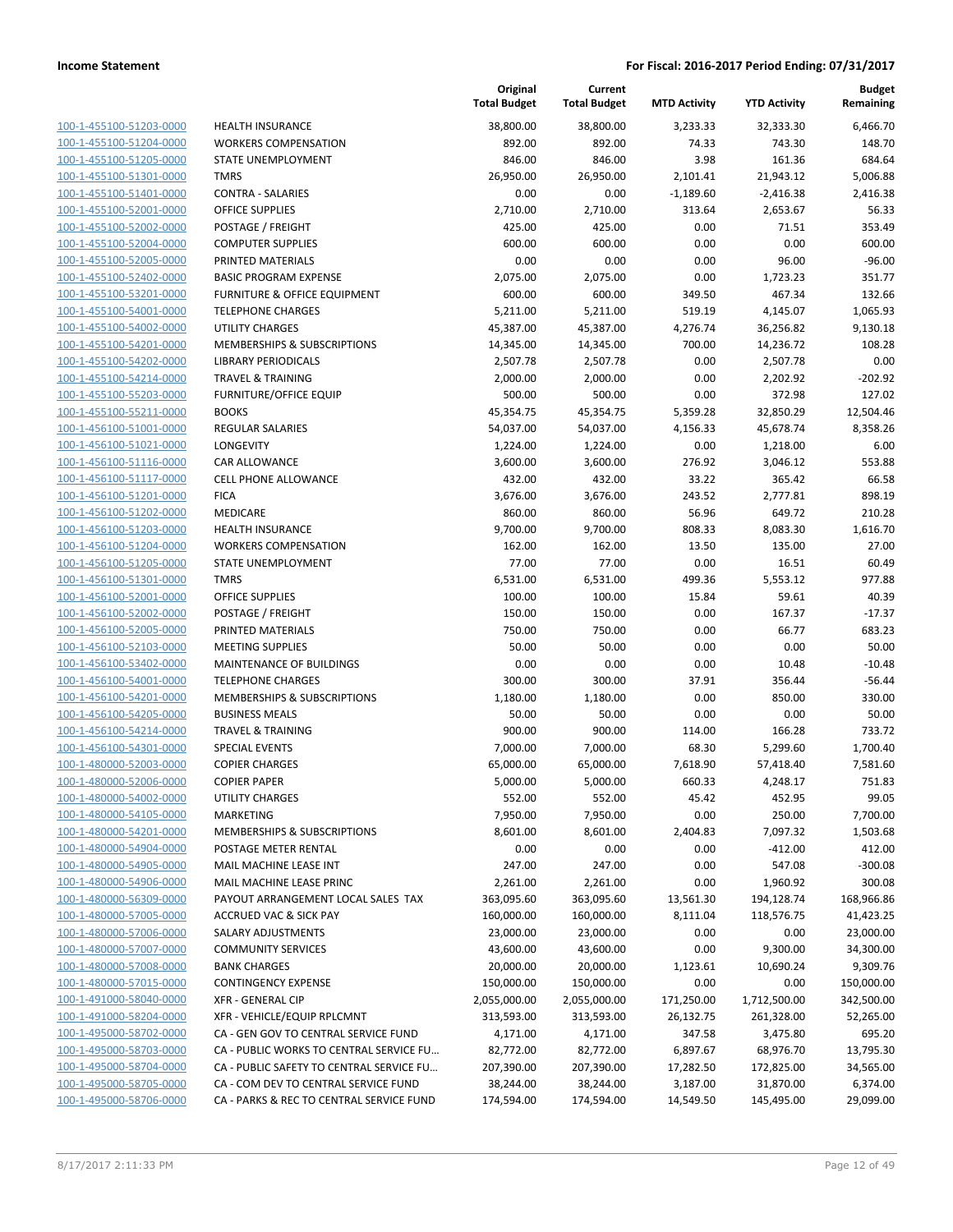|                                                               |                                                                       | Original<br><b>Total Budget</b> | Current<br><b>Total Budget</b> | <b>MTD Activity</b>   | <b>YTD Activity</b>     | <b>Budget</b><br>Remaining |
|---------------------------------------------------------------|-----------------------------------------------------------------------|---------------------------------|--------------------------------|-----------------------|-------------------------|----------------------------|
| 100-1-495000-58712-0000                                       | CA - GEN GOV TO INSURANCE FUND                                        | 2,593.00                        | 2,593.00                       | 216.08                | 2,160.80                | 432.20                     |
| 100-1-495000-58713-0000                                       | CA - PUBLIC WORKS TO INSURANCE FUND                                   | 24,239.00                       | 24,239.00                      | 2,019.92              | 20,199.20               | 4,039.80                   |
| 100-1-495000-58714-0000                                       | CA - PUBLIC SAFETY TO INSURANCE FUND                                  | 115,537.00                      | 115,537.00                     | 9,628.08              | 96,280.80               | 19,256.20                  |
| 100-1-495000-58715-0000                                       | CA - COM DEV TO INSURANCE FUND                                        | 10,387.00                       | 10,387.00                      | 865.58                | 8,655.80                | 1,731.20                   |
| 100-1-495000-58716-0000                                       | CA - PARKS & REC TO INSURANCE FUND                                    | 33,236.00                       | 33,236.00                      | 2,769.67              | 27,696.70               | 5,539.30                   |
| 100-1-495000-58722-0000                                       | CA - GEN GOVERNMENT TO MIS FUND                                       | 51,261.00                       | 51,261.00                      | 4,271.75              | 42,717.50               | 8,543.50                   |
| 100-1-495000-58723-0000                                       | CA - PUBLIC WORKS TO MIS FUND                                         | 21,038.00                       | 21,038.00                      | 1,753.17              | 17,531.70               | 3,506.30                   |
| 100-1-495000-58724-0000                                       | CA - PUBLIC SAFETY TO MIS FUND                                        | 232,871.00                      | 232,871.00                     | 19,405.92             | 194,059.20              | 38,811.80                  |
| 100-1-495000-58725-0000                                       | CA - COM DEV TO MIS FUND                                              | 73,574.00                       | 73,574.00                      | 6,131.17              | 61,311.70               | 12,262.30                  |
| 100-1-495000-58726-0000                                       | CA - PARKS & REC TO MIS FUND                                          | 103,144.00                      | 103,144.00                     | 8,595.33              | 85,953.30               | 17,190.70                  |
|                                                               | <b>Expense Total:</b>                                                 | 23,436,084.83                   | 23,436,084.83                  | 1,723,152.38          | 18,527,676.18           | 4,908,408.65               |
|                                                               | Fund: 100 - GENERAL FUND Surplus (Deficit):                           | $-1,090,704.58$                 | -976,704.58                    | -460,800.71           | -519,134.19             | -457,570.39                |
| Fund: 101 - MUNICIPAL COURT BUILDING SECURITY FEES<br>Revenue |                                                                       |                                 |                                |                       |                         |                            |
| 101-1-318001-44101-0000                                       | MUNICIPAL COURT COST/FEES                                             | 0.00                            | 0.00                           | 797.88                | 7,843.63                | $-7,843.63$                |
| 101-1-319001-45401-0000                                       | <b>INTEREST REVENUES</b>                                              | 0.00                            | 0.00                           | 38.42                 | 82.19                   | $-82.19$                   |
|                                                               | <b>Revenue Total:</b>                                                 | 0.00                            | 0.00                           | 836.30                | 7,925.82                | $-7,925.82$                |
| <b>Expense</b>                                                |                                                                       |                                 |                                |                       |                         |                            |
| 101-1-480000-57008-0000                                       | <b>BANK CHARGES</b>                                                   | 0.00                            | 0.00                           | 3.23                  | 24.85                   | $-24.85$                   |
|                                                               | <b>Expense Total:</b>                                                 | 0.00                            | 0.00                           | 3.23                  | 24.85                   | $-24.85$                   |
|                                                               | Fund: 101 - MUNICIPAL COURT BUILDING SECURITY FEES Surplus (Deficit): | 0.00                            | 0.00                           | 833.07                | 7,900.97                | $-7,900.97$                |
| Fund: 102 - MUNICIPAL COURT TECH FUND                         |                                                                       |                                 |                                |                       |                         |                            |
| Revenue<br>102-1-318001-44101-0000                            | MUNICIPAL COURT COST/FEES                                             | 0.00                            | 0.00                           | 1,063.90              | 10,459.28               | $-10,459.28$               |
| 102-1-319001-45401-0000                                       | <b>INTEREST REVENUES</b>                                              | 0.00                            | 0.00                           | 16.48                 | 35.22                   | $-35.22$                   |
|                                                               | <b>Revenue Total:</b>                                                 | 0.00                            | 0.00                           | 1,080.38              | 10,494.50               | $-10,494.50$               |
| <b>Expense</b>                                                |                                                                       |                                 |                                |                       |                         |                            |
| 102-1-480000-57008-0000                                       | <b>BANK CHARGES</b><br><b>Expense Total:</b>                          | 0.00<br>0.00                    | 0.00<br>0.00                   | 1.36<br>1.36          | 8.39<br>8.39            | $-8.39$<br>$-8.39$         |
|                                                               | Fund: 102 - MUNICIPAL COURT TECH FUND Surplus (Deficit):              | 0.00                            | 0.00                           | 1,079.02              | 10,486.11               | $-10,486.11$               |
| Fund: 103 - MUNICIPAL COURT CHILD SAFETY FUND                 |                                                                       |                                 |                                |                       |                         |                            |
| Revenue                                                       |                                                                       |                                 |                                |                       |                         |                            |
| 103-1-318001-44101-0000                                       | MUNICIPAL COURT COST/FEES                                             | 4,200.00                        | 4,200.00                       | 17.53                 | 1,541.19                | 2,658.81                   |
| 103-1-318001-44110-0000                                       | OPTIONAL COUNTY FEE - CHILD SAFETY                                    | 25,500.00                       | 25,500.00                      | 6,673.38              | 19,637.87               | 5,862.13                   |
| 103-1-319001-45401-0000                                       | <b>INTEREST REVENUES</b>                                              | 60.00                           | 60.00                          | 10.12                 | 21.66                   | 38.34                      |
|                                                               | <b>Revenue Total:</b>                                                 | 29,760.00                       | 29,760.00                      | 6,701.03              | 21,200.72               | 8,559.28                   |
| <b>Expense</b>                                                |                                                                       |                                 |                                |                       |                         |                            |
| 103-1-480000-57007-0000                                       | <b>COMMUNITY SERVICES</b>                                             | 27,000.00                       | 27,000.00                      | 6,673.38              | 19,637.87               | 7,362.13                   |
| 103-1-480000-57008-0000                                       | <b>BANK CHARGES</b>                                                   | 20.00                           | 20.00                          | 0.83                  | 6.51                    | 13.49                      |
|                                                               | <b>Expense Total:</b>                                                 | 27,020.00                       | 27,020.00                      | 6,674.21              | 19,644.38               | 7,375.62                   |
|                                                               | Fund: 103 - MUNICIPAL COURT CHILD SAFETY FUND Surplus (Deficit):      | 2,740.00                        | 2,740.00                       | 26.82                 | 1,556.34                | 1,183.66                   |
| <b>Fund: 110 - EXCHANGE BUILDING FUND</b><br>Revenue          |                                                                       |                                 |                                |                       |                         |                            |
| 110-1-319001-45401-0000                                       | <b>INTEREST REVENUES</b>                                              | 0.00                            | 0.00                           | 0.00                  | 12.61                   | $-12.61$                   |
|                                                               | <b>Revenue Total:</b>                                                 | 0.00                            | 0.00                           | 0.00                  | 12.61                   | $-12.61$                   |
|                                                               | Fund: 110 - EXCHANGE BUILDING FUND Total:                             | 0.00                            | 0.00                           | 0.00                  | 12.61                   | $-12.61$                   |
| <b>Fund: 111 - RECREATION ACTIVITIES FUND</b>                 |                                                                       |                                 |                                |                       |                         |                            |
| Revenue                                                       |                                                                       |                                 |                                |                       |                         |                            |
| 111-1-319010-45306-0000                                       | PARK CONCESSIONS<br><b>ADULT RECREATION FEES</b>                      | 60,000.00<br>42,000.00          | 60,000.00<br>42,000.00         | 132.15<br>1,645.00    | 28,943.04               | 31,056.96<br>27,482.56     |
| 111-1-319011-44507-0000                                       | YOUTH RECREATION FEES                                                 | 96,855.00                       | 96,855.00                      |                       | 14,517.44<br>64,017.94  | 32,837.06                  |
| 111-1-319011-44508-0000                                       | SPECIAL EVENT FUNDING                                                 |                                 |                                | 4,155.00              |                         |                            |
| 111-1-319012-44509-0000                                       |                                                                       | 46,410.00                       | 46,410.00                      | 9,057.00              | 53,317.00               | $-6,907.00$                |
| 111-1-319012-45504-0000                                       | PARKS & RECREATION / FIELD RENTALS<br><b>Revenue Total:</b>           | 16,000.00<br>261,265.00         | 16,000.00<br>261,265.00        | 2,670.00<br>17,659.15 | 10,618.86<br>171,414.28 | 5,381.14<br>89,850.72      |
|                                                               |                                                                       |                                 |                                |                       |                         |                            |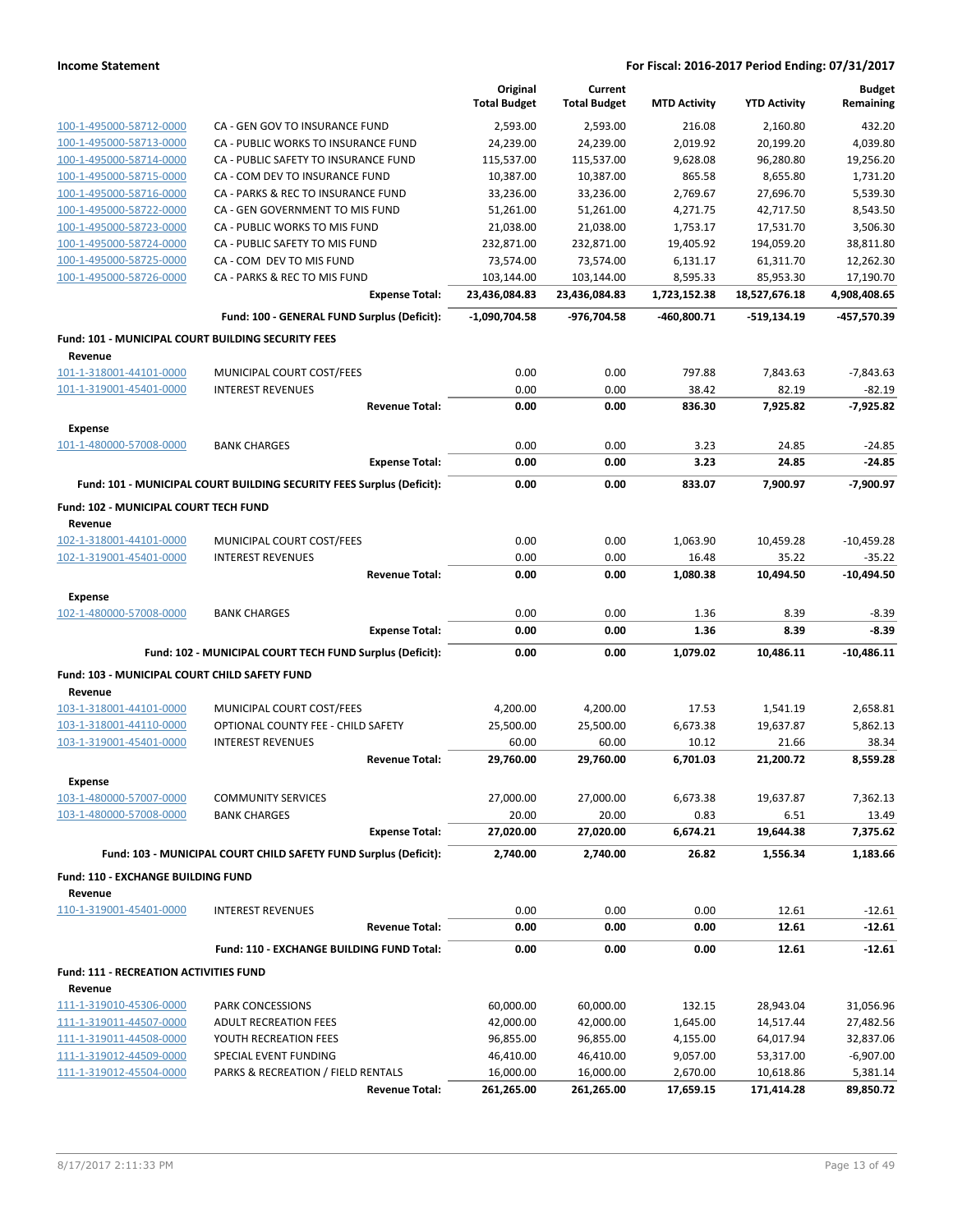|                                                    |                                                           | Original<br><b>Total Budget</b> | Current<br><b>Total Budget</b> | <b>MTD Activity</b> | <b>YTD Activity</b>  | <b>Budget</b><br>Remaining |
|----------------------------------------------------|-----------------------------------------------------------|---------------------------------|--------------------------------|---------------------|----------------------|----------------------------|
|                                                    |                                                           |                                 |                                |                     |                      |                            |
| <b>Expense</b>                                     |                                                           |                                 |                                |                     |                      |                            |
| 111-1-451200-52001-0000<br>111-1-451200-52101-0000 | <b>OFFICE SUPPLIES</b>                                    | 500.00<br>1,500.00              | 500.00<br>1,500.00             | 53.46<br>0.00       | 375.84<br>1,214.71   | 124.16<br>285.29           |
| 111-1-451200-52401-0000                            | <b>JANITORIAL SUPPLIES</b><br>RECREATIONAL SUPPLIES       | 75,790.00                       | 75,790.00                      | 1,459.47            | 50,913.78            | 24,876.22                  |
| 111-1-451200-52403-0000                            | <b>RESALE ITEMS</b>                                       | 38,000.00                       | 38,000.00                      | 34.90               | 19,519.96            | 18,480.04                  |
| 111-1-451200-54301-0000                            | <b>SPECIAL EVENTS</b>                                     | 46,410.00                       | 46,410.00                      | 3,554.77            | 54,603.65            | $-8,193.65$                |
| 111-1-451200-54302-0000                            | <b>TEAM REGISTRATION</b>                                  | 6,000.00                        | 6,000.00                       | 0.00                | 2,499.00             | 3,501.00                   |
| 111-1-451200-54303-0000                            | OFFICALS/INSTRUCTORS                                      | 59,440.00                       | 59,440.00                      | 552.00              | 25,300.90            | 34,139.10                  |
| 111-1-451200-54304-0000                            | <b>CONCESSION STD WRKR CONTR</b>                          | 15,000.00                       | 15,000.00                      | 486.55              | 9,183.77             | 5,816.23                   |
| 111-1-480000-52003-0000                            | <b>COPIER CHARGES</b>                                     | 2,050.00                        | 2,050.00                       | 350.17              | 2,027.20             | 22.80                      |
| 111-1-480000-57008-0000                            | <b>BANK CHARGES</b>                                       | 1,500.00                        | 1,500.00                       | 81.96               | 1,579.91             | $-79.91$                   |
| 111-1-495000-58501-0000                            | CA - GENERAL FUND                                         | 6,157.00                        | 6,157.00                       | 513.08              | 5,130.80             | 1,026.20                   |
| 111-1-495000-58701-0000                            | CA - CENTRAL SERVICE FUND                                 | 386.00                          | 386.00                         | 32.17               | 321.70               | 64.30                      |
| 111-1-495000-58710-0000                            | <b>CA - INSURANCE FUND</b>                                | 270.00                          | 270.00                         | 22.50               | 225.00               | 45.00                      |
| 111-1-495000-58720-0000                            | CA - MIS FUN                                              | 1,264.00                        | 1,264.00                       | 105.33              | 1,053.30             | 210.70                     |
|                                                    | <b>Expense Total:</b>                                     | 254,267.00                      | 254,267.00                     | 7,246.36            | 173,949.52           | 80,317.48                  |
|                                                    | Fund: 111 - RECREATION ACTIVITIES FUND Surplus (Deficit): | 6,998.00                        | 6,998.00                       | 10,412.79           | $-2,535.24$          | 9,533.24                   |
| <b>Fund: 112 - GUN RANGE FUND</b>                  |                                                           |                                 |                                |                     |                      |                            |
| Revenue                                            |                                                           |                                 |                                |                     |                      |                            |
| 112-1-319001-45401-0000                            | <b>INTEREST REVENUES</b>                                  | 120.00                          | 120.00                         | 23.15               | 49.32                | 70.68                      |
| 112-1-319001-45601-0000                            | <b>MISCELLANEOUS REVENUES</b>                             | 5,004.00                        | 5,004.00                       | 730.00              | 3,640.00             | 1,364.00                   |
|                                                    | <b>Revenue Total:</b>                                     | 5,124.00                        | 5,124.00                       | 753.15              | 3,689.32             | 1,434.68                   |
| <b>Expense</b>                                     |                                                           |                                 |                                |                     |                      |                            |
| 112-1-421700-54501-0000                            | SPECIAL SERVICES                                          | 1,000.00                        | 1,000.00                       | 0.00                | 620.00               | 380.00                     |
| 112-1-480000-57008-0000                            | <b>BANK CHARGES</b>                                       | 40.00                           | 40.00                          | 1.96                | 15.59                | 24.41                      |
|                                                    | <b>Expense Total:</b>                                     | 1,040.00                        | 1,040.00                       | 1.96                | 635.59               | 404.41                     |
|                                                    | Fund: 112 - GUN RANGE FUND Surplus (Deficit):             | 4,084.00                        | 4,084.00                       | 751.19              | 3,053.73             | 1,030.27                   |
|                                                    |                                                           |                                 |                                |                     |                      |                            |
| Fund: 113 - HOTEL / MOTEL OCCUPANCY TAX FUND       |                                                           |                                 |                                |                     |                      |                            |
| Revenue<br>113-1-313005-41402-0000                 | HOTEL/MOTEL OCCUPANCY TAX                                 |                                 |                                |                     | 513,393.81           | 26,606.19                  |
|                                                    | <b>INTEREST REVENUES</b>                                  | 540,000.00                      | 540,000.00                     | 65,328.11<br>434.20 |                      | 288.10                     |
| 113-1-319001-45401-0000                            | <b>Revenue Total:</b>                                     | 1,200.00<br>541,200.00          | 1,200.00<br>541,200.00         | 65,762.31           | 911.90<br>514,305.71 | 26,894.29                  |
|                                                    |                                                           |                                 |                                |                     |                      |                            |
| Expense                                            |                                                           |                                 |                                |                     |                      |                            |
| 113-1-458100-51001-0000                            | REGULAR                                                   | 35,303.00                       | 35,303.00                      | 2,721.60            | 29,486.80            | 5,816.20                   |
| 113-1-458100-51020-0000                            | <b>OVERTIME</b>                                           | 715.00                          | 715.00                         | 0.00                | 243.18               | 471.82                     |
| 113-1-458100-51021-0000                            | LONGEVITY                                                 | 120.00                          | 120.00                         | 0.00                | 48.00                | 72.00                      |
| 113-1-458100-51116-0000                            | <b>CAR ALLOWANCE</b>                                      | 1,200.00                        | 1,200.00                       | 92.30               | 1,015.36             | 184.64                     |
| 113-1-458100-51117-0000                            | CELL PHONE ALLOWANCE                                      | 348.00                          | 348.00                         | 16.14               | 177.54               | 170.46                     |
| 113-1-458100-51201-0000                            | <b>FICA</b>                                               | 2,337.00                        | 2,337.00                       | 169.74              | 1,857.21             | 479.79                     |
| 113-1-458100-51202-0000                            | MEDICARE                                                  | 546.00                          | 546.00                         | 39.70               | 434.33               | 111.67                     |
| 113-1-458100-51203-0000                            | <b>HEALTH INSURANCE</b>                                   | 9,700.00                        | 9,700.00                       | 808.33              | 8,083.30             | 1,616.70                   |
| 113-1-458100-51204-0000                            | <b>WORKERS COMPENSATION</b>                               | 658.00                          | 658.00                         | 54.83               | 548.30               | 109.70                     |
| 113-1-458100-51205-0000                            | <b>UNEMPLOYMENT</b>                                       | 77.00                           | 77.00                          | 0.00                | 13.50                | 63.50                      |
| 113-1-458100-51301-0000                            | <b>TMRS</b>                                               | 4,151.00                        | 4,151.00                       | 306.06              | 3,310.30             | 840.70                     |
| 113-1-458100-52001-0000                            | <b>OFFICE SUPPLIES</b>                                    | 500.00                          | 500.00                         | 0.00                | 14.25                | 485.75                     |
| 113-1-458100-52002-0000                            | POSTAGE / FREIGHT                                         | 1,200.00                        | 1,200.00                       | 0.00                | 21.80                | 1,178.20                   |
| 113-1-458100-54101-0000                            | PROFESSIONAL SERVICES                                     | 18,000.00                       | 18,000.00                      | 0.00                | 4,750.00             | 13,250.00                  |
| 113-1-458100-54105-0000                            | MARKETING                                                 | 23,200.00                       | 23,200.00                      | 0.00                | 3,844.22             | 19,355.78                  |
| 113-1-458100-54106-0000                            | <b>ATTORNEY FEES</b>                                      | 500.00                          | 500.00                         | 0.00                | 0.00                 | 500.00                     |
| 113-1-458100-54201-0000                            | MEMBERSHIPS & SUBSCRIPTIONS                               | 1,400.00                        | 1,400.00                       | 0.00                | 225.00               | 1,175.00                   |
| 113-1-458100-54211-0000                            | ADVERTISING                                               | 50,000.00                       | 50,000.00                      | 7,687.20            | 46,577.98            | 3,422.02                   |
| 113-1-458100-54212-0000                            | PRINTING                                                  | 7,200.00                        | 7,200.00                       | 0.00                | 0.00                 | 7,200.00                   |
| 113-1-458100-54214-0000                            | TRAVEL/TRAINING EXPENSE                                   | 3,000.00                        | 3,000.00                       | 264.24              | 812.79               | 2,187.21                   |
| 113-1-458100-54301-0000                            | SPECIAL EVENTS                                            | 13,500.00                       | 13,500.00                      | -22,112.40          | 13,500.00            | 0.00                       |
| 113-1-458100-54523-0000                            | PROPOSED EVENTS                                           | 75,000.00                       | 75,000.00                      | 9,000.00            | 68,000.00            | 7,000.00                   |
| 113-1-458100-54525-0000                            | <b>SPORTS TOURNAMENTS</b>                                 | 25,000.00                       | 25,000.00                      | 0.00                | 11,758.15            | 13,241.85                  |
| 113-1-480000-57008-0000                            | <b>BANK CHARGES</b>                                       | 550.00                          | 550.00                         | 35.84               | 268.51               | 281.49                     |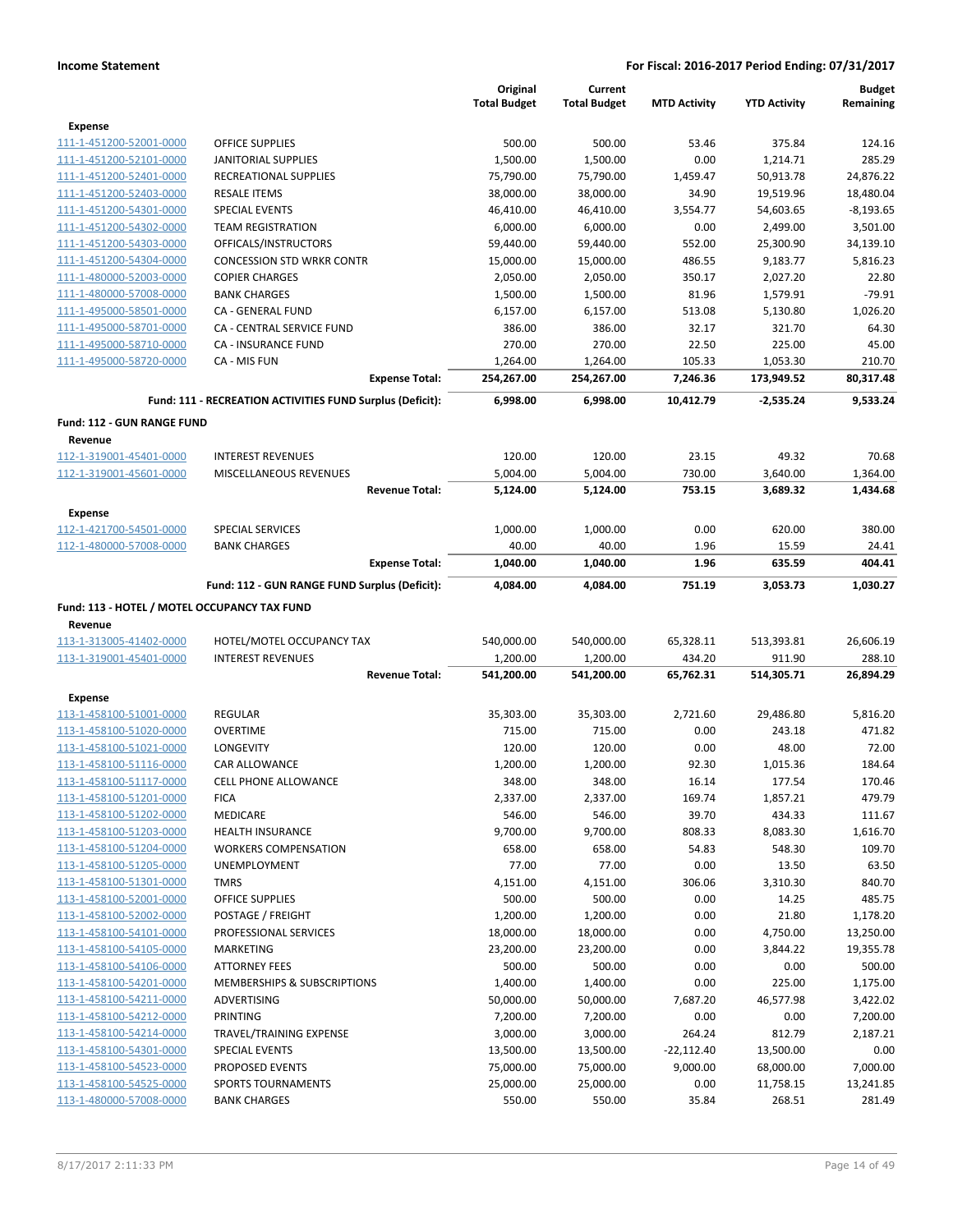|                                                    |                                                                 | Original<br><b>Total Budget</b> | Current<br><b>Total Budget</b> | <b>MTD Activity</b>  | <b>YTD Activity</b>    | <b>Budget</b><br>Remaining |
|----------------------------------------------------|-----------------------------------------------------------------|---------------------------------|--------------------------------|----------------------|------------------------|----------------------------|
|                                                    |                                                                 |                                 |                                |                      |                        |                            |
| 113-1-491000-58001-0000                            | <b>XFR - GENERAL FUND</b>                                       | 90,000.00                       | 90,000.00                      | 7,500.00             | 75,000.00              | 15,000.00                  |
| 113-1-491000-58014-0000<br>113-1-491000-58035-0000 | <b>XFR - VENUE MGMT FUND</b><br><b>XFR - DEBT SERVICE FUND</b>  | 26,000.00<br>35,000.00          | 26,000.00<br>35,000.00         | 2,166.67<br>2,916.67 | 21,666.70<br>29,166.70 | 4,333.30<br>5,833.30       |
| 113-1-491000-58101-0000                            | <b>TRANSFER TO UTILITY FUND</b>                                 | 45,000.00                       | 45,000.00                      | 3,750.00             | 37,500.00              | 7,500.00                   |
|                                                    | <b>Expense Total:</b>                                           | 470,205.00                      | 470,205.00                     | 15,416.92            | 358,323.92             | 111,881.08                 |
|                                                    | Fund: 113 - HOTEL / MOTEL OCCUPANCY TAX FUND Surplus (Deficit): | 70,995.00                       | 70,995.00                      | 50,345.39            | 155,981.79             | -84,986.79                 |
| Fund: 114 - VENUE MANAGEMENT FUND                  |                                                                 |                                 |                                |                      |                        |                            |
| Revenue                                            |                                                                 |                                 |                                |                      |                        |                            |
| 114-1-319001-45604-0000                            | OTHER REVENUE / OVER/SHORT                                      | 0.00                            | 0.00                           | 0.00                 | 380.00                 | $-380.00$                  |
| 114-1-319010-45306-0000                            | <b>CONCESSIONS</b>                                              | 1,800.00                        | 1,800.00                       | 0.00                 | 0.00                   | 1,800.00                   |
| 114-1-319030-45506-0000                            | <b>AUDITORIUM RENTALS</b>                                       | 24,000.00                       | 24,000.00                      | 4,262.50             | 19,384.54              | 4,615.46                   |
| 114-1-319031-45505-0000                            | <b>CIVIC CENTER RENTALS</b>                                     | 40,643.00                       | 40,643.00                      | 3,850.00             | 35,445.00              | 5,198.00                   |
| 114-1-319032-44509-0000                            | SPECIAL EVENTS/SPONSORS                                         | 60,000.00                       | 60,000.00                      | 0.00                 | 17,201.50              | 42,798.50                  |
| 114-1-319033-45307-0000                            | <b>TICKET SALES</b>                                             | 100,000.00                      | 100,000.00                     | 0.00                 | 38,467.00              | 61,533.00                  |
| 114-1-323001-46008-0000                            | <b>XFR - TOURISM FUND</b>                                       | 26,000.00                       | 26,000.00                      | 2,166.67             | 21,666.70              | 4,333.30                   |
|                                                    | <b>Revenue Total:</b>                                           | 252,443.00                      | 252,443.00                     | 10,279.17            | 132,544.74             | 119,898.26                 |
| <b>Expense</b>                                     |                                                                 |                                 |                                |                      |                        |                            |
| 114-1-457100-51001-0000                            | <b>REGULAR SALARIES</b>                                         | 22,669.00                       | 22,669.00                      | 2,213.46             | 21,736.62              | 932.38                     |
| 114-1-457100-51020-0000                            | <b>OVERTIME</b>                                                 | 0.00                            | 0.00                           | 550.82               | 1,130.80               | $-1,130.80$                |
| 114-1-457100-51021-0000                            | LONGEVITY                                                       | 51.00                           | 51.00                          | 0.00                 | 48.00                  | 3.00                       |
| 114-1-457100-51101-0000                            | <b>CERTIFICATION PAY</b>                                        | 0.00                            | 0.00                           | 23.08                | 46.16                  | $-46.16$                   |
| 114-1-457100-51116-0000                            | <b>CAR ALLOWANCE</b>                                            | 1,200.00                        | 1,200.00                       | 92.32                | 1,015.46               | 184.54                     |
| 114-1-457100-51117-0000                            | <b>CELL PHONE ALLOWANCE</b>                                     | 348.00                          | 348.00                         | 16.16                | 193.91                 | 154.09                     |
| 114-1-457100-51201-0000                            | <b>FICA</b>                                                     | 1,505.00                        | 1,505.00                       | 184.83               | 1,549.88               | $-44.88$                   |
| 114-1-457100-51202-0000                            | MEDICARE                                                        | 352.00                          | 352.00                         | 43.23                | 362.44                 | $-10.44$                   |
| 114-1-457100-51203-0000                            | <b>HEALTH INSURANCE</b>                                         | 4,850.00                        | 4,850.00                       | 404.17               | 4,041.70               | 808.30                     |
| 114-1-457100-51204-0000                            | <b>WORKERS COMPENSATION</b>                                     | 621.00                          | 621.00                         | 51.75                | 517.50                 | 103.50                     |
| 114-1-457100-51205-0000                            | STATE UNEMPLOYMENT                                              | 39.00                           | 39.00                          | 0.00                 | 9.14                   | 29.86                      |
| 114-1-457100-51301-0000                            | <b>TMRS</b>                                                     | 2,673.00                        | 2,673.00                       | 334.09               | 2,764.37               | $-91.37$                   |
| 114-1-457100-51401-0000                            | <b>CONTRA - SALARIES</b>                                        | 0.00                            | 0.00                           | 1,687.85             | 0.00                   | 0.00                       |
| 114-1-457100-52001-0000                            | <b>OFFICE SUPPLIES</b>                                          | 500.00                          | 500.00                         | 0.00                 | 126.44                 | 373.56                     |
| 114-1-457100-52002-0000                            | POSTAGE / FREIGHT                                               | 150.00                          | 150.00                         | 0.00                 | 274.52                 | $-124.52$                  |
| 114-1-457100-52201-0000                            | MINOR TOOLS & EQUIPMENT<br><b>RESALE ITEMS</b>                  | 2,500.00                        | 2,500.00                       | 0.00                 | 759.45                 | 1,740.55                   |
| 114-1-457100-52403-0000                            |                                                                 | 1,500.00                        | 1,500.00                       | 0.00                 | 22.70                  | 1,477.30                   |
| 114-1-457100-53702-0000<br>114-1-457100-53704-0000 | AUDTIORIUM MAINTENANCE<br><b>CIVIC CENTER</b>                   | 7,000.00                        | 7,000.00                       | 755.72<br>146.42     | 7,759.43               | $-759.43$                  |
| 114-1-457100-54001-0000                            | <b>TELEPHONE CHARGES</b>                                        | 7,760.00<br>100.00              | 7,760.00<br>100.00             | 0.00                 | 14,956.19<br>0.00      | $-7,196.19$<br>100.00      |
| 114-1-457100-54005-0000                            | <b>CIVIC CENTER UTILITY CHARGES</b>                             | 24,500.00                       | 24,500.00                      | 2,297.45             | 19,052.67              | 5,447.33                   |
| 114-1-457100-54105-0000                            | MARKETING                                                       | 10,000.00                       | 10,000.00                      | 0.00                 | 3,578.94               | 6,421.06                   |
| 114-1-457100-54106-0000                            | <b>ATTORNEY FEES</b>                                            | 1,000.00                        | 1,000.00                       | 0.00                 | 0.00                   | 1,000.00                   |
| 114-1-457100-54201-0000                            | MEMBERSHIPS & SUBSCRIPTIONS                                     | 2,000.00                        | 2,000.00                       | 941.50               | 2,076.50               | $-76.50$                   |
| 114-1-457100-54205-0000                            | <b>BUSINESS MEALS</b>                                           | 250.00                          | 250.00                         | 0.00                 | 57.70                  | 192.30                     |
| 114-1-457100-54211-0000                            | ADVERTISING                                                     | 19,000.00                       | 19,000.00                      | 1,250.00             | 9,938.58               | 9,061.42                   |
| 114-1-457100-54214-0000                            | TRAVEL & TRAINING                                               | 1,000.00                        | 1,000.00                       | 0.00                 | 0.00                   | 1,000.00                   |
| 114-1-457100-54301-0000                            | <b>SPECIAL EVENTS</b>                                           | 100,000.00                      | 100,000.00                     | 22,112.40            | 75,317.08              | 24,682.92                  |
| 114-1-480000-52003-0000                            | <b>COPIER CHARGES</b>                                           | 2,150.00                        | 2,150.00                       | 350.17               | 2,731.31               | $-581.31$                  |
| 114-1-480000-57008-0000                            | <b>BANK CHARGES</b>                                             | 800.00                          | 800.00                         | 31.92                | 1,621.50               | $-821.50$                  |
| 114-1-495000-58501-0000                            | CA - GENERAL FUND                                               | 6,459.00                        | 6,459.00                       | 538.25               | 5,382.50               | 1,076.50                   |
| 114-1-495000-58701-0000                            | CA - CENTRAL SERVICE FUND                                       | 23,621.00                       | 23,621.00                      | 1,968.42             | 19,684.20              | 3,936.80                   |
| 114-1-495000-58710-0000                            | CA - INSURANCE FUND                                             | 397.00                          | 397.00                         | 33.08                | 330.80                 | 66.20                      |
| 114-1-495000-58720-0000                            | CA - MIS FUN                                                    | 1,582.00                        | 1,582.00                       | 131.83               | 1,318.30               | 263.70                     |
|                                                    | <b>Expense Total:</b>                                           | 246,577.00                      | 246,577.00                     | 36,158.92            | 198,404.79             | 48,172.21                  |
|                                                    | Fund: 114 - VENUE MANAGEMENT FUND Surplus (Deficit):            | 5,866.00                        | 5,866.00                       | $-25,879.75$         | -65,860.05             | 71,726.05                  |
| Fund: 116 - ROADWAY IMPACT FEE 1                   |                                                                 |                                 |                                |                      |                        |                            |
| Revenue                                            |                                                                 |                                 |                                |                      |                        |                            |
| 116-1-319001-45401-0000                            | <b>INTEREST REVENUES</b>                                        | 0.00                            | 0.00                           | 10.61                | 22.72                  | $-22.72$                   |
|                                                    | <b>Revenue Total:</b>                                           | 0.00                            | 0.00                           | 10.61                | 22.72                  | $-22.72$                   |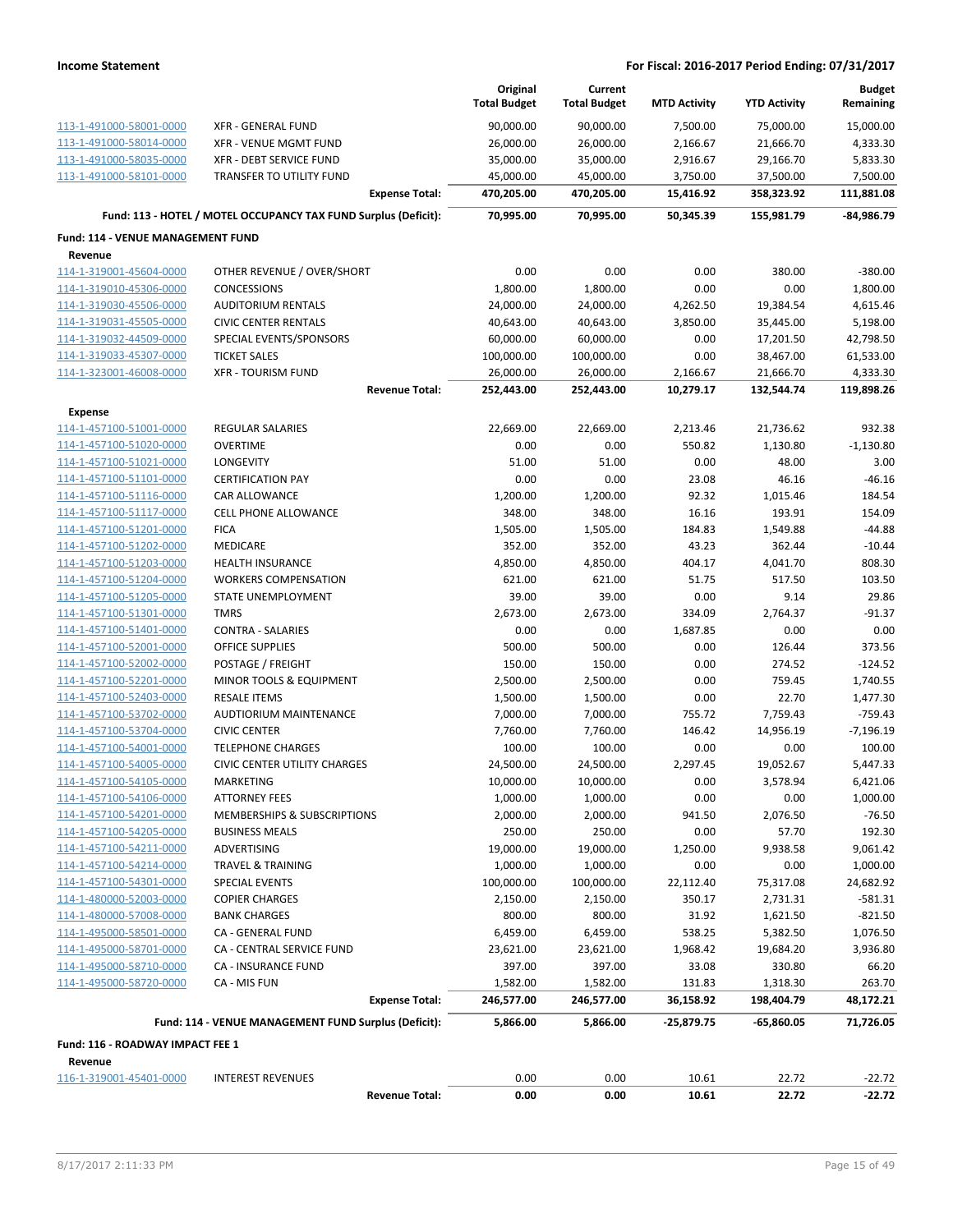|                                      |                                                                    | Original              | Current                   |                     |                           | <b>Budget</b>          |
|--------------------------------------|--------------------------------------------------------------------|-----------------------|---------------------------|---------------------|---------------------------|------------------------|
|                                      |                                                                    | <b>Total Budget</b>   | <b>Total Budget</b>       | <b>MTD Activity</b> | <b>YTD Activity</b>       | Remaining              |
| <b>Expense</b>                       |                                                                    |                       |                           |                     |                           |                        |
| 116-1-480000-57008-0000              | <b>BANK CHARGES</b>                                                | 0.00                  | 0.00                      | 0.89                | 7.22                      | $-7.22$                |
|                                      | <b>Expense Total:</b>                                              | 0.00                  | 0.00                      | 0.89                | 7.22                      | $-7.22$                |
|                                      |                                                                    |                       |                           |                     |                           |                        |
|                                      | Fund: 116 - ROADWAY IMPACT FEE 1 Surplus (Deficit):                | 0.00                  | 0.00                      | 9.72                | 15.50                     | $-15.50$               |
| Fund: 117 - ROADWAY IMPACT FEE 2     |                                                                    |                       |                           |                     |                           |                        |
| Revenue                              |                                                                    |                       |                           |                     |                           |                        |
| 117-1-319001-45401-0000              | <b>INTEREST REVENUES</b>                                           | 0.00                  | 0.00                      | 0.05                | 0.11                      | $-0.11$                |
|                                      | <b>Revenue Total:</b>                                              | 0.00                  | 0.00                      | 0.05                | 0.11                      | $-0.11$                |
|                                      | Fund: 117 - ROADWAY IMPACT FEE 2 Total:                            | 0.00                  | 0.00                      | 0.05                | 0.11                      | $-0.11$                |
| Fund: 118 - ROADWAY IMPACT FEE 3     |                                                                    |                       |                           |                     |                           |                        |
|                                      |                                                                    |                       |                           |                     |                           |                        |
| Revenue<br>118-1-319001-45401-0000   | <b>INTEREST REVENUES</b>                                           | 0.00                  | 0.00                      | 0.09                | 0.20                      | $-0.20$                |
|                                      | <b>Revenue Total:</b>                                              | 0.00                  | 0.00                      | 0.09                | 0.20                      | $-0.20$                |
|                                      |                                                                    |                       |                           |                     |                           |                        |
| <b>Expense</b>                       |                                                                    |                       |                           |                     |                           |                        |
| 118-1-480000-57008-0000              | <b>BANK CHARGES</b>                                                | 0.00                  | 0.00                      | 0.00                | 0.03                      | $-0.03$                |
|                                      | <b>Expense Total:</b>                                              | 0.00                  | 0.00                      | 0.00                | 0.03                      | $-0.03$                |
|                                      | Fund: 118 - ROADWAY IMPACT FEE 3 Surplus (Deficit):                | 0.00                  | 0.00                      | 0.09                | 0.17                      | $-0.17$                |
|                                      | Fund: 123 - PTRAIN - POLICE REIMBURSEMENT GRANTS & CONT EDUCAT     |                       |                           |                     |                           |                        |
| Revenue                              |                                                                    |                       |                           |                     |                           |                        |
| 123-1-310001-43104-0000              | <b>GRANTS / LEOSE</b>                                              | 0.00                  | 0.00                      | 0.00                | 4,674.10                  | -4,674.10              |
| 123-1-319001-45401-0000              | <b>INTEREST REVENUES</b>                                           | 0.00                  | 0.00                      | 7.91                | 17.56                     | $-17.56$               |
|                                      | <b>Revenue Total:</b>                                              | 0.00                  | 0.00                      | 7.91                | 4,691.66                  | $-4,691.66$            |
|                                      |                                                                    |                       |                           |                     |                           |                        |
| <b>Expense</b>                       |                                                                    |                       |                           |                     |                           |                        |
| 123-1-421100-54214-0000              | <b>TRAVEL &amp; TRAINING</b>                                       | 0.00                  | 0.00                      | 0.00                | 30.00                     | $-30.00$               |
| 123-1-421210-54214-0000              | <b>TRAVEL &amp; TRAINING</b>                                       | 0.00                  | 0.00                      | 0.00                | 329.00                    | $-329.00$              |
| 123-1-421230-54214-0000              | <b>TRAVEL &amp; TRAINING</b>                                       | 0.00                  | 0.00                      | 0.00                | 745.00                    | $-745.00$              |
| 123-1-421240-54214-0000              | <b>TRAVEL &amp; TRAINING</b>                                       | 0.00                  | 0.00                      | 0.00                | 592.70                    | $-592.70$              |
| 123-1-480000-57008-0000              | <b>BANK CHARGES</b>                                                | 0.00                  | 0.00                      | 0.67                | 4.49                      | $-4.49$                |
|                                      | <b>Expense Total:</b>                                              | 0.00                  | 0.00                      | 0.67                | 1,701.19                  | $-1,701.19$            |
|                                      | Fund: 123 - PTRAIN - POLICE REIMBURSEMENT GRANTS & CONT EDUCAT Sur | 0.00                  | 0.00                      | 7.24                | 2,990.47                  | $-2,990.47$            |
| Fund: 126 - TIFMAS MOBILIZATION      |                                                                    |                       |                           |                     |                           |                        |
| <b>Expense</b>                       |                                                                    |                       |                           |                     |                           |                        |
| 126-1-422200-52001-0000              | <b>OFFICE SUPPLIES</b>                                             | 0.00                  | 0.00                      | 0.00                | 99.99                     | $-99.99$               |
|                                      | <b>Expense Total:</b>                                              | 0.00                  | 0.00                      | 0.00                | 99.99                     | -99.99                 |
|                                      | Fund: 126 - TIFMAS MOBILIZATION Total:                             | 0.00                  | 0.00                      | 0.00                | 99.99                     | $-99.99$               |
|                                      |                                                                    |                       |                           |                     |                           |                        |
| <b>Fund: 140 - DEBT SERVICE FUND</b> |                                                                    |                       |                           |                     |                           |                        |
| Revenue                              |                                                                    |                       |                           |                     |                           |                        |
| 140-1-311001-41101-0000              | <b>REAL PROPERTY TAXES</b>                                         | 4,398,433.00          | 4,398,433.00              | 19,538.67           | 4,398,097.83              | 335.17                 |
| 140-1-311002-41102-0000              | <b>DELINQUENT TAXES</b>                                            | 40,000.00             | 40,000.00                 | 2,981.98            | 38,301.09                 | 1,698.91               |
| 140-1-319001-45401-0000              | <b>INTEREST REVENUES</b>                                           | 6,829.00              | 6,829.00                  | 844.07              | 2,471.12                  | 4,357.88               |
| 140-1-319001-45601-0000              | MISCELLANEOUS REVENUES                                             | 3,000.00<br>35,000.00 | 3,000.00                  | 0.00                | 3,619.57                  | $-619.57$              |
| 140-1-323001-46008-0000              | <b>XFR - TOURISM FUND</b>                                          |                       | 35,000.00                 | 2,916.67            | 29,166.70                 | 5,833.30               |
| 140-1-323001-46100-0000              | <b>XFR - UTILITY FUND</b>                                          | 1,580,613.00          | 1,580,613.00              | 131,717.75          | 1,317,177.50              | 263,435.50             |
| 140-1-323001-46107-0000              | <b>XFR - AIRPORT FUND</b><br><b>Revenue Total:</b>                 | 52,000.00             | 52,000.00<br>6,115,875.00 | 4,333.33            | 43,333.30<br>5,832,167.11 | 8,666.70<br>283,707.89 |
|                                      |                                                                    | 6,115,875.00          |                           | 162,332.47          |                           |                        |
| <b>Expense</b>                       |                                                                    |                       |                           |                     |                           |                        |
| 140-1-471100-56105-0000              | 2010 CO - PRINCIPAL                                                | 150,000.00            | 150,000.00                | 0.00                | 150,000.00                | 0.00                   |
| 140-1-471100-56106-0000              | 2013 CO PRINCIPAL                                                  | 230,000.00            | 230,000.00                | 0.00                | 230,000.00                | 0.00                   |
| 140-1-471100-56304-0000              | 2006 GO REFUNDING PRINC                                            | 1,595,000.00          | 1,595,000.00              | 0.00                | 1,595,000.00              | 0.00                   |
| 140-1-471100-56306-0000              | 2010 GO REFUND PRINCIPAL                                           | 595,000.00            | 595,000.00                | 0.00                | 595,000.00                | 0.00                   |
| 140-1-471100-56308-0000              | 2011 GO REFUND PRINCIPAL                                           | 1,045,000.00          | 1,045,000.00              | 0.00                | 1,045,000.00              | 0.00                   |
| 140-1-471100-56310-0000              | 2014 GO REFUND PRINCIPAL                                           | 176,000.00            | 176,000.00                | 0.00                | 176,000.00                | 0.00                   |
| 140-1-471100-56311-0000              | 2014 GENERAL OBLIGATIONS PRINCIPAL                                 | 290,000.00            | 290,000.00                | 0.00                | 290,000.00                | 0.00                   |
| 140-1-471100-56312-0000              | 2015 GENERAL OBLIGATIONS PRINCIPAL                                 | 438,000.00            | 438,000.00                | 0.00                | 438,000.00                | 0.00                   |
| 140-1-471200-56205-0000              | 2010 CO - INTEREST                                                 | 191,788.00            | 191,788.00                | 0.00                | 97,018.75                 | 94,769.25              |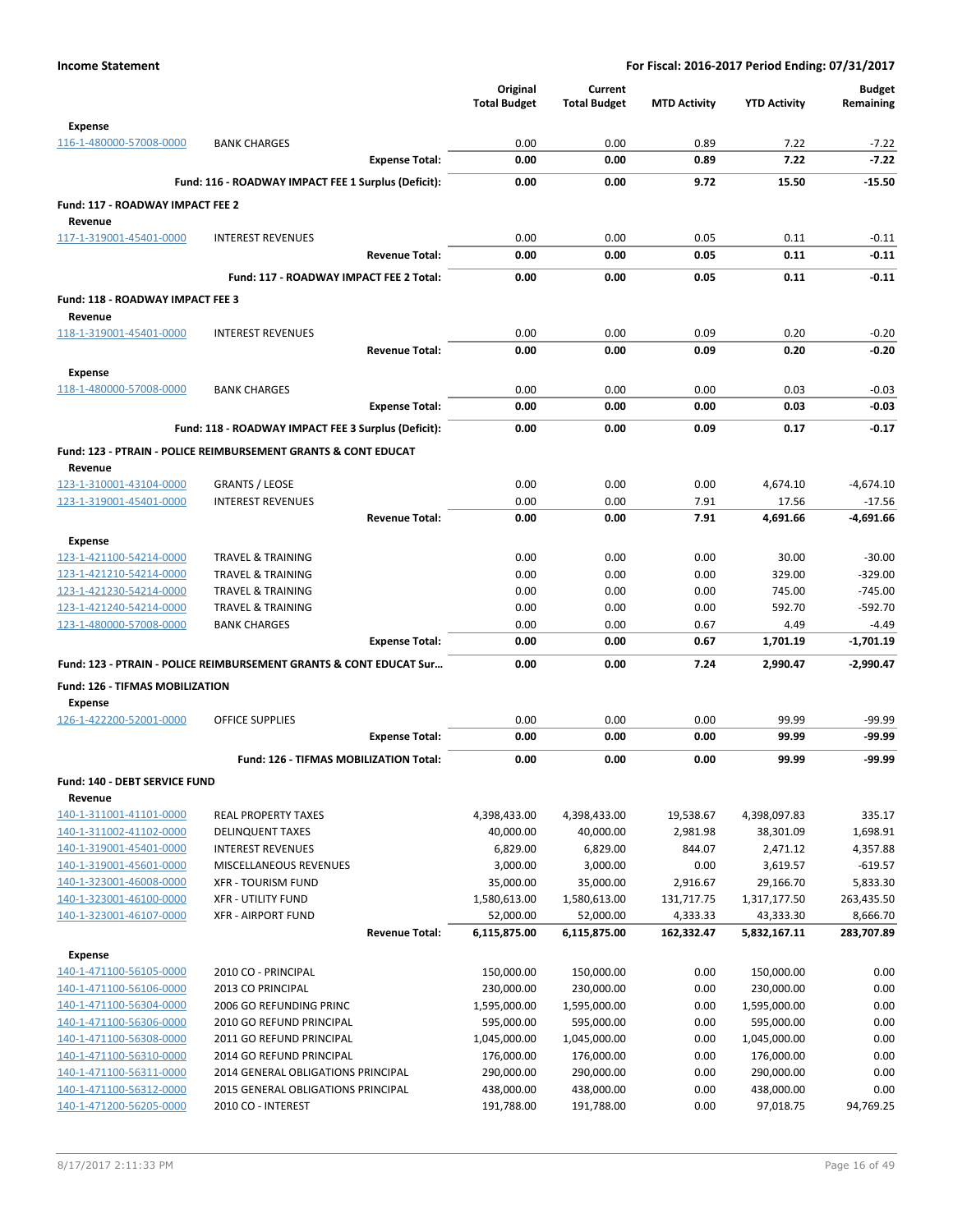|                                              |                                                                 | Original                 | Current                  |                     |                        | <b>Budget</b><br>Remaining |
|----------------------------------------------|-----------------------------------------------------------------|--------------------------|--------------------------|---------------------|------------------------|----------------------------|
|                                              |                                                                 | <b>Total Budget</b>      | <b>Total Budget</b>      | <b>MTD Activity</b> | <b>YTD Activity</b>    |                            |
| 140-1-471200-56206-0000                      | 2013 CO INTEREST                                                | 30,349.00                | 30,349.00                | 0.00                | 16,198.00              | 14,151.00                  |
| 140-1-471200-56404-0000                      | 2006 GO REFUNDING INT                                           | 522,375.00               | 522,375.00               | 0.00                | 281,125.00             | 241,250.00                 |
| 140-1-471200-56406-0000                      | 2010 GO REFUND INTEREST                                         | 348,848.00               | 348,848.00               | 0.00                | 180,373.75             | 168,474.25                 |
| 140-1-471200-56408-0000                      | 2011 GO REFUND INTEREST                                         | 139,758.00               | 139,758.00               | 0.00                | 73,797.50              | 65,960.50                  |
| 140-1-471200-56409-0000                      | 2014 GENERAL OBLIGATIONS - INTEREST                             | 117,392.00               | 117,392.00               | 0.00                | 60,530.25              | 56,861.75                  |
| 140-1-471200-56410-0000                      | 2015 GO - INTEREST                                              | 164,256.00               | 164,256.00               | 0.00                | 84,712.20              | 79,543.80                  |
| 140-1-471200-56411-0000                      | 2014 GO REFUND INTEREST                                         | 32,280.00                | 32,280.00                | 0.00                | 17,020.00              | 15,260.00                  |
| 140-1-475100-56002-0000                      | <b>AGENT FEE</b>                                                | 1,200.00                 | 1,200.00                 | 0.00                | 1,500.00               | $-300.00$                  |
| 140-1-475100-56003-0000                      | <b>ISSUANCE COSTS</b>                                           | 0.00                     | 0.00                     | 0.00                | 22,915.00              | $-22,915.00$               |
| 140-1-475100-56005-0000                      | ARBITRAGE                                                       | 12,500.00                | 12,500.00                | 0.00                | 11,750.00              | 750.00                     |
| 140-1-480000-57008-0000                      | <b>BANK CHARGES</b><br><b>Expense Total:</b>                    | 1,900.00<br>6,081,646.00 | 1,900.00<br>6,081,646.00 | 67.41<br>67.41      | 697.81<br>5,366,638.26 | 1,202.19<br>715,007.74     |
|                                              |                                                                 |                          |                          |                     |                        |                            |
|                                              | Fund: 140 - DEBT SERVICE FUND Surplus (Deficit):                | 34,229.00                | 34,229.00                | 162,265.06          | 465,528.85             | -431,299.85                |
| Fund: 160 - GENERAL CAPITAL IMPROVEMENT FUND |                                                                 |                          |                          |                     |                        |                            |
| Revenue                                      |                                                                 |                          |                          |                     |                        |                            |
| 160-1-310002-45321-0000                      | SALE OF EXCHANGE BLDG                                           | 0.00                     | 0.00                     | 0.00                | -2,499,837.00          | 2,499,837.00               |
| 160-1-310002-45608-0000                      | PROJ REIMBURSEMENTS                                             | 0.00                     | 0.00                     | 0.00                | 4,000.00               | $-4,000.00$                |
| 160-1-310002-45611-0000                      | <b>DONATIONS FOR PROJECTS</b>                                   | 0.00                     | 0.00                     | 325.00              | 29,142.00              | $-29,142.00$               |
| 160-1-314004-41808-0000                      | FRANCHISE FEES/CABLE-SICFA                                      | 22,400.00                | 22,400.00                | 0.00                | 12,362.88              | 10,037.12                  |
| 160-1-319001-45401-0000                      | <b>INTEREST REVENUES</b>                                        | 13,000.00                | 13,000.00                | 1,817.78            | 13,130.77              | $-130.77$                  |
| 160-1-323001-46001-0000                      | <b>XFR - GENERAL FUND</b>                                       | 2,055,000.00             | 2,055,000.00             | 171,250.00          | 1,712,500.00           | 342,500.00                 |
|                                              | <b>Revenue Total:</b>                                           | 2,090,400.00             | 2,090,400.00             | 173,392.78          | -728,701.35            | 2,819,101.35               |
| <b>Expense</b>                               |                                                                 |                          |                          |                     |                        |                            |
| 160-1-421210-55201-0000                      | <b>EQUIPMENT PURCHASES</b>                                      | 0.00                     | 0.00                     | 0.00                | 393.00                 | $-393.00$                  |
| 160-1-422200-55201-0000                      | <b>EQUIPMENT PURCHASES</b>                                      | 0.00                     | 100,000.00               | 0.00                | 93,579.00              | 6,421.00                   |
| 160-1-431200-53304-0000                      | STREET IMPROV PROGRAM                                           | 1,600,000.00             | 1,957,382.69             | 338,009.54          | 1,087,602.11           | 869,780.58                 |
| 160-1-451100-55012-0000                      | <b>CWIP / CONSTRUCTION</b>                                      | 140,000.00               | 140,000.00               | 0.00                | 0.00                   | 140,000.00                 |
| 160-1-455100-55003-0000                      | <b>BUILDING IMPROVEMENTS</b>                                    | 0.00                     | 0.00                     | 0.00                | 10,620.00              | $-10,620.00$               |
| 160-1-456100-55204-0000                      | <b>OLD TOWN GREENVILLE</b>                                      | 15,000.00                | 15,000.00                | 0.00                | 0.00                   | 15,000.00                  |
| 160-1-457100-54301-0000                      | <b>SPECIAL EVENTS</b>                                           | 0.00                     | 0.00                     | 0.00                | 3,295.34               | $-3,295.34$                |
| 160-1-457100-55203-0000                      | FURNITURE/OFFICE EQUIP                                          | 0.00                     | 0.00                     | 0.00                | 56,000.00              | $-56,000.00$               |
| 160-1-480000-55002-0000                      | <b>IMPROVEMENTS</b>                                             | 0.00                     | 0.00                     | 0.00                | 61,117.74              | $-61,117.74$               |
| 160-1-480000-55007-0000                      | CWIP / ENG/ARCHITECTS/MGMT                                      | 0.00                     | 77,250.00                | 0.00                | 23,375.00              | 53,875.00                  |
| 160-1-480000-55011-0000                      | <b>CWIP / CONSTRUCTION TESTING</b>                              | 0.00                     | 0.00                     | 0.00                | 8,479.50               | $-8,479.50$                |
| 160-1-480000-55012-0000                      | <b>CWIP / CONSTRUCTION</b>                                      | 0.00                     | 849,991.32               | 201,679.81          | 2,150,783.23           | $-1,300,791.91$            |
| 160-1-480000-55201-0000                      | <b>EQUIPMENT PURCHASES</b>                                      | 0.00                     | 0.00                     | 1,024.00            | 55,922.49              | $-55,922.49$               |
| 160-1-480000-55203-0000                      | FURNITURE/OFFICE EQUIP                                          | 0.00                     | 0.00                     | 19,147.32           | 32,099.20              | $-32,099.20$               |
| 160-1-480000-57008-0000                      | <b>BANK CHARGES</b>                                             | 6,300.00                 | 6,300.00                 | 0.00                | 861.09                 | 5,438.91                   |
| 160-1-491000-58001-0000                      | XFR - GENERAL FUND                                              | 0.00                     | 114,000.00               | 114,000.00          | 114,000.00             | 0.00                       |
|                                              | <b>Expense Total:</b>                                           | 1,761,300.00             | 3,259,924.01             | 673,860.67          | 3,698,127.70           | -438,203.69                |
|                                              | Fund: 160 - GENERAL CAPITAL IMPROVEMENT FUND Surplus (Deficit): | 329,100.00               | -1,169,524.01            | -500,467.89         | -4,426,829.05          | 3,257,305.04               |
| <b>Fund: 161 - STREET CONSTRUCTION FUND</b>  |                                                                 |                          |                          |                     |                        |                            |
| Revenue                                      |                                                                 |                          |                          |                     |                        |                            |
| 161-1-319001-45401-0000                      | <b>INTEREST REVENUES</b>                                        | 0.00                     | 0.00                     | 683.22              | 1,463.02               | $-1,463.02$                |
|                                              | <b>Revenue Total:</b>                                           | 0.00                     | 0.00                     | 683.22              | 1,463.02               | $-1,463.02$                |
| <b>Expense</b>                               |                                                                 |                          |                          |                     |                        |                            |
| 161-1-480000-57008-0000                      | <b>BANK CHARGES</b>                                             | 0.00                     | 0.00                     | 57.72               | 314.45                 | $-314.45$                  |
|                                              | <b>Expense Total:</b>                                           | 0.00                     | 0.00                     | 57.72               | 314.45                 | -314.45                    |
|                                              | Fund: 161 - STREET CONSTRUCTION FUND Surplus (Deficit):         | 0.00                     | 0.00                     | 625.50              | 1,148.57               | $-1,148.57$                |
|                                              |                                                                 |                          |                          |                     |                        |                            |
| Fund: 164 - 2013 CO CAPITAL FUND             |                                                                 |                          |                          |                     |                        |                            |
| Revenue                                      |                                                                 |                          |                          |                     |                        |                            |
| 164-1-319001-45401-0000                      | <b>INTEREST REVENUES</b><br><b>Revenue Total:</b>               | 0.00<br>0.00             | 0.00<br>0.00             | 27.17<br>27.17      | 144.11<br>144.11       | $-144.11$<br>$-144.11$     |
|                                              |                                                                 |                          |                          |                     |                        |                            |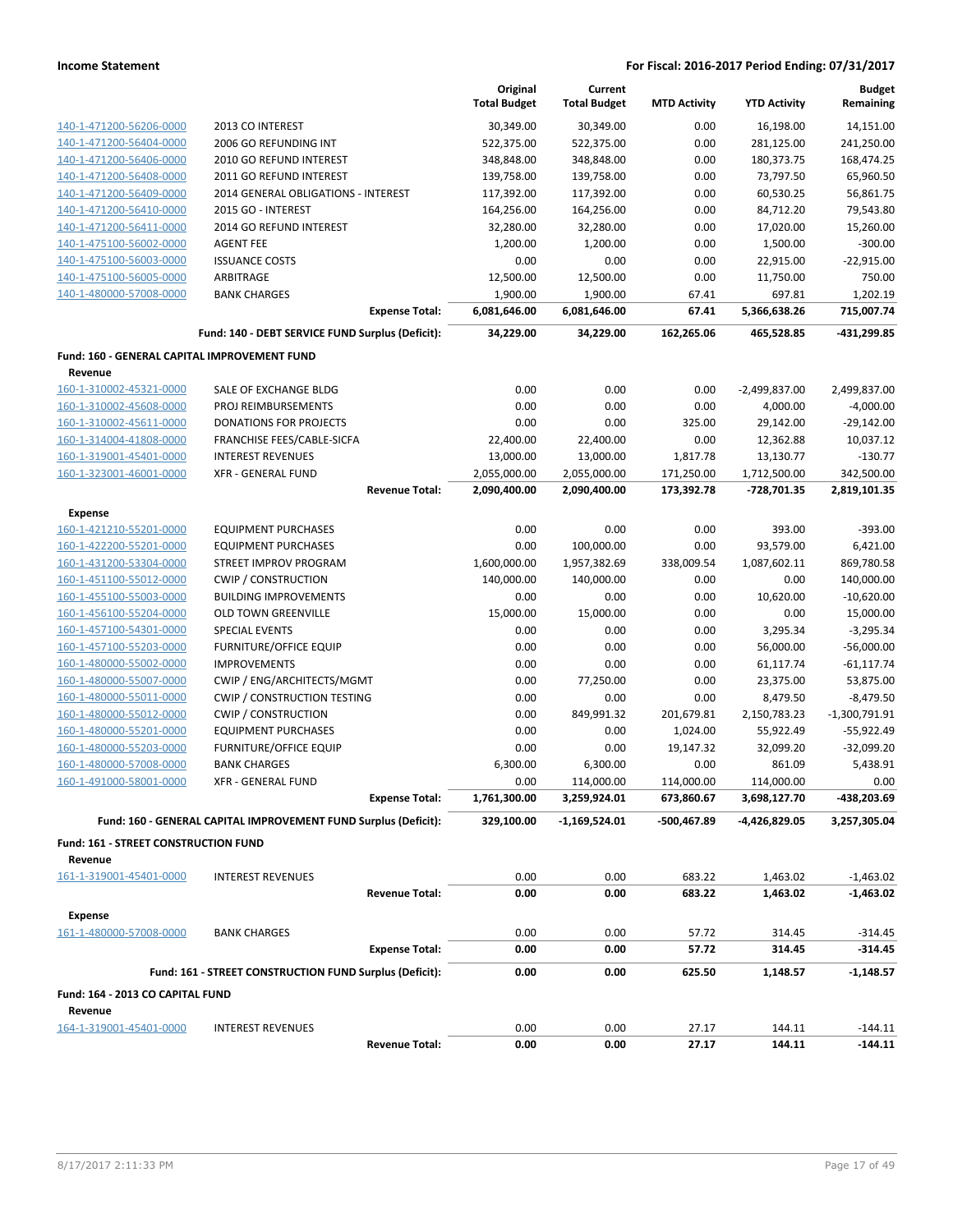|                                           |                                                                      | Original            | Current             |                     |                     | <b>Budget</b>   |
|-------------------------------------------|----------------------------------------------------------------------|---------------------|---------------------|---------------------|---------------------|-----------------|
|                                           |                                                                      | <b>Total Budget</b> | <b>Total Budget</b> | <b>MTD Activity</b> | <b>YTD Activity</b> | Remaining       |
| <b>Expense</b>                            |                                                                      |                     |                     |                     |                     |                 |
| 164-1-480000-57008-0000                   | <b>BANK CHARGES</b>                                                  | 0.00                | 0.00                | 1.36                | 4.81                | $-4.81$         |
|                                           | <b>Expense Total:</b>                                                | 0.00                | 0.00                | 1.36                | 4.81                | $-4.81$         |
|                                           | Fund: 164 - 2013 CO CAPITAL FUND Surplus (Deficit):                  | 0.00                | 0.00                | 25.81               | 139.30              | $-139.30$       |
| Fund: 165 - 2014 GO FUND                  |                                                                      |                     |                     |                     |                     |                 |
| Revenue                                   |                                                                      |                     |                     |                     |                     |                 |
| 165-1-319001-45401-0000                   | <b>INTEREST REVENUES</b>                                             | 0.00                | 0.00                | 2,235.08            | 34,354.54           | $-34,354.54$    |
|                                           | <b>Revenue Total:</b>                                                | 0.00                | 0.00                | 2,235.08            | 34,354.54           | -34,354.54      |
| <b>Expense</b>                            |                                                                      |                     |                     |                     |                     |                 |
| 165-1-431200-55007-0000                   | ENG/ARCHITECTS/MGMT                                                  | 0.00                | 20,000.00           | 0.00                | 59,381.50           | $-39,381.50$    |
| 165-1-431200-55011-0000                   | <b>CONSTRUCTION TESTING</b>                                          | 0.00                | 0.00                | 0.00                | 13,650.00           | $-13,650.00$    |
| 165-1-431200-55012-0000                   | <b>CONSTRUCTION</b>                                                  | 0.00                | 0.00                | 487,827.75          | 2,633,917.78        | $-2,633,917.78$ |
| 165-1-480000-57008-0000                   | <b>BANK CHARGES</b>                                                  | 0.00                | 0.00                | 0.00                | 47.11               | $-47.11$        |
|                                           | <b>Expense Total:</b>                                                | 0.00                | 20,000.00           | 487,827.75          | 2,706,996.39        | -2,686,996.39   |
|                                           | Fund: 165 - 2014 GO FUND Surplus (Deficit):                          | 0.00                | -20,000.00          | -485,592.67         | -2,672,641.85       | 2,652,641.85    |
|                                           | Fund: 170 - LAW ENFORCEMENT GRANT - CAPITAL PURCHASES                |                     |                     |                     |                     |                 |
| Revenue                                   |                                                                      |                     |                     |                     |                     |                 |
| 170-1-310001-43100-0000                   | <b>GRANT REVENUE</b>                                                 | 0.00                | 30,000.00           | 0.00                | 30,000.00           | 0.00            |
|                                           | <b>Revenue Total:</b>                                                | 0.00                | 30,000.00           | 0.00                | 30,000.00           | 0.00            |
|                                           |                                                                      |                     |                     |                     |                     |                 |
| <b>Expense</b>                            |                                                                      |                     |                     |                     |                     |                 |
| 170-1-421600-55201-0000                   | <b>EQUIPMENT PURCHASES</b>                                           | 0.00                | 30,000.00           | 0.00                | 30,000.00           | 0.00            |
|                                           | <b>Expense Total:</b>                                                | 0.00                | 30,000.00           | 0.00                | 30,000.00           | 0.00            |
|                                           | Fund: 170 - LAW ENFORCEMENT GRANT - CAPITAL PURCHASES Surplus (Defic | 0.00                | 0.00                | 0.00                | 0.00                | 0.00            |
| Fund: 171 - MAIN STREET SPECIAL REVENUE   |                                                                      |                     |                     |                     |                     |                 |
| Revenue                                   |                                                                      |                     |                     |                     |                     |                 |
| 171-1-310001-43104-0000                   | <b>GRANT REVENUE - OTHER</b>                                         | 0.00                | 25,000.00           | 0.00                | 25,000.00           | 0.00            |
|                                           | <b>Revenue Total:</b>                                                | 0.00                | 25,000.00           | 0.00                | 25,000.00           | 0.00            |
| <b>Expense</b>                            |                                                                      |                     |                     |                     |                     |                 |
| 171-1-456100-54501-0000                   | <b>SPECIAL SERVICES</b>                                              | 0.00                | 25,000.00           | 0.00                | 13,875.00           | 11,125.00       |
|                                           | <b>Expense Total:</b>                                                | 0.00                | 25,000.00           | 0.00                | 13,875.00           | 11,125.00       |
|                                           | Fund: 171 - MAIN STREET SPECIAL REVENUE Surplus (Deficit):           | 0.00                | 0.00                | 0.00                |                     | $-11,125.00$    |
|                                           |                                                                      |                     |                     |                     | 11,125.00           |                 |
| <b>Fund: 172 - MINOR GRANTS FUND</b>      |                                                                      |                     |                     |                     |                     |                 |
| Revenue                                   |                                                                      |                     |                     |                     |                     |                 |
| 172-1-310001-43105-0000                   | MISCELLANEOUS / GRANTS                                               | 0.00                | 25,000.00           | 0.00                | 24,889.67           | 110.33          |
| 172-1-310001-43108-0000                   | <b>GRANTS / LIBRARY GRANT</b>                                        | 0.00                | 0.00                | 0.00                | 11,330.25           | $-11,330.25$    |
| 172-1-310002-45611-0000                   | <b>DONATIONS</b>                                                     | 0.00                | 0.00                | 0.00                | 15,000.00           | $-15,000.00$    |
|                                           | <b>Revenue Total:</b>                                                | 0.00                | 25,000.00           | 0.00                | 51,219.92           | $-26,219.92$    |
| <b>Expense</b>                            |                                                                      |                     |                     |                     |                     |                 |
| 172-1-421240-55207-0000                   | RADIO COMMUNICATION EQUIP                                            | 0.00                | 25,000.00           | 0.00                | 24,889.67           | 110.33          |
| 172-1-455100-51011-0000                   | PART TIME TEMPORARY                                                  | 0.00                | 0.00                | 1,189.60            | 2,416.38            | $-2,416.38$     |
| 172-1-455100-52402-0000                   | <b>BASIC PROGRAM EXPENSE</b>                                         | 0.00                | 0.00                | 1,351.51            | 17,582.81           | $-17,582.81$    |
| 172-1-455100-54201-0000                   | MEMBERSHIPS & SUBSCRIPTIONS                                          | 0.00                | 0.00                | 0.00                | 572.25              | $-572.25$       |
| 172-1-455100-55211-0000                   | DEPARTMENTAL CAPITAL / BOOKS                                         | 0.00                | 0.00                | 0.00                | 2,000.77            | $-2,000.77$     |
|                                           | <b>Expense Total:</b>                                                | 0.00                | 25,000.00           | 2,541.11            | 47,461.88           | -22,461.88      |
|                                           | Fund: 172 - MINOR GRANTS FUND Surplus (Deficit):                     | 0.00                | 0.00                | $-2,541.11$         | 3,758.04            | $-3,758.04$     |
| Fund: 174 - FEMA GRANT                    |                                                                      |                     |                     |                     |                     |                 |
| Revenue                                   |                                                                      |                     |                     |                     |                     |                 |
| 174-1-310001-43107-0000                   | <b>GRANTS / FEMA GRANT REVENUE</b>                                   | 0.00                | 0.00                | 0.00                | 182,810.00          | $-182,810.00$   |
|                                           | <b>Revenue Total:</b>                                                | 0.00                | 0.00                | 0.00                | 182,810.00          | $-182,810.00$   |
|                                           |                                                                      |                     |                     |                     |                     |                 |
| <b>Expense</b><br>174-1-422200-55201-0000 | <b>EQUIPMENT PURCHASES</b>                                           | 0.00                | 0.00                | 0.00                | 182,740.00          | $-182,740.00$   |
|                                           | <b>Expense Total:</b>                                                | 0.00                | 0.00                | 0.00                | 182,740.00          | $-182,740.00$   |
|                                           |                                                                      |                     |                     |                     |                     |                 |
|                                           | Fund: 174 - FEMA GRANT Surplus (Deficit):                            | 0.00                | 0.00                | 0.00                | 70.00               | $-70.00$        |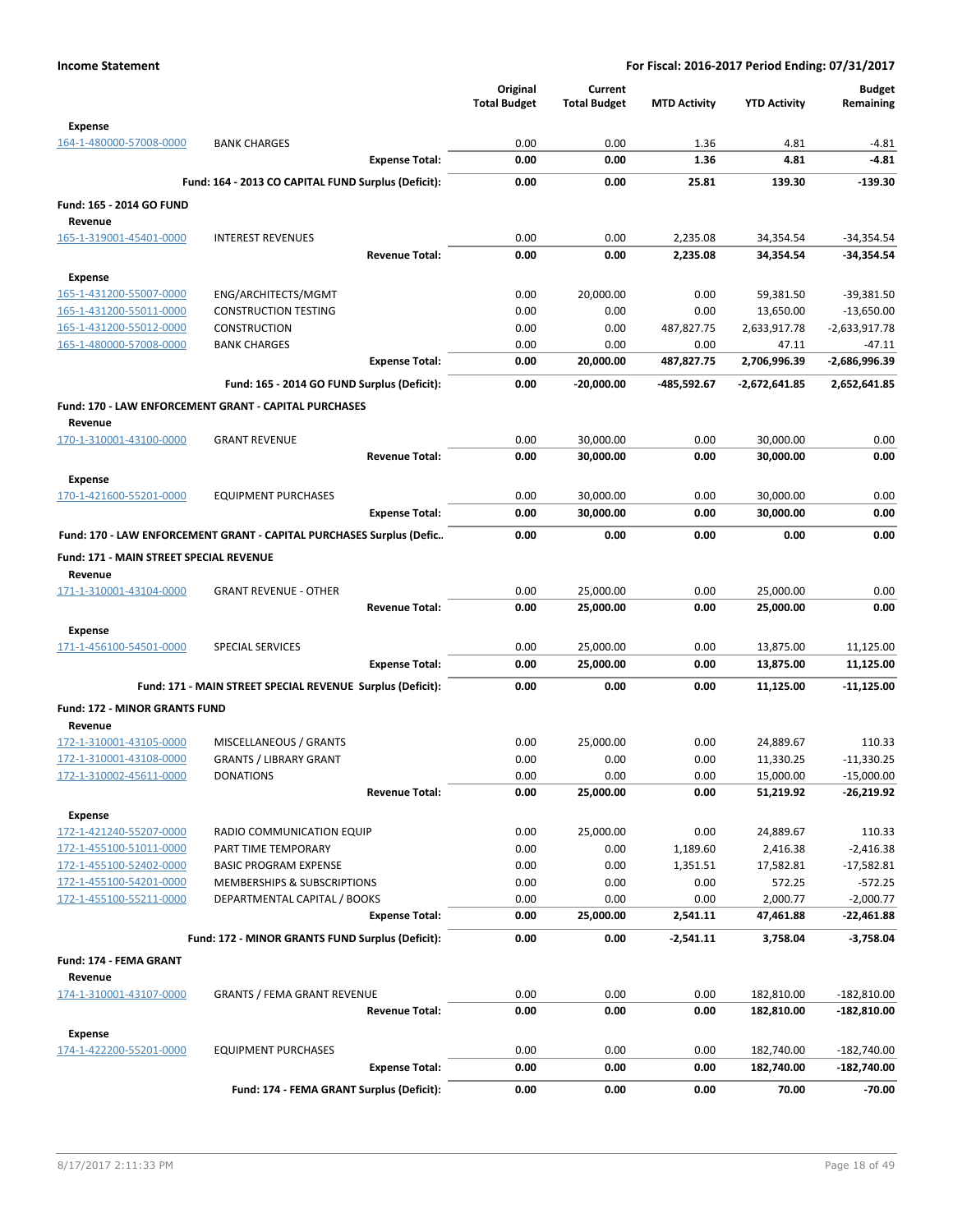|                                                       |                                                               |                                 | Original<br><b>Total Budget</b> | Current<br><b>Total Budget</b> | <b>MTD Activity</b>  | <b>YTD Activity</b>    | <b>Budget</b><br>Remaining |
|-------------------------------------------------------|---------------------------------------------------------------|---------------------------------|---------------------------------|--------------------------------|----------------------|------------------------|----------------------------|
| Fund: 175 - JUSTICE ASSISTANCE GRANT - JAG<br>Revenue |                                                               |                                 |                                 |                                |                      |                        |                            |
| 175-1-310001-43102-0000                               | <b>GRANTS / GRANT REVENUE</b>                                 |                                 | 0.00                            | 0.00                           | 0.00                 | 6,165.00               | $-6,165.00$                |
|                                                       |                                                               | <b>Revenue Total:</b>           | 0.00                            | 0.00                           | 0.00                 | 6,165.00               | $-6,165.00$                |
| <b>Expense</b>                                        |                                                               |                                 |                                 |                                |                      |                        |                            |
| 175-1-421230-55201-0000                               | <b>EQUIPMENT PURCHASES</b>                                    |                                 | 0.00                            | 0.00                           | 0.00                 | 6,165.00               | $-6,165.00$                |
|                                                       |                                                               | <b>Expense Total:</b>           | 0.00                            | 0.00                           | 0.00                 | 6,165.00               | $-6,165.00$                |
|                                                       | Fund: 175 - JUSTICE ASSISTANCE GRANT - JAG Surplus (Deficit): |                                 | 0.00                            | 0.00                           | 0.00                 | 0.00                   | 0.00                       |
| Fund: 190 - FIXED ASSETS                              |                                                               |                                 |                                 |                                |                      |                        |                            |
| <b>Expense</b>                                        |                                                               |                                 |                                 |                                |                      |                        |                            |
| 190-1-460000-57001-0000                               | <b>DEPRECIATION EXPENSE</b>                                   |                                 | 0.00                            | 0.00                           | 0.00                 | $-134,526.72$          | 134,526.72                 |
|                                                       |                                                               | <b>Expense Total:</b>           | 0.00                            | 0.00                           | 0.00                 | -134,526.72            | 134,526.72                 |
|                                                       |                                                               | Fund: 190 - FIXED ASSETS Total: | 0.00                            | 0.00                           | 0.00                 | -134,526.72            | 134,526.72                 |
|                                                       |                                                               |                                 |                                 |                                |                      |                        |                            |
| Fund: 200 - WATER / WASTEWATER FUND<br>Revenue        |                                                               |                                 |                                 |                                |                      |                        |                            |
| 200-2-318003-44302-0000                               | WATER REVENUES / SERVICE CHARGES                              |                                 | 62,000.00                       | 62,000.00                      | 6,831.32             | 56,177.11              | 5,822.89                   |
| 200-2-318003-44303-0000                               | <b>METER TESTING CHARGES</b>                                  |                                 | 0.00                            | 0.00                           | 0.00                 | 2.03                   | $-2.03$                    |
| 200-2-318003-44304-0000                               | <b>NEW SERVICES - WATER</b>                                   |                                 | 20,000.00                       | 20,000.00                      | 1,900.00             | 20,100.00              | $-100.00$                  |
| 200-2-318003-44305-0000                               | LATE CHARGES - WATER                                          |                                 | 50,000.00                       | 50,000.00                      | 4,023.30             | 34,625.91              | 15,374.09                  |
| 200-2-318003-44306-0000                               | WATER REVENUES / WATER REREAD                                 |                                 | 0.00                            | 0.00                           | $-5.00$              | 10.00                  | $-10.00$                   |
| 200-2-318003-44312-0000                               | <b>METER TAMPERING</b>                                        |                                 | 3,000.00                        | 3,000.00                       | 375.00               | 5,625.00               | $-2,625.00$                |
| 200-2-318003-45103-0000                               | <b>GEUS RAW WATER CONSUMPTN</b>                               |                                 | 131,216.00                      | 131,216.00                     | 0.00                 | 85,115.77              | 46,100.23                  |
| 200-2-318003-45120-0000                               | OTHER RAW WATER SALES                                         |                                 | 25,000.00                       | 25,000.00                      | 25,000.00            | 25,000.00              | 0.00                       |
| 200-2-318004-42303-0000                               | <b>WASTE HAULER PERMITS</b>                                   |                                 | 2,600.00                        | 2,600.00                       | 200.00               | 1,900.00               | 700.00                     |
| 200-2-318004-44307-0000                               | NEW SERVICES - SEWER                                          |                                 | 3,800.00                        | 3,800.00                       | 0.00                 | 10,000.00              | $-6,200.00$                |
| 200-2-318004-44309-0000<br>200-2-318004-44310-0000    | SEWER REVENUES / SERVICE CHARGES<br>LATE CHARGES - SEWER      |                                 | 58,404.00<br>52,692.00          | 58,404.00<br>52,692.00         | 3,646.47<br>3,641.64 | 43,791.32<br>32,902.48 | 14,612.68<br>19,789.52     |
| 200-2-318004-45106-0000                               | L-3 COMM COD DISCHARGE                                        |                                 | 126,360.00                      | 126,360.00                     | 10,530.00            | 105,300.00             | 21,060.00                  |
| 200-2-318004-45201-0000                               | SEWER REV/ SEWER HAULER FEES                                  |                                 | 437,906.00                      | 437,906.00                     | 31,717.50            | 329,097.00             | 108,809.00                 |
| 200-2-319003-45101-0000                               | WATER REVENUES / METERED SALES                                |                                 | 6,081,744.00                    | 6,081,744.00                   | 578,080.89           | 5,060,753.05           | 1,020,990.95               |
| 200-2-319004-45104-0000                               | SEWER COLLECTION FEES                                         |                                 | 5,500,000.00                    | 5,500,000.00                   | 470,327.88           | 4,464,625.65           | 1,035,374.35               |
| 200-2-319004-45105-0000                               | SEWER REVENUES / EPA REVENUE                                  |                                 | 0.00                            | 0.00                           | 37.68                | 341.37                 | $-341.37$                  |
| 200-2-320003-45305-0000                               | <b>AUCTION PROCEEDS</b>                                       |                                 | 0.00                            | 0.00                           | 0.00                 | 7,346.87               | $-7,346.87$                |
| 200-2-320003-45401-0000                               | <b>INTEREST REVENUES</b>                                      |                                 | 25,000.00                       | 25,000.00                      | 3,192.04             | 6,648.36               | 18,351.64                  |
| 200-2-320003-45601-0000                               | MISCELLANEOUS REVENUES                                        |                                 | 3,500.00                        | 3,500.00                       | 0.00                 | 259.98                 | 3,240.02                   |
| 200-2-323001-58013-0000                               | <b>XFR - TOURISM FUND</b>                                     |                                 | 45,000.00                       | 45,000.00                      | 3,750.00             | 37,500.00              | 7,500.00                   |
|                                                       |                                                               | <b>Revenue Total:</b>           | 12,628,222.00                   | 12,628,222.00                  | 1,143,248.72         | 10,327,121.90          | 2,301,100.10               |
| Expense                                               |                                                               |                                 |                                 |                                |                      |                        |                            |
| 200-2-436100-51001-0000                               | <b>REGULAR SALARIES</b>                                       |                                 | 70,416.00                       | 70,416.00                      | 27,907.91            | 54,423.42              | 15,992.58                  |
| 200-2-436100-51020-0000                               | <b>OVERTIME</b>                                               |                                 | 285.00                          | 285.00                         | 0.00                 | 0.00                   | 285.00                     |
| 200-2-436100-51021-0000<br>200-2-436100-51101-0000    | <b>LONGEVITY</b><br><b>CERTIFICATION PAY</b>                  |                                 | 816.00<br>600.00                | 816.00                         | 0.00                 | 606.00                 | 210.00<br>600.00           |
| 200-2-436100-51117-0000                               | CELL PHONE ALLOWANCE                                          |                                 | 432.00                          | 600.00<br>432.00               | 0.00<br>282.37       | 0.00<br>315.59         | 116.41                     |
| 200-2-436100-51201-0000                               | <b>FICA</b>                                                   |                                 | 4,498.00                        | 4,498.00                       | 1,728.79             | 3,389.24               | 1.108.76                   |
| 200-2-436100-51202-0000                               | <b>MEDICARE</b>                                               |                                 | 1,052.00                        | 1,052.00                       | 404.30               | 792.70                 | 259.30                     |
| 200-2-436100-51203-0000                               | <b>HEALTH INSURANCE</b>                                       |                                 | 19,400.00                       | 19,400.00                      | 1,616.66             | 16,166.60              | 3,233.40                   |
| 200-2-436100-51204-0000                               | <b>WORKERS COMPENSATION</b>                                   |                                 | 344.00                          | 344.00                         | 28.67                | 286.70                 | 57.30                      |
| 200-2-436100-51205-0000                               | STATE UNEMPLOYMENT                                            |                                 | 154.00                          | 154.00                         | 332.88               | 345.66                 | $-191.66$                  |
| 200-2-436100-51301-0000                               | <b>TMRS</b>                                                   |                                 | 7,991.00                        | 7,991.00                       | 880.24               | 3,856.69               | 4,134.31                   |
| 200-2-436100-52001-0000                               | OFFICE SUPPLIES                                               |                                 | 500.00                          | 500.00                         | 0.00                 | 295.17                 | 204.83                     |
| 200-2-436100-52002-0000                               | POSTAGE / FREIGHT                                             |                                 | 7,500.00                        | 7,500.00                       | 0.00                 | 4,712.49               | 2,787.51                   |
| 200-2-436100-52305-0000                               | PUBLIC EDUCATION                                              |                                 | 3,400.00                        | 3,400.00                       | 0.00                 | 2,619.00               | 781.00                     |
| 200-2-436100-53402-0000                               | <b>BUILDING MAINTENANCE</b>                                   |                                 | 500.00                          | 500.00                         | 47.14                | 1,369.93               | $-869.93$                  |
| 200-2-436100-54001-0000<br>200-2-436100-54002-0000    | <b>TELEPHONE CHARGES</b><br>UTILITY CHARGES                   |                                 | 4,000.08<br>26,821.00           | 4,000.08<br>26,821.00          | 83.03<br>2,055.26    | 787.50<br>18,451.16    | 3,212.58<br>8,369.84       |
| 200-2-436100-54101-0000                               | PROFESSIONAL SERVICES                                         |                                 | 2,000.00                        | 2,000.00                       | 0.00                 | 0.00                   | 2,000.00                   |
| 200-2-436100-54106-0000                               | <b>ATTORNEY FEES</b>                                          |                                 | 3,400.00                        | 3,400.00                       | 0.00                 | 0.00                   | 3,400.00                   |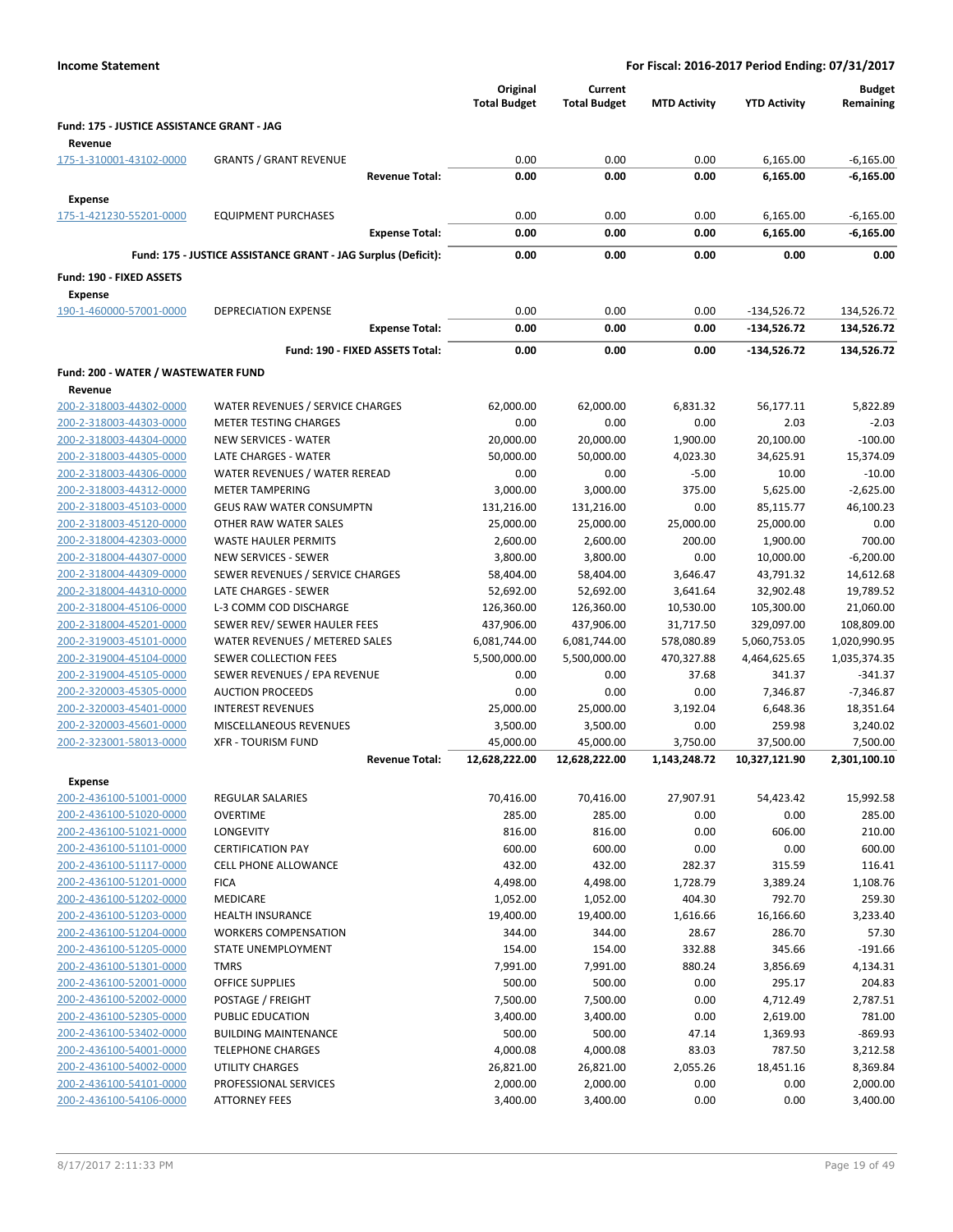| 200-2-436100-54201-0000        |
|--------------------------------|
| 200-2-436100-54214-0000        |
| 200-2-436200-51001-0000        |
| 200-2-436200-51020-0000        |
| 200-2-436200-51021-0000        |
| 200-2-436200-51101-0000        |
| 200-2-436200-51117-0000        |
| 200-2-436200-51201-0000        |
| 200-2-436200-51202-0000        |
| 200-2-436200-51203-0000        |
| 200-2-436200-51204-0000        |
| 200-2-436200-51205-0000        |
| 200-2-436200-51301-0000        |
| 200-2-436200-52001-0000        |
| 200-2-436200-52002-0000        |
| 200-2-436200-52101-0000        |
| 200-2-436200-52104-0000        |
| 200-2-436200-52105-0000        |
| 200-2-436200-52106-0000        |
| 200-2-436200-52201-0000        |
| 200-2-436200-52202-0000        |
| 200-2-436200-52203-0000        |
| 200-2-436200-52301-0000        |
| 200-2-436200-53201-0000        |
| 200-2-436200-53202-0000        |
| 200-2-436200-53203-0000        |
| 200-2-436200-53205-0000        |
| 200-2-436200-53207-0000        |
| 200-2-436200-53310-0000        |
| 200-2-436200-53312-0000        |
| 200-2-436200-53402-0000        |
| 200-2-436200-53403-0000        |
| 200-2-436200-53404-0000        |
| 200-2-436200-53605-0000        |
| 200-2-436200-53606-0000        |
| <u>200-2-436200-54001-0000</u> |
| 200-2-436200-54002-0000        |
| 200-2-436200-54201-0000        |
| 200-2-436200-54208-0000        |
| 200-2-436200-54212-0000        |
| 200-2-436200-54214-0000        |
| <u>200-2-436200-54219-0000</u> |
| 200-2-436200-54410-0000        |
| 200-2-436300-51001-0000        |
| <u>200-2-436300-51020-0000</u> |
| <u>200-2-436300-51021-0000</u> |
| <u>200-2-436300-51101-0000</u> |
| 200-2-436300-51117-0000        |
| 200-2-436300-51201-0000        |
| <u>200-2-436300-51202-0000</u> |
| <u>200-2-436300-51203-0000</u> |
| <u>200-2-436300-51204-0000</u> |
| 200-2-436300-51205-0000        |
| 200-2-436300-51301-0000        |
| <u>200-2-436300-51401-0000</u> |
| <u>200-2-436300-52001-0000</u> |
| <u>200-2-436300-52002-0000</u> |
| 200-2-436300-52005-0000        |
| 200-2-436300-52101-0000        |
|                                |

| <b>MEMBERSHIPS &amp; SUBSCRIPTIONS</b> |
|----------------------------------------|
| FRAVEL & TRAINING                      |
| REGULAR SALARIES                       |
| OVERTIME                               |
| .ONGEVITY                              |
| CERTIFICATION PAY                      |
| CELL PHONE ALLOWANCE                   |
| FICA                                   |
| MEDICARE                               |
| HEALTH INSURANCE                       |
| WORKERS COMPENSATION                   |
| STATE UNEMPLOYMENT                     |
| TMRS                                   |
| <b>DFFICE SUPPLIES</b>                 |
| POSTAGE / FREIGHT                      |
| <b>ANITORIAL SUPPLIES</b>              |
| <b>WEARING APPAREL</b>                 |
| LABORATORY                             |
| CHEMICAL SUPPLIES                      |
| MINOR TOOLS & EQUIPMENT                |
| MECHANICAL SUPPLIES                    |
| <b>MOTOR VEHICLE FUEL</b>              |
| <b>SAFETY SUPPLIES</b>                 |
| URNITURE & OFFICE EQUIPMENT            |
| <b>MACHINE, TOOLS &amp; IMPLMNTS</b>   |
| <b>NSTRUMENTS &amp; APPARATUS</b>      |
| MOTOR VEHICLES                         |
| RADIO/COMMUNICATIONS                   |
| RESVRS/STRG TANKS/ST PIPE              |
| WATER LINE EASEMENTS                   |
| <b>BUILDING MAINTENANCE</b>            |
| HEATING & COOLING SYSTEMS              |
| STRUCTURES / EXTERIOR STRUCTURES       |
| STRUCTURES / FILTRATION PLANT          |
| MAINT - GROUNDS                        |
| <b><i>TELEPHONE CHARGES</i></b>        |
| <b>JTILITY CHARGES</b>                 |
| MEMBERSHIPS & SUBSCRIPTIONS            |
| <b>ABORATORY WORK</b>                  |
| <b>PRINTING</b>                        |
| <b><i>FRAVEL &amp; TRAINING</i></b>    |
| SABINE RIVER AUTHORITY                 |
| <b>PERMITS/FEES</b>                    |
| REGULAR SALARIES                       |
| OVERTIME                               |
| <b>ONGEVITY</b>                        |
| CERTIFICATION PAY                      |
| CELL PHONE ALLOWANCE                   |
| <b>ICA</b>                             |
| <b>MEDICARE</b>                        |
| HEALTH INSURANCE                       |
| <b><i>NORKERS COMPENSATION</i></b>     |
| <b>STATE UNEMPLOYMENT</b>              |
| <b>TMRS</b>                            |
| CONTRA - SALARIES                      |
| OFFICE SUPPLIES                        |
| POSTAGE / FREIGHT                      |
| <b>PRINTED MATERIALS</b>               |
|                                        |

|                                                    |                                                          | Original<br><b>Total Budget</b> | Current<br><b>Total Budget</b> | <b>MTD Activity</b> | <b>YTD Activity</b> | <b>Budget</b><br>Remaining |
|----------------------------------------------------|----------------------------------------------------------|---------------------------------|--------------------------------|---------------------|---------------------|----------------------------|
| 200-2-436100-54201-0000                            | MEMBERSHIPS & SUBSCRIPTIONS                              | 350.00                          | 350.00                         | 0.00                | 0.00                | 350.00                     |
| 200-2-436100-54214-0000                            | <b>TRAVEL &amp; TRAINING</b>                             | 500.00                          | 500.00                         | 0.00                | 0.00                | 500.00                     |
| 200-2-436200-51001-0000                            | <b>REGULAR SALARIES</b>                                  | 308,221.00                      | 308,221.00                     | 22,902.88           | 255,367.51          | 52,853.49                  |
| 200-2-436200-51020-0000                            | <b>OVERTIME</b>                                          | 13,500.00                       | 13,500.00                      | 1,714.83            | 16,073.11           | $-2,573.11$                |
| 200-2-436200-51021-0000                            | <b>LONGEVITY</b>                                         | 3,678.00                        | 3,678.00                       | 0.00                | 4,038.00            | $-360.00$                  |
| 200-2-436200-51101-0000                            | <b>CERTIFICATION PAY</b>                                 | 3,000.00                        | 3,000.00                       | 230.78              | 2,607.82            | 392.18                     |
| 200-2-436200-51117-0000                            | <b>CELL PHONE ALLOWANCE</b>                              | 432.00                          | 432.00                         | 33.22               | 365.42              | 66.58                      |
| 200-2-436200-51201-0000                            | <b>FICA</b>                                              | 20,847.00                       | 20,847.00                      | 1,442.21            | 17,346.09           | 3,500.91                   |
| 200-2-436200-51202-0000                            | MEDICARE                                                 | 4,876.00                        | 4,876.00                       | 337.29              | 4,056.74            | 819.26                     |
| 200-2-436200-51203-0000                            | <b>HEALTH INSURANCE</b>                                  | 77,600.00                       | 77,600.00                      | 6,466.67            | 64,666.70           | 12,933.30                  |
| 200-2-436200-51204-0000                            | <b>WORKERS COMPENSATION</b>                              | 11,081.00                       | 11,081.00                      | 923.42              | 9,234.20            | 1,846.80                   |
| 200-2-436200-51205-0000                            | STATE UNEMPLOYMENT                                       | 681.00                          | 681.00                         | 2.41                | 121.89              | 559.11                     |
| 200-2-436200-51301-0000                            | <b>TMRS</b>                                              | 36,206.00                       | 36,206.00                      | 2,689.12            | 32,165.23           | 4,040.77                   |
| 200-2-436200-52001-0000                            | <b>OFFICE SUPPLIES</b>                                   | 450.00                          | 450.00                         | 0.00                | 516.79              | $-66.79$                   |
| 200-2-436200-52002-0000                            | POSTAGE / FREIGHT                                        | 2,300.00                        | 2,300.00                       | 0.00                | 2,265.44            | 34.56                      |
| 200-2-436200-52101-0000                            | JANITORIAL SUPPLIES                                      | 2,000.00                        | 2,000.00                       | 0.00                | 2,299.57            | -299.57                    |
| 200-2-436200-52104-0000                            | <b>WEARING APPAREL</b>                                   | 4,847.00                        | 4,847.00                       | 0.00                | 4,337.97            | 509.03                     |
| 200-2-436200-52105-0000                            | <b>LABORATORY</b>                                        | 14,433.00                       | 14,433.00                      | 1,500.27            | 10,872.69           | 3,560.31                   |
| 200-2-436200-52106-0000                            | <b>CHEMICAL SUPPLIES</b>                                 | 296,400.00                      | 296,400.00                     | 28,659.53           | 192,323.73          | 104,076.27                 |
| 200-2-436200-52201-0000                            | MINOR TOOLS & EQUIPMENT                                  | 1,470.00                        | 1,470.00                       | 0.00                | 2,015.69            | $-545.69$                  |
| 200-2-436200-52202-0000                            | MECHANICAL SUPPLIES                                      | 1,486.00                        | 1,486.00                       | 240.00              | 2,341.32            | $-855.32$                  |
| 200-2-436200-52203-0000                            | <b>MOTOR VEHICLE FUEL</b>                                | 7,500.00                        | 7,500.00                       | 234.28              | 3,414.80            | 4,085.20                   |
| 200-2-436200-52301-0000                            | <b>SAFETY SUPPLIES</b>                                   | 1,500.00                        | 1,500.00                       | 84.30               | 371.51              | 1,128.49                   |
| 200-2-436200-53201-0000                            | FURNITURE & OFFICE EQUIPMENT                             | 250.00                          | 250.00                         | 0.00                | 132.99              | 117.01                     |
| 200-2-436200-53202-0000                            | MACHINE, TOOLS & IMPLMNTS                                | 2,130.00                        | 2,130.00                       | 548.67              | 972.82              | 1,157.18                   |
| 200-2-436200-53203-0000                            | <b>INSTRUMENTS &amp; APPARATUS</b>                       | 3,725.00                        | 3,725.00                       | 517.98              | 3,172.97            | 552.03                     |
| 200-2-436200-53205-0000                            | <b>MOTOR VEHICLES</b>                                    | 3,200.00                        | 3,200.00                       | 222.01              | 691.60              | 2,508.40                   |
| 200-2-436200-53207-0000<br>200-2-436200-53310-0000 | RADIO/COMMUNICATIONS                                     | 900.00                          | 900.00                         | 0.00                | 0.00                | 900.00                     |
| 200-2-436200-53312-0000                            | RESVRS/STRG TANKS/ST PIPE<br><b>WATER LINE EASEMENTS</b> | 20,070.00<br>50,000.00          | 20,070.00<br>50,000.00         | 0.00<br>0.00        | 1,745.31<br>0.00    | 18,324.69<br>50,000.00     |
| 200-2-436200-53402-0000                            | <b>BUILDING MAINTENANCE</b>                              | 1,400.00                        | 1,400.00                       | 34.95               | 853.86              | 546.14                     |
| 200-2-436200-53403-0000                            | <b>HEATING &amp; COOLING SYSTEMS</b>                     | 3,500.00                        | 3,500.00                       | 0.00                | 0.00                | 3,500.00                   |
| 200-2-436200-53404-0000                            | STRUCTURES / EXTERIOR STRUCTURES                         | 430.00                          | 430.00                         | 328.21              | 341.21              | 88.79                      |
| 200-2-436200-53605-0000                            | STRUCTURES / FILTRATION PLANT                            | 35,950.00                       | 35,950.00                      | 11,820.80           | 37,112.73           | $-1,162.73$                |
| 200-2-436200-53606-0000                            | <b>MAINT - GROUNDS</b>                                   | 300.00                          | 300.00                         | 0.00                | 0.00                | 300.00                     |
| 200-2-436200-54001-0000                            | <b>TELEPHONE CHARGES</b>                                 | 13,800.00                       | 13,800.00                      | 1,173.94            | 11,785.38           | 2,014.62                   |
| 200-2-436200-54002-0000                            | <b>UTILITY CHARGES</b>                                   | 360,000.00                      | 360,000.00                     | 19,096.34           | 247,069.40          | 112,930.60                 |
| 200-2-436200-54201-0000                            | MEMBERSHIPS & SUBSCRIPTIONS                              | 1,720.00                        | 1,720.00                       | 0.00                | 402.00              | 1,318.00                   |
| 200-2-436200-54208-0000                            | <b>LABORATORY WORK</b>                                   | 20,232.00                       | 20,232.00                      | 697.25              | 13,386.02           | 6,845.98                   |
| 200-2-436200-54212-0000                            | PRINTING                                                 | 800.00                          | 800.00                         | 740.00              | 764.00              | 36.00                      |
| 200-2-436200-54214-0000                            | <b>TRAVEL &amp; TRAINING</b>                             | 5,288.00                        | 5,288.00                       | 2,800.00            | 3,900.00            | 1,388.00                   |
| 200-2-436200-54219-0000                            | SABINE RIVER AUTHORITY                                   | 1,011,606.00                    | 1,011,606.00                   | 85,350.13           | 755,558.52          | 256,047.48                 |
| 200-2-436200-54410-0000                            | PERMITS/FEES                                             | 22,000.00                       | 22,000.00                      | 0.00                | 23,289.70           | $-1,289.70$                |
| 200-2-436300-51001-0000                            | <b>REGULAR SALARIES</b>                                  | 418,692.00                      | 418,692.00                     | 30,754.84           | 304,947.71          | 113,744.29                 |
| 200-2-436300-51020-0000                            | <b>OVERTIME</b>                                          | 50,045.00                       | 50,045.00                      | 3,076.64            | 34,228.95           | 15,816.05                  |
| 200-2-436300-51021-0000                            | <b>LONGEVITY</b>                                         | 7,806.00                        | 7,806.00                       | 0.00                | 5,097.00            | 2,709.00                   |
| 200-2-436300-51101-0000                            | <b>CERTIFICATION PAY</b>                                 | 900.00                          | 900.00                         | 46.16               | 646.24              | 253.76                     |
| 200-2-436300-51117-0000                            | <b>CELL PHONE ALLOWANCE</b>                              | 216.00                          | 216.00                         | 24.92               | 182.80              | 33.20                      |
| 200-2-436300-51201-0000                            | <b>FICA</b>                                              | 29,615.00                       | 29,615.00                      | 2,023.18            | 20,975.87           | 8,639.13                   |
| 200-2-436300-51202-0000                            | MEDICARE                                                 | 6,926.00                        | 6,926.00                       | 473.16              | 4,905.64            | 2,020.36                   |
| 200-2-436300-51203-0000                            | <b>HEALTH INSURANCE</b>                                  | 121,250.00                      | 121,250.00                     | 10,104.17           | 101,041.70          | 20,208.30                  |
| 200-2-436300-51204-0000                            | <b>WORKERS COMPENSATION</b>                              | 15,548.00                       | 15,548.00                      | 1,295.67            | 12,956.70           | 2,591.30                   |
| 200-2-436300-51205-0000                            | <b>STATE UNEMPLOYMENT</b>                                | 991.00                          | 991.00                         | 4.18                | 194.35              | 796.65                     |
| 200-2-436300-51301-0000                            | <b>TMRS</b>                                              | 51,914.00                       | 51,914.00                      | 3,721.06            | 38,290.78           | 13,623.22                  |
| 200-2-436300-51401-0000                            | <b>CONTRA - SALARIES</b>                                 | 0.00                            | 0.00                           | 0.00                | $-696.96$           | 696.96                     |
| 200-2-436300-52001-0000                            | OFFICE SUPPLIES                                          | 300.00                          | 300.00                         | 0.00                | 134.70              | 165.30                     |
| 200-2-436300-52002-0000                            | POSTAGE / FREIGHT                                        | 50.00                           | 50.00                          | 0.00                | 0.00                | 50.00                      |
| 200-2-436300-52005-0000                            | PRINTED MATERIALS                                        | 100.00                          | 100.00                         | 0.00                | 0.00                | 100.00                     |
| 200-2-436300-52101-0000                            | <b>JANITORIAL SUPPLIES</b>                               | 100.00                          | 100.00                         | 0.00                | 0.00                | 100.00                     |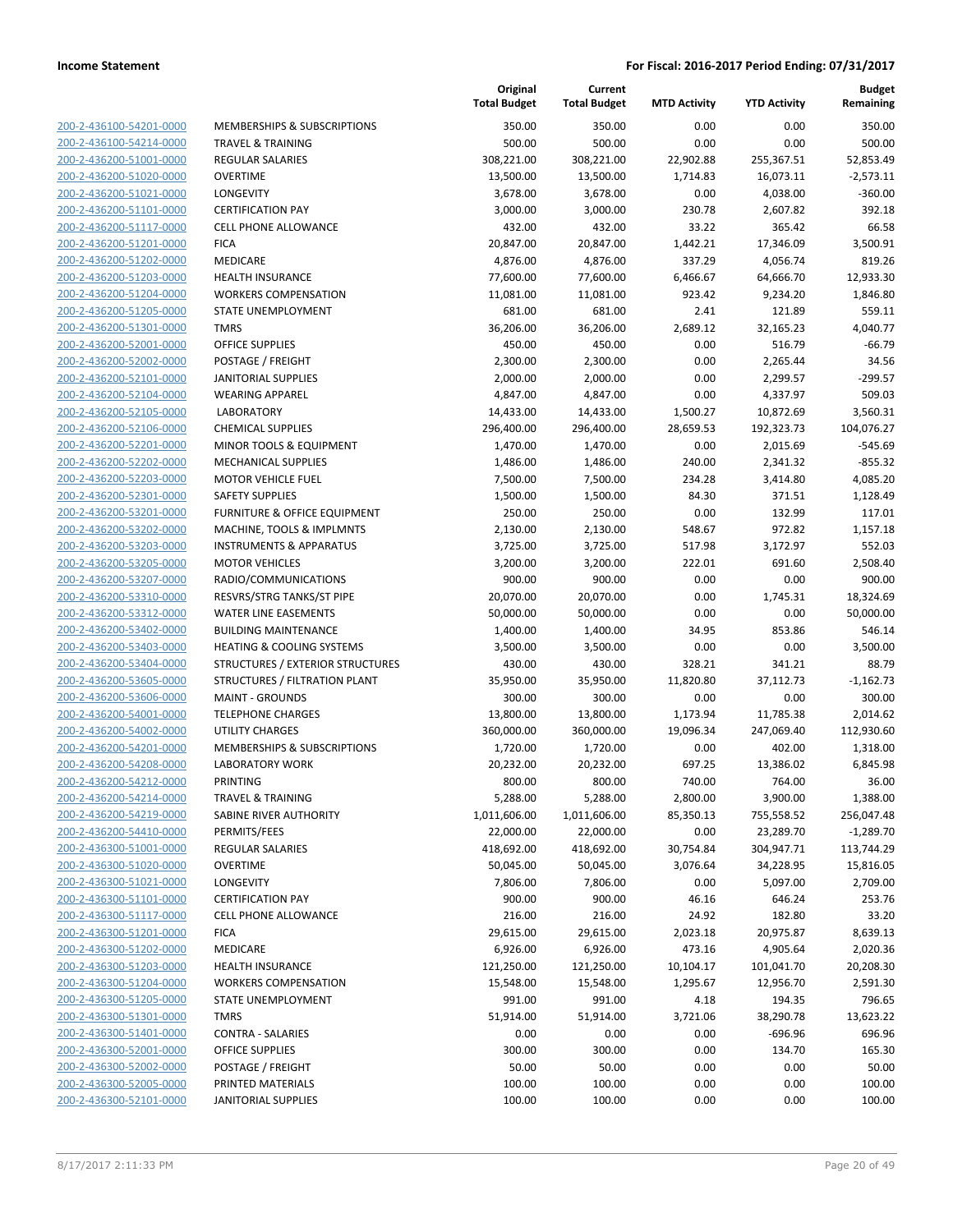| 200-2-436300-52103-0000                            |
|----------------------------------------------------|
| 200-2-436300-52104-0000                            |
| 200-2-436300-52106-0000                            |
| 200-2-436300-52201-0000                            |
| 200-2-436300-52203-0000                            |
| 200-2-436300-52303-0000                            |
|                                                    |
| 200-2-436300-53201-0000                            |
| 200-2-436300-53202-0000                            |
| 200-2-436300-53205-0000                            |
| 200-2-436300-53207-0000                            |
| 200-2-436300-53210-0000                            |
| 200-2-436300-53211-0000                            |
| 200-2-436300-53306-0000                            |
| <u>200-2-436300-54001-0000</u>                     |
| 200-2-436300-54214-0000                            |
| 200-2-436300-55201-0000                            |
|                                                    |
| 200-2-437200-51001-0000                            |
| 200-2-437200-51020-0000                            |
| 200-2-437200-51021-0000                            |
| 200-2-437200-51101-0000                            |
| 200-2-437200-51117-0000                            |
| 200-2-437200-51201-0000                            |
| 200-2-437200-51202-0000                            |
| 200-2-437200-51203-0000                            |
| 200-2-437200-51204-0000                            |
| 200-2-437200-51205-0000                            |
|                                                    |
| 200-2-437200-51301-0000                            |
| <u>200-2-437200-51401-0000</u>                     |
| 200-2-437200-52001-0000                            |
| 200-2-437200-52103-0000                            |
| 200-2-437200-52104-0000                            |
| 200-2-437200-52106-0000                            |
| 200-2-437200-52107-0000                            |
| 200-2-437200-52201-0000                            |
| 200-2-437200-52203-0000                            |
| 200-2-437200-52303-0000                            |
|                                                    |
| 200-2-437200-53202-0000                            |
| 200-2-437200-53205-0000                            |
| 200-2-437200-53207-0000                            |
| 200-2-437200-53309-0000                            |
| 200-2-437200-53311-0000                            |
| 200-2-437200-54001-0000                            |
| <u>200-2-437200-54002-0000</u>                     |
| <u>200-2-437200-54214-0000</u>                     |
| 200-2-437300-51001-0000                            |
| 200-2-437300-51020-0000                            |
|                                                    |
| 200-2-437300-51021-0000                            |
| 200-2-437300-51101-0000                            |
| <u>200-2-437300-51117-0000</u>                     |
| 200-2-437300-51201-0000                            |
|                                                    |
| 200-2-437300-51202-0000                            |
| 200-2-437300-51203-0000                            |
| 200-2-437300-51204-0000                            |
| <u>200-2-437300-51205-0000</u>                     |
|                                                    |
| 200-2-437300-51301-0000                            |
| 200-2-437300-52001-0000                            |
| 200-2-437300-52002-0000                            |
| 200-2-437300-52005-0000<br>200-2-437300-52101-0000 |

|                         |                              | Original<br><b>Total Budget</b> | Current<br><b>Total Budget</b> | <b>MTD Activity</b> | <b>YTD Activity</b> | <b>Budget</b><br>Remaining |
|-------------------------|------------------------------|---------------------------------|--------------------------------|---------------------|---------------------|----------------------------|
| 200-2-436300-52103-0000 | <b>MEETING SUPPLIES</b>      | 100.00                          | 100.00                         | 0.00                | 71.00               | 29.00                      |
| 200-2-436300-52104-0000 | <b>WEARING APPAREL</b>       | 11,000.00                       | 11,000.00                      | 246.81              | 11,269.05           | $-269.05$                  |
| 200-2-436300-52106-0000 | <b>CHEMICAL SUPPLIES</b>     | 500.00                          | 500.00                         | 0.00                | 0.00                | 500.00                     |
| 200-2-436300-52201-0000 | MINOR TOOLS & EQUIPMENT      | 8,500.00                        | 8,500.00                       | 363.73              | 2,933.26            | 5,566.74                   |
| 200-2-436300-52203-0000 | <b>MOTOR VEHICLE FUEL</b>    | 36,711.00                       | 36,711.00                      | 2,395.82            | 17,555.70           | 19,155.30                  |
| 200-2-436300-52303-0000 | <b>TRAINING SUPPLIES</b>     | 200.00                          | 200.00                         | 0.00                | 0.00                | 200.00                     |
| 200-2-436300-53201-0000 | FURNITURE & OFFICE EQUIPMENT | 100.00                          | 100.00                         | 0.00                | 0.00                | 100.00                     |
| 200-2-436300-53202-0000 | MACHINE, TOOLS & IMPLMNTS    | 5,000.00                        | 5,000.00                       | 0.00                | 99.67               | 4,900.33                   |
| 200-2-436300-53205-0000 | <b>MOTOR VEHICLES</b>        | 50,000.00                       | 50,000.00                      | 1,431.06            | 18,095.84           | 31,904.16                  |
| 200-2-436300-53207-0000 | RADIO/COMMUNICATIONS         | 1,500.00                        | 1,500.00                       | 0.00                | 274.59              | 1,225.41                   |
| 200-2-436300-53210-0000 | <b>FIRE HYDRANTS</b>         | 8,000.00                        | 8,000.00                       | 0.00                | 1,124.50            | 6,875.50                   |
| 200-2-436300-53211-0000 | <b>METERS &amp; SETTINGS</b> | 70,000.00                       | 70,000.00                      | 8,655.01            | 50,944.28           | 19,055.72                  |
| 200-2-436300-53306-0000 | <b>WATER MAINS</b>           | 165,000.00                      | 165,000.00                     | 24,423.72           | 94,946.73           | 70,053.27                  |
| 200-2-436300-54001-0000 | <b>TELEPHONE CHARGES</b>     | 1,750.00                        | 1,750.00                       | 123.23              | 1,175.31            | 574.69                     |
| 200-2-436300-54214-0000 | <b>TRAVEL &amp; TRAINING</b> | 4,000.00                        | 4,000.00                       | 0.00                | 408.00              | 3,592.00                   |
| 200-2-436300-55201-0000 | <b>EQUIPMENT PURCHASES</b>   | 4,000.00                        | 4,000.00                       | 0.00                | 0.00                | 4,000.00                   |
| 200-2-437200-51001-0000 | <b>REGULAR SALARIES</b>      | 347,110.00                      | 347,110.00                     | 28,172.75           | 306,546.91          | 40,563.09                  |
| 200-2-437200-51020-0000 | <b>OVERTIME</b>              | 52,145.00                       | 52,145.00                      | 6,401.06            | 45,056.54           | 7,088.46                   |
| 200-2-437200-51021-0000 | LONGEVITY                    | 10,248.00                       | 10,248.00                      | 0.00                | 10,527.00           | $-279.00$                  |
| 200-2-437200-51101-0000 | <b>CERTIFICATION PAY</b>     | 1,500.00                        | 1,500.00                       | 92.30               | 1,015.30            | 484.70                     |
| 200-2-437200-51117-0000 | <b>CELL PHONE ALLOWANCE</b>  | 216.00                          | 216.00                         | 8.30                | 149.40              | 66.60                      |
| 200-2-437200-51201-0000 | <b>FICA</b>                  | 25,496.00                       | 25,496.00                      | 2,101.43            | 22,041.15           | 3,454.85                   |
| 200-2-437200-51202-0000 | MEDICARE                     | 5,963.00                        | 5,963.00                       | 491.46              | 5,154.78            | 808.22                     |
| 200-2-437200-51203-0000 | <b>HEALTH INSURANCE</b>      | 97,000.00                       | 97,000.00                      | 8,083.33            | 80,833.30           | 16,166.70                  |
| 200-2-437200-51204-0000 | <b>WORKERS COMPENSATION</b>  | 9,424.00                        | 9,424.00                       | 785.33              | 7,853.30            | 1,570.70                   |
| 200-2-437200-51205-0000 | STATE UNEMPLOYMENT           | 798.00                          | 798.00                         | 0.62                | 155.54              | 642.46                     |
| 200-2-437200-51301-0000 | <b>TMRS</b>                  | 44,595.00                       | 44,595.00                      | 3,807.34            | 39,731.99           | 4,863.01                   |
| 200-2-437200-51401-0000 | <b>CONTRA - SALARIES</b>     | 0.00                            | 0.00                           | $-2,519.22$         | $-9,657.01$         | 9,657.01                   |
| 200-2-437200-52001-0000 | <b>OFFICE SUPPLIES</b>       | 300.00                          | 300.00                         | 108.99              | 220.03              | 79.97                      |
| 200-2-437200-52103-0000 | <b>MEETING SUPPLIES</b>      | 150.00                          | 150.00                         | 0.00                | 0.00                | 150.00                     |
| 200-2-437200-52104-0000 | <b>WEARING APPAREL</b>       | 11,600.00                       | 11,600.00                      | 16.99               | 10,823.91           | 776.09                     |
| 200-2-437200-52106-0000 | <b>CHEMICAL SUPPLIES</b>     | 2,400.00                        | 2,400.00                       | 0.00                | 79.54               | 2,320.46                   |
| 200-2-437200-52107-0000 | <b>BOTANICAL SUPPLIES</b>    | 400.00                          | 400.00                         | 0.00                | 0.00                | 400.00                     |
| 200-2-437200-52201-0000 | MINOR TOOLS & EQUIPMENT      | 6,500.00                        | 6,500.00                       | 2,020.00            | 2,659.10            | 3,840.90                   |
| 200-2-437200-52203-0000 | <b>MOTOR VEHICLE FUEL</b>    | 24,030.00                       | 24,030.00                      | 1,789.05            | 14,078.00           | 9,952.00                   |
| 200-2-437200-52303-0000 | <b>TRAINING SUPPLIES</b>     | 150.00                          | 150.00                         | 0.00                | 69.22               | 80.78                      |
| 200-2-437200-53202-0000 | MACHINE, TOOLS & IMPLMNTS    | 5,000.00                        | 5,000.00                       | 0.00                | 397.82              | 4,602.18                   |
| 200-2-437200-53205-0000 | <b>MOTOR VEHICLES</b>        | 21,000.00                       | 21,000.00                      | 2,222.30            | 19,341.94           | 1,658.06                   |
| 200-2-437200-53207-0000 | RADIO/COMMUNICATIONS         | 700.00                          | 700.00                         | 0.00                | 110.00              | 590.00                     |
| 200-2-437200-53309-0000 | SANITARY SEWER & TCEQ SSO    | 69,000.00                       | 69,000.00                      | 5,990.19            | 42,490.66           | 26,509.34                  |
| 200-2-437200-53311-0000 | <b>LIFT STATIONS</b>         | 15,000.00                       | 15,000.00                      | 0.00                | 6,456.20            | 8,543.80                   |
| 200-2-437200-54001-0000 | <b>TELEPHONE CHARGES</b>     | 9,000.00                        | 9,000.00                       | 403.02              | 442.02              | 8,557.98                   |
| 200-2-437200-54002-0000 | UTILITY CHARGES              | 27,000.00                       | 27,000.00                      | 2,468.32            | 21,433.26           | 5,566.74                   |
| 200-2-437200-54214-0000 | <b>TRAVEL &amp; TRAINING</b> | 3,000.00                        | 3,000.00                       | 0.00                | 2,165.00            | 835.00                     |
| 200-2-437300-51001-0000 | <b>REGULAR SALARIES</b>      | 482,269.00                      | 482,269.00                     | 37,801.30           | 412,525.57          | 69,743.43                  |
| 200-2-437300-51020-0000 | <b>OVERTIME</b>              | 33,684.00                       | 33,684.00                      | 1,830.68            | 26,202.57           | 7,481.43                   |
| 200-2-437300-51021-0000 | <b>LONGEVITY</b>             | 11,004.00                       | 11,004.00                      | 0.00                | 10,944.00           | 60.00                      |
| 200-2-437300-51101-0000 | <b>CERTIFICATION PAY</b>     | 7,200.00                        | 7,200.00                       | 461.54              | 5,076.94            | 2,123.06                   |
| 200-2-437300-51117-0000 | <b>CELL PHONE ALLOWANCE</b>  | 432.00                          | 432.00                         | 33.22               | 365.42              | 66.58                      |
| 200-2-437300-51201-0000 | <b>FICA</b>                  | 33,145.00                       | 33,145.00                      | 2,339.50            | 26,794.60           | 6,350.40                   |
| 200-2-437300-51202-0000 | MEDICARE                     | 7,752.00                        | 7,752.00                       | 547.14              | 6,266.48            | 1,485.52                   |
| 200-2-437300-51203-0000 | <b>HEALTH INSURANCE</b>      | 116,400.00                      | 116,400.00                     | 9,700.00            | 97,000.00           | 19,400.00                  |
| 200-2-437300-51204-0000 | <b>WORKERS COMPENSATION</b>  | 11,571.00                       | 11,571.00                      | 964.25              | 9,642.50            | 1,928.50                   |
| 200-2-437300-51205-0000 | STATE UNEMPLOYMENT           | 925.00                          | 925.00                         | 0.00                | 181.52              | 743.48                     |
| 200-2-437300-51301-0000 | <b>TMRS</b>                  | 58,885.00                       | 58,885.00                      | 4,486.13            | 50,244.51           | 8,640.49                   |
| 200-2-437300-52001-0000 | OFFICE SUPPLIES              | 600.00                          | 600.00                         | 0.00                | 298.62              | 301.38                     |
| 200-2-437300-52002-0000 | POSTAGE / FREIGHT            | 600.00                          | 600.00                         | 0.00                | 305.21              | 294.79                     |
| 200-2-437300-52005-0000 | PRINTED MATERIALS            | 1,300.00                        | 1,300.00                       | 0.00                | 0.00                | 1,300.00                   |
| 200-2-437300-52101-0000 | <b>JANITORIAL SUPPLIES</b>   | 1,650.00                        | 1,650.00                       | 212.78              | 1,023.76            | 626.24                     |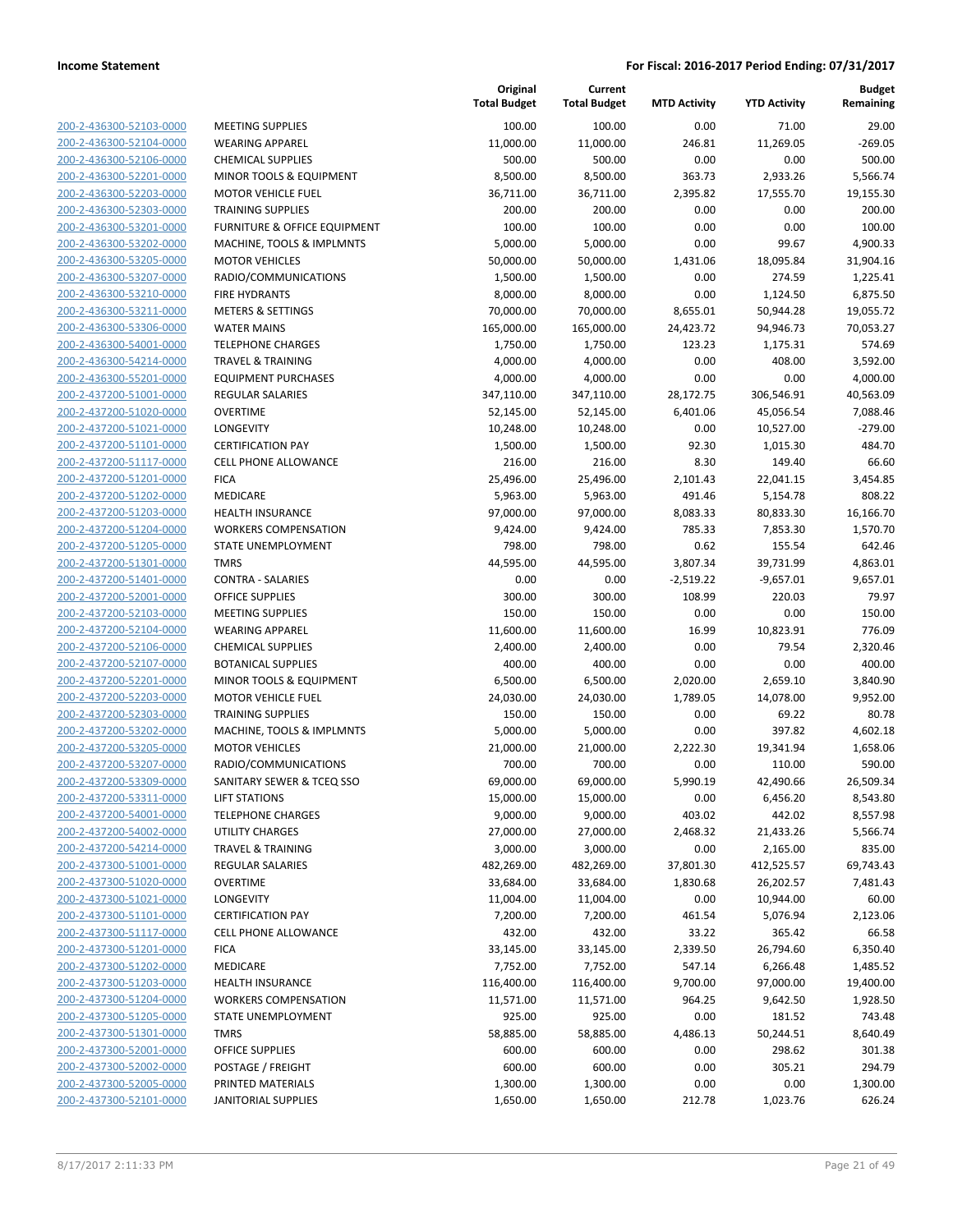|                                      |                                                        | Original<br><b>Total Budget</b> | Current<br><b>Total Budget</b> | <b>MTD Activity</b> | <b>YTD Activity</b> | <b>Budget</b><br>Remaining |
|--------------------------------------|--------------------------------------------------------|---------------------------------|--------------------------------|---------------------|---------------------|----------------------------|
| 200-2-437300-52102-0000              | REFERENCE SUPPLIES                                     | 500.00                          | 500.00                         | 0.00                | 518.75              | $-18.75$                   |
| 200-2-437300-52103-0000              | <b>MEETING SUPPLIES</b>                                | 500.00                          | 500.00                         | 0.00                | 136.33              | 363.67                     |
| 200-2-437300-52104-0000              | <b>WEARING APPAREL</b>                                 | 10,240.00                       | 10,240.00                      | 130.00              | 8,435.99            | 1,804.01                   |
| 200-2-437300-52105-0000              | <b>LABORATORY</b>                                      | 15,000.00                       | 15,000.00                      | 2,475.86            | 10,815.83           | 4,184.17                   |
| 200-2-437300-52106-0000              | <b>CHEMICAL SUPPLIES</b>                               | 52,000.00                       | 52,000.00                      | 330.00              | 34,026.00           | 17,974.00                  |
| 200-2-437300-52107-0000              | <b>BOTANICAL SUPPLIES</b>                              | 900.00                          | 900.00                         | 0.00                | 152.40              | 747.60                     |
| 200-2-437300-52201-0000              | MINOR TOOLS & EQUIPMENT                                | 6,300.00                        | 6,300.00                       | 960.48              | 2,015.20            | 4,284.80                   |
| 200-2-437300-52202-0000              | <b>MECHANICAL SUPPLIES</b>                             | 18,400.00                       | 18,400.00                      | 2,232.50            | 15,986.76           | 2,413.24                   |
| 200-2-437300-52203-0000              | <b>MOTOR VEHICLE FUEL</b>                              | 7,500.00                        | 7,500.00                       | 937.56              | 2,642.74            | 4,857.26                   |
| 200-2-437300-52301-0000              | <b>SAFETY SUPPLIES</b>                                 | 2,300.00                        | 2,300.00                       | 0.00                | 1,561.77            | 738.23                     |
| 200-2-437300-53202-0000              | MACHINE, TOOLS & IMPLMNTS                              | 60,000.00                       | 60,000.00                      | 4,087.15            | 37,640.94           | 22,359.06                  |
| 200-2-437300-53203-0000              | <b>INSTRUMENTS &amp; APPARATUS</b>                     | 6,000.00                        | 6,000.00                       | 0.00                | 3,187.61            | 2,812.39                   |
| 200-2-437300-53205-0000              | <b>MOTOR VEHICLES</b>                                  | 4,000.00                        | 4,000.00                       | $-81.08$            | 4,113.64            | $-113.64$                  |
| 200-2-437300-53402-0000              | <b>BUILDING MAINTENANCE</b>                            | 6,000.00                        | 6,000.00                       | 49.50               | 4,428.05            | 1,571.95                   |
| 200-2-437300-54001-0000              | <b>TELEPHONE CHARGES</b>                               | 6,300.00                        | 6,300.00                       | 472.53              | 4,712.62            | 1,587.38                   |
| 200-2-437300-54002-0000              | UTILITY CHARGES                                        | 420,000.00                      | 420,000.00                     | 24,838.87           | 286,639.12          | 133,360.88                 |
| 200-2-437300-54103-0000              | CONSULTING                                             | 140,000.00                      | 140,000.00                     | 0.00                | 0.00                | 140,000.00                 |
| 200-2-437300-54201-0000              | MEMBERSHIPS & SUBSCRIPTIONS                            | 11,500.00                       | 11,500.00                      | 0.00                | 7,124.03            | 4,375.97                   |
| 200-2-437300-54208-0000              | <b>LABORATORY WORK</b>                                 | 14,000.00                       | 14,000.00                      | 161.00              | 8,421.55            | 5,578.45                   |
| 200-2-437300-54214-0000              | <b>TRAVEL &amp; TRAINING</b>                           | 6,000.00                        | 6,000.00                       | 0.00                | 617.00              | 5,383.00                   |
| 200-2-437300-54403-0000              | <b>DISPOSAL CHARGES</b>                                | 95,000.00                       | 95,000.00                      | 6,828.75            | 82,284.21           | 12,715.79                  |
| 200-2-437300-54410-0000              | PERMITS/FEES                                           | 74,000.00                       | 74,000.00                      | 0.00                | 37,603.32           | 36,396.68                  |
| 200-2-471100-56507-0000              | 08 REV BONDS - PRINCIPAL                               | 910,000.00                      | 910,000.00                     | 0.00                | 910,000.00          | 0.00                       |
| 200-2-471100-56508-0000              | 09 TWDP REV BOND - PRINC                               | 15,000.00                       | 15,000.00                      | 0.00                | 15,000.00           | 0.00                       |
| 200-2-471200-56607-0000              | 08 REV BONDS - INTEREST                                | 343,480.00                      | 343,480.00                     | 0.00                | 176,176.25          | 167,303.75                 |
| 200-2-475100-56002-0000              | MISCELLANEOUS DEBT EXP / AGENT FEE                     | 750.00                          | 750.00                         | 0.00                | 250.00              | 500.00                     |
| 200-2-475100-56005-0000              | ARBITRAGE                                              | 1,750.00                        | 1,750.00                       | 0.00                | 1,750.00            | 0.00                       |
| 200-2-480000-52003-0000              | <b>COPIER CHARGES</b>                                  | 10,600.00                       | 10,600.00                      | 875.02              | 6,675.13            | 3,924.87                   |
| 200-2-480000-52006-0000              | <b>COPIER PAPER</b>                                    | 500.00                          | 500.00                         | 62.89               | 187.98              | 312.02                     |
| 200-2-480000-54002-0000              | <b>UTILITY CHARGES</b>                                 | 6,500.00                        | 6,500.00                       | 388.31              | 2,422.51            | 4,077.49                   |
| 200-2-480000-54226-0000              | <b>INSURANCE EXPENSE</b>                               | 41,390.00                       | 41,390.00                      | 0.00                | 30,000.00           | 11,390.00                  |
| 200-2-480000-57002-0000              | <b>BAD DEBT EXPENSE</b>                                | 16,450.00                       | 16,450.00                      | 0.00                | 0.00                | 16,450.00                  |
| 200-2-480000-57005-0000              | <b>ACCRUED VAC &amp; SICK PAY</b>                      | 25,000.00                       | 25,000.00                      | 0.00                | 22,456.97           | 2,543.03                   |
| 200-2-480000-57008-0000              | <b>BANK CHARGES</b>                                    | 27,000.00                       | 27,000.00                      | 775.60              | 20,177.67           | 6,822.33                   |
| 200-2-491000-58001-0000              | <b>XFR - GENERAL FUND</b>                              | 1,250,423.00                    | 1,250,423.00                   | 109,020.31          | 1,037,110.89        | 213,312.11                 |
| 200-2-491000-58037-0000              | <b>XFR - DEBT SERVICE FUND</b>                         | 1,580,613.00                    | 1,580,613.00                   | 131,717.75          | 1,317,177.50        | 263,435.50                 |
| 200-2-491000-58120-0000              | <b>XFR - UTILITY CIP FUND</b>                          | 2,961,447.00                    | 2,961,447.00                   | 246,787.25          | 2,467,872.50        | 493,574.50                 |
| 200-2-495000-58580-0000              | CA - GENERAL FUND - GENERAL GOVERNMENT                 | 369,256.00                      | 369,256.00                     | 30,771.33           | 307,713.30          | 61,542.70                  |
| 200-2-495000-58581-0000              | CA - GENERAL FUND - PUBLIC WORKS                       | 172,134.00                      | 172,134.00                     | 14,344.50           | 143,445.00          | 28,689.00                  |
| 200-2-495000-58701-0000              | CA - CENTRAL SERVICE FUND                              | 180,374.00                      | 180,374.00                     | 15,031.17           | 150,311.70          | 30,062.30                  |
| 200-2-495000-58710-0000              | <b>CA - INSURANCE FUND</b>                             | 82,937.00                       | 82,937.00                      | 6,911.42            | 69,114.20           | 13,822.80                  |
| 200-2-495000-58720-0000              | CA - MIS FUN                                           | 111,955.00                      | 111,955.00                     | 9,329.58            | 93,295.80           | 18,659.20                  |
| 200-2-495000-58900-0000              | <b>CA - ELECTRIC FUND</b>                              | 603,626.00                      | 603,626.00                     | 50,302.17           | 503,021.70          | 100,604.30                 |
|                                      | <b>Expense Total:</b>                                  | 14,820,349.08                   | 14,820,349.08                  | 1,095,882.62        | 11,662,471.55       | 3,157,877.53               |
|                                      | Fund: 200 - WATER / WASTEWATER FUND Surplus (Deficit): | $-2,192,127.08$                 | $-2,192,127.08$                | 47,366.10           | $-1,335,349.65$     | $-856,777.43$              |
| <b>Fund: 210 - WATER IMPACT FEES</b> |                                                        |                                 |                                |                     |                     |                            |
| Revenue                              |                                                        |                                 |                                |                     |                     |                            |
| 210-2-319001-45401-0000              | <b>INTEREST REVENUES</b>                               | 0.00                            | 0.00                           | 0.02                | 0.07                | $-0.07$                    |
|                                      | <b>Revenue Total:</b>                                  | 0.00                            | 0.00                           | 0.02                | 0.07                | $-0.07$                    |
|                                      | Fund: 210 - WATER IMPACT FEES Total:                   | 0.00                            | 0.00                           | 0.02                | 0.07                | $-0.07$                    |
| Fund: 211 - WASTEWATER IMPACT FEES   |                                                        |                                 |                                |                     |                     |                            |
| Revenue                              |                                                        |                                 |                                |                     |                     |                            |
| 211-2-319001-45401-0000              | <b>INTEREST REVENUES</b><br><b>Revenue Total:</b>      | 0.00<br>0.00                    | 0.00<br>0.00                   | 1.60<br>1.60        | 3.44<br>3.44        | $-3.44$<br>$-3.44$         |
|                                      |                                                        |                                 |                                |                     |                     |                            |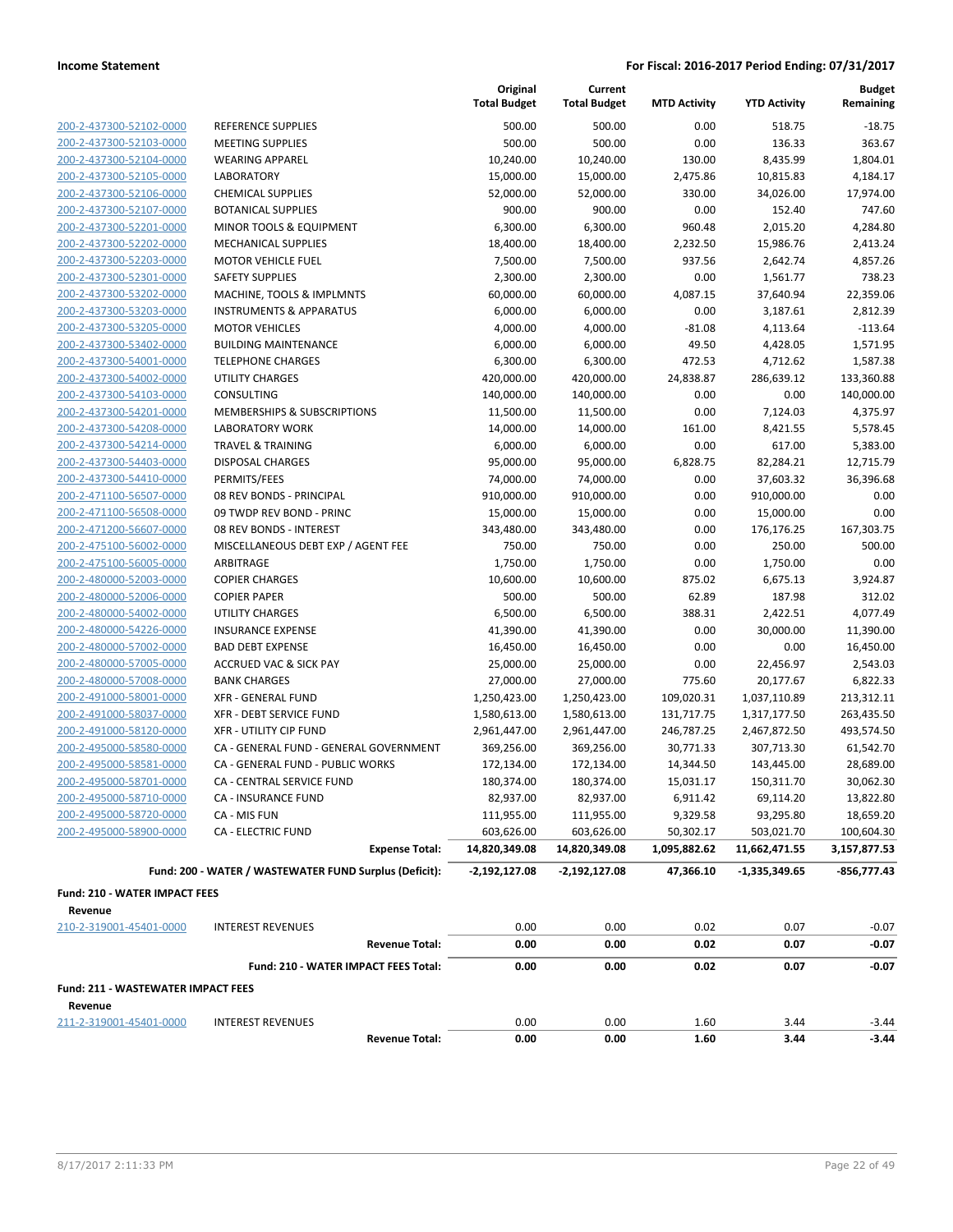|                                                    |                                                       | Original<br><b>Total Budget</b> | Current<br><b>Total Budget</b> | <b>MTD Activity</b> | <b>YTD Activity</b> | <b>Budget</b><br>Remaining |
|----------------------------------------------------|-------------------------------------------------------|---------------------------------|--------------------------------|---------------------|---------------------|----------------------------|
| Expense                                            |                                                       |                                 |                                |                     |                     |                            |
| 211-2-480000-57008-0000                            | <b>BANK CHARGES</b><br><b>Expense Total:</b>          | 0.00<br>0.00                    | 0.00<br>0.00                   | 135.74<br>135.74    | 136.65<br>136.65    | $-136.65$<br>$-136.65$     |
|                                                    | Fund: 211 - WASTEWATER IMPACT FEES Surplus (Deficit): | 0.00                            | 0.00                           | $-134.14$           | $-133.21$           | 133.21                     |
|                                                    |                                                       |                                 |                                |                     |                     |                            |
| Fund: 216 - UTILIITY CIP FUND<br>Revenue           |                                                       |                                 |                                |                     |                     |                            |
| 216-2-319001-45401-0000                            | <b>INTEREST REVENUES</b>                              | 6,000.00                        | 6,000.00                       | 4,471.35            | 9,481.88            | $-3,481.88$                |
| 216-2-323001-46100-0000                            | <b>XFR - UTILITY FUND</b>                             | 2,961,447.00                    | 2,961,447.00                   | 246,787.25          | 2,467,872.50        | 493,574.50                 |
|                                                    | <b>Revenue Total:</b>                                 | 2,967,447.00                    | 2,967,447.00                   | 251,258.60          | 2,477,354.38        | 490,092.62                 |
| <b>Expense</b>                                     |                                                       |                                 |                                |                     |                     |                            |
| 216-2-436200-55002-0000                            | <b>IMPROVEMENTS</b>                                   | 31,000.00                       | 31,000.00                      | 0.00                | 89,641.44           | -58,641.44                 |
| 216-2-436300-55201-0000                            | <b>EQUIPMENT PURCHASES</b>                            | 90,000.00                       | 90,000.00                      | 0.00                | 85,363.19           | 4,636.81                   |
| 216-2-437200-55002-0000                            | <b>IMPROVEMENTS</b>                                   | 0.00                            | 0.00                           | 6,454.52            | 6,839.07            | $-6,839.07$                |
| 216-2-437300-55002-0000                            | <b>IMPROVEMENTS</b>                                   | 100,000.00                      | 100,000.00                     | 0.00                | 0.00                | 100,000.00                 |
| 216-2-437300-55006-0000                            | <b>AQUISITION</b>                                     | 0.00                            | 0.00                           | 10,567.00           | 170,313.40          | $-170,313.40$              |
| 216-2-437300-55110-0000                            | <b>LIFT STATIONS</b>                                  | 0.00                            | 0.00                           | 0.00                | 29,556.67           | $-29,556.67$               |
| 216-2-437300-55205-0000                            | COMPUTER EQUIPMENT / SOFTWARE                         | 0.00                            | 0.00                           | 0.00                | 8,903.54            | $-8,903.54$                |
| 216-2-480000-57008-0000                            | <b>BANK CHARGES</b>                                   | 4,000.00                        | 4,000.00                       | 237.02              | 2,429.88            | 1,570.12                   |
|                                                    | <b>Expense Total:</b>                                 | 225,000.00                      | 225,000.00                     | 17,258.54           | 393,047.19          | $-168,047.19$              |
|                                                    | Fund: 216 - UTILIITY CIP FUND Surplus (Deficit):      | 2,742,447.00                    | 2,742,447.00                   | 234,000.06          | 2,084,307.19        | 658,139.81                 |
| <b>Fund: 217 - WASTEWATER RECLAMATION FUND</b>     |                                                       |                                 |                                |                     |                     |                            |
| Revenue                                            |                                                       |                                 |                                |                     |                     |                            |
| 217-2-319001-45401-0000                            | <b>INTEREST REVENUES</b>                              | 0.00                            | 0.00                           | 602.18              | 4,034.05            | $-4,034.05$                |
|                                                    | <b>Revenue Total:</b>                                 | 0.00                            | 0.00                           | 602.18              | 4,034.05            | $-4,034.05$                |
|                                                    | <b>Fund: 217 - WASTEWATER RECLAMATION FUND Total:</b> | 0.00                            | 0.00                           | 602.18              | 4,034.05            | $-4,034.05$                |
| Fund: 300 - AIRPORT FUND                           |                                                       |                                 |                                |                     |                     |                            |
| Revenue                                            |                                                       |                                 |                                |                     |                     |                            |
| 300-2-319001-43212-0000                            | <b>INSURANCE REIMBURSEMENTS</b>                       | 0.00                            | 0.00                           | 0.00                | 5,496.00            | $-5,496.00$                |
| 300-2-319001-44315-0000                            | <b>AIRPORT FUEL FEES</b>                              | 1,000.00                        | 1,000.00                       | 0.00                | 1,142.80            | $-142.80$                  |
| 300-2-319001-44316-0000                            | PARKING & TIE DOWN/MISC.                              | 0.00                            | 0.00                           | 0.00                | 1,971.60            | $-1,971.60$                |
| 300-2-319001-45401-0000                            | <b>INTEREST REVENUES</b>                              | 1,200.00                        | 1,200.00                       | 14,253.77           | 38,911.51           | $-37,711.51$               |
| 300-2-319001-45601-0000                            | <b>MISCELLANEOUS REVENUES</b>                         | 0.00                            | 0.00                           | 0.00                | 25,000.00           | $-25,000.00$               |
| 300-2-321001-45507-0000                            | L-3 COMM LEASE                                        | 572,500.00                      | 572,500.00                     | 53,268.08           | 482,114.79          | 90,385.21                  |
| 300-2-321001-45508-0000                            | AIR EVAC HANGAR FEES                                  | 8,776.00                        | 8,776.00                       | 675.09              | 7,425.99            | 1,350.01                   |
| 300-2-321001-45509-0000                            | BLUE SKY T-HANGAR LEASE                               | 4,769.00                        | 4,769.00                       | 0.00                | 4,768.50            | 0.50                       |
| 300-2-321001-45510-0000                            | ARKOMA - HORIZONS AHEAD LEASE                         | 46,800.00                       | 46,800.00                      | 3,900.00            | 39,000.00           | 7,800.00                   |
| 300-2-321001-45513-0000                            | MAJORS FLYING CLUB LAND LEASE                         | 1,396.00                        | 1,396.00                       | 116.33              | 1,163.30            | 232.70                     |
| 300-2-321001-45515-0000                            | TEXSAN AVIATION LAND LEASE                            | 972.00                          | 972.00                         | 0.00                | 972.00              | 0.00                       |
| 300-2-321001-45516-0000                            | MFC PARTNERS LAND LEASE                               | 1,260.00                        | 1,260.00                       | 0.00                | 0.00                | 1,260.00                   |
| 300-2-321001-45517-0000                            | INNOVATION FIRST MAINT HANGAR                         | 16,671.00                       | 16,671.00                      | 0.00                | 16,825.00           | $-154.00$                  |
|                                                    | <b>Revenue Total:</b>                                 | 655,344.00                      | 655,344.00                     | 72,213.27           | 624,791.49          | 30,552.51                  |
| Expense                                            |                                                       |                                 |                                |                     |                     |                            |
| 300-2-438100-51001-0000                            | <b>REGULAR SALARIES</b>                               | 46,675.00                       | 46,675.00                      | 3,590.40            | 39,400.00           | 7,275.00                   |
| 300-2-438100-51021-0000                            | LONGEVITY<br><b>CELL PHONE ALLOWANCE</b>              | 78.00                           | 78.00                          | 0.00                | 72.00               | 6.00<br>66.36              |
| 300-2-438100-51117-0000<br>300-2-438100-51201-0000 | <b>FICA</b>                                           | 432.00                          | 432.00                         | 33.24<br>224.66     | 365.64              | 451.46                     |
|                                                    | <b>MEDICARE</b>                                       | 2,925.00                        | 2,925.00                       |                     | 2,473.54            | 105.52                     |
| 300-2-438100-51202-0000                            |                                                       | 684.00                          | 684.00                         | 52.54               | 578.48              |                            |
| 300-2-438100-51203-0000                            | HEALTH INSURANCE                                      | 9,700.00                        | 9,700.00                       | 808.33              | 8,083.30            | 1,616.70                   |
| 300-2-438100-51204-0000                            | <b>WORKERS COMPENSATION</b>                           | 955.00                          | 955.00                         | 79.58               | 795.80              | 159.20                     |
| 300-2-438100-51205-0000                            | STATE UNEMPLOYMENT                                    | 154.00                          | 154.00                         | 0.00                | 16.51               | 137.49                     |
| 300-2-438100-51301-0000                            | <b>TMRS</b>                                           | 5,197.00                        | 5,197.00                       | 405.12              | 4,407.83            | 789.17                     |
| 300-2-438100-52001-0000                            | OFFICE SUPPLIES                                       | 150.00                          | 150.00                         | 0.00                | 137.25              | 12.75                      |
| 300-2-438100-52002-0000                            | POSTAGE / FREIGHT                                     | 50.00                           | 50.00                          | 0.00                | 22.09               | 27.91                      |
| 300-2-438100-52201-0000                            | MINOR TOOLS & EQUIPMENT                               | 100.00                          | 100.00                         | 0.00                | 0.00                | 100.00                     |
| 300-2-438100-53202-0000                            | MACHINE, TOOLS & IMPLMNTS                             | 100.00                          | 100.00                         | 0.00                | 0.00                | 100.00                     |
| 300-2-438100-53205-0000                            | <b>MOTOR VEHICLES</b>                                 | 1,500.00                        | 1,500.00                       | 29.04               | 267.15              | 1,232.85                   |
| 300-2-438100-53303-0000                            | MAINT - STREET /ALLEY/APRN/RNWY                       | 1,500.00                        | 1,500.00                       | 0.00                | 0.00                | 1,500.00                   |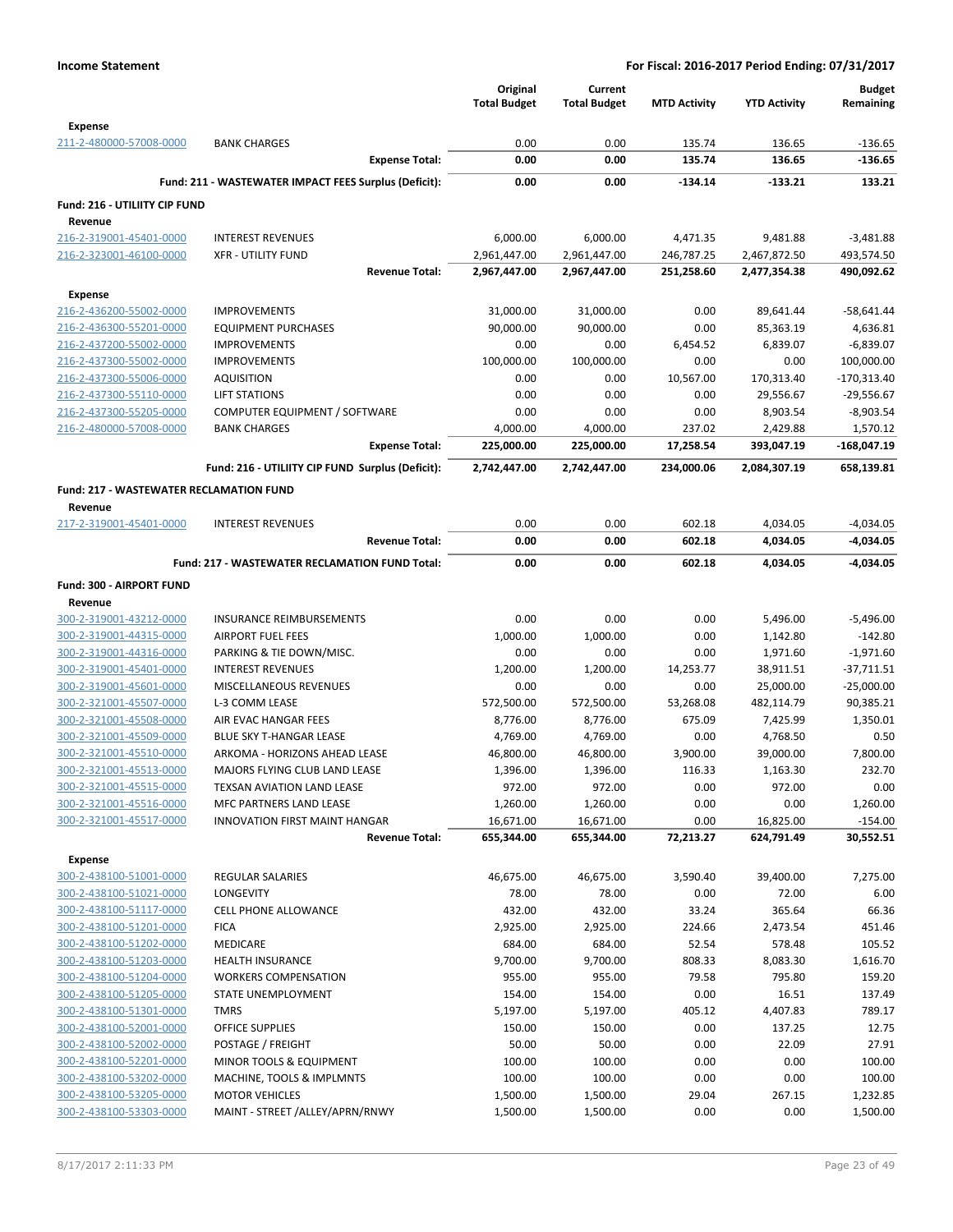|                                                    |                                                        | Original<br><b>Total Budget</b> | Current<br><b>Total Budget</b> | <b>MTD Activity</b> | <b>YTD Activity</b>      | <b>Budget</b><br>Remaining   |
|----------------------------------------------------|--------------------------------------------------------|---------------------------------|--------------------------------|---------------------|--------------------------|------------------------------|
| 300-2-438100-53402-0000                            | <b>BUILDING MAINTENANCE</b>                            | 10,000.00                       | 10,000.00                      | 4,158.70            |                          | 4,464.87                     |
| 300-2-438100-54001-0000                            | <b>TELEPHONE CHARGES</b>                               | 1,400.00                        | 1,400.00                       | 132.79              | 5,535.13<br>876.39       | 523.61                       |
| 300-2-438100-54002-0000                            | <b>UTILITY CHARGES</b>                                 | 13,000.00                       | 13,000.00                      | 1,191.27            | 10,793.84                | 2,206.16                     |
| 300-2-438100-54105-0000                            | MARKETING                                              | 200.00                          | 200.00                         | 0.00                | 0.00                     | 200.00                       |
| 300-2-438100-54106-0000                            | <b>ATTORNEY FEES</b>                                   | 5,000.00                        | 5,000.00                       | 0.00                | 0.00                     | 5,000.00                     |
| 300-2-438100-54110-0000                            | <b>AUDIT</b>                                           | 10,000.00                       | 10,000.00                      | 0.00                | 0.00                     | 10,000.00                    |
| 300-2-438100-54201-0000                            | MEMBERSHIPS & SUBSCRIPTIONS                            | 200.00                          | 200.00                         | 0.00                | 0.00                     | 200.00                       |
| 300-2-438100-54214-0000                            | <b>TRAVEL &amp; TRAINING</b>                           | 1,500.00                        | 1,500.00                       | 0.00                | 760.69                   | 739.31                       |
| 300-2-438100-54408-0000                            | OTHER / INSURANCE EXPENSE                              | 15,000.00                       | 15,000.00                      | 0.00                | 12,465.00                | 2,535.00                     |
| 300-2-438100-54410-0000                            | PERMITS/FEES                                           | 1,500.00                        | 1,500.00                       | 0.00                | 0.00                     | 1,500.00                     |
| 300-2-480000-57008-0000                            | <b>BANK CHARGES</b>                                    | 1,200.00                        | 1,200.00                       | 1,203.85            | 6,334.24                 | $-5,134.24$                  |
| 300-2-491000-58035-0000                            | <b>XFR - DEBT SERVICE FUND</b>                         | 52,000.00                       | 52,000.00                      | 4,333.33            | 43,333.30                | 8,666.70                     |
|                                                    | <b>Expense Total:</b>                                  | 181,200.00                      | 181,200.00                     | 16,242.85           | 136,718.18               | 44,481.82                    |
|                                                    | Fund: 300 - AIRPORT FUND Surplus (Deficit):            | 474,144.00                      | 474,144.00                     | 55,970.42           | 488,073.31               | $-13,929.31$                 |
| Fund: 320 - AIRPORT TXDOT GRANT                    |                                                        |                                 |                                |                     |                          |                              |
| Revenue                                            |                                                        |                                 |                                |                     |                          |                              |
| 320-2-310001-43109-0000                            | <b>GRANT MATCH / L-3 MATCHING FUNDS</b>                | 0.00                            | 0.00                           | 0.00                | 200,000.00               | $-200,000.00$                |
|                                                    | <b>Revenue Total:</b>                                  | 0.00                            | 0.00                           | 0.00                | 200,000.00               | $-200,000.00$                |
|                                                    | Fund: 320 - AIRPORT TXDOT GRANT Total:                 | 0.00                            | 0.00                           | 0.00                | 200,000.00               | $-200,000.00$                |
| <b>Fund: 360 - AIRPORT CAPITAL FUND</b>            |                                                        |                                 |                                |                     |                          |                              |
| Revenue                                            |                                                        |                                 |                                |                     |                          |                              |
| 360-2-310002-45611-0000                            | DONATIONS FOR AP PROJECTS                              | 300,000.00                      | 300,000.00                     | 0.00                | 300,000.00               | 0.00                         |
| 360-2-319001-43212-0000                            | <b>INSURANCE REIMBURSEMENTS</b>                        | 0.00                            | 0.00                           | 0.00                | 444,155.30               | $-444, 155.30$               |
| 360-2-319001-44315-0000<br>360-2-319001-45401-0000 | <b>AIRPORT - FUEL FEES</b><br><b>INTEREST REVENUES</b> | 0.00<br>1,500.00                | 0.00<br>1,500.00               | 0.00<br>1,652.31    | 101,042.73<br>5,295.75   | $-101,042.73$<br>$-3,795.75$ |
|                                                    | <b>Revenue Total:</b>                                  | 301,500.00                      | 301,500.00                     | 1,652.31            | 850,493.78               | -548,993.78                  |
|                                                    |                                                        |                                 |                                |                     |                          |                              |
| <b>Expense</b>                                     |                                                        |                                 |                                |                     |                          |                              |
| 360-2-438100-55007-0000<br>360-2-438100-55012-0000 | ENG/ARCHITECTS/MGMT<br><b>CWIP / CONSTRUCTION</b>      | 0.00<br>500,000.00              | 0.00<br>500,000.00             | 0.00<br>0.00        | 52,501.24<br>0.00        | $-52,501.24$<br>500,000.00   |
| 360-2-480000-57008-0000                            | <b>BANK CHARGES</b>                                    | 1,200.00                        | 1,200.00                       | 138.40              | 1,091.28                 | 108.72                       |
|                                                    | <b>Expense Total:</b>                                  | 501,200.00                      | 501,200.00                     | 138.40              | 53,592.52                | 447,607.48                   |
|                                                    | Fund: 360 - AIRPORT CAPITAL FUND Surplus (Deficit):    | -199,700.00                     | -199,700.00                    | 1,513.91            | 796,901.26               | -996,601.26                  |
| Fund: 362 - AIRPORT FBO FUEL                       |                                                        |                                 |                                |                     |                          |                              |
| Revenue                                            |                                                        |                                 |                                |                     |                          |                              |
| 362-2-319001-44315-0000                            | <b>AIRPORT - FUEL FEES</b>                             | 0.00                            | 0.00                           | 44,118.12           | 413,965.09               | -413,965.09                  |
| 362-2-319001-44316-0000                            | AIRPORT - PARKING, TIE DOWNS, & RAMP FE                | 0.00                            | 0.00                           | 140.00              | 2,095.00                 | $-2,095.00$                  |
| 362-2-319001-44320-0000                            | AIRPORT - OIL                                          | 0.00                            | 0.00                           | 207.50              | 2,439.20                 | $-2,439.20$                  |
| 362-2-319001-44321-0000                            | <b>AIRPORT - CHARTS</b>                                | 0.00                            | 0.00                           | 40.25               | 151.75                   | $-151.75$                    |
| 362-2-319001-44322-0000                            | AIRPORT - PILOT SUPPLIES                               | 0.00                            | 0.00                           | 0.00                | 698.18                   | $-698.18$                    |
| 362-2-319001-45401-0000                            | <b>INTEREST REVENUES</b>                               | 0.00                            | 0.00                           | 57.19               | 125.84                   | $-125.84$                    |
|                                                    | <b>Revenue Total:</b>                                  | 0.00                            | 0.00                           | 44,563.06           | 419,475.06               | -419,475.06                  |
| <b>Expense</b>                                     |                                                        |                                 |                                |                     |                          |                              |
| 362-2-438100-52221-0000                            | <b>AIRPORT - FUEL FEES</b>                             | 0.00                            | 0.00                           | 95,206.08           | 257,525.99               | $-257,525.99$                |
| 362-2-438100-52222-0000                            | AIRPORT - OIL                                          | 0.00                            | 0.00                           | 625.23              | 2,538.55                 | $-2,538.55$                  |
| 362-2-438100-52422-0000                            | AIRPORT - PILOT SUPPLIES                               | 0.00                            | 0.00                           | 46.95               | 1,027.95                 | $-1,027.95$                  |
| 362-2-438100-57003-0000                            | <b>CREDIT CARD FEES</b>                                | 0.00                            | 0.00                           | 1,329.89            | 13,373.26                | $-13,373.26$                 |
| 362-2-480000-57008-0000                            | <b>BANK CHARGES</b>                                    | 0.00                            | 0.00                           | 5.94                | 39.22                    | $-39.22$                     |
| 362-2-491000-58125-0000                            | <b>XFR - AIRPORT FUND</b>                              | 0.00                            | 0.00                           | 0.00                | 1,833.68                 | $-1,833.68$                  |
| 362-2-491000-58127-0000                            | <b>AIRPORT CIP FUND</b><br><b>Expense Total:</b>       | 0.00<br>0.00                    | 0.00<br>0.00                   | 0.00<br>97,214.09   | 101,042.73<br>377,381.38 | $-101,042.73$<br>-377,381.38 |
|                                                    |                                                        |                                 |                                |                     |                          |                              |
|                                                    | Fund: 362 - AIRPORT FBO FUEL Surplus (Deficit):        | 0.00                            | 0.00                           | -52,651.03          | 42,093.68                | $-42,093.68$                 |
| Fund: 400 - GOLF FUND<br>Revenue                   |                                                        |                                 |                                |                     |                          |                              |
| 400-2-319001-45604-0000                            | OTHER REVENUE / OVER/SHORT                             | 50.00                           | 50.00                          | $-1.00$             | $-14.41$                 | 64.41                        |
| 400-2-319005-44510-0000                            | <b>GREENS FEES</b>                                     | 120,000.00                      | 120,000.00                     | 8,916.00            | 81,366.23                | 38,633.77                    |
| 400-2-319006-45308-0000                            | PRO SHOP CONCESSIONS                                   | 8,691.00                        | 8,691.00                       | 792.60              | 6,803.17                 | 1,887.83                     |
|                                                    |                                                        |                                 |                                |                     |                          |                              |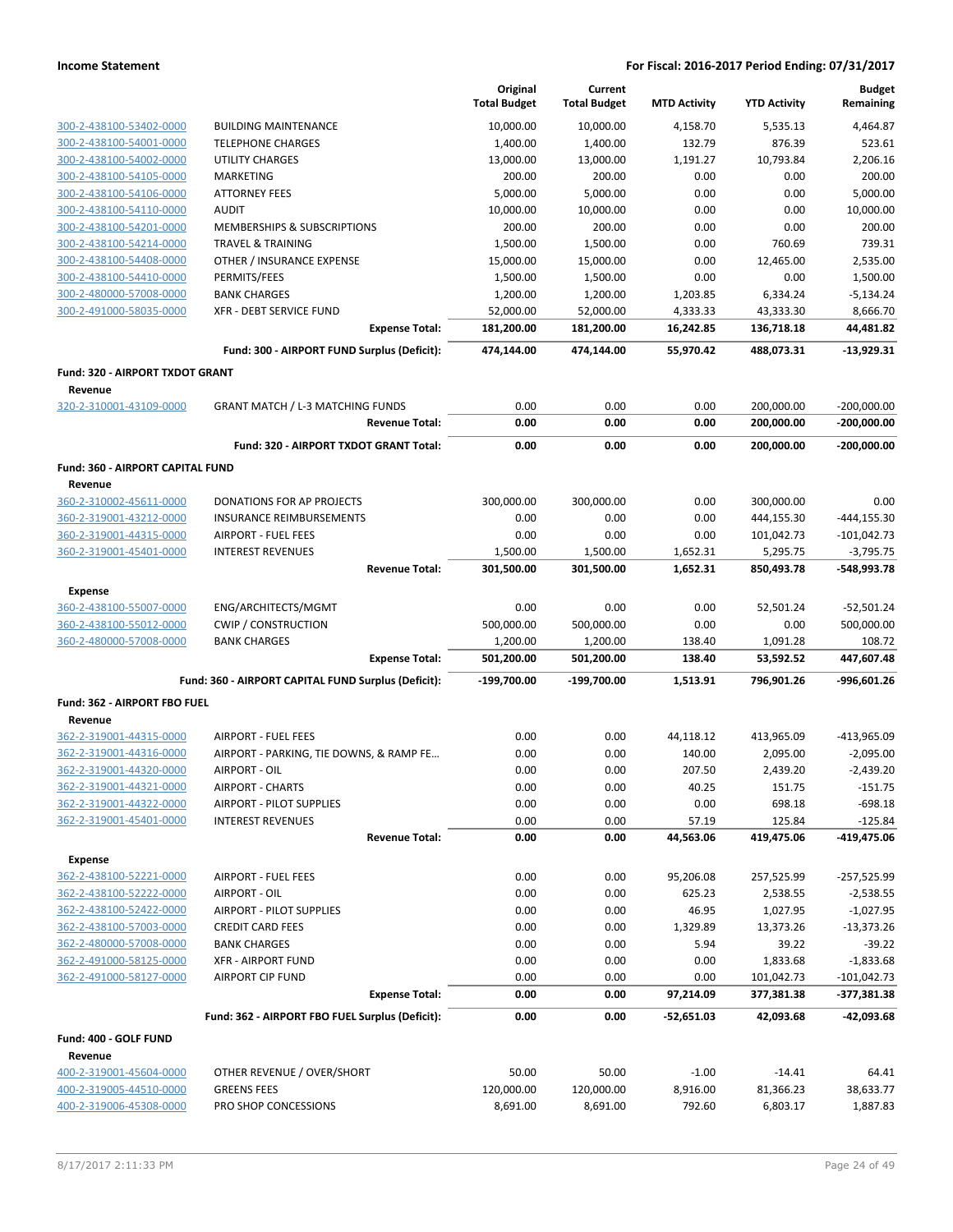|                                    |                                          | Original<br><b>Total Budget</b> | Current<br><b>Total Budget</b> | <b>MTD Activity</b> | <b>YTD Activity</b>    | <b>Budget</b><br>Remaining |
|------------------------------------|------------------------------------------|---------------------------------|--------------------------------|---------------------|------------------------|----------------------------|
|                                    |                                          |                                 |                                |                     |                        |                            |
| 400-2-319007-45309-0000            | <b>MERCHANDISE SALES</b>                 | 8,787.00                        | 8,787.00                       | 608.16              | 5,495.18               | 3,291.82                   |
| 400-2-319008-45511-0000            | <b>CART RENTALS</b>                      | 69,000.00                       | 69,000.00                      | 5,480.41            | 48,548.44              | 20,451.56                  |
| 400-2-319009-45512-0000            | <b>GOLF LEASES / MEMBERSHIPS</b>         | 66,000.00                       | 66,000.00                      | 5,683.15            | 62,960.57              | 3,039.43                   |
|                                    | <b>Revenue Total:</b>                    | 272,528.00                      | 272,528.00                     | 21,479.32           | 205,159.18             | 67,368.82                  |
| <b>Expense</b>                     |                                          |                                 |                                |                     |                        |                            |
| 400-2-451250-51001-0000            | <b>REGULAR SALARIES</b>                  | 103,704.00                      | 103,704.00                     | 7,614.03            | 83,697.42              | 20,006.58                  |
| 400-2-451250-51020-0000            | <b>OVERTIME</b>                          | 5,033.00                        | 5,033.00                       | 565.15              | 5,058.08               | $-25.08$                   |
| 400-2-451250-51021-0000            | <b>LONGEVITY</b>                         | 5,352.00                        | 5,352.00                       | 0.00                | 5,877.00               | $-525.00$                  |
| 400-2-451250-51101-0000            | <b>CERTIFICATION PAY</b>                 | 600.00                          | 600.00                         | 46.16               | 507.76                 | 92.24                      |
| 400-2-451250-51117-0000            | <b>CELL PHONE ALLOWANCE</b>              | 696.00                          | 696.00                         | 53.54               | 588.94                 | 107.06                     |
| 400-2-451250-51201-0000            | <b>FICA</b>                              | 7,154.00                        | 7,154.00                       | 502.80              | 5,830.48               | 1,323.52                   |
| 400-2-451250-51202-0000            | MEDICARE                                 | 1,673.00                        | 1,673.00                       | 117.59              | 1,363.58               | 309.42                     |
| 400-2-451250-51203-0000            | <b>HEALTH INSURANCE</b>                  | 9,700.00                        | 9,700.00                       | 808.33              | 8,083.30               | 1,616.70                   |
| 400-2-451250-51204-0000            | <b>WORKERS COMPENSATION</b>              | 3,311.00                        | 3,311.00                       | 275.92              | 2,759.20               | 551.80                     |
| 400-2-451250-51205-0000            | STATE UNEMPLOYMENT                       | 449.00                          | 449.00                         | 3.28                | 62.87                  | 386.13                     |
| 400-2-451250-51301-0000            | <b>TMRS</b>                              | 9,825.00                        | 9,825.00                       | 755.90              | 8,207.27               | 1,617.73                   |
| 400-2-451250-52001-0000            | <b>OFFICE SUPPLIES</b>                   | 1,400.00                        | 1,400.00                       | 0.00                | 48.44                  | 1,351.56                   |
| 400-2-451250-52101-0000            | <b>JANITORIAL SUPPLIES</b>               | 400.00                          | 400.00                         | 84.85               | 475.19                 | $-75.19$                   |
| 400-2-451250-52104-0000            | <b>WEARING APPAREL</b>                   | 500.00                          | 500.00                         | 0.00                | 183.35                 | 316.65                     |
| 400-2-451250-52107-0000            | <b>BOTANICAL SUPPLIES</b>                | 8,600.00                        | 8,600.00                       | 573.64              | 5,234.07               | 3,365.93                   |
| 400-2-451250-52201-0000            | MINOR TOOLS & EQUIPMENT                  | 800.00                          | 800.00                         | 0.00                | 248.23                 | 551.77                     |
| 400-2-451250-52203-0000            | <b>MOTOR VEHICLE FUEL</b>                | 1,100.00                        | 1,100.00                       | 297.98              | 1,341.78               | $-241.78$                  |
| 400-2-451250-52401-0000            | RECREATIONAL SUPPLIES                    | 1,200.00                        | 1,200.00                       | 0.00                | 0.00                   | 1,200.00                   |
| 400-2-451250-52403-0000            | <b>RESALE ITEMS</b>                      | 15,000.00                       | 15,000.00                      | 0.00                | 6,489.96               | 8,510.04                   |
| 400-2-451250-52404-0000            | RESALE ITEMS - PRO SHOP                  | 3,500.00                        | 3,500.00                       | 0.00                | 5,873.97               | $-2,373.97$                |
| 400-2-451250-53202-0000            | MACHINE, TOOLS & IMPLMNTS                | 6,000.00                        | 6,000.00                       | 0.00                | 2,214.42               | 3,785.58                   |
| 400-2-451250-53205-0000            | <b>MOTOR VEHICLES</b>                    | 400.00                          | 400.00                         | 11.50               | 11.50                  | 388.50                     |
| 400-2-451250-53307-0000            | <b>IRRIGATION</b>                        | 1,500.00                        | 1,500.00                       | 551.10              | 551.10                 | 948.90                     |
| 400-2-451250-53402-0000            | <b>BUILDING MAINTENANCE</b>              | 2,000.00                        | 2,000.00                       | 553.17              | 553.17                 | 1,446.83                   |
| 400-2-451250-54001-0000            | <b>TELEPHONE CHARGES</b>                 | 1,250.00                        | 1,250.00                       | 66.34               | 623.78                 | 626.22                     |
| 400-2-451250-54002-0000            | <b>UTILITY CHARGES</b>                   | 9,300.00                        | 9,300.00                       | 1,000.94            | 8,455.63               | 844.37                     |
| 400-2-451250-54105-0000            | <b>MARKETING</b>                         | 1,000.00                        | 1,000.00                       | 0.00                | 750.00                 | 250.00                     |
| 400-2-451250-54201-0000            | MEMBERSHIPS & SUBSCRIPTIONS              | 765.00                          | 765.00                         | 0.00                | 505.00                 | 260.00                     |
| 400-2-451250-54214-0000            | <b>TRAVEL &amp; TRAINING</b>             | 2,100.00                        | 2,100.00                       | 289.90              | 289.90                 | 1,810.10                   |
| 400-2-451250-54226-0000            | <b>INSURANCE EXPENSE</b>                 | 300.00                          | 300.00                         | 0.00                | 300.00                 | 0.00                       |
| 400-2-451250-54909-0000            | <b>GOLF CART LEASE EXPENSE</b>           | 31,000.00                       | 31,000.00                      | 2,203.59            | 22,035.90              | 8,964.10                   |
| 400-2-480000-57008-0000            | <b>BANK CHARGES</b>                      | 3,000.00<br>238,612.00          | 3,000.00<br>238,612.00         | 752.42<br>17,128.13 | 3,553.95<br>181,775.24 | $-553.95$<br>56,836.76     |
|                                    | <b>Expense Total:</b>                    |                                 |                                |                     |                        |                            |
|                                    | Fund: 400 - GOLF FUND Surplus (Deficit): | 33,916.00                       | 33,916.00                      | 4,351.19            | 23,383.94              | 10,532.06                  |
| <b>Fund: 500 - SANITATION FUND</b> |                                          |                                 |                                |                     |                        |                            |
| Revenue                            |                                          |                                 |                                |                     |                        |                            |
| 500-2-318001-44314-0000            | LATE CHARGES                             | 84,050.00                       | 84,050.00                      | 6,470.16            | 72,742.90              | 11,307.10                  |
| 500-2-319001-45401-0000            | <b>INTEREST REVENUES</b>                 | 5,000.00                        | 5,000.00                       | 1,604.83            | 3,394.99               | 1,605.01                   |
| 500-2-319001-45601-0000            | MISCELLANEOUS REVENUES                   | 0.00                            | 0.00                           | 0.00                | 139.20                 | $-139.20$                  |
| 500-2-319020-44313-0000            | <b>FUEL SURCHARGE</b>                    | 147,160.00                      | 147,160.00                     | 12,305.02           | 122,840.63             | 24,319.37                  |
| 500-2-319020-45107-0000            | <b>COLLECTION CHARGES</b>                | 2,149,958.00                    | 2,149,958.00                   | 185,381.34          | 1,839,171.14           | 310,786.86                 |
| 500-2-319021-45108-0000            | <b>DISPOSAL CHARGES</b>                  | 1,167,200.00                    | 1,167,200.00                   | 112,061.02          | 1,096,560.56           | 70,639.44                  |
| 500-2-319022-45612-0000            | REG HH HAZ WASTE COL CTR                 | 15,636.00                       | 15,636.00                      | 0.00                | 12,250.00              | 3,386.00                   |
| 500-2-324001-46612-0000            | CA - SANITATION FD COL & FUEL            | 139,700.00                      | 139,700.00                     | 12,618.28           | 112,329.40             | 27,370.60                  |
| 500-2-324001-46614-0000            | CA - SANITATION FD-DISPOSAL              | 74,500.00                       | 74,500.00                      | 7,152.83            | 62,944.45              | 11,555.55                  |
|                                    | <b>Revenue Total:</b>                    | 3,783,204.00                    | 3,783,204.00                   | 337,593.48          | 3,322,373.27           | 460,830.73                 |
| <b>Expense</b>                     |                                          |                                 |                                |                     |                        |                            |
| 500-2-432300-54412-0000            | <b>COLLECTION CHARGES</b>                | 1,946,422.33                    | 1,946,422.33                   | 185,819.12          | 1,440,101.48           | 506,320.85                 |
| 500-2-432400-54403-0000            | <b>DISPOSAL CHARGES</b>                  | 980,448.00                      | 980,448.00                     | 83,076.00           | 718,514.99             | 261,933.01                 |
| 500-2-432500-51401-0000            | <b>CONTRA - SALARIES</b>                 | 8,000.00                        | 8,000.00                       | 0.00                | 0.00                   | 8,000.00                   |
| 500-2-432500-54002-0000            | <b>UTILITY CHARGES</b>                   | 2,208.00                        | 2,208.00                       | 165.56              | 1,684.54               | 523.46                     |
| 500-2-432500-54403-0000            | <b>DISPOSAL CHARGES</b>                  | 16,000.00                       | 16,000.00                      | 1,000.00            | 6,299.10               | 9,700.90                   |
| 500-2-442200-51001-0000            | REGULAR SALARIES                         | 107,548.00                      | 107,548.00                     | 6,351.76            | 59,138.74              | 48,409.26                  |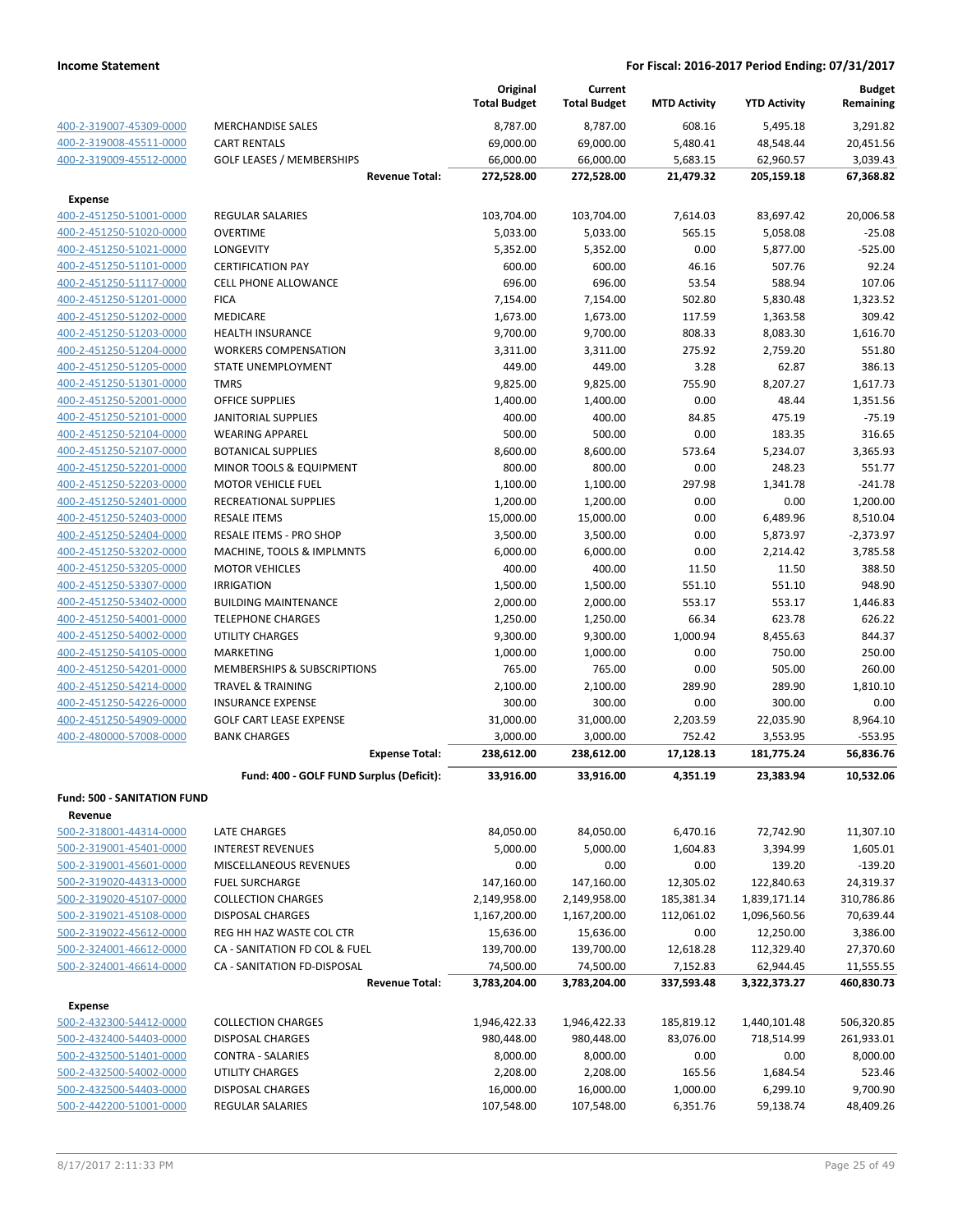|                                             |                                                | Original<br><b>Total Budget</b> | Current<br><b>Total Budget</b> | <b>MTD Activity</b> | <b>YTD Activity</b> | <b>Budget</b><br>Remaining |
|---------------------------------------------|------------------------------------------------|---------------------------------|--------------------------------|---------------------|---------------------|----------------------------|
| 500-2-442200-51020-0000                     | <b>OVERTIME</b>                                | 2,106.00                        | 2,106.00                       | 218.49              | 453.39              | 1,652.61                   |
| 500-2-442200-51021-0000                     | LONGEVITY                                      | 1,266.00                        | 1,266.00                       | 0.00                | 822.00              | 444.00                     |
| 500-2-442200-51101-0000                     | <b>CERTIFICATION PAY</b>                       | 600.00                          | 600.00                         | 46.16               | 461.60              | 138.40                     |
| 500-2-442200-51201-0000                     | <b>FICA</b>                                    | 6,914.00                        | 6,914.00                       | 396.11              | 3,660.59            | 3,253.41                   |
| 500-2-442200-51202-0000                     | MEDICARE                                       | 1,617.00                        | 1,617.00                       | 92.64               | 856.10              | 760.90                     |
| 500-2-442200-51203-0000                     | <b>HEALTH INSURANCE</b>                        | 9,700.00                        | 9,700.00                       | 808.33              | 8,083.30            | 1,616.70                   |
| 500-2-442200-51204-0000                     | <b>WORKERS COMPENSATION</b>                    | 2,855.00                        | 2,855.00                       | 237.92              | 2,379.20            | 475.80                     |
| 500-2-442200-51205-0000                     | STATE UNEMPLOYMENT                             | 617.00                          | 617.00                         | 4.06                | 51.81               | 565.19                     |
| 500-2-442200-51301-0000                     | <b>TMRS</b>                                    | 12,284.00                       | 12,284.00                      | 739.72              | 6,663.15            | 5,620.85                   |
| 500-2-442200-52203-0000                     | <b>MOTOR VEHICLE FUEL</b>                      | 7,700.00                        | 5,090.39                       | 176.46              | 1,210.30            | 3,880.09                   |
| 500-2-442200-53202-0000                     | MACHINE, TOOLS & IMPLMNTS                      | 5,400.00                        | 5,400.00                       | 209.84              | 3,569.15            | 1,830.85                   |
| 500-2-442200-53205-0000                     | <b>MOTOR VEHICLES</b>                          | 2,500.00                        | 2,500.00                       | 0.00                | 384.66              | 2,115.34                   |
| 500-2-442200-55201-0000                     | <b>EQUIPMENT PURCHASES</b>                     | 400.00                          | 400.00                         | 0.00                | 0.00                | 400.00                     |
| 500-2-480000-54901-0000                     | <b>RENTALS / LEASES</b>                        | 30,000.00                       | 32,609.61                      | 0.00                | 32,249.19           | 360.42                     |
| 500-2-480000-57005-0000                     | <b>ACCRUED VAC &amp; SICK PAY</b>              | 0.00                            | 0.00                           | 0.00                | 441.28              | $-441.28$                  |
| 500-2-480000-57007-0000                     | <b>COMMUNITY SERVICES</b>                      | 30,650.00                       | 30,650.00                      | 5,800.00            | 19,710.60           | 10,939.40                  |
| 500-2-480000-57008-0000                     | <b>BANK CHARGES</b>                            | 7,500.00                        | 7,500.00                       | 829.27              | 7,437.83            | 62.17                      |
| 500-2-491000-58001-0000                     | <b>XFR - GENERAL FUND</b>                      | 208,605.00                      | 208,605.00                     | 20,333.58           | 179,793.68          | 28,811.32                  |
| 500-2-495000-58501-0000                     | CA - GENERAL FUND                              | 25,439.00                       | 25,439.00                      | 2,119.92            | 21,199.20           | 4,239.80                   |
| 500-2-495000-58701-0000                     | CA - CENTRAL SERVICE FUND                      | 4,459.00                        | 4,459.00                       | 371.33              | 3,713.30            | 745.70                     |
| 500-2-495000-58710-0000                     | <b>CA - INSURANCE FUND</b>                     | 2,788.00                        | 2,788.00                       | 232.33              | 2,323.30            | 464.70                     |
| 500-2-495000-58720-0000                     | CA - MIS FUN                                   | 6,233.00                        | 6,233.00                       | 519.42              | 5,194.20            | 1,038.80                   |
| 500-2-495000-58900-0000                     | <b>CA - ELECTRIC FUND</b>                      | 84,347.00                       | 84,347.00                      | 7,028.92            | 70,289.20           | 14,057.80                  |
|                                             | <b>Expense Total:</b>                          | 3,514,606.33                    | 3,514,606.33                   | 316,576.94          | 2,596,685.88        | 917,920.45                 |
|                                             | Fund: 500 - SANITATION FUND Surplus (Deficit): | 268,597.67                      | 268,597.67                     | 21,016.54           | 725,687.39          | -457,089.72                |
| Fund: 601 - CENTRAL SERVICE FUND<br>Revenue |                                                |                                 |                                |                     |                     |                            |
| 601-2-324001-46501-0000                     | CA - GENERAL FUND                              | 507,171.00                      | 507,171.00                     | 42,264.25           | 422,642.50          | 84,528.50                  |
| 601-2-324001-46506-0000                     | <b>CA - RECREATION FUND</b>                    | 386.00                          | 386.00                         | 32.17               | 321.70              | 64.30                      |
| 601-2-324001-46509-0000                     | CA - VENUE MGMT FUND                           | 23,621.00                       | 23,621.00                      | 1,968.42            | 19,684.20           | 3,936.80                   |
| 601-2-324001-46611-0000                     | <b>CA - UTILITY FUND</b>                       | 180,374.00                      | 180,374.00                     | 15,031.17           | 150,311.70          | 30,062.30                  |
| 601-2-324001-46614-0000                     | CA - SANITATION FUND COLLECTION                | 4,456.00                        | 4,456.00                       | 371.33              | 3,713.30            | 742.70                     |
| 601-2-324009-46901-0000                     | CA - ELECTRIC UTILITY                          | 80,716.00                       | 80,716.00                      | 6,726.33            | 67,263.30           | 13,452.70                  |
| 601-2-324009-46906-0000                     | CA - CABLE UTILITY                             | 16,482.00                       | 16,482.00                      | 1,373.50            | 13,735.00           | 2,747.00                   |
|                                             | <b>Revenue Total:</b>                          | 813,206.00                      | 813,206.00                     | 67,767.17           | 677,671.70          | 135,534.30                 |
| <b>Expense</b>                              |                                                |                                 |                                |                     |                     |                            |
| 601-2-461100-51001-0000                     | <b>REGULAR SALARIES</b>                        | 228,922.00                      | 228,922.00                     | 18,960.80           | 196,965.28          | 31,956.72                  |
| 601-2-461100-51020-0000                     | <b>OVERTIME</b>                                | 27,919.00                       | 27,919.00                      | 685.25              | 6,343.12            | 21,575.88                  |
| 601-2-461100-51021-0000                     | LONGEVITY                                      | 5,334.00                        | 5,334.00                       | 0.00                | 5,010.00            | 324.00                     |
| 601-2-461100-51101-0000                     | <b>CERTIFICATION PAY</b>                       | 1,200.00                        | 1,200.00                       | 92.32               | 1,015.52            | 184.48                     |
| 601-2-461100-51117-0000                     | CELL PHONE ALLOWANCE                           | 432.00                          | 432.00                         | 33.22               | 365.42              | 66.58                      |
| 601-2-461100-51201-0000                     | <b>FICA</b>                                    | 15,674.00                       | 15,674.00                      | 1,184.23            | 12,590.84           | 3,083.16                   |
| 601-2-461100-51202-0000                     | MEDICARE                                       | 3,666.00                        | 3,666.00                       | 276.96              | 2,944.66            | 721.34                     |
| 601-2-461100-51203-0000                     | <b>HEALTH INSURANCE</b>                        | 58,200.00                       | 58,200.00                      | 4,850.00            | 48,500.00           | 9,700.00                   |
| 601-2-461100-51204-0000                     | <b>WORKERS COMPENSATION</b>                    | 7,727.00                        | 7,727.00                       | 643.92              | 6,439.20            | 1,287.80                   |
| 601-2-461100-51205-0000                     | STATE UNEMPLOYMENT                             | 771.00                          | 771.00                         | 3.62                | 121.28              | 649.72                     |
| 601-2-461100-51301-0000                     | <b>TMRS</b>                                    | 26,508.00                       | 26,508.00                      | 1,805.17            | 20,103.96           | 6,404.04                   |
| 601-2-461100-51401-0000                     | <b>CONTRA - SALARIES</b>                       | 0.00                            | 0.00                           | $-1,340.84$         | $-14,388.18$        | 14,388.18                  |
| 601-2-461100-52001-0000                     | <b>OFFICE SUPPLIES</b>                         | 150.00                          | 150.00                         | 186.98              | 263.03              | $-113.03$                  |
| 601-2-461100-52002-0000                     | POSTAGE / FREIGHT                              | 20.00                           | 20.00                          | 0.00                | 5.05                | 14.95                      |
| 601-2-461100-52101-0000                     | <b>JANITORIAL SUPPLIES</b>                     | 17,000.00                       | 17,000.00                      | 753.11              | 11,135.21           | 5,864.79                   |
| 601-2-461100-52104-0000                     | <b>WEARING APPAREL</b>                         | 3,282.00                        | 3,282.00                       | 0.00                | 3,281.83            | 0.17                       |
| 601-2-461100-52201-0000                     | MINOR TOOLS & EQUIPMENT                        | 1,908.00                        | 1,908.00                       | 2,605.77            | 3,436.38            | $-1,528.38$                |
| 601-2-461100-52203-0000                     | <b>MOTOR VEHICLE FUEL</b>                      | 4,434.00                        | 4,434.00                       | 310.85              | 2,465.82            | 1,968.18                   |
| 601-2-461100-53201-0000                     | FURNITURE & OFFICE EQUIPMENT                   | 500.00                          | 500.00                         | 0.00                | 0.00                | 500.00                     |
| 601-2-461100-53205-0000                     | <b>MOTOR VEHICLES</b>                          | 2,024.40                        | 2,024.40                       | 0.00                | 313.65              | 1,710.75                   |
| 601-2-461100-53302-0000                     | <b>WALKS &amp; PARKING LOTS</b>                | 2,500.00                        | 2,500.00                       | 512.00              | 2,986.16            | $-486.16$                  |
| 601-2-461100-53406-0000                     | <b>CITY HALL</b>                               | 30,000.00                       | 30,000.00                      | 10,472.36           | 23,817.24           | 6,182.76                   |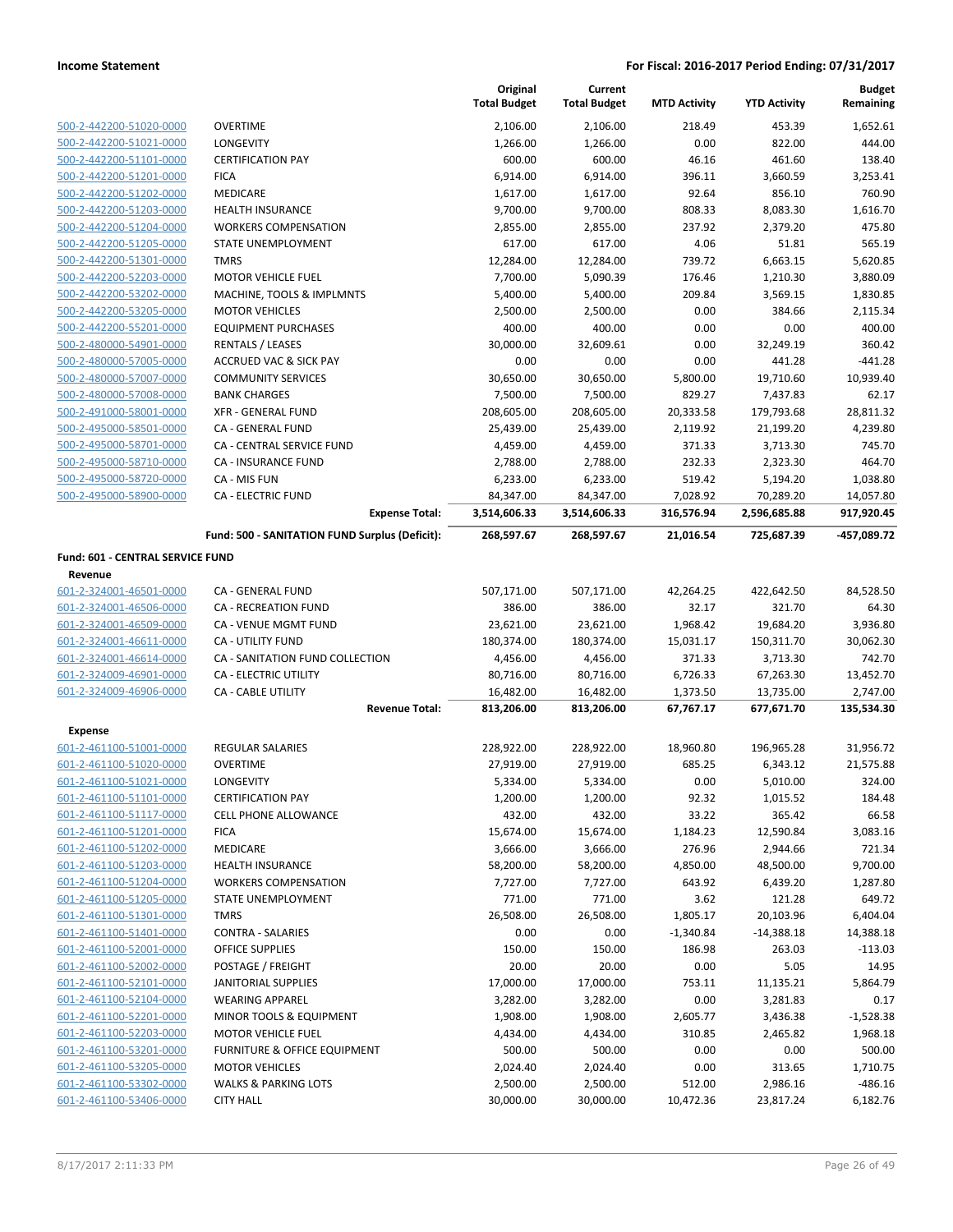| 601-2-461100-53407-0000 |
|-------------------------|
| 601-2-461100-53408-0000 |
| 601-2-461100-53501-0000 |
| 601-2-461100-53503-0000 |
| 601-2-461100-53504-0000 |
| 601-2-461100-53505-0000 |
| 601-2-461100-53506-0000 |
| 601-2-461100-53507-0000 |
| 601-2-461100-53601-0000 |
| 601-2-461100-53602-0000 |
| 601-2-461100-53603-0000 |
| 601-2-461100-53604-0000 |
| 601-2-461100-53701-0000 |
| 601-2-461100-53703-0000 |
| 601-2-461100-53705-0000 |
| 601-2-461100-53706-0000 |
| 601-2-461100-54001-0000 |
| 601-2-461100-54002-0000 |
| 601-2-461100-54112-0000 |
| 601-2-461100-54214-0000 |
| 601-2-461200-51001-0000 |
| 601-2-461200-51020-0000 |
| 601-2-461200-51021-0000 |
| 601-2-461200-51101-0000 |
| 601-2-461200-51117-0000 |
| 601-2-461200-51201-0000 |
| 601-2-461200-51202-0000 |
| 601-2-461200-51203-0000 |
| 601-2-461200-51204-0000 |
| 601-2-461200-51205-0000 |
| 601-2-461200-51301-0000 |
| 601-2-461200-51401-0000 |
| 601-2-461200-52001-0000 |
| 601-2-461200-52002-0000 |
| 601-2-461200-52104-0000 |
| 601-2-461200-52106-0000 |
| 601-2-461200-52201-0000 |
| 601-2-461200-52202-0000 |
| 601-2-461200-52203-0000 |
| 601-2-461200-53202-0000 |
| 601-2-461200-53205-0000 |
| 601-2-461200-53402-0000 |
| 601-2-461200-54001-0000 |
| 601-2-461200-54002-0000 |
| 601-2-461200-54201-0000 |
| 601-2-461200-54214-0000 |
| 601-2-480000-52006-0000 |
| 601-2-480000-57004-0000 |
| 601-2-480000-57005-0000 |
|                         |
|                         |

|                            |                                                     | Original<br><b>Total Budget</b> | Current<br><b>Total Budget</b> | <b>MTD Activity</b> | <b>YTD Activity</b> | <b>Budget</b><br>Remaining |
|----------------------------|-----------------------------------------------------|---------------------------------|--------------------------------|---------------------|---------------------|----------------------------|
| 601-2-461100-53407-0000    | <b>ANIMAL SHELTER</b>                               | 2,500.00                        | 2,500.00                       | 2,991.08            | 12,606.44           | $-10,106.44$               |
| 601-2-461100-53408-0000    | <b>FLEET MAINTENANCE</b>                            | 3,500.00                        | 3,500.00                       | 0.00                | 1,444.81            | 2,055.19                   |
| 601-2-461100-53501-0000    | POLICE & COURTS BLDG                                | 20,000.00                       | 20,000.00                      | 568.60              | 20,459.01           | $-459.01$                  |
| 601-2-461100-53503-0000    | FIRE ADMINISTRATION                                 | 1,000.00                        | 1,000.00                       | 92.97               | 848.20              | 151.80                     |
| 601-2-461100-53504-0000    | FIRE STATION 1                                      | 2,418.00                        | 2,418.00                       | 92.97               | 542.94              | 1,875.06                   |
| 601-2-461100-53505-0000    | <b>FIRE STATION 2</b>                               | 2,418.00                        | 2,418.00                       | 138.58              | 3,147.37            | $-729.37$                  |
| 601-2-461100-53506-0000    | <b>FIRE STATION 3</b>                               | 3,000.00                        | 3,000.00                       | 34.95               | 1,698.34            | 1,301.66                   |
| 601-2-461100-53507-0000    | <b>FIRE STATION 4</b>                               | 2,000.00                        | 2,000.00                       | 196.45              | 2,365.53            | $-365.53$                  |
| 601-2-461100-53601-0000    | ANNEX                                               | 2,972.00                        | 2,972.00                       | 804.95              | 2,640.41            | 331.59                     |
| 601-2-461100-53602-0000    | <b>SERVICE CENTER</b>                               | 5,000.00                        | 5,000.00                       | 34.95               | 6,318.90            | $-1,318.90$                |
| 601-2-461100-53603-0000    | <b>WATER TREATMENT BLDG</b>                         | 750.00                          | 750.00                         | 0.00                | 838.48              | $-88.48$                   |
| 601-2-461100-53604-0000    | <b>WASTEWATER TRTMNT BLDG</b>                       | 500.00                          | 500.00                         | 240.00              | 384.00              | 116.00                     |
| 601-2-461100-53701-0000    | LIBRARY                                             | 10,000.00                       | 10,000.00                      | 228.95              | 12,963.97           | $-2,963.97$                |
| 601-2-461100-53703-0000    | <b>REECY DAVIS REC CENTER</b>                       | 12,444.00                       | 12,444.00                      | 3,913.70            | 10,582.86           | 1,861.14                   |
| 601-2-461100-53705-0000    | <b>GOLF COURSE</b>                                  | 898.00                          | 898.00                         | $-496.00$           | 0.00                | 898.00                     |
| 601-2-461100-53706-0000    | SPORTSPARK                                          | 1,440.00                        | 1,440.00                       | 694.21              | 1,649.76            | $-209.76$                  |
| 601-2-461100-54001-0000    | <b>TELEPHONE CHARGES</b>                            | 3,500.00                        | 3,500.00                       | 419.69              | 2,569.72            | 930.28                     |
| 601-2-461100-54002-0000    | <b>UTILITY CHARGES</b>                              | 99,996.00                       | 99,996.00                      | 8,227.37            | 78,336.70           | 21,659.30                  |
| 601-2-461100-54112-0000    | <b>ALARM MONITOR SERVICE</b>                        | 300.00                          | 300.00                         | 0.00                | 325.02              | $-25.02$                   |
| 601-2-461100-54214-0000    | <b>TRAVEL &amp; TRAINING</b>                        | 1,500.00                        | 1,500.00                       | 0.00                | 0.00                | 1,500.00                   |
| 601-2-461200-51001-0000    | <b>REGULAR SALARIES</b>                             | 141,617.00                      | 141,617.00                     | 10,189.07           | 115,125.33          | 26,491.67                  |
| 601-2-461200-51020-0000    | <b>OVERTIME</b>                                     | 3,246.00                        | 3,246.00                       | 849.59              | 4,527.03            | $-1,281.03$                |
| 601-2-461200-51021-0000    | <b>LONGEVITY</b>                                    | 2,262.00                        | 2,262.00                       | 0.00                | 2,238.00            | 24.00                      |
| 601-2-461200-51101-0000    | <b>CERTIFICATION PAY</b>                            | 2,400.00                        | 2,400.00                       | 161.56              | 1,984.88            | 415.12                     |
| 601-2-461200-51117-0000    | <b>CELL PHONE ALLOWANCE</b>                         | 960.00                          | 960.00                         | 73.84               | 812.24              | 147.76                     |
| 601-2-461200-51201-0000    | <b>FICA</b>                                         | 9,330.00                        | 9,330.00                       | 647.78              | 7,181.72            | 2,148.28                   |
| 601-2-461200-51202-0000    | MEDICARE                                            | 2,182.00                        | 2,182.00                       | 151.50              | 1,679.58            | 502.42                     |
| 601-2-461200-51203-0000    | <b>HEALTH INSURANCE</b>                             | 38,800.00                       | 38,800.00                      | 3,233.33            | 32,333.30           | 6,466.70                   |
| 601-2-461200-51204-0000    | <b>WORKERS COMPENSATION</b>                         | 5,718.00                        | 5,718.00                       | 476.50              | 4,765.00            | 953.00                     |
| 601-2-461200-51205-0000    | STATE UNEMPLOYMENT                                  | 308.00                          | 308.00                         | 0.00                | 54.81               | 253.19                     |
| 601-2-461200-51301-0000    | <b>TMRS</b>                                         | 16,576.00                       | 16,576.00                      | 1,260.44            | 13,764.18           | 2,811.82                   |
| 601-2-461200-51401-0000    | <b>CONTRA - SALARIES</b>                            | 0.00                            | 0.00                           | 0.00                | $-168.81$           | 168.81                     |
| 601-2-461200-52001-0000    | <b>OFFICE SUPPLIES</b>                              | 100.00                          | 100.00                         | 0.00                | 113.45              | $-13.45$                   |
| 601-2-461200-52002-0000    | POSTAGE / FREIGHT                                   | 50.00                           | 50.00                          | 0.00                | 0.00                | 50.00                      |
| 601-2-461200-52104-0000    | <b>WEARING APPAREL</b>                              | 2,900.00                        | 2,900.00                       | 0.00                | 3,198.89            | $-298.89$                  |
| 601-2-461200-52106-0000    | <b>CHEMICAL SUPPLIES</b>                            | 1,000.00                        | 1,000.00                       | 0.00                | 0.00                | 1,000.00                   |
| 601-2-461200-52201-0000    | MINOR TOOLS & EQUIPMENT                             | 1,950.00                        | 1,950.00                       | 244.86              | 1,246.77            | 703.23                     |
| 601-2-461200-52202-0000    | MECHANICAL SUPPLIES                                 | 10,000.00                       | 10,000.00                      | 127.30              | 10,099.61           | $-99.61$                   |
| 601-2-461200-52203-0000    | <b>MOTOR VEHICLE FUEL</b>                           | 4,500.00                        | 4,500.00                       | 300.75              | 2,303.02            | 2,196.98                   |
| 601-2-461200-53202-0000    | MACHINE, TOOLS & IMPLMNTS                           | 1,650.00                        | 1,650.00                       | 0.00                | 169.99              | 1,480.01                   |
| 601-2-461200-53205-0000    | <b>MOTOR VEHICLES</b>                               | 1,500.00                        | 1,500.00                       | 328.59              | 1,271.08            | 228.92                     |
| 601-2-461200-53402-0000    | <b>BUILDING MAINTENANCE</b>                         | 500.00                          | 500.00                         | 0.00                | 0.00                | 500.00                     |
| 601-2-461200-54001-0000    | <b>TELEPHONE CHARGES</b>                            | 1,500.00                        | 1,500.00                       | 132.79              | 876.38              | 623.62                     |
| 601-2-461200-54002-0000    | <b>UTILITY CHARGES</b>                              | 9,264.00                        | 9,264.00                       | 642.15              | 7,639.49            | 1,624.51                   |
| 601-2-461200-54201-0000    | MEMBERSHIPS & SUBSCRIPTIONS                         | 1,500.00                        | 1,500.00                       | 0.00                | 1,500.00            | 0.00                       |
| 601-2-461200-54214-0000    | <b>TRAVEL &amp; TRAINING</b>                        | 1,500.00                        | 1,500.00                       | $-3,006.49$         | 1,571.00            | $-71.00$                   |
| 601-2-480000-52006-0000    | <b>COPIER PAPER</b>                                 | 0.00                            | 0.00                           | 31.44               | 31.44               | $-31.44$                   |
| 601-2-480000-57004-0000    | <b>INVENTORY LOSS/GAIN</b>                          | 0.00                            | 0.00                           | 0.00                | 512.86              | $-512.86$                  |
| 601-2-480000-57005-0000    | <b>ACCRD VAC/SICK PAY EXP</b>                       | 0.00                            | 0.00                           | 0.00                | 327.96              | $-327.96$                  |
|                            | <b>Expense Total:</b>                               | 875,620.40                      | 875,620.40                     | 76,064.14           | 708,597.13          | 167,023.27                 |
|                            | Fund: 601 - CENTRAL SERVICE FUND Surplus (Deficit): | $-62,414.40$                    | $-62,414.40$                   | $-8,296.97$         | $-30,925.43$        | $-31,488.97$               |
| Fund: 602 - INSURANCE FUND |                                                     |                                 |                                |                     |                     |                            |
| Revenue                    |                                                     |                                 |                                |                     |                     |                            |
| 602-2-319001-43211-0000    | PRIOR YEAR INS REIMB                                | 0.00                            | 0.00                           | 0.00                | 7,527.70            | $-7,527.70$                |
| 602-2-319001-45401-0000    | <b>INTEREST REVENUES</b>                            | 2,000.00                        | 2,000.00                       | 0.00                | $-95.52$            | 2,095.52                   |
| 602-2-322001-43201-0000    | <b>EMPLOYEE PORTION</b>                             | 390,000.00                      | 390,000.00                     | 32,595.87           | 318,042.79          | 71,957.21                  |
| 602-2-322001-43202-0000    | <b>CITY PORTION-HEALTH</b>                          | 2,478,250.00                    | 2,478,250.00                   | 207,823.02          | 2,078,230.20        | 400,019.80                 |
| 602-2-322001-43203-0000    | <b>CITY PORTION-WORK COMP</b>                       | 296,128.00                      | 296,128.00                     | 24,700.79           | 247,007.90          | 49,120.10                  |

602-2-322001-43204-0000 CITY PORTION-TWC FUTA 596.00 596.00 19.26 192.60 403.40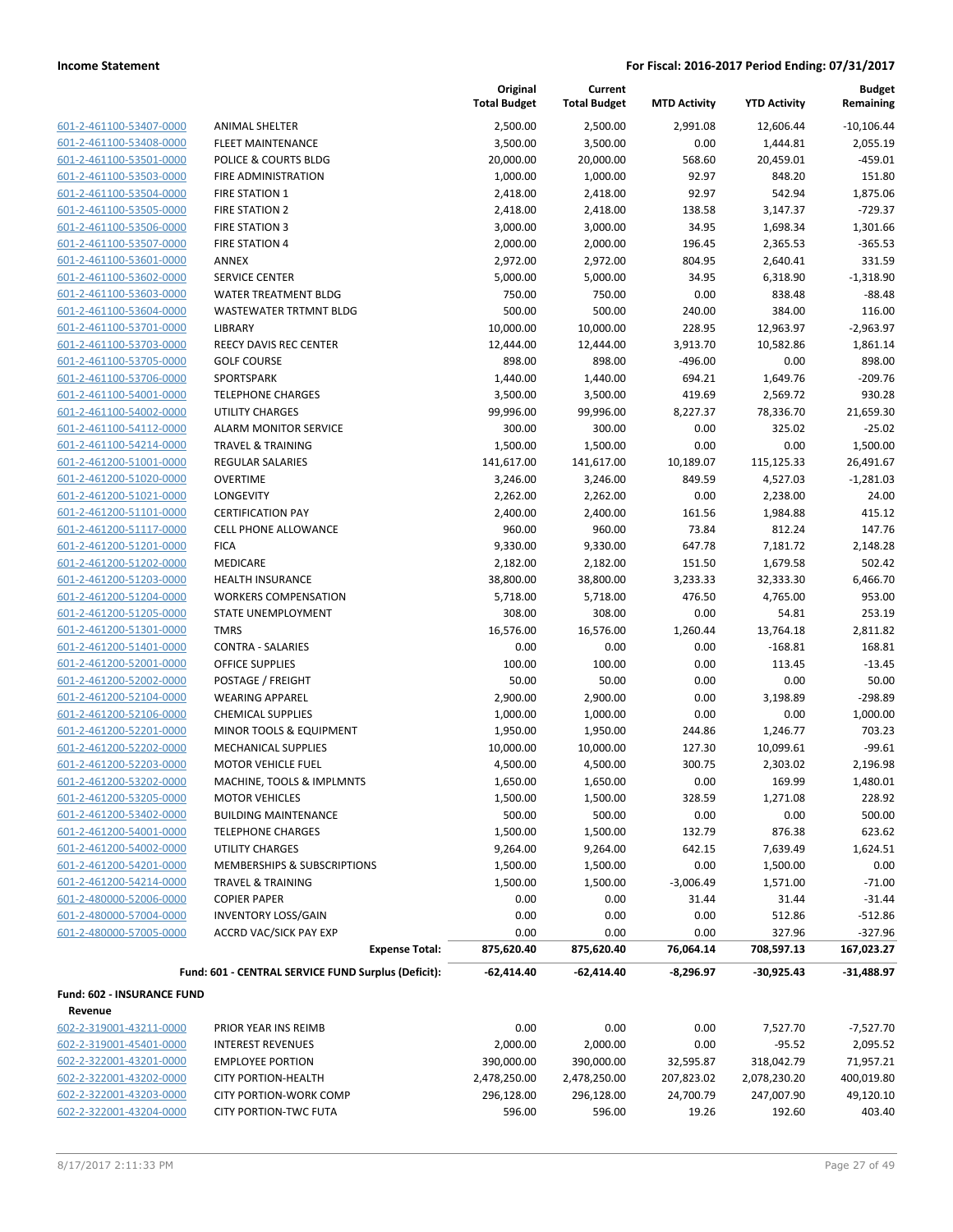|                                                    |                                                     | Original<br><b>Total Budget</b> | Current<br><b>Total Budget</b> | <b>MTD Activity</b>  | <b>YTD Activity</b>      | <b>Budget</b><br>Remaining |
|----------------------------------------------------|-----------------------------------------------------|---------------------------------|--------------------------------|----------------------|--------------------------|----------------------------|
| 602-2-322001-43205-0000                            | <b>GEUS EMPLOYEE PORTION</b>                        | 198,000.00                      | 198,000.00                     | 16,192.71            | 165,669.71               | 32,330.29                  |
| 602-2-322001-43206-0000                            | <b>GEUS PORTION-HEALTH</b>                          | 1,193,100.00                    | 1,193,100.00                   | 100,233.33           | 1,002,333.30             | 190,766.70                 |
| 602-2-322001-43207-0000                            | <b>GEUS PORTION-WORK COMP</b>                       | 56,000.00                       | 56,000.00                      | 5,823.00             | 58,230.00                | $-2,230.00$                |
| 602-2-322001-48610-0000                            | OTHER REV / CITY EMPL-DEPENDENT CARE                | 6,538.00                        | 6,538.00                       | 1,967.26             | 19,672.60                | $-13,134.60$               |
| 602-2-324001-46501-0000                            | CA - GENERAL FUND                                   | 185,992.00                      | 185,992.00                     | 15,499.33            | 154,993.30               | 30,998.70                  |
| 602-2-324001-46506-0000                            | <b>CA - RECREATION FUND</b>                         | 270.00                          | 270.00                         | 22.50                | 225.00                   | 45.00                      |
| 602-2-324001-46509-0000                            | CA - VENUE MGMT FUND                                | 397.00                          | 397.00                         | 33.08                | 330.80                   | 66.20                      |
| 602-2-324001-46611-0000                            | <b>CA - UTILITY FUND</b>                            | 82,937.00                       | 82,937.00                      | 6,911.42             | 69,114.20                | 13,822.80                  |
| 602-2-324001-46614-0000                            | CA - SANITATION FUND COLLECTION                     | 2,788.00                        | 2,788.00                       | 232.33               | 2,323.30                 | 464.70                     |
| 602-2-324009-46612-0000                            | CA - ELECTRIC UTILITY                               | 23,595.00                       | 23,595.00                      | 1,966.25             | 19,662.50                | 3,932.50                   |
| 602-2-324009-46613-0000                            | CA - CABLE UTILITY<br><b>Revenue Total:</b>         | 4,628.00<br>4,921,219.00        | 4,628.00<br>4,921,219.00       | 385.67<br>414,405.82 | 3,856.70<br>4,147,317.08 | 771.30<br>773,901.92       |
|                                                    |                                                     |                                 |                                |                      |                          |                            |
| <b>Expense</b>                                     |                                                     |                                 |                                |                      |                          |                            |
| 602-2-462100-54101-0000<br>602-2-462100-54801-0000 | PROFESSIONAL SERVICES<br><b>WELLNESS PROGRAM</b>    | 15,000.00<br>10,000.00          | 15,000.00<br>10,000.00         | 833.00<br>0.00       | 20,510.60<br>$-678.02$   | $-5,510.60$<br>10,678.02   |
| 602-2-462100-54802-0000                            | <b>MEDICAL CLAIMS</b>                               | 500.00                          | 500.00                         | 0.00                 | 0.00                     | 500.00                     |
| 602-2-462100-54808-0000                            | <b>ADMINISTRATIVE FEES</b>                          | 6,420.00                        | 6,420.00                       | 0.00                 | 0.00                     | 6,420.00                   |
| 602-2-462100-54809-0000                            | HEALTH AND DENTAL / PREMIUMS                        | 4,627,750.00                    | 4,627,750.00                   | 409,301.63           | 4,485,246.65             | 142,503.35                 |
| 602-2-462100-54810-0000                            | RETIREE INSURANCE PREMIUM                           | 100,000.00                      | 100,000.00                     | 2,424.50             | 54,321.27                | 45,678.73                  |
| 602-2-462100-54812-0000                            | LONG TERM DISABILITY                                | 53,500.00                       | 53,500.00                      | 3,966.78             | 39,578.58                | 13,921.42                  |
| 602-2-462100-54813-0000                            | LIFE / AD & D INSURANCE                             | 30,000.00                       | 30,000.00                      | 1,538.64             | 16,337.30                | 13,662.70                  |
| 602-2-462100-54820-0000                            | AIR EVAC PREMIUMS                                   | 18,000.00                       | 18,000.00                      | 65.00                | 18,540.00                | $-540.00$                  |
| 602-2-462100-54821-0000                            | <b>WORKERS' COMPENSATION</b>                        | 383,124.00                      | 383,124.00                     | 0.00                 | 375,461.52               | 7,662.48                   |
| 602-2-462100-54822-0000                            | STATE UNEMPLOYMENT INS.                             | 0.00                            | 0.00                           | $-0.06$              | $-0.51$                  | 0.51                       |
| 602-2-462100-54823-0000                            | HEALTH CARE-125 FLEX PLAN                           | 12,000.00                       | 12,000.00                      | 0.00                 | 3,203.02                 | 8,796.98                   |
| 602-2-480000-54101-0000                            | PROFESSIONAL SERVICES                               | 85,000.00                       | 85,000.00                      | 3,803.34             | 65,455.13                | 19,544.87                  |
| 602-2-480000-54226-0000                            | PROP INSURANCE EXP                                  | 240,000.00                      | 240,000.00                     | 200.88               | 234,958.67               | 5,041.33                   |
| 602-2-480000-57008-0000                            | <b>BANK CHARGES</b>                                 | 1,500.00                        | 1,500.00                       | 0.00                 | 54.32                    | 1,445.68                   |
|                                                    | <b>Expense Total:</b>                               | 5,582,794.00                    | 5,582,794.00                   | 422,133.71           | 5,312,988.53             | 269,805.47                 |
|                                                    | Fund: 602 - INSURANCE FUND Surplus (Deficit):       | $-661,575.00$                   | $-661,575.00$                  | $-7,727.89$          | $-1,165,671.45$          | 504,096.45                 |
| Fund: 604 - MIS FUND                               |                                                     |                                 |                                |                      |                          |                            |
| Revenue                                            |                                                     |                                 |                                |                      |                          |                            |
| 604-2-324001-46501-0000                            | CA - GENERAL FUND                                   | 481,888.00                      | 481,888.00                     | 40,157.34            | 401,573.40               | 80,314.60                  |
| 604-2-324001-46506-0000                            | CA - RECREATION FUND                                | 1,264.00                        | 1,264.00                       | 105.33               | 1,053.30                 | 210.70                     |
| 604-2-324001-46509-0000                            | CA - VENUE MGMT FUND                                |                                 |                                |                      |                          |                            |
|                                                    |                                                     | 1,582.00                        | 1,582.00                       | 131.83               | 1,318.30                 | 263.70                     |
| 604-2-324001-46611-0000                            | CA - UTILITY FUND                                   | 111,955.00                      | 111,955.00                     | 9,329.58             | 93,295.80                | 18,659.20                  |
| 604-2-324001-46614-0000                            | CA - SANITATION FUND COLLECTION                     | 6,233.00                        | 6,233.00                       | 519.42               | 5,194.20                 | 1,038.80                   |
| 604-2-324009-46901-0000                            | <b>ELECTRIC UTILITY</b>                             | 172,869.00                      | 172,869.00                     | 14,405.75            | 144,057.50               | 28,811.50                  |
| 604-2-324009-46906-0000                            | <b>CABLE UTILITY</b>                                | 32,360.00                       | 32,360.00                      | 2,696.67             | 26,966.70                | 5,393.30                   |
|                                                    | <b>Revenue Total:</b>                               | 808,151.00                      | 808,151.00                     | 67,345.92            | 673,459.20               | 134,691.80                 |
| Expense                                            |                                                     |                                 |                                |                      |                          |                            |
| 604-2-441400-52002-0000                            | POSTAGE / FREIGHT                                   | 0.00                            | 0.00                           | 0.00                 | 78.10                    | $-78.10$                   |
| 604-2-441400-54001-0000                            | <b>TELEPHONE CHARGES</b>                            | 0.00                            | 0.00                           | 33.17                | 311.90                   | $-311.90$                  |
| 604-2-441400-54002-0000                            | UTILITY CHARGES                                     | 0.00                            | 0.00                           | 0.00                 | 615.86                   | $-615.86$                  |
| 604-2-441400-54101-0000                            | PROFESSIONAL SERVICES                               | 20,000.00                       | 20,000.00                      | 0.00                 | 0.00                     | 20,000.00                  |
| 604-2-465100-51001-0000                            | <b>REGULAR SALARIES</b>                             | 223,639.00                      | 223,639.00                     | 15,642.76            | 175,081.57               | 48,557.43                  |
| 604-2-465100-51020-0000                            | <b>OVERTIME</b>                                     | 7,833.00                        | 7,833.00                       | 311.93               | 4,197.36                 | 3,635.64                   |
| 604-2-465100-51021-0000                            | <b>LONGEVITY</b>                                    | 2,976.00                        | 2,976.00                       | 0.00                 | 3,282.00                 | $-306.00$                  |
| 604-2-465100-51116-0000<br>604-2-465100-51117-0000 | <b>CAR ALLOWANCE</b><br><b>CELL PHONE ALLOWANCE</b> | 3,600.00<br>2,880.00            | 3,600.00<br>2,880.00           | 276.92<br>221.52     | 3,046.12<br>2,436.72     | 553.88<br>443.28           |
| 604-2-465100-51201-0000                            | <b>FICA</b>                                         | 14,938.00                       | 14,938.00                      | 986.95               |                          | 3,615.48                   |
| 604-2-465100-51202-0000                            | MEDICARE                                            | 3,493.00                        | 3,493.00                       | 230.82               | 11,322.52<br>2,648.00    | 845.00                     |
| 604-2-465100-51203-0000                            | <b>HEALTH INSURANCE</b>                             | 29,100.00                       | 29,100.00                      | 2,425.00             | 24,250.00                | 4,850.00                   |
| 604-2-465100-51204-0000                            | <b>WORKERS COMPENSATION</b>                         | 659.00                          | 659.00                         | 54.92                | 549.20                   | 109.80                     |
| 604-2-465100-51205-0000                            | STATE UNEMPLOYMENT                                  | 231.00                          | 231.00                         | 0.00                 | 49.53                    | 181.47                     |
| 604-2-465100-51301-0000                            | <b>TMRS</b>                                         | 26,538.00                       | 26,538.00                      | 1,839.47             | 20,763.19                | 5,774.81                   |
| 604-2-465100-52001-0000                            | OFFICE SUPPLIES                                     | 300.00                          | 300.00                         | 0.00                 | 0.00                     | 300.00                     |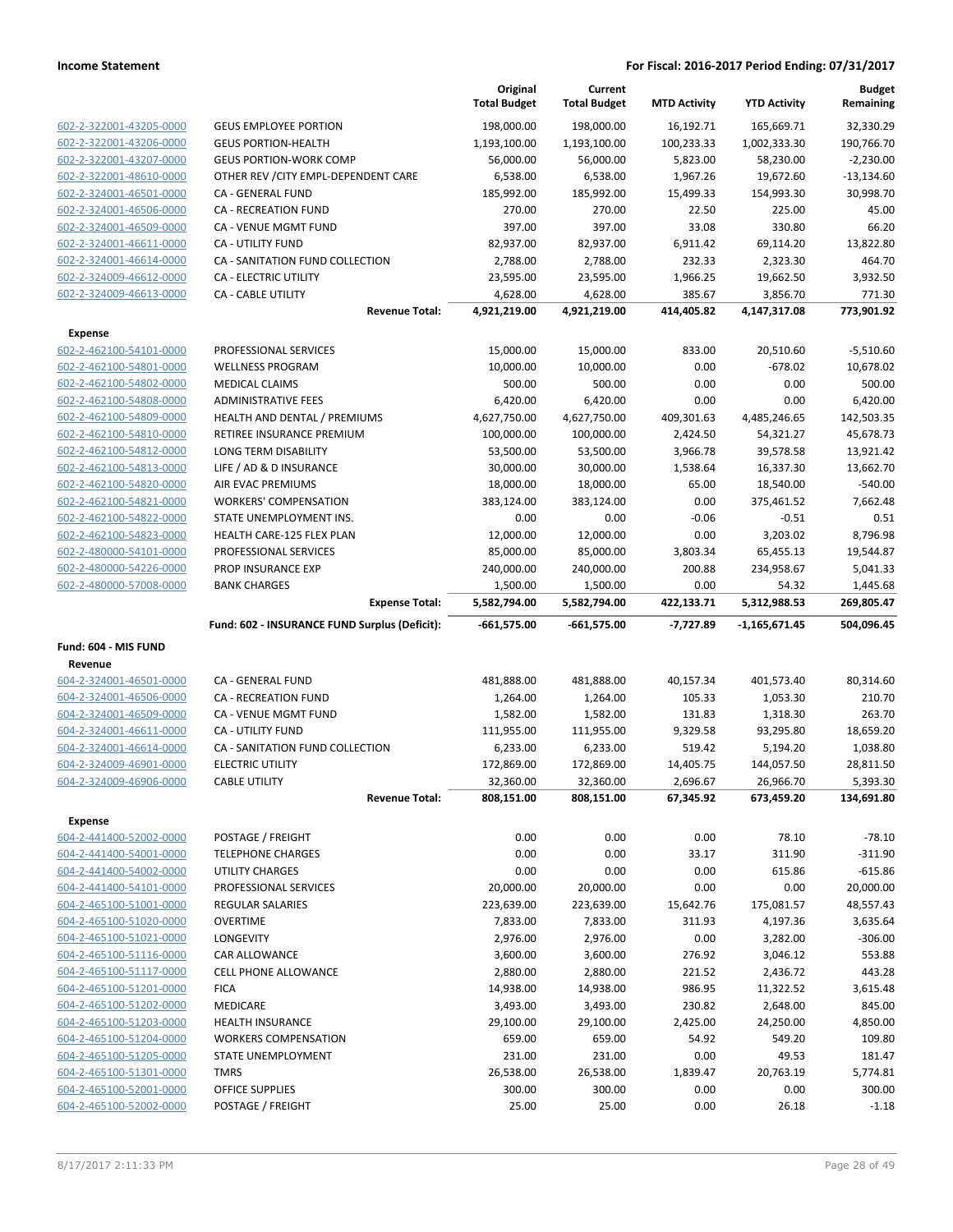|                                             |                                                         | Original<br><b>Total Budget</b> | Current<br><b>Total Budget</b> | <b>MTD Activity</b> | <b>YTD Activity</b> | <b>Budget</b><br>Remaining |
|---------------------------------------------|---------------------------------------------------------|---------------------------------|--------------------------------|---------------------|---------------------|----------------------------|
| 604-2-465100-52004-0000                     | <b>COMPUTER SUPPLIES</b>                                | 2,000.00                        | 2,000.00                       | 0.00                | 276.83              | 1,723.17                   |
| 604-2-465100-52201-0000                     | MINOR TOOLS & EQUIPMENT                                 | 500.00                          | 500.00                         | 0.00                | 0.00                | 500.00                     |
| 604-2-465100-52203-0000                     | <b>MOTOR VEHICLE FUEL</b>                               | 600.00                          | 600.00                         | 33.55               | 408.61              | 191.39                     |
| 604-2-465100-52303-0000                     | <b>TRAINING SUPPLIES</b>                                | 1,100.00                        | 1,100.00                       | 0.00                | 0.00                | 1.100.00                   |
| 604-2-465100-53205-0000                     | <b>MOTOR VEHICLES</b>                                   | 800.00                          | 800.00                         | 32.00               | 246.97              | 553.03                     |
| 604-2-465100-53209-0000                     | HARDWARE/SOFTWARE                                       | 262,180.00                      | 262,180.00                     | 5,170.97            | 196,784.35          | 65,395.65                  |
| 604-2-465100-54001-0000                     | <b>TELEPHONE CHARGES</b>                                | 8,500.00                        | 8,500.00                       | 1,148.97            | 7,683.11            | 816.89                     |
| 604-2-465100-54101-0000                     | PROFESSIONAL SERVICES                                   | 13,000.00                       | 0.00                           | 0.00                | 0.00                | 0.00                       |
| 604-2-465100-54103-0000                     | <b>CONSULTING</b>                                       | 4,000.00                        | 0.00                           | 0.00                | 0.00                | 0.00                       |
| 604-2-465100-54201-0000                     | <b>MEMBERSHIPS &amp; SUBSCRIPTIONS</b>                  | 500.00                          | 500.00                         | 0.00                | 0.00                | 500.00                     |
| 604-2-465100-54214-0000                     | <b>TRAVEL &amp; TRAINING</b>                            | 5,000.00                        | 5,000.00                       | 0.00                | 2,356.14            | 2,643.86                   |
| 604-2-465100-54901-0000                     | <b>RENTALS / LEASES</b>                                 | 25,000.00                       | 25,000.00                      | 1,792.83            | 17,928.30           | 7,071.70                   |
| 604-2-465100-54908-0000                     | LEASE PURCHASE PAYMENTS                                 | 16,280.00                       | 16,280.00                      | 0.00                | 0.00                | 16,280.00                  |
| 604-2-465100-55205-0000                     | COMPUTER EQUIPMENT / SOFTWARE                           | 175,000.00                      | 192,000.00                     | 0.00                | 189,002.72          | 2,997.28                   |
|                                             | <b>Expense Total:</b>                                   | 850,672.00                      | 850,672.00                     | 30,201.78           | 663,345.28          | 187,326.72                 |
|                                             | Fund: 604 - MIS FUND Surplus (Deficit):                 | $-42.521.00$                    | -42,521.00                     | 37,144.14           | 10.113.92           | $-52,634.92$               |
| Fund: 660 - VEHICLE REPLACEMENT FUND        |                                                         |                                 |                                |                     |                     |                            |
| Revenue                                     |                                                         |                                 |                                |                     |                     |                            |
| 660-2-319001-43212-0000                     | INSURANCE REIMBURSEMENTS                                | 0.00                            | 0.00                           | 0.00                | $-0.14$             | 0.14                       |
| 660-2-319001-45401-0000                     | <b>INTEREST REVENUES</b>                                | 800.00                          | 800.00                         | 3,834.90            | 5,849.69            | $-5,049.69$                |
| 660-2-322001-47205-0000                     | EQUIPMENT LEASES / GENERAL FUND                         | 65,037.00                       | 65,037.00                      | 5,419.72            | 59,616.92           | 5,420.08                   |
| 660-2-322001-49270-0000                     | OTHER REVENUES / OTHER GAINS/LOSSES                     | 0.00                            | 0.00                           | 0.00                | 50,166.52           | $-50,166.52$               |
| 660-2-323001-46001-0000                     | <b>XFR - GENERAL FUND</b>                               | 313,593.00                      | 313,593.00                     | 26,132.75           | 261,328.00          | 52,265.00                  |
|                                             | <b>Revenue Total:</b>                                   | 379,430.00                      | 379,430.00                     | 35,387.37           | 376,960.99          | 2,469.01                   |
| <b>Expense</b>                              |                                                         |                                 |                                |                     |                     |                            |
| 660-2-421230-55202-0000                     | <b>VEHICLES</b>                                         | 163,593.00                      | 163,593.00                     | 0.00                | 192,747.52          | $-29,154.52$               |
| 660-2-422200-54908-0000                     | LEASE PURCHASE PAYMENTS                                 | 65,037.00                       | 65,037.00                      | 5,419.72            | 59,616.92           | 5,420.08                   |
| 660-2-480000-57008-0000                     | <b>BANK CHARGES</b>                                     | 1,200.00                        | 1,200.00                       | 5.07                | 7.18                | 1,192.82                   |
|                                             | <b>Expense Total:</b>                                   | 229,830.00                      | 229,830.00                     | 5,424.79            | 252,371.62          | $-22,541.62$               |
|                                             | Fund: 660 - VEHICLE REPLACEMENT FUND Surplus (Deficit): | 149,600.00                      | 149,600.00                     | 29,962.58           | 124,589.37          | 25,010.63                  |
| Fund: 800 - SPENCE FUND                     |                                                         |                                 |                                |                     |                     |                            |
| Revenue                                     |                                                         |                                 |                                |                     |                     |                            |
| 800-3-319001-45401-0000                     | <b>INTEREST REVENUES</b>                                | 4,800.00                        | 4,800.00                       | 466.11              | 6,582.44            | $-1,782.44$                |
|                                             | <b>Revenue Total:</b>                                   | 4,800.00                        | 4,800.00                       | 466.11              | 6,582.44            | $-1,782.44$                |
|                                             |                                                         |                                 |                                |                     |                     |                            |
| <b>Expense</b><br>800-3-495000-58501-0000   | CA - GENERAL FUND                                       | 600.00                          | 600.00                         | 50.00               | 500.00              | 100.00                     |
|                                             | <b>Expense Total:</b>                                   | 600.00                          | 600.00                         | 50.00               | 500.00              | 100.00                     |
|                                             |                                                         |                                 |                                |                     |                     |                            |
|                                             | Fund: 800 - SPENCE FUND Surplus (Deficit):              | 4,200.00                        | 4,200.00                       | 416.11              | 6,082.44            | -1,882.44                  |
| <b>Fund: 801 - JONES LIBRARY TRUST</b>      |                                                         |                                 |                                |                     |                     |                            |
| Revenue                                     |                                                         |                                 |                                |                     |                     |                            |
| 801-3-319001-45401-0000                     | <b>INTEREST REVENUES</b>                                | 0.00                            | 0.00                           | 12.46               | 26.69               | $-26.69$                   |
|                                             | <b>Revenue Total:</b>                                   | 0.00                            | 0.00                           | 12.46               | 26.69               | $-26.69$                   |
| <b>Expense</b>                              |                                                         |                                 |                                |                     |                     |                            |
| 801-3-480000-57008-0000                     | <b>BANK CHARGES</b>                                     | 0.00                            | 0.00                           | 1.05                | 9.28                | $-9.28$                    |
|                                             | <b>Expense Total:</b>                                   | 0.00                            | 0.00                           | 1.05                | 9.28                | $-9.28$                    |
|                                             |                                                         |                                 |                                |                     |                     |                            |
|                                             | Fund: 801 - JONES LIBRARY TRUST Surplus (Deficit):      | 0.00                            | 0.00                           | 11.41               | 17.41               | $-17.41$                   |
| Fund: 809 - GREENVILLE IDC (L-3)<br>Revenue |                                                         |                                 |                                |                     |                     |                            |
| 809-3-319001-45609-0000                     | INTERGOVERNMENTAL / IDC GREENVILLE                      | 0.00                            | 0.00                           | 673,679.41          | 3,950,551.19        | -3,950,551.19              |
|                                             | <b>Revenue Total:</b>                                   | 0.00                            | 0.00                           | 673,679.41          | 3,950,551.19        | -3,950,551.19              |
|                                             |                                                         |                                 |                                |                     |                     |                            |
| <b>Expense</b>                              |                                                         |                                 |                                |                     |                     |                            |
| 809-3-438100-55320-0000                     | <b>CONSTRUCTION PROJECTS</b>                            | 0.00                            | 0.00                           | 673,679.41          | 3,950,551.19        | $-3,950,551.19$            |
|                                             | <b>Expense Total:</b>                                   | 0.00                            | 0.00                           | 673,679.41          | 3,950,551.19        | -3,950,551.19              |
|                                             | Fund: 809 - GREENVILLE IDC (L-3) Surplus (Deficit):     | 0.00                            | 0.00                           | 0.00                | 0.00                | 0.00                       |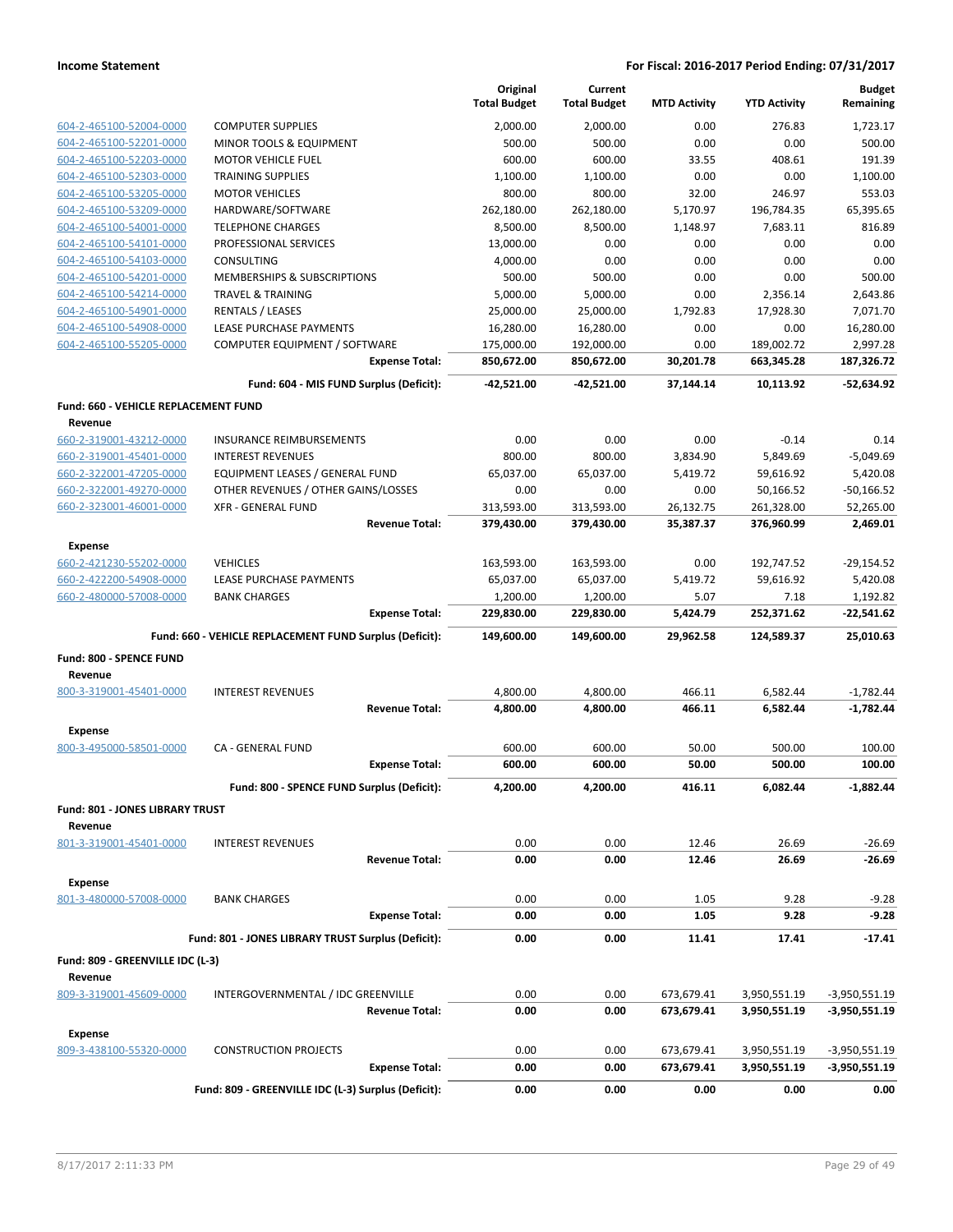|                                                    |                                                                            | Original<br><b>Total Budget</b> | Current<br><b>Total Budget</b> | <b>MTD Activity</b> | <b>YTD Activity</b> | <b>Budget</b><br>Remaining |
|----------------------------------------------------|----------------------------------------------------------------------------|---------------------------------|--------------------------------|---------------------|---------------------|----------------------------|
| Fund: 810 - SEIZURE FUNDS - STATE RULES            |                                                                            |                                 |                                |                     |                     |                            |
| Revenue                                            |                                                                            |                                 |                                |                     |                     |                            |
| 810-3-319001-45401-0000                            | <b>INTEREST REVENUES</b>                                                   | 806.00                          | 806.00                         | 211.73              | 458.29              | 347.71                     |
| 810-3-322001-46802-0000                            | HB65 SEIZURES-CONTRIBUTNS                                                  | 0.00                            | 0.00                           | 6,496.80            | 9,363.78            | $-9,363.78$                |
|                                                    | <b>Revenue Total:</b>                                                      | 806.00                          | 806.00                         | 6,708.53            | 9,822.07            | $-9,016.07$                |
| <b>Expense</b>                                     |                                                                            |                                 |                                |                     |                     |                            |
| 810-3-421230-53205-0000                            | <b>MOTOR VEHICLES</b>                                                      | 0.00                            | 0.00                           | 0.00                | 94.19               | $-94.19$                   |
| 810-3-421230-55201-0000                            | <b>EQUIPMENT PURCHASES</b>                                                 | 0.00                            | 0.00                           | 0.00                | 58,678.21           | $-58,678.21$               |
| 810-3-421600-55201-0000                            | <b>EQUIPMENT PURCHASES</b>                                                 | 0.00                            | 0.00                           | 0.00                | 16,976.50           | $-16,976.50$               |
| 810-3-480000-57008-0000                            | <b>BANK CHARGES</b>                                                        | 600.00                          | 600.00                         | 17.73               | 177.79              | 422.21                     |
|                                                    | <b>Expense Total:</b>                                                      | 600.00                          | 600.00                         | 17.73               | 75,926.69           | $-75,326.69$               |
|                                                    | Fund: 810 - SEIZURE FUNDS - STATE RULES Surplus (Deficit):                 | 206.00                          | 206.00                         | 6,690.80            | $-66,104.62$        | 66,310.62                  |
| Fund: 811 - SEIZURE FUNDS - FED RULES              |                                                                            |                                 |                                |                     |                     |                            |
| Revenue                                            |                                                                            |                                 |                                |                     |                     |                            |
| 811-3-319001-45401-0000                            | <b>INTEREST REVENUES</b>                                                   | 709.00                          | 709.00                         | 118.10              | 254.23              | 454.77                     |
| 811-3-322001-46803-0000                            | FED SEIZURES-CONTRIBUTION                                                  | 0.00                            | 0.00                           | 0.00                | 9,474.52            | $-9,474.52$                |
|                                                    | <b>Revenue Total:</b>                                                      | 709.00                          | 709.00                         | 118.10              | 9,728.75            | $-9,019.75$                |
| <b>Expense</b>                                     |                                                                            |                                 |                                |                     |                     |                            |
| 811-3-421100-54214-0000                            | TRAVEL/TRAINING EXPENSE                                                    | 0.00                            | 0.00                           | 0.00                | 2,523.85            | $-2,523.85$                |
| 811-3-421230-54214-0000                            | <b>TRAVEL &amp; TRAINING</b>                                               | 0.00                            | 0.00                           | 0.00                | 700.00              | $-700.00$                  |
| 811-3-480000-57008-0000                            | <b>BANK CHARGES</b>                                                        | 300.00                          | 300.00                         | 10.02               | 84.10               | 215.90                     |
|                                                    | <b>Expense Total:</b>                                                      | 300.00                          | 300.00                         | 10.02               | 3,307.95            | $-3,007.95$                |
|                                                    | Fund: 811 - SEIZURE FUNDS - FED RULES Surplus (Deficit):                   | 409.00                          | 409.00                         | 108.08              | 6,420.80            | $-6,011.80$                |
|                                                    | Fund: 820 - TIRZ FUND (Tax Increment Reinvestment Zone)                    |                                 |                                |                     |                     |                            |
| Revenue                                            |                                                                            |                                 |                                |                     |                     |                            |
| 820-3-311001-41101-0000                            | REAL PROPERTY TAXES - CITY                                                 | 335,373.00                      | 335,373.00                     | 136.67              | 295,353.98          | 40,019.02                  |
| 820-3-311001-41111-0000                            | REAL PROPERTY TAXES - COUNTY                                               | 255,473.00                      | 255,473.00                     | 0.00                | 122,361.15          | 133,111.85                 |
| 820-3-311002-41102-0000                            | <b>DELINQUENT TAXES</b>                                                    | 1,500.00                        | 1,500.00                       | 1.42                | 332.89              | 1,167.11                   |
| 820-3-319001-45401-0000                            | <b>INTEREST REVENUES</b>                                                   | 3,302.00                        | 3,302.00                       | 993.94              | 2,038.77            | 1,263.23                   |
|                                                    | <b>Revenue Total:</b>                                                      | 595,648.00                      | 595,648.00                     | 1,132.03            | 420,086.79          | 175,561.21                 |
| Expense                                            |                                                                            |                                 |                                |                     |                     |                            |
| 820-3-416100-54101-0000                            | PROFESSIONAL SERVICES                                                      | 6,000.00                        | 6,000.00                       | 0.00                | 1,750.00            | 4,250.00                   |
| 820-3-416100-55002-0000                            | <b>IMPROVEMENTS</b>                                                        | 0.00                            | 0.00                           | 0.00                | 258,816.58          | $-258,816.58$              |
| 820-3-480000-57008-0000                            | <b>BANK CHARGES</b>                                                        | 1,100.00                        | 1,100.00                       | 82.59               | 625.03              | 474.97                     |
|                                                    | <b>Expense Total:</b>                                                      | 7,100.00                        | 7,100.00                       | 82.59               | 261,191.61          | -254,091.61                |
|                                                    | Fund: 820 - TIRZ FUND (Tax Increment Reinvestment Zone) Surplus (Deficit): | 588,548.00                      | 588,548.00                     | 1,049.44            | 158,895.18          | 429,652.82                 |
| Fund: 910 - ELECTRIC OPERATING FUND                |                                                                            |                                 |                                |                     |                     |                            |
| Revenue                                            |                                                                            |                                 |                                |                     |                     |                            |
| 910-9-000000-49001-4400                            | METERED SALES - RESIDENTIAL                                                | 11,938,640.00                   | 11,938,640.00                  | 1,453,066.28        | 8,863,310.21        | 3,075,329.79               |
| 910-9-000000-49010-4421                            | METERED SALES - GS-NO DEMAND                                               | 798,475.00                      | 798,475.00                     | 76,757.82           | 636,426.61          | 162,048.39                 |
| 910-9-000000-49020-4422                            | METERED SALES - GS-DEMAND                                                  | 18,112,510.00                   | 18,112,510.00                  | 1,593,345.20        | 14,351,680.33       | 3,760,829.67               |
| 910-9-000000-49030-4424                            | METERED SALES - GS-PRIMARY                                                 | 469,494.00                      | 469,494.00                     | 36,226.05           | 303,436.94          | 166,057.06                 |
| 910-9-000000-49040-4440                            | METERED SALES - STREET LIGHTS                                              | 227,998.00                      | 227,998.00                     | 18,732.81           | 189,146.99          | 38,851.01                  |
| 910-9-000000-49050-4400                            | <b>FUEL ADJUSTMENT</b>                                                     | 15,624,616.00                   | 15,624,616.00                  | 1,413,062.51        | 9,836,161.52        | 5,788,454.48               |
| 910-9-000000-49057-4490                            | POWER COST RECOVERY                                                        | 0.00                            | 0.00                           | 2.16                | 78.57               | $-78.57$                   |
| 910-9-000000-49058-4400                            | <b>REGULATORY CHARGE</b>                                                   | 414,863.00                      | 414,863.00                     | 45,036.05           | 348,253.83          | 66,609.17                  |
| 910-9-000000-49140-4490                            | <b>VAPOR LIGHT REVENUES</b>                                                | 170,000.00                      | 170,000.00                     | 13,081.28           | 129,753.05          | 40,246.95                  |
| 910-9-000000-49201-4510                            | LATE CHARGES                                                               | 280,000.00                      | 280,000.00                     | 20,171.56           | 159,640.77          | 120,359.23                 |
| 910-9-000000-49209-4511                            | SERVICE CHARGES - CLEARING                                                 | 0.00                            | 0.00                           | 20.00               | $-10.00$            | 10.00                      |
| 910-9-000000-49210-4511                            | <b>ELECTRIC SERVICE CHARGES</b>                                            | 75,000.00                       | 75,000.00                      | 6,063.10            | 65,773.88           | 9,226.12                   |
| 910-9-000000-49211-4511                            | VAPOR LIGHT SERVICE CHARGES                                                | 500.00                          | 500.00                         | 0.00                | 150.00              | 350.00                     |
| 910-9-000000-49212-4511                            | SAW POLES SERVICE CHARGES                                                  | 700.00                          | 700.00                         | 100.00              | 1,260.00            | $-560.00$                  |
| 910-9-000000-49213-4511<br>910-9-000000-49220-4512 | AMPY SERVICE CHARGES<br><b>RE-READ CHARGES</b>                             | 45,850.00<br>10.00              | 45,850.00<br>10.00             | 7,793.90<br>0.00    | 31,510.35<br>10.00  | 14,339.65<br>0.00          |
| 910-9-000000-49230-4512                            | <b>METER TESTING CHARGES</b>                                               | 10.00                           | 10.00                          | 0.00                | 0.00                | 10.00                      |
| 910-9-000000-49301-4490                            | METERED SALES - 5% XFER to GENERAL FUND                                    | 2,332,420.00                    | 2,332,420.00                   | 232,326.03          | 1,732,111.98        | 600,308.02                 |
|                                                    |                                                                            |                                 |                                |                     |                     |                            |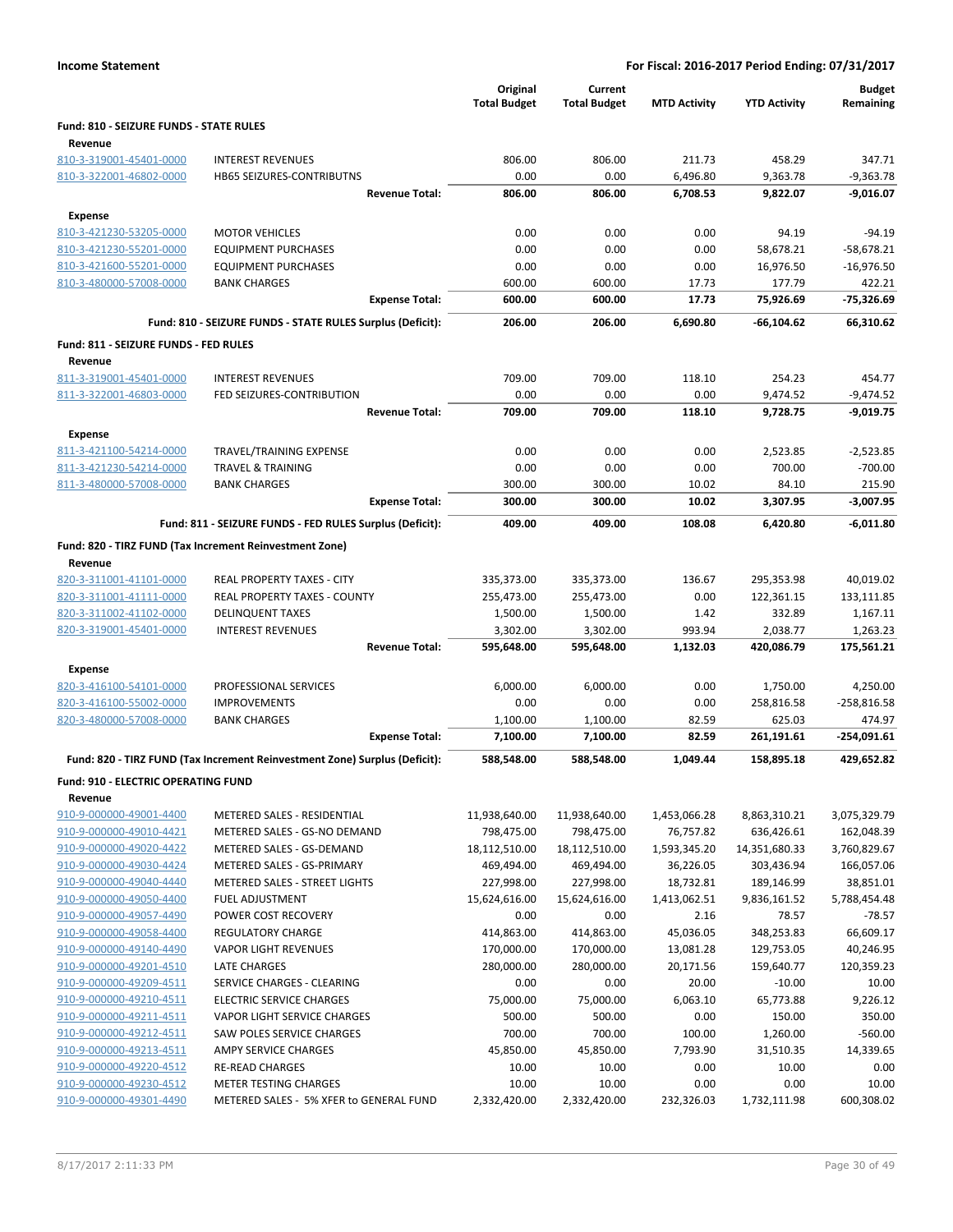|                                                    |                                                       | Original<br><b>Total Budget</b> | Current<br><b>Total Budget</b> | <b>MTD Activity</b>  | <b>YTD Activity</b>     | <b>Budget</b><br>Remaining |
|----------------------------------------------------|-------------------------------------------------------|---------------------------------|--------------------------------|----------------------|-------------------------|----------------------------|
| 910-9-000000-49307-4490                            | METERED SALES - 1% XFER to GBOD                       | 466,484.00                      | 466,484.00                     | 46,467.69            | 346,445.10              | 120,038.90                 |
| 910-9-000000-49410-4564                            | <b>CUSTOMER AID TO CONSTRUCTION</b>                   | 510,000.00                      | 510,000.00                     | 0.00                 | $-47,520.85$            | 557,520.85                 |
| 910-9-000000-49420-4564                            | UNDERGROUND SERVICE                                   | 10,000.00                       | 10,000.00                      | 1,861.75             | 12,119.25               | $-2,119.25$                |
| 910-9-000000-49430-4564                            | RELOCATION OF SERVICE                                 | 100.00                          | 100.00                         | 0.00                 | 0.00                    | 100.00                     |
| 910-9-000000-49440-4564                            | <b>OVERTIME SERVICES</b>                              | 100.00                          | 100.00                         | 0.00                 | 0.00                    | 100.00                     |
| 910-9-000000-49450-4564                            | <b>ACCIDENTS</b>                                      | 1,000.00                        | 1,000.00                       | 1,623.06             | $-6,129.34$             | 7,129.34                   |
| 910-9-000000-49460-4564                            | <b>METER DAMAGE</b>                                   | 100.00                          | 100.00                         | 0.00                 | 70.00                   | 30.00                      |
| 910-9-000000-49470-4564                            | OTHER REIMBURSEMENTS                                  | 100.00                          | 100.00                         | 10,049.41            | 10,049.41               | $-9,949.41$                |
| 910-9-000000-49480-4564                            | <b>METER BASES</b>                                    | 7,000.00                        | 7,000.00                       | 177.29               | 3,604.66                | 3,395.34                   |
| 910-9-000000-49490-4564                            | <b>MATERIAL SALES</b>                                 | 20,000.00                       | 20,000.00                      | 0.00                 | 23,557.52               | $-3,557.52$                |
| 910-9-000000-49520-4470                            | <b>ENERGY SALES</b>                                   | 5,085,000.00                    | 5,085,000.00                   | 1,144,759.84         | 1,948,249.61            | 3,136,750.39               |
| 910-9-000000-49521-4470                            | <b>RUC REVENUES</b>                                   | 3,500.00                        | 3,500.00                       | 359.94               | 867.27                  | 2,632.73                   |
| 910-9-000000-49530-4572                            | <b>TCR AUCTION PROCEEDS</b>                           | 360,000.00                      | 360,000.00                     | 133,244.83           | 348,672.64              | 11,327.36                  |
| 910-9-000000-49540-4572                            | <b>BLACK START REVENUES</b>                           | 510,000.00                      | 510,000.00                     | 87,097.48            | 172,823.45              | 337,176.55                 |
| 910-9-000000-49560-4571                            | <b>TCOS REVENUES</b>                                  | 550,000.00                      | 550,000.00                     | 41,836.87            | 359,460.36              | 190,539.64                 |
| 910-9-000000-49601-4540                            | POLE USE REVENUES                                     | 27,035.00                       | 27,035.00                      | 38,897.63            | 68,053.57               | $-41,018.57$               |
| 910-9-000000-49602-4118                            | EPA ALLOWANCE SALES                                   | 1.00                            | 1.00                           | 0.00                 | 0.58                    | 0.42                       |
| 910-9-000000-49700-4990                            | REDEMPTION OF LONG TERM DEBT                          | 475,000.00                      | 475,000.00                     | 0.00                 | 0.00                    | 475,000.00                 |
| 910-9-000000-49701-4567                            | XFER FROM COG - GEN FUND                              | 687,973.00                      | 687,973.00                     | 57,331.09            | 573,310.90              | 114,662.10                 |
| 910-9-000000-49754-4994                            | XFER FROM 950 - BILLING                               | 76,544.00                       | 76,544.00                      | 6,378.68             | 63,786.63               | 12,757.37                  |
| 910-9-000000-49755-4995                            | XFER FROM 950 - CASHIERS                              | 56,882.00                       | 56,882.00                      | 4,740.17             | 47,401.64               | 9,480.36                   |
| 910-9-000000-49759-4545                            | XFER FROM 950 FOR POLE USE                            | 18,800.00                       | 18,800.00                      | 0.00                 | 18,800.00               | 0.00                       |
| 910-9-000000-49801-4190                            | <b>INTEREST INCOME</b>                                | 58,500.00                       | 58,500.00                      | 12,059.46            | 23,135.95               | 35,364.05                  |
| 910-9-000000-49809-4190                            | INTEREST ON ERCOT COLLATERAL<br><b>Revenue Total:</b> | 0.00<br>59,415,205.00           | 0.00<br>59,415,205.00          | 0.00<br>6,502,669.94 | 175.75<br>40,615,629.13 | $-175.75$<br>18,799,575.87 |
|                                                    |                                                       |                                 |                                |                      |                         |                            |
| <b>Expense</b>                                     |                                                       |                                 |                                |                      |                         |                            |
| 910-9-901000-51001-5000                            | <b>REGULAR SALARIES</b>                               | 488,954.00                      | 488,954.00                     | 38,948.48            | 415,906.62              | 73,047.38                  |
| 910-9-901000-51011-5000                            | PART TIME TEMPORARY                                   | 18,153.00                       | 18,153.00                      | 0.00                 | 0.00                    | 18,153.00                  |
| 910-9-901000-51020-5000                            | <b>OVERTIME</b>                                       | 70,000.00                       | 70,000.00                      | 5,623.73             | 58,839.34               | 11,160.66                  |
| 910-9-901000-51115-5000                            | <b>CLOTHING ALLOWANCE</b>                             | 2,000.00                        | 2,000.00                       | 0.00                 | 1,905.16                | 94.84                      |
| 910-9-901000-51116-5000<br>910-9-901000-51117-5000 | CAR ALLOWANCE                                         | 1,950.00<br>623.00              | 1,950.00                       | 300.00<br>47.92      | 1,800.00<br>519.77      | 150.00<br>103.23           |
| 910-9-901000-51201-5000                            | <b>CELL PHONE ALLOWANCE</b><br><b>FICA</b>            | 35,902.00                       | 623.00<br>35,902.00            | 2,567.58             | 27,448.58               | 8,453.42                   |
| 910-9-901000-51202-5000                            | MEDICARE                                              | 8,434.00                        | 8,434.00                       | 600.48               | 6,442.70                | 1,991.30                   |
| 910-9-901000-51203-5000                            | <b>HEALTH INSURANCE</b>                               | 70,810.00                       | 70,810.00                      | 5,900.83             | 59,008.30               | 11,801.70                  |
| 910-9-901000-51204-5000                            | <b>WORKERS COMPENSATION</b>                           | 6,934.00                        | 6,934.00                       | 577.83               | 5,778.30                | 1,155.70                   |
| 910-9-901000-51205-5000                            | UNEMPLOYMENT                                          | 657.00                          | 657.00                         | 0.08                 | 136.75                  | 520.25                     |
| 910-9-901000-51301-5000                            | <b>TMRS</b>                                           | 62,073.00                       | 62,073.00                      | 4,938.98             | 51,988.55               | 10,084.45                  |
| 910-9-901000-51401-5000                            | <b>CONTRA - SALARIES</b>                              | 0.00                            | 0.00                           | 0.00                 | $-1,718.46$             | 1,718.46                   |
| 910-9-901001-59020-5010                            | <b>NATURAL GAS</b>                                    | 750,000.00                      | 750,000.00                     | 78,916.35            | 173,118.93              | 576,881.07                 |
| 910-9-901001-59021-5010                            | <b>FUEL OIL</b>                                       | 50,000.00                       | 50,000.00                      | 0.00                 | 0.00                    | 50,000.00                  |
| 910-9-901008-59110-5080                            | <b>GEUS OPERATIONS</b>                                | 25,000.00                       | 25,000.00                      | 755.55               | 19,885.94               | 5,114.06                   |
| 910-9-901008-59112-5080                            | SAFETY                                                | 10,500.00                       | 10,500.00                      | 150.84               | 3,058.16                | 7,441.84                   |
| 910-9-901008-59121-5080                            | MECHANICAL SUPPLIES                                   | 20,500.00                       | 20,500.00                      | 1,933.98             | 10,508.07               | 9,991.93                   |
| 910-9-901008-59125-5080                            | <b>CHEMICAL &amp; LABORATORY SUPPLIES</b>             | 65,500.00                       | 65,500.00                      | 5,851.95             | 34,635.92               | 30,864.08                  |
| 910-9-901008-59141-5080                            | <b>UTILITY BILLS</b>                                  | 300,000.00                      | 300,000.00                     | 6,945.84             | 196,417.87              | 103,582.13                 |
| 910-9-901008-59144-5080                            | MISCELLANEOUS SERVICES                                | 175,000.00                      | 175,000.00                     | 3,251.34             | 61,260.02               | 113,739.98                 |
| 910-9-901008-59146-5080                            | TRAINING AND/OR TRAVEL                                | 10,000.00                       | 10,000.00                      | 0.00                 | 500.00                  | 9,500.00                   |
| 910-9-901015-51001-5150                            | <b>REGULAR SALARIES</b>                               | 356,034.00                      | 356,034.00                     | 28,554.30            | 298,249.09              | 57,784.91                  |
| 910-9-901015-51020-5150                            | <b>OVERTIME</b>                                       | 32,500.00                       | 32,500.00                      | 3,088.71             | 24,733.04               | 7,766.96                   |
| 910-9-901015-51115-5150                            | <b>CLOTHING ALLOWANCE</b>                             | 2,400.00                        | 2,400.00                       | 0.00                 | 2,176.33                | 223.67                     |
| 910-9-901015-51116-5150                            | CAR ALLOWANCE                                         | 1,950.00                        | 1,950.00                       | 300.00               | 1,800.00                | 150.00                     |
| 910-9-901015-51201-5150                            | <b>FICA</b>                                           | 24,359.00                       | 24,359.00                      | 1,838.15             | 18,818.56               | 5,540.44                   |
| 910-9-901015-51202-5150                            | MEDICARE                                              | 5,697.00                        | 5,697.00                       | 429.89               | 4,401.13                | 1,295.87                   |
| 910-9-901015-51203-5150                            | <b>HEALTH INSURANCE</b>                               | 67,900.00                       | 67,900.00                      | 5,658.33             | 56,583.30               | 11,316.70                  |
| 910-9-901015-51204-5150                            | <b>WORKERS COMPENSATION</b>                           | 5,260.00                        | 5,260.00                       | 438.33               | 4,383.30                | 876.70                     |
| 910-9-901015-51205-5150                            | UNEMPLOYMENT                                          | 630.00                          | 630.00                         | 0.00                 | 114.11                  | 515.89                     |
| 910-9-901015-51301-5150                            | <b>TMRS</b>                                           | 43,276.00                       | 43,276.00                      | 3,556.56             | 36,142.39               | 7,133.61                   |
| 910-9-901015-51401-5150                            | <b>CONTRA - SALARIES</b>                              | 0.00                            | 0.00                           | 0.00                 | $-9,451.53$             | 9,451.53                   |
|                                                    |                                                       |                                 |                                |                      |                         |                            |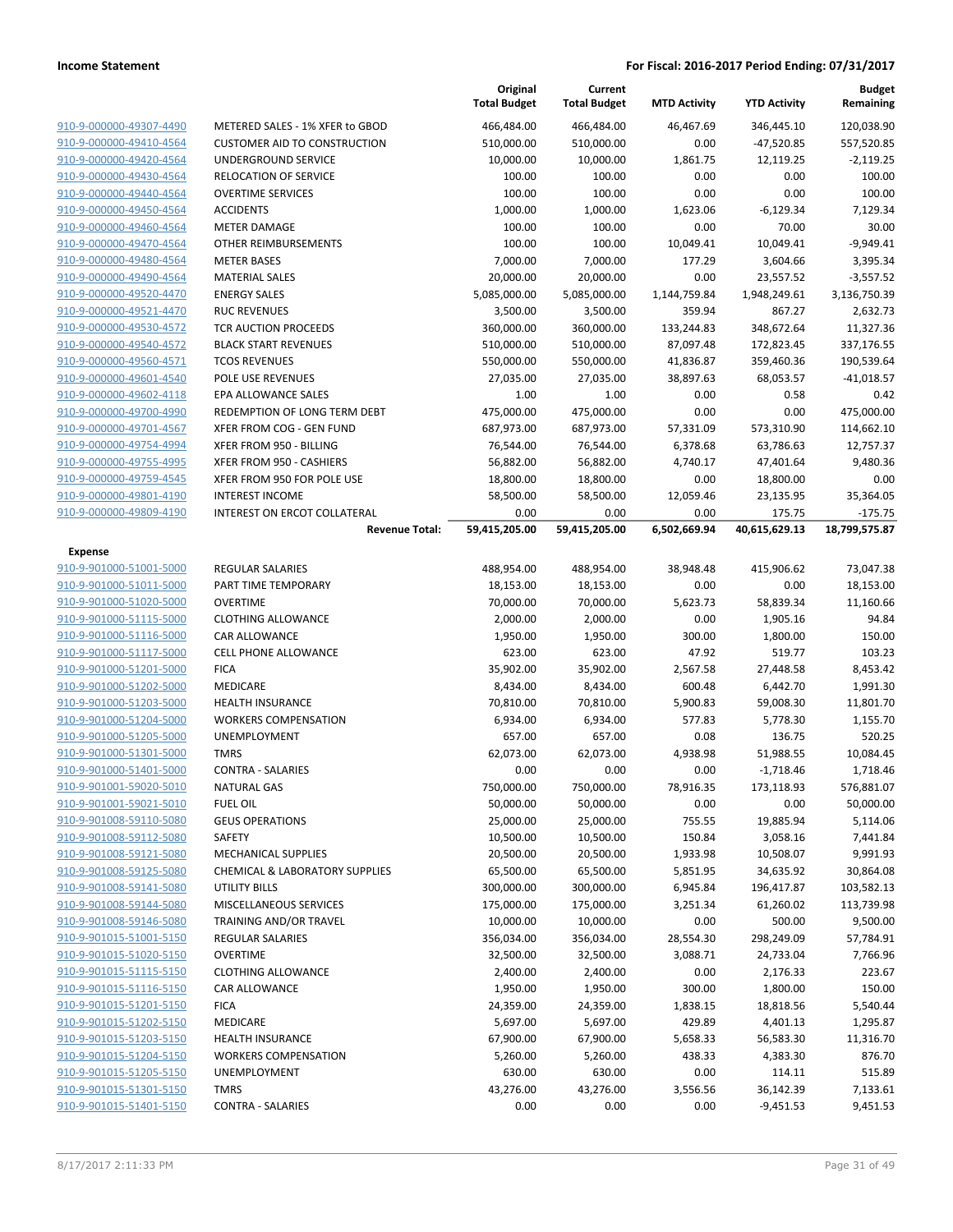|                                                    |                                             | Original<br><b>Total Budget</b> | Current<br><b>Total Budget</b> | <b>MTD Activity</b> | <b>YTD Activity</b> | Budget<br>Remaining |
|----------------------------------------------------|---------------------------------------------|---------------------------------|--------------------------------|---------------------|---------------------|---------------------|
| 910-9-901015-59201-5150                            | <b>BUILDING MAINTENANCE</b>                 | 15,000.00                       | 15,000.00                      | 0.00                | 7,659.69            | 7,340.31            |
| 910-9-901015-59205-5150                            | <b>EQUIPMENT MAINTENANCE</b>                | 4,500.00                        | 4,500.00                       | 0.00                | 1,376.27            | 3,123.73            |
| 910-9-901015-59290-5150                            | <b>GENERAL PLANT EQUIPMENT MAINTENANCE</b>  | 30,000.00                       | 30,000.00                      | 0.00                | 5,039.58            | 24,960.42           |
| 910-9-901015-59291-5150                            | <b>UNIT 1 MAINTENANCE</b>                   | 90,000.00                       | 90,000.00                      | 4,970.65            | 48,545.69           | 41,454.31           |
| 910-9-901015-59292-5150                            | UNIT 2 MAINTENANCE                          | 155,000.00                      | 145,000.00                     | 607.61              | 53,380.18           | 91,619.82           |
| 910-9-901015-59293-5150                            | <b>UNIT 3 MAINTENANCE</b>                   | 147,000.00                      | 147,000.00                     | 4,174.46            | 95,606.05           | 51,393.95           |
| 910-9-901090-59312-9900                            | <b>BOILER PLANT EQUIPMENT</b>               | 0.00                            | 0.00                           | 0.00                | 21,047.43           | $-21,047.43$        |
| 910-9-901146-51001-5460                            | <b>REGULAR SALARIES</b>                     | 488,954.00                      | 488,954.00                     | 36,948.92           | 409,973.89          | 78,980.11           |
| 910-9-901146-51011-5460                            | PART TIME TEMPORARY                         | 18,153.00                       | 18,153.00                      | 0.00                | 0.00                | 18,153.00           |
| 910-9-901146-51020-5460                            | <b>OVERTIME</b>                             | 65,000.00                       | 65,000.00                      | 4,834.43            | 57,283.84           | 7,716.16            |
| 910-9-901146-51115-5460                            | <b>CLOTHING ALLOWANCE</b>                   | 2,000.00                        | 2,000.00                       | 0.00                | 1,905.15            | 94.85               |
| 910-9-901146-51116-5460                            | CAR ALLOWANCE                               | 1,950.00                        | 1,950.00                       | 0.00                | 1,500.00            | 450.00              |
| 910-9-901146-51117-5460                            | <b>CELL PHONE ALLOWANCE</b>                 | 623.00                          | 623.00                         | 47.88               | 519.35              | 103.65              |
| 910-9-901146-51201-5460                            | <b>FICA</b>                                 | 35,592.00                       | 35,592.00                      | 2,593.54            | 28,911.96           | 6,680.04            |
| 910-9-901146-51202-5460                            | MEDICARE                                    | 8,362.00                        | 8,362.00                       | 606.56              | 6,797.25            | 1,564.75            |
| 910-9-901146-51203-5460                            | <b>HEALTH INSURANCE</b>                     | 70,810.00                       | 70,810.00                      | 5,900.83            | 59,008.30           | 11,801.70           |
| 910-9-901146-51204-5460                            | <b>WORKERS COMPENSATION</b>                 | 6,934.00                        | 6,934.00                       | 577.83              | 5,778.30            | 1,155.70            |
| 910-9-901146-51205-5460                            | <b>UNEMPLOYMENT</b>                         | 657.00                          | 657.00                         | 0.00                | 115.50              | 541.50              |
| 910-9-901146-51301-5460                            | <b>TMRS</b>                                 | 61,522.00                       | 61,522.00                      | 4,593.64            | 50,817.73           | 10,704.27           |
| 910-9-901147-59020-5470                            | <b>NATURAL GAS</b>                          | 300,000.00                      | 300,000.00                     | 28,642.56           | 206,498.86          | 93,501.14           |
| 910-9-901151-59110-5501                            | <b>GEUS OPERATIONS</b>                      | 2,000.00                        | 2,000.00                       | 0.00                | 2,001.26            | $-1.26$             |
| 910-9-901151-59112-5501                            | SAFETY PROGRAM                              | 950.00                          | 950.00                         | 33.40               | 247.21              | 702.79              |
| 910-9-901151-59121-5501                            | <b>MECHANICAL SUPPLIES</b>                  | 4,000.00                        | 4,000.00                       | 844.76              | 2,575.68            | 1,424.32            |
| 910-9-901151-59125-5501                            | <b>CHEMICAL &amp; LABORATORY</b>            | 6,000.00                        | 6,000.00                       | 0.00                | 3,881.42            | 2,118.58            |
| 910-9-901151-59141-5501                            | <b>UTILITY BILLS</b>                        | 2,500.00                        | 2,500.00                       | 9.00                | 54.00               | 2,446.00            |
| 910-9-901151-59144-5501                            | MISCELLANEOUS SERVICES                      | 25,000.00                       | 25,000.00                      | 0.00                | 3,612.53            | 21,387.47           |
| 910-9-901151-59146-5501                            | TRAINING AND/OR TRAVEL                      | 6,000.00                        | 6,000.00                       | 0.00                | 0.00                | 6,000.00            |
| 910-9-901154-51001-5541                            | <b>REGULAR SALARIES</b>                     | 356,034.00                      | 356,034.00                     | 25,717.88           | 299,345.77          | 56,688.23           |
| 910-9-901154-51020-5541                            | <b>OVERTIME</b>                             | 40,000.00                       | 40,000.00                      | 2,546.89            | 24,957.42           | 15,042.58           |
| 910-9-901154-51115-5541                            | <b>CLOTHING ALLOWANCE</b>                   | 2,500.00                        | 2,500.00                       | 0.00                | 2,176.32            | 323.68              |
| 910-9-901154-51116-5541                            | CAR ALLOWANCE                               | 1,950.00                        | 1,950.00                       | 0.00                | 1,500.00            | 450.00              |
| 910-9-901154-51201-5541                            | <b>FICA</b>                                 | 24,830.00                       | 24,830.00                      | 1,752.41            | 20,157.96           | 4,672.04            |
| 910-9-901154-51202-5541                            | MEDICARE                                    | 5,807.00                        | 5,807.00                       | 409.84              | 4,714.37            | 1,092.63            |
| 910-9-901154-51203-5541                            | <b>HEALTH INSURANCE</b>                     | 67,900.00                       | 67,900.00                      | 5,658.33            | 56,583.30           | 11,316.70           |
| 910-9-901154-51204-5541                            | <b>WORKERS COMPENSATION</b><br>UNEMPLOYMENT | 5,260.00<br>630.00              | 5,260.00<br>630.00             | 438.33              | 4,383.30            | 876.70              |
| 910-9-901154-51205-5541<br>910-9-901154-51301-5541 | <b>TMRS</b>                                 | 44,113.00                       | 44,113.00                      | 0.00<br>3,145.33    | 105.83<br>35,894.38 | 524.17<br>8,218.62  |
| 910-9-901154-59201-5541                            | <b>BUILDINGS MAINTENANCE</b>                | 15,000.00                       | 15,000.00                      | 895.04              | 3,238.95            | 11,761.05           |
| 910-9-901154-59205-5541                            | <b>EQUIPMENT MAINTENANCE</b>                | 1,500.00                        | 1,500.00                       | 0.00                | 459.34              | 1,040.66            |
| 910-9-901154-59290-5541                            | GENERAL PLANT EQUIPMENT MAINTENANCE         | 8,000.00                        | 8,000.00                       | 327.76              | 8,872.86            | $-872.86$           |
| 910-9-901154-59291-5541                            | UNIT 1 MAINTENANCE                          | 41,700.00                       | 41,700.00                      | 0.00                | 23,456.75           | 18,243.25           |
| 910-9-901154-59292-5541                            | UNIT 2 MAINTENANCE                          | 41,700.00                       | 51,700.00                      | 0.00                | 35,484.98           | 16,215.02           |
| 910-9-901154-59293-5541                            | UNIT 3 MAINTENANCE                          | 41,700.00                       | 41,700.00                      | 0.00                | 7,906.99            | 33,793.01           |
| 910-9-901190-59345-9900                            | EP ACCESSORY ELEC EQUIPMENT                 | 60,000.00                       | 60,000.00                      | 0.00                | 18,194.50           | 41,805.50           |
| 910-9-901200-59110-5502                            | <b>GEUS OPERATIONS</b>                      | 5,000.00                        | 5,000.00                       | 0.00                | 0.00                | 5,000.00            |
| 910-9-901500-59040-5550                            | TMPA FIXED COST                             | 12,153,858.00                   | 12,153,858.00                  | $-302,432.00$       | 10,990,395.00       | 1,163,463.00        |
| 910-9-901500-59041-5550                            | AMORTIZE PREPAID SCRUBBER                   | 317,742.00                      | 317,742.00                     | 26,478.50           | 264,785.00          | 52,957.00           |
| 910-9-901500-59043-5550                            | AMORTIZE PREPAID TMPA FIXED                 | 1,336,320.00                    | 1,232,153.00                   | 102,679.41          | 1,026,794.17        | 205,358.83          |
| 910-9-901500-59045-5550                            | <b>GCSES ENERGY</b>                         | 5,225,000.00                    | 5,225,000.00                   | 0.00                | 2,810,243.73        | 2,414,756.27        |
| 910-9-901500-59050-5550                            | DUKE WIND ENERGY                            | 2,261,250.00                    | 2,261,250.00                   | 264,556.91          | 2,378,415.11        | $-117,165.11$       |
| 910-9-901500-59051-5550                            | <b>SOLAR ENERGY</b>                         | 1,210,000.00                    | 1,210,000.00                   | 154,632.49          | 200,447.16          | 1,009,552.84        |
| 910-9-901500-59052-5550                            | OFF-SYSTEM NET PURCHASES                    | 3,500.00                        | 2,735,765.00                   | 0.00                | 553,030.93          | 2,182,734.07        |
| 910-9-901500-59053-5550                            | <b>ERCOT BALANCING ENERGY</b>               | 10,120,000.00                   | 7,387,735.00                   | 1,894,791.09        | 3,321,668.56        | 4,066,066.44        |
| 910-9-901500-59054-5550                            | <b>ANCILLARY SERVICES</b>                   | 245,000.00                      | 245,000.00                     | 17,865.47           | 47,339.43           | 197,660.57          |
| 910-9-901500-59055-5550                            | <b>CONTROL CENTER COSTS</b>                 | 222,000.00                      | 222,000.00                     | 18,500.00           | 166,500.00          | 55,500.00           |
| 910-9-901500-59057-5550                            | <b>ERCOT UPLIFT</b>                         | 320,000.00                      | 320,000.00                     | 69,060.21           | 121,901.39          | 198,098.61          |
| 910-9-901500-59059-5550                            | <b>EILS</b>                                 | 80,500.00                       | 80,500.00                      | 0.00                | 21,141.19           | 59,358.81           |
| 910-9-901500-59063-5550                            | <b>ERCOT CONGESTION RIGHTS</b>              | $-100,000.00$                   | $-100,000.00$                  | $-15,341.71$        | -538,334.26         | 438,334.26          |
| 910-9-901500-59080-5550                            | DEMAND SIDE RESPONSE                        | 1,000.00                        | 1,000.00                       | 0.00                | 0.00                | 1,000.00            |
|                                                    |                                             |                                 |                                |                     |                     |                     |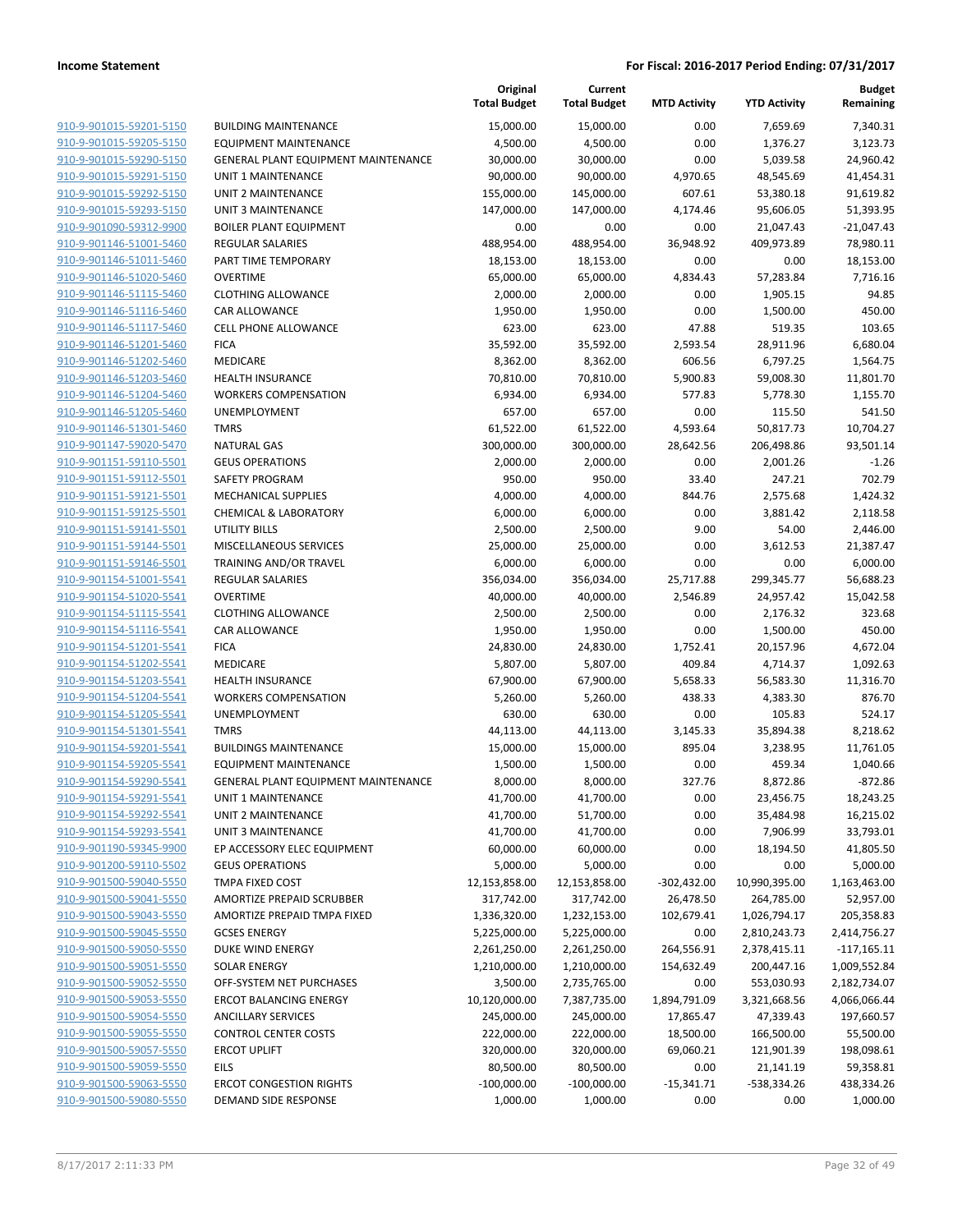| 910-9-901500-59099-5550        |
|--------------------------------|
| 910-9-901600-51001-5750        |
| 910-9-901600-51020-5750        |
| 910-9-901600-51116-5750        |
| <u>910-9-901600-51117-5750</u> |
| 910-9-901600-51201-5750        |
| 910-9-901600-51202-5750        |
| 910-9-901600-51203-5750        |
| 910-9-901600-51204-5750        |
| <u>910-9-901600-51205-5750</u> |
| 910-9-901600-51301-5750        |
| 910-9-901600-59110-5750        |
| 910-9-901600-59146-5750        |
| 910-9-910120-51001-9200        |
| <u>910-9-910120-51020-9200</u> |
| 910-9-910120-51115-9200        |
| 910-9-910120-51116-9200        |
| 910-9-910120-51117-9200        |
| <u>910-9-910120-51201-9200</u> |
| <u>910-9-910120-51202-9200</u> |
| 910-9-910120-51203-9200        |
| 910-9-910120-51204-9200        |
| 910-9-910120-51205-9200        |
| <u>910-9-910120-51301-9200</u> |
| <u>910-9-910121-59110-9210</u> |
| 910-9-910121-59116-9210        |
| 910-9-910121-59141-9210        |
| 910-9-910121-59143-9210        |
| 910-9-910121-59144-9210        |
| <u>910-9-910121-59193-9210</u> |
| 910-9-910121-59198-9210        |
| 910-9-910132-59110-9302        |
| 910-9-910132-59142-9302        |
| <u>910-9-910132-59146-9302</u> |
| <u>910-9-910135-59200-9350</u> |
| 910-9-910135-59201-9350        |
| 910-9-910135-59205-9350        |
| 910-9-910190-59390-9900        |
| 910-9-911120-51001-9201        |
| 910-9-911120-51020-9201        |
| 910-9-911120-51115-9201        |
| 910-9-911120-51117-9201        |
| 910-9-911120-51201-9201        |
| 910-9-911120-51202-9201        |
| 910-9-911120-51203-9201        |
| 910-9-911120-51204-9201        |
| 910-9-911120-51205-9201        |
| 910-9-911120-51301-9201        |
| 910-9-911121-59110-9211        |
| 910-9-911121-59111-9211        |
| 910-9-911121-59187-9211        |
| 910-9-911135-59205-9351        |
| 910-9-913101-51001-9301        |
| 910-9-913101-51115-9301        |
| <u>910-9-913101-51117-9301</u> |
| 910-9-913101-51201-9301        |
| 910-9-913101-51202-9301        |
| 910-9-913101-51203-9301        |
| 910-9-913101-51204-9301        |
|                                |

|                         |                               | Original<br><b>Total Budget</b> | Current<br><b>Total Budget</b> | <b>MTD Activity</b> | <b>YTD Activity</b> | <b>Budget</b><br>Remaining |
|-------------------------|-------------------------------|---------------------------------|--------------------------------|---------------------|---------------------|----------------------------|
| 910-9-901500-59099-5550 | GARLAND CLEARING ACCOUNT      | 0.00                            | 0.00                           | $-1,116,116.69$     | 187,995.69          | $-187,995.69$              |
| 910-9-901600-51001-5750 | <b>REGULAR SALARIES</b>       | 154,274.00                      | 154,274.00                     | 12,136.00           | 131,964.80          | 22,309.20                  |
| 910-9-901600-51020-5750 | OVERTIME                      | 10,500.00                       | 10,500.00                      | 520.53              | 2,873.32            | 7,626.68                   |
| 910-9-901600-51116-5750 | <b>CAR ALLOWANCE</b>          | 3,000.00                        | 3,000.00                       | 230.76              | 2,538.36            | 461.64                     |
| 910-9-901600-51117-5750 | <b>CELL PHONE ALLOWANCE</b>   | 864.00                          | 864.00                         | 66.46               | 731.06              | 132.94                     |
| 910-9-901600-51201-5750 | <b>FICA</b>                   | 10,456.00                       | 10,456.00                      | 732.90              | 7,840.93            | 2,615.07                   |
| 910-9-901600-51202-5750 | MEDICARE                      | 2,445.00                        | 2,445.00                       | 171.41              | 1,833.81            | 611.19                     |
| 910-9-901600-51203-5750 | <b>HEALTH INSURANCE</b>       | 19,400.00                       | 19,400.00                      | 1,616.66            | 16,166.60           | 3,233.40                   |
| 910-9-901600-51204-5750 | <b>WORKERS COMPENSATION</b>   | 422.00                          | 422.00                         | 35.17               | 351.70              | 70.30                      |
| 910-9-901600-51205-5750 | UNEMPLOYMENT                  | 180.00                          | 180.00                         | 0.00                | 33.01               | 146.99                     |
| 910-9-901600-51301-5750 | <b>TMRS</b>                   | 18,575.00                       | 18,575.00                      | 1,448.23            | 15,270.54           | 3,304.46                   |
| 910-9-901600-59110-5750 | <b>GEUS OPERATIONS</b>        | 49,500.00                       | 49,500.00                      | 6,564.88            | 25,033.80           | 24,466.20                  |
| 910-9-901600-59146-5750 | TRAINING AND/OR TRAVEL        | 3,000.00                        | 3,000.00                       | 0.00                | 3,305.30            | $-305.30$                  |
| 910-9-910120-51001-9200 | <b>REGULAR SALARIES</b>       | 329,210.00                      | 329,210.00                     | 27,376.08           | 298,363.17          | 30,846.83                  |
| 910-9-910120-51020-9200 | <b>OVERTIME</b>               | 200.00                          | 200.00                         | 0.00                | 0.00                | 200.00                     |
| 910-9-910120-51115-9200 | <b>CLOTHING ALLOWANCE</b>     | 250.00                          | 250.00                         | 0.00                | 218.75              | 31.25                      |
| 910-9-910120-51116-9200 | <b>CAR ALLOWANCE</b>          | 8,950.00                        | 8,950.00                       | 688.46              | 7,573.06            | 1,376.94                   |
| 910-9-910120-51117-9200 | CELL PHONE ALLOWANCE          | 1,544.00                        | 1,544.00                       | 118.74              | 1,312.30            | 231.70                     |
| 910-9-910120-51201-9200 | <b>FICA</b>                   | 18,013.00                       | 18,013.00                      | 1,704.84            | 16,828.24           | 1,184.76                   |
| 910-9-910120-51202-9200 | MEDICARE                      | 4,933.00                        | 4,933.00                       | 398.72              | 4,361.19            | 571.81                     |
| 910-9-910120-51203-9200 | <b>HEALTH INSURANCE</b>       | 32,980.00                       | 32,980.00                      | 2,748.33            | 27,483.30           | 5,496.70                   |
| 910-9-910120-51204-9200 | <b>WORKERS COMPENSATION</b>   | 1,627.00                        | 1,627.00                       | 135.58              | 1,355.80            | 271.20                     |
| 910-9-910120-51205-9200 | <b>UNEMPLOYMENT</b>           | 306.00                          | 306.00                         | 0.00                | 58.46               | 247.54                     |
| 910-9-910120-51301-9200 | <b>TMRS</b>                   | 37,468.00                       | 37,468.00                      | 3,150.90            | 33,975.80           | 3,492.20                   |
| 910-9-910121-59110-9210 | <b>GEUS OPERATIONS</b>        | 12,000.00                       | 12,000.00                      | 296.61              | 2,243.91            | 9,756.09                   |
| 910-9-910121-59116-9210 | <b>BUILDING OPERATIONS</b>    | 6,000.00                        | 6,000.00                       | 663.67              | 3,310.93            | 2,689.07                   |
| 910-9-910121-59141-9210 | UTILITY BILLS                 | 81,000.00                       | 81,000.00                      | 7,258.32            | 67,488.82           | 13,511.18                  |
| 910-9-910121-59143-9210 | PROFESSIONAL SERVICES         | 35,000.00                       | 35,000.00                      | 420.00              | 4,581.26            | 30,418.74                  |
| 910-9-910121-59144-9210 | MISCELLANEOUS SERVICES        | 14,000.00                       | 14,000.00                      | 501.61              | 11,133.43           | 2,866.57                   |
| 910-9-910121-59193-9210 | <b>GEUS INTERNET SERVICE</b>  | 38,000.00                       | 38,000.00                      | 0.00                | 38,000.00           | 0.00                       |
| 910-9-910121-59198-9210 | <b>COLOCATION CHARGES</b>     | 9,979.00                        | 9,979.00                       | 0.00                | 9,979.00            | 0.00                       |
| 910-9-910132-59110-9302 | <b>GEUS OPERATIONS</b>        | 11,000.00                       | 11,000.00                      | 249.49              | 6,268.26            | 4,731.74                   |
| 910-9-910132-59142-9302 | <b>MEMBERSHIP FEES</b>        | 56,000.00                       | 56,000.00                      | 44,020.40           | 49,020.40           | 6,979.60                   |
| 910-9-910132-59146-9302 | TRAINING AND/OR TRAVEL        | 5,000.00                        | 5,000.00                       | 0.00                | 1,141.13            | 3,858.87                   |
| 910-9-910135-59200-9350 | LANDSCAPING MAINTENANCE       | 18,500.00                       | 18,500.00                      | 1,390.00            | 9,466.19            | 9,033.81                   |
| 910-9-910135-59201-9350 | <b>BUILDING MAINTENANCE</b>   | 35,700.00                       | 35,700.00                      | 179.77              | 18,532.58           | 17,167.42                  |
| 910-9-910135-59205-9350 | <b>EQUIPMENT MAINTENANCE</b>  | 1,000.00                        | 1,000.00                       | 10.00               | 1,007.98            | $-7.98$                    |
| 910-9-910190-59390-9900 | STRUCTURES & IMPROVEMENTS     | 10,000.00                       | 10,000.00                      | 0.00                | 0.00                | 10,000.00                  |
| 910-9-911120-51001-9201 | <b>REGULAR SALARIES</b>       | 346,058.00                      | 346,058.00                     | 26,935.76           | 287,573.71          | 58,484.29                  |
| 910-9-911120-51020-9201 | <b>OVERTIME</b>               | 750.00                          | 750.00                         | 69.54               | 487.49              | 262.51                     |
| 910-9-911120-51115-9201 | <b>CLOTHING ALLOWANCE</b>     | 400.00                          | 400.00                         | 0.00                | 367.95              | 32.05                      |
| 910-9-911120-51117-9201 | <b>CELL PHONE ALLOWANCE</b>   | 1,639.00                        | 1,639.00                       | 85.92               | 961.49              | 677.51                     |
| 910-9-911120-51201-9201 | <b>FICA</b>                   | 21,629.00                       | 21,629.00                      | 1,597.47            | 17,108.28           | 4,520.72                   |
| 910-9-911120-51202-9201 | <b>MEDICARE</b>               | 5,058.00                        | 5,058.00                       | 373.60              | 4,001.16            | 1,056.84                   |
| 910-9-911120-51203-9201 | <b>HEALTH INSURANCE</b>       | 61,110.00                       | 61,110.00                      | 5,092.50            | 50,925.00           | 10,185.00                  |
| 910-9-911120-51204-9201 | <b>WORKERS COMPENSATION</b>   | 3,970.00                        | 3,970.00                       | 330.83              | 3,308.30            | 661.70                     |
| 910-9-911120-51205-9201 | <b>UNEMPLOYMENT</b>           | 567.00                          | 567.00                         | 0.00                | 97.08               | 469.92                     |
| 910-9-911120-51301-9201 | <b>TMRS</b>                   | 38,425.00                       | 38,425.00                      | 3,028.74            | 31,971.70           | 6,453.30                   |
| 910-9-911121-59110-9211 | <b>GEUS OPERATIONS</b>        | 36,800.00                       | 36,800.00                      | 511.90              | 29,401.72           | 7,398.28                   |
| 910-9-911121-59111-9211 | MISCELLANEOUS OFFICE EXPENSES | 0.00                            | 0.00                           | $-584.46$           | 57.69               | $-57.69$                   |
| 910-9-911121-59187-9211 | <b>EMPLOYEE RELATIONS</b>     | 20,000.00                       | 20,000.00                      | 1,827.42            | 16,807.15           | 3,192.85                   |
| 910-9-911135-59205-9351 | <b>EQUIPMENT MAINTENANCE</b>  | 8,450.00                        | 8,450.00                       | 0.00                | 1,659.18            | 6,790.82                   |
| 910-9-913101-51001-9301 | <b>REGULAR SALARIES</b>       | 194,126.00                      | 194,126.00                     | 15,272.02           | 164,059.23          | 30,066.77                  |
| 910-9-913101-51115-9301 | <b>CLOTHING ALLOWANCE</b>     | 400.00                          | 400.00                         | 0.00                | 0.00                | 400.00                     |
| 910-9-913101-51117-9301 | <b>CELL PHONE ALLOWANCE</b>   | 1,272.00                        | 1,272.00                       | 97.84               | 1,076.24            | 195.76                     |
| 910-9-913101-51201-9301 | <b>FICA</b>                   | 12,140.00                       | 12,140.00                      | 890.86              | 9,613.96            | 2,526.04                   |
| 910-9-913101-51202-9301 | MEDICARE                      | 2,839.00                        | 2,839.00                       | 208.35              | 2,248.40            | 590.60                     |
| 910-9-913101-51203-9301 | <b>HEALTH INSURANCE</b>       | 29,100.00                       | 29,100.00                      | 2,425.00            | 24,250.00           | 4,850.00                   |
| 910-9-913101-51204-9301 | <b>WORKERS COMPENSATION</b>   | 531.00                          | 531.00                         | 44.25               | 442.50              | 88.50                      |
|                         |                               |                                 |                                |                     |                     |                            |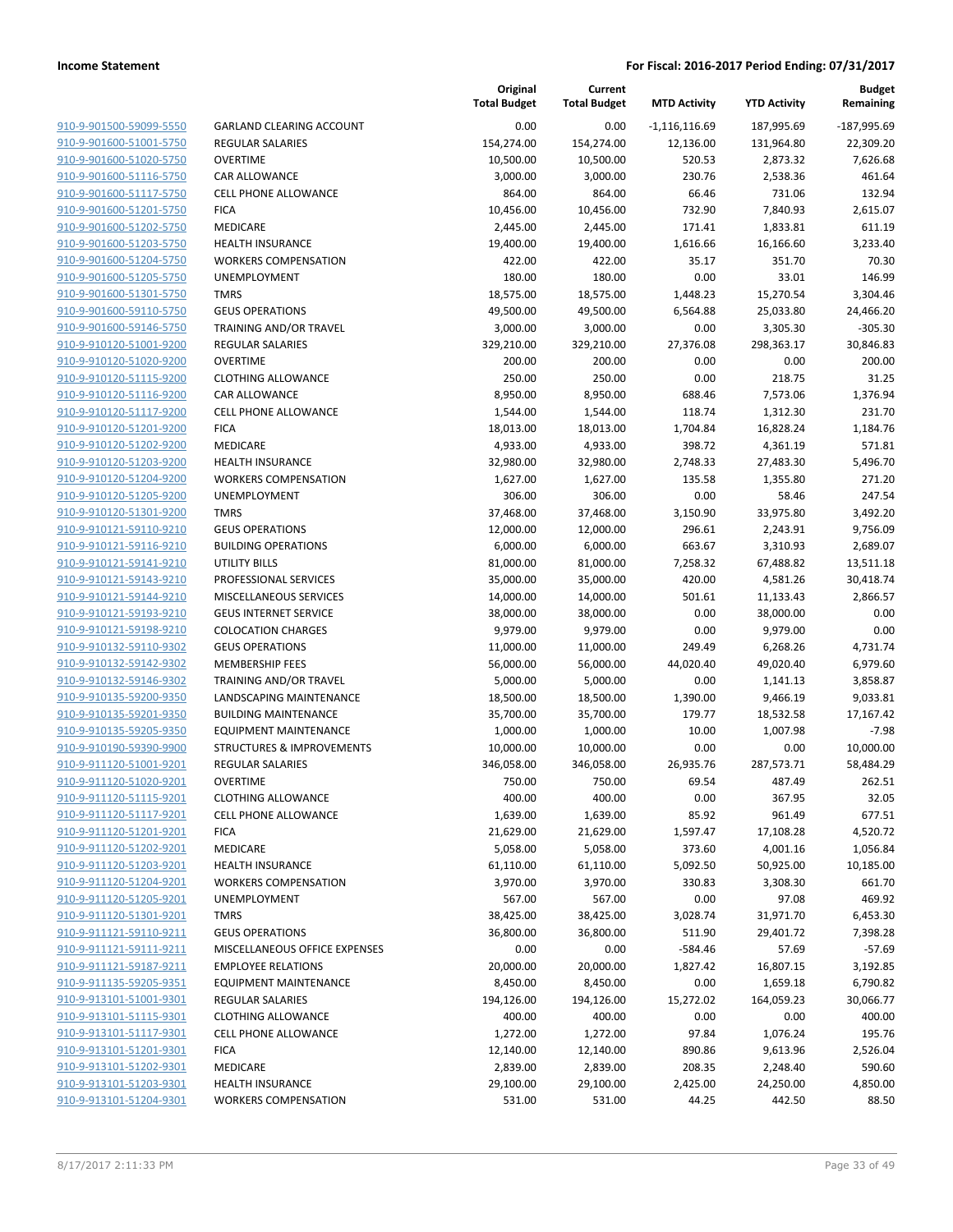| 910-9-913101-51205-9301        |
|--------------------------------|
| 910-9-913101-51301-9301        |
| 910-9-913101-59110-9301        |
| 910-9-913101-59112-9301        |
| 910-9-913101-59131-9301        |
| 910-9-913101-59160-9301        |
| 910-9-913101-59164-9301        |
| 910-9-913101-59167-9301        |
| 910-9-913101-59195-9301        |
|                                |
| <u>910-9-913102-51001-9020</u> |
| 910-9-913102-51020-9020        |
| 910-9-913102-51115-9020        |
| 910-9-913102-51117-9020        |
| 910-9-913102-51201-9020        |
| <u>910-9-913102-51202-9020</u> |
| 910-9-913102-51203-9020        |
| 910-9-913102-51204-9020        |
| 910-9-913102-51205-9020        |
| 910-9-913102-51301-9020        |
|                                |
| 910-9-913102-59110-9020        |
| 910-9-913102-59169-9020        |
| 910-9-913130-51001-9030        |
| 910-9-913130-51010-9030        |
| 910-9-913130-51020-9030        |
| <u>910-9-913130-51102-9030</u> |
| 910-9-913130-51201-9030        |
| 910-9-913130-51202-9030        |
| 910-9-913130-51203-9030        |
| 910-9-913130-51204-9030        |
| 910-9-913130-51205-9030        |
|                                |
| 910-9-913130-51301-9030        |
| 910-9-913130-59110-9030        |
| 910-9-913130-59166-9030        |
| 910-9-913131-51001-9031        |
| 910-9-913131-51020-9031        |
| 910-9-913131-51102-9031        |
| 910-9-913131-51201-9031        |
| 910-9-913131-51202-9031        |
| 910-9-913131-51203-9031        |
| 910-9-913131-51204-9031        |
| 910-9-913131-51205-9031        |
| <u>910-9-913131-51301-9031</u> |
|                                |
| 910-9-913131-59110-9031        |
| 910-9-913134-51001-9034        |
| <u>910-9-913134-51020-9034</u> |
| <u>910-9-913134-51201-9034</u> |
| 910-9-913134-51202-9034        |
| <u>910-9-913134-51203-9034</u> |
| 910-9-913134-51204-9034        |
| <u>910-9-913134-51205-9034</u> |
| 910-9-913134-51301-9034        |
| <u>910-9-913134-59110-9034</u> |
| 910-9-913135-51001-9035        |
|                                |
| 910-9-913135-51020-9035        |
| <u>910-9-913135-51102-9035</u> |
| <u>910-9-913135-51201-9035</u> |
| <u>910-9-913135-51202-9035</u> |
| <u>910-9-913135-51203-9035</u> |
| 910-9-913135-51204-9035        |
|                                |

|                                            | Total Bu       |
|--------------------------------------------|----------------|
| <b>UNEMPLOYMENT</b>                        | 27             |
| <b>TMRS</b>                                | 21,56          |
| <b>GEUS OPERATIONS</b>                     | 33,20          |
| SAFETY                                     | 1,50           |
| NON-BAD DEBT WRITE OFFS                    | 4,00           |
| ADVERTISING                                | 34,50          |
| <b>CONSUMER INFORMATION</b>                | 6,0C           |
| <b>ENERGY EFFICIENCY OPERATIONS</b>        | 15,00          |
| PUBLIC SERVICE BY GEUS C/I                 | 15,00          |
| <b>REGULAR SALARIES</b>                    | 283,65         |
| <b>OVERTIME</b>                            | 20,50          |
| <b>CLOTHING ALLOWANCE</b>                  | 3,10           |
| <b>CELL PHONE ALLOWANCE</b>                |                |
| <b>FICA</b>                                | 19,04          |
| MEDICARE                                   | 4,45           |
| <b>HEALTH INSURANCE</b>                    | 77,60          |
| <b>WORKERS COMPENSATION</b>                | 3,72           |
| <b>UNEMPLOYMENT</b>                        | 72             |
| <b>TMRS</b><br><b>GEUS OPERATIONS</b>      | 33,84<br>39,15 |
| PRE PAID METER COSTS                       | 13,85          |
| <b>REGULAR SALARIES</b>                    | 235,41         |
| PART TIME REGULAR                          | 28,88          |
| OVERTIME                                   | 3,20           |
| <b>BILINGUAL PAY</b>                       | 3,40           |
| <b>FICA</b>                                | 16,79          |
| MEDICARE                                   | 3,92           |
| <b>HEALTH INSURANCE</b>                    | 67,90          |
| <b>WORKERS COMPENSATION</b>                | 64             |
| <b>UNEMPLOYMENT</b>                        | 63             |
| <b>TMRS</b>                                | 26,65          |
| <b>GEUS OPERATIONS</b>                     | 39,50          |
| LOW INCOME ASSISTANCE                      | 15,00          |
| <b>REGULAR SALARIES</b>                    | 42,30          |
| OVERTIME                                   | 50             |
| <b>BILINGUAL PAY</b>                       | 60             |
| <b>FICA</b>                                | 2,69           |
| MEDICARE                                   | 62             |
| <b>HEALTH INSURANCE</b>                    | 9,7C           |
| <b>WORKERS COMPENSATION</b>                | 11             |
| UNEMPLOYMENT                               | g              |
| <b>TMRS</b>                                | 4,78           |
| <b>GEUS OPERATIONS</b>                     | 11,20          |
| <b>REGULAR SALARIES</b><br><b>OVERTIME</b> | 127,69<br>70   |
| <b>FICA</b>                                | 7,96           |
| <b>MEDICARE</b>                            | 1,86           |
| <b>HEALTH INSURANCE</b>                    | 29,10          |
| <b>WORKERS COMPENSATION</b>                | 34             |
| <b>UNEMPLOYMENT</b>                        | 27             |
| TMRS                                       | 14,14          |
| <b>GEUS OPERATIONS</b>                     | 97,39          |
| <b>REGULAR SALARIES</b>                    | 144,56         |
| OVERTIME                                   | 2,10           |
| <b>BILINGUAL PAY</b>                       | 50             |
| <b>FICA</b>                                | 9,12           |
| MEDICARE                                   | 2,13           |
| <b>HEALTH INSURANCE</b>                    | 38,80          |
| <b>WORKERS COMPENSATION</b>                | 39             |

|                                                    |                                       | Original<br><b>Total Budget</b> | Current<br><b>Total Budget</b> | <b>MTD Activity</b> | <b>YTD Activity</b>     | <b>Budget</b><br>Remaining |
|----------------------------------------------------|---------------------------------------|---------------------------------|--------------------------------|---------------------|-------------------------|----------------------------|
| 910-9-913101-51205-9301                            | UNEMPLOYMENT                          | 270.00                          | 270.00                         | 0.00                | 46.55                   | 223.45                     |
| 910-9-913101-51301-9301                            | <b>TMRS</b>                           | 21,567.00                       | 21,567.00                      | 1,718.35            | 18,249.97               | 3,317.03                   |
| 910-9-913101-59110-9301                            | <b>GEUS OPERATIONS</b>                | 33,200.00                       | 33,200.00                      | 812.37              | 13,064.99               | 20,135.01                  |
| 910-9-913101-59112-9301                            | SAFETY                                | 1,500.00                        | 1,500.00                       | 0.00                | 0.00                    | 1,500.00                   |
| 910-9-913101-59131-9301                            | NON-BAD DEBT WRITE OFFS               | 4,000.00                        | 4,000.00                       | 46.00               | 2,972.19                | 1,027.81                   |
| 910-9-913101-59160-9301                            | ADVERTISING                           | 34,500.00                       | 34,500.00                      | 993.63              | 18,855.50               | 15,644.50                  |
| 910-9-913101-59164-9301                            | <b>CONSUMER INFORMATION</b>           | 6,000.00                        | 6,000.00                       | 0.00                | 0.00                    | 6,000.00                   |
| 910-9-913101-59167-9301                            | <b>ENERGY EFFICIENCY OPERATIONS</b>   | 15,000.00                       | 15,000.00                      | 0.00                | 3,767.26                | 11,232.74                  |
| 910-9-913101-59195-9301                            | PUBLIC SERVICE BY GEUS C/I            | 15,000.00                       | 15,000.00                      | 0.00                | 15,000.00               | 0.00                       |
| 910-9-913102-51001-9020                            | <b>REGULAR SALARIES</b>               | 283,650.00                      | 283,650.00                     | 20,541.59           | 241,853.82              | 41,796.18                  |
| 910-9-913102-51020-9020                            | <b>OVERTIME</b>                       | 20,500.00                       | 20,500.00                      | 1,297.50            | 16,692.94               | 3,807.06                   |
| 910-9-913102-51115-9020                            | <b>CLOTHING ALLOWANCE</b>             | 3,100.00                        | 3,100.00                       | 0.00                | 3,774.72                | $-674.72$                  |
| 910-9-913102-51117-9020                            | <b>CELL PHONE ALLOWANCE</b>           | 0.00                            | 0.00                           | 99.66               | 298.98                  | $-298.98$                  |
| 910-9-913102-51201-9020                            | <b>FICA</b>                           | 19,049.00                       | 19,049.00                      | 1,251.60            | 15,847.75               | 3,201.25                   |
| 910-9-913102-51202-9020                            | <b>MEDICARE</b>                       | 4,455.00                        | 4,455.00                       | 292.71              | 3,706.33                | 748.67                     |
| 910-9-913102-51203-9020                            | <b>HEALTH INSURANCE</b>               | 77,600.00                       | 77,600.00                      | 6,466.67            | 64,666.70               | 12,933.30                  |
| 910-9-913102-51204-9020                            | <b>WORKERS COMPENSATION</b>           | 3,722.00                        | 3,722.00                       | 310.17              | 3,101.70                | 620.30                     |
| 910-9-913102-51205-9020                            | <b>UNEMPLOYMENT</b>                   | 720.00                          | 720.00                         | 0.00                | 133.44                  | 586.56                     |
| 910-9-913102-51301-9020                            | <b>TMRS</b>                           | 33,844.00                       | 33,844.00                      | 2,452.69            | 30,234.19               | 3,609.81                   |
| 910-9-913102-59110-9020                            | <b>GEUS OPERATIONS</b>                | 39,150.00                       | 39,150.00                      | 3,522.01            | 28,916.94               | 10,233.06                  |
| 910-9-913102-59169-9020                            | PRE PAID METER COSTS                  | 13,850.00                       | 13,850.00                      | 256.59              | 10,107.22               | 3,742.78                   |
| 910-9-913130-51001-9030                            | <b>REGULAR SALARIES</b>               | 235,414.00                      | 235,414.00                     | 20,689.47           | 222,829.52              | 12,584.48                  |
| 910-9-913130-51010-9030                            | <b>PART TIME REGULAR</b>              | 28,881.00                       | 28,881.00                      | 0.00                | 0.00                    | 28,881.00                  |
| 910-9-913130-51020-9030                            | <b>OVERTIME</b>                       | 3,200.00                        | 3,200.00                       | 78.83               | 912.67                  | 2,287.33                   |
| 910-9-913130-51102-9030                            | <b>BILINGUAL PAY</b>                  | 3,400.00                        | 3,400.00                       | 276.96              | 3,046.56                | 353.44                     |
| 910-9-913130-51201-9030<br>910-9-913130-51202-9030 | <b>FICA</b><br><b>MEDICARE</b>        | 16,796.00<br>3,929.00           | 16,796.00<br>3,929.00          | 1,241.40<br>290.33  | 13,390.64<br>3,131.69   | 3,405.36<br>797.31         |
| 910-9-913130-51203-9030                            | <b>HEALTH INSURANCE</b>               | 67,900.00                       | 67,900.00                      | 5,658.33            | 56,583.30               | 11,316.70                  |
| 910-9-913130-51204-9030                            | <b>WORKERS COMPENSATION</b>           | 644.00                          | 644.00                         | 53.67               | 536.70                  | 107.30                     |
| 910-9-913130-51205-9030                            | UNEMPLOYMENT                          | 630.00                          | 630.00                         | 1.63                | 122.10                  | 507.90                     |
| 910-9-913130-51301-9030                            | <b>TMRS</b>                           | 26,658.00                       | 26,658.00                      | 2,349.70            | 25,063.13               | 1,594.87                   |
| 910-9-913130-59110-9030                            | <b>GEUS OPERATIONS</b>                | 39,500.00                       | 39,500.00                      | 608.86              | 11,796.64               | 27,703.36                  |
| 910-9-913130-59166-9030                            | LOW INCOME ASSISTANCE                 | 15,000.00                       | 15,000.00                      | 675.00              | 8,100.00                | 6,900.00                   |
| 910-9-913131-51001-9031                            | <b>REGULAR SALARIES</b>               | 42,307.00                       | 42,307.00                      | 3,288.00            | 35,688.00               | 6,619.00                   |
| 910-9-913131-51020-9031                            | <b>OVERTIME</b>                       | 500.00                          | 500.00                         | 0.00                | 7.70                    | 492.30                     |
| 910-9-913131-51102-9031                            | <b>BILINGUAL PAY</b>                  | 600.00                          | 600.00                         | 46.14               | 507.54                  | 92.46                      |
| 910-9-913131-51201-9031                            | <b>FICA</b>                           | 2,691.00                        | 2,691.00                       | 206.72              | 2,244.60                | 446.40                     |
| 910-9-913131-51202-9031                            | <b>MEDICARE</b>                       | 629.00                          | 629.00                         | 48.34               | 524.86                  | 104.14                     |
| 910-9-913131-51203-9031                            | <b>HEALTH INSURANCE</b>               | 9,700.00                        | 9,700.00                       | 808.33              | 8,083.30                | 1,616.70                   |
| 910-9-913131-51204-9031                            | <b>WORKERS COMPENSATION</b>           | 116.00                          | 116.00                         | 9.67                | 96.70                   | 19.30                      |
| 910-9-913131-51205-9031                            | UNEMPLOYMENT                          | 90.00                           | 90.00                          | 0.00                | 15.16                   | 74.84                      |
| 910-9-913131-51301-9031                            | <b>TMRS</b>                           | 4,781.00                        | 4,781.00                       | 372.76              | 4,000.79                | 780.21                     |
| 910-9-913131-59110-9031                            | <b>GEUS OPERATIONS</b>                | 11,200.00                       | 11,200.00                      | 3,025.30            | 13,772.07               | $-2,572.07$                |
| 910-9-913134-51001-9034                            | <b>REGULAR SALARIES</b>               | 127,691.00                      | 127,691.00                     | 8,391.02            | 97,184.40               | 30,506.60                  |
| 910-9-913134-51020-9034                            | <b>OVERTIME</b>                       | 700.00                          | 700.00                         | 0.00                | 28.84                   | 671.16                     |
| 910-9-913134-51201-9034                            | <b>FICA</b>                           | 7,960.00                        | 7,960.00                       | 469.19              | 5,613.58                | 2,346.42                   |
| 910-9-913134-51202-9034                            | <b>MEDICARE</b>                       | 1,862.00                        | 1,862.00                       | 109.73              | 1,312.84                | 549.16                     |
| 910-9-913134-51203-9034                            | <b>HEALTH INSURANCE</b>               | 29,100.00                       | 29,100.00                      | 2,425.00            | 24,250.00               | 4,850.00                   |
| 910-9-913134-51204-9034                            | <b>WORKERS COMPENSATION</b>           | 349.00                          | 349.00                         | 29.08               | 290.80                  | 58.20                      |
| 910-9-913134-51205-9034                            | UNEMPLOYMENT                          | 270.00                          | 270.00                         | 0.00                | 49.20                   | 220.80                     |
| 910-9-913134-51301-9034<br>910-9-913134-59110-9034 | <b>TMRS</b><br><b>GEUS OPERATIONS</b> | 14,142.00<br>97,395.00          | 14,142.00                      | 938.08<br>7,094.66  | 10,798.22               | 3,343.78                   |
| 910-9-913135-51001-9035                            | <b>REGULAR SALARIES</b>               | 144,560.00                      | 97,395.00<br>144,560.00        | 11,204.80           | 70,948.03<br>118,308.25 | 26,446.97<br>26,251.75     |
| 910-9-913135-51020-9035                            | <b>OVERTIME</b>                       | 2,100.00                        | 2,100.00                       | 142.39              | 2,281.25                | $-181.25$                  |
| 910-9-913135-51102-9035                            | <b>BILINGUAL PAY</b>                  | 500.00                          | 500.00                         | 46.16               | 507.76                  | $-7.76$                    |
| 910-9-913135-51201-9035                            | <b>FICA</b>                           | 9,124.00                        | 9,124.00                       | 665.00              | 6,910.29                | 2,213.71                   |
| 910-9-913135-51202-9035                            | <b>MEDICARE</b>                       | 2,134.00                        | 2,134.00                       | 155.52              | 1,616.11                | 517.89                     |
| 910-9-913135-51203-9035                            | <b>HEALTH INSURANCE</b>               | 38,800.00                       | 38,800.00                      | 3,233.33            | 32,333.30               | 6,466.70                   |
| 910-9-913135-51204-9035                            | <b>WORKERS COMPENSATION</b>           | 396.00                          | 396.00                         | 33.00               | 330.00                  | 66.00                      |
|                                                    |                                       |                                 |                                |                     |                         |                            |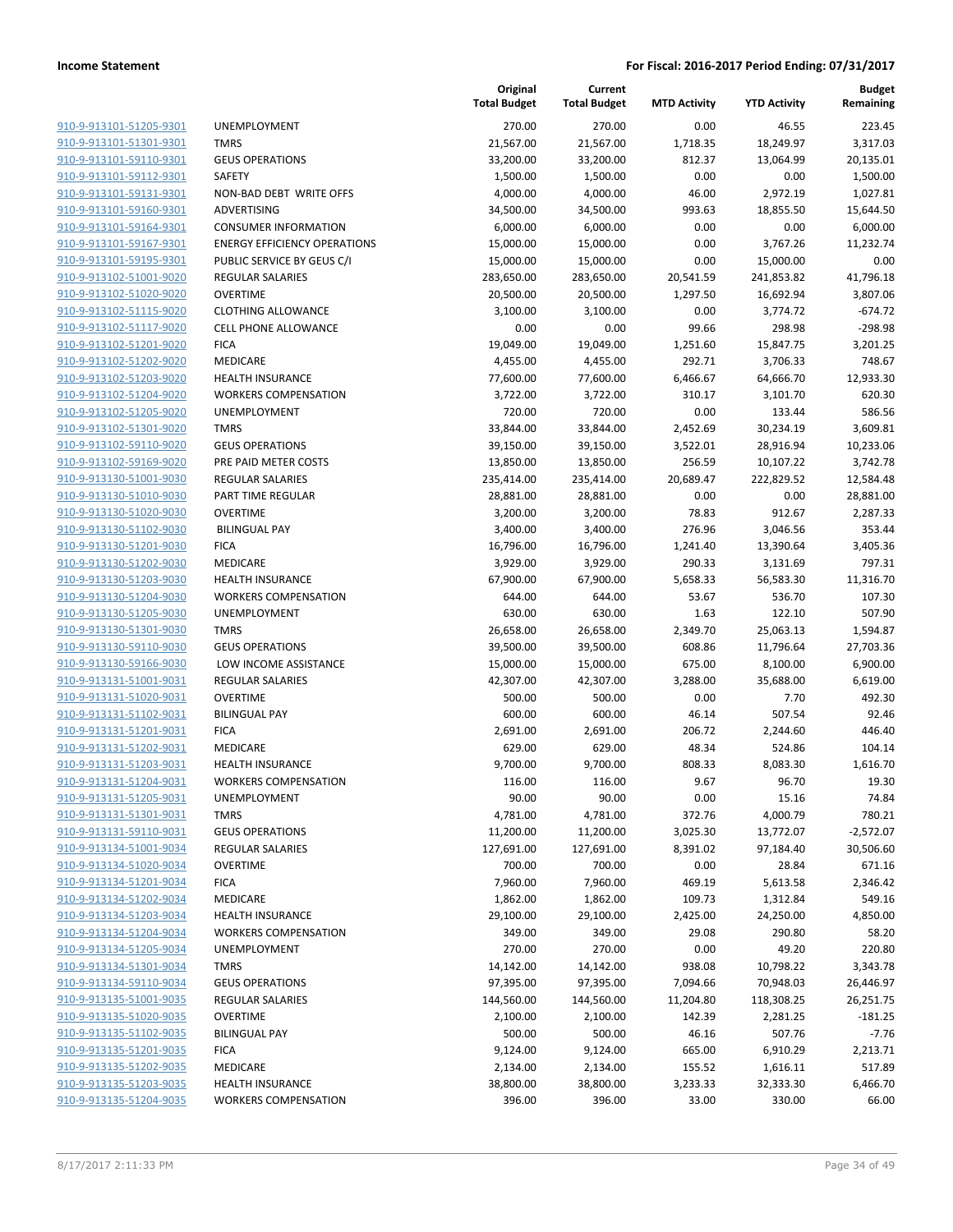| 910-9-913135-51205-9035                                   |
|-----------------------------------------------------------|
| 910-9-913135-51301-9035                                   |
| 910-9-913135-59110-9035                                   |
| 910-9-913135-59170-9035                                   |
| 910-9-913135-59172-9035                                   |
| 910-9-913135-59173-9035                                   |
| 910-9-913135-59174-9035                                   |
| 910-9-913135-59175-9035                                   |
| 910-9-913135-59179-9035                                   |
| 910-9-913136-51001-9036                                   |
| 910-9-913136-51020-9036                                   |
| 910-9-913136-51115-9036                                   |
| 910-9-913136-51201-9036                                   |
|                                                           |
| 910-9-913136-51202-9036                                   |
| 910-9-913136-51203-9036                                   |
| 910-9-913136-51204-9036                                   |
| 910-9-913136-51205-9036                                   |
| 910-9-913136-51301-9036                                   |
| 910-9-913136-59110-9036                                   |
| 910-9-913136-59141-9036                                   |
| 910-9-913139-59780-9240                                   |
| 910-9-913139-59781-9250                                   |
| 910-9-913139-59902-9301                                   |
| 910-9-913139-59926-9301                                   |
| 910-9-913139-59927-9301                                   |
| 910-9-913139-59928-9301                                   |
| 910-9-913159-59200-9353                                   |
|                                                           |
|                                                           |
| 910-9-913159-59201-9353                                   |
| 910-9-913159-59205-9353                                   |
| 910-9-913190-59391-9900                                   |
| 910-9-913190-59392-9900                                   |
| 910-9-930000-59060-5650                                   |
| 910-9-930000-59110-5600                                   |
| 910-9-930161-51001-5610                                   |
| <u>910-9-930161-51020-5610</u>                            |
| 910-9-930161-51116-5610                                   |
| 910-9-930161-51117-5610                                   |
| 910-9-930161-51201-5610                                   |
| 910-9-930161-51202-5610                                   |
| <u>910-9-930161-51203-5610</u>                            |
| 910-9-930161-51204-5610                                   |
| <u>910-9-930161-51205-5610</u>                            |
| 910-9-930161-51301-5610                                   |
| 910-9-930161-59110-5610                                   |
| 910-9-930161-59146-5610                                   |
| <u>910-9-930181-51001-5810</u>                            |
|                                                           |
| 910-9-930181-51020-5810<br>910-9-930181-51117-5810        |
| 910-9-930181-51201-5810                                   |
|                                                           |
| <u>910-9-930181-51202-5810</u>                            |
| <u>910-9-930181-51203-5810</u>                            |
| 910-9-930181-51204-5810                                   |
| 910-9-930181-51205-5810                                   |
| 910-9-930181-51301-5810                                   |
| <u>910-9-930181-59110-5810</u>                            |
| <u>910-9-931080-51001-5800</u>                            |
| <u>910-9-931080-51011-5800</u>                            |
| <u>910-9-931080-51020-5800</u><br>910-9-931080-51115-5800 |

|                                                    |                                                        | Original<br><b>Total Budget</b> | Current<br><b>Total Budget</b> | <b>MTD Activity</b> | <b>YTD Activity</b>   | <b>Budget</b><br>Remaining |
|----------------------------------------------------|--------------------------------------------------------|---------------------------------|--------------------------------|---------------------|-----------------------|----------------------------|
| 910-9-913135-51205-9035                            | <b>UNEMPLOYMENT</b>                                    | 360.00                          | 360.00                         | 2.28                | 58.69                 | 301.31                     |
| 910-9-913135-51301-9035                            | <b>TMRS</b>                                            | 16,209.00                       | 16,209.00                      | 1,273.76            | 13,418.03             | 2,790.97                   |
| 910-9-913135-59110-9035                            | <b>GEUS OPERATIONS</b>                                 | 30,700.00                       | 30,700.00                      | 2,442.58            | 21,592.13             | 9,107.87                   |
| 910-9-913135-59170-9035                            | <b>CREDIT CARD FEES</b>                                | 72,000.00                       | 72,000.00                      | 8,225.62            | 68,790.90             | 3,209.10                   |
| 910-9-913135-59172-9035                            | LOCKBOX OVER/SHORT                                     | 500.00                          | 500.00                         | 0.00                | 0.00                  | 500.00                     |
| 910-9-913135-59173-9035                            | <b>ONLINE PAYMENT OVER/SHORT</b>                       | 500.00                          | 500.00                         | 0.00                | 0.00                  | 500.00                     |
| 910-9-913135-59174-9035                            | <b>BANK RECS OVER/SHORT</b>                            | 100.00                          | 100.00                         | 0.00                | $-841.36$             | 941.36                     |
| 910-9-913135-59175-9035                            | <b>CASHIERS OVER/SHORT</b>                             | 500.00                          | 500.00                         | 0.35                | $-50.38$              | 550.38                     |
| 910-9-913135-59179-9035                            | <b>AMPY OVER/SHORT</b>                                 | 100.00                          | 100.00                         | 0.00                | 0.00                  | 100.00                     |
| 910-9-913136-51001-9036                            | <b>REGULAR SALARIES</b>                                | 30,243.00                       | 30,243.00                      | 2,332.80            | 25,430.60             | 4,812.40                   |
| 910-9-913136-51020-9036                            | <b>OVERTIME</b>                                        | 100.00                          | 100.00                         | 43.74               | 231.30                | $-131.30$                  |
| 910-9-913136-51115-9036                            | <b>CLOTHING ALLOWANCE</b>                              | 250.00                          | 250.00                         | 0.00                | 214.11                | 35.89                      |
| 910-9-913136-51201-9036                            | <b>FICA</b>                                            | 1,897.00                        | 1,897.00                       | 124.87              | 1,374.83              | 522.17                     |
| 910-9-913136-51202-9036                            | <b>MEDICARE</b>                                        | 444.00                          | 444.00                         | 29.21               | 321.59                | 122.41                     |
| 910-9-913136-51203-9036                            | <b>HEALTH INSURANCE</b>                                | 9,700.00                        | 9,700.00                       | 808.33              | 8,083.30              | 1,616.70                   |
| 910-9-913136-51204-9036                            | <b>WORKERS COMPENSATION</b>                            | 1,015.00                        | 1,015.00                       | 84.58               | 845.80                | 169.20                     |
| 910-9-913136-51205-9036                            | UNEMPLOYMENT                                           | 90.00                           | 90.00                          | 0.00                | 12.88                 | 77.12                      |
| 910-9-913136-51301-9036                            | <b>TMRS</b>                                            | 3,370.00                        | 3,370.00                       | 265.69              | 2,850.63              | 519.37                     |
| 910-9-913136-59110-9036                            | <b>GEUS OPERATIONS</b>                                 | 22,000.00                       | 22,000.00                      | 1,875.06            | 7,133.82              | 14,866.18                  |
| 910-9-913136-59141-9036                            | UTILITY BILLS                                          | 53,000.00                       | 53,000.00                      | 3,656.05            | 35,050.91             | 17,949.09                  |
| 910-9-913139-59780-9240                            | PROPERTY INSURANCE                                     | 12,400.00                       | 8,825.00                       | 0.00                | 8,823.73              | 1.27                       |
| 910-9-913139-59781-9250                            | <b>LIABILITY INSURANCE</b>                             | 7,700.00                        | 3,305.00                       | 0.00                | 3,302.57              | 2.43                       |
| 910-9-913139-59902-9301                            | XFER to COG - ADMIN EXPENSES                           | 86,942.00                       | 90,387.00                      | 7,532.33            | 75,323.30             | 15,063.70                  |
| 910-9-913139-59926-9301                            | XFER to COG - GARAGE                                   | 7,949.00                        | 8,026.00                       | 668.75              | 6,687.50              | 1,338.50                   |
| 910-9-913139-59927-9301<br>910-9-913139-59928-9301 | XFER to COG - INSURANCE                                | 6,461.00                        | 5,997.00                       | 499.67              | 4,996.70              | 1,000.30                   |
| 910-9-913159-59200-9353                            | XFER to COG - IT                                       | 125,282.00                      | 136,407.00                     | 11,367.25           | 113,672.50            | 22,734.50                  |
| 910-9-913159-59201-9353                            | LANDSCAPING MAINTENANCE<br><b>BUILDINGS MAINTNANCE</b> | 3,000.00                        | 3,000.00                       | 215.00              | 1,725.02              | 1,274.98                   |
| 910-9-913159-59205-9353                            | <b>EQUIPMENT MAINTENANCE</b>                           | 23,000.00<br>37,000.00          | 23,000.00<br>37,000.00         | 0.00<br>1,642.16    | 15,095.42<br>9,430.28 | 7,904.58<br>27,569.72      |
| 910-9-913190-59391-9900                            | FURNITURE & OFFICE EQUIPMENT                           | 8,000.00                        | 8,000.00                       | 0.00                | 0.00                  | 8,000.00                   |
| 910-9-913190-59392-9900                            | <b>TRANSPORTATION EQUIPMENT</b>                        | 40,000.00                       | 40,000.00                      | 19,919.00           | 39,838.00             | 162.00                     |
| 910-9-930000-59060-5650                            | <b>TRANSMISSION COSTS</b>                              | 1,250,000.00                    | 1,250,000.00                   | 104,135.27          | 969,337.11            | 280,662.89                 |
| 910-9-930000-59110-5600                            | <b>GEUS OPERATIONS</b>                                 | 91,000.00                       | 91,000.00                      | 6,277.77            | 81,336.51             | 9,663.49                   |
| 910-9-930161-51001-5610                            | <b>REGULAR SALARIES</b>                                | 234,047.00                      | 234,047.00                     | 19,888.49           | 192,739.05            | 41,307.95                  |
| 910-9-930161-51020-5610                            | <b>OVERTIME</b>                                        | 32,000.00                       | 32,000.00                      | 2,156.08            | 23,548.76             | 8,451.24                   |
| 910-9-930161-51116-5610                            | <b>CAR ALLOWANCE</b>                                   | 3,000.00                        | 3,000.00                       | 230.76              | 2,538.36              | 461.64                     |
| 910-9-930161-51117-5610                            | <b>CELL PHONE ALLOWANCE</b>                            | 648.00                          | 648.00                         | 49.84               | 556.54                | 91.46                      |
| 910-9-930161-51201-5610                            | <b>FICA</b>                                            | 16,721.00                       | 16,721.00                      | 1,350.24            | 13,168.85             | 3,552.15                   |
| 910-9-930161-51202-5610                            | <b>MEDICARE</b>                                        | 3,911.00                        | 3,911.00                       | 315.78              | 3,079.83              | 831.17                     |
| 910-9-930161-51203-5610                            | <b>HEALTH INSURANCE</b>                                | 32,738.00                       | 32,738.00                      | 2,728.17            | 27,281.70             | 5,456.30                   |
| 910-9-930161-51204-5610                            | <b>WORKERS COMPENSATION</b>                            | 640.00                          | 640.00                         | 53.33               | 533.30                | 106.70                     |
| 910-9-930161-51205-5610                            | UNEMPLOYMENT                                           | 304.00                          | 304.00                         | 3.47                | 62.75                 | 241.25                     |
| 910-9-930161-51301-5610                            | <b>TMRS</b>                                            | 29,707.00                       | 29,707.00                      | 2,495.95            | 24,342.93             | 5,364.07                   |
| 910-9-930161-59110-5610                            | <b>GEUS OPERATIONS</b>                                 | 17,500.00                       | 17,500.00                      | 235.39              | 3,173.13              | 14,326.87                  |
| 910-9-930161-59146-5610                            | TRAINING AND/OR TRAVEL                                 | 32,000.00                       | 32,000.00                      | 1,962.64            | 20,292.08             | 11,707.92                  |
| 910-9-930181-51001-5810                            | REGULAR SALARIES                                       | 142,964.00                      | 142,964.00                     | 9,137.21            | 116,612.92            | 26,351.08                  |
| 910-9-930181-51020-5810                            | <b>OVERTIME</b>                                        | 32,100.00                       | 32,100.00                      | 2,171.42            | 23,682.65             | 8,417.35                   |
| 910-9-930181-51117-5810                            | <b>CELL PHONE ALLOWANCE</b>                            | 216.00                          | 216.00                         | 16.60               | 174.30                | 41.70                      |
| 910-9-930181-51201-5810                            | <b>FICA</b>                                            | 10,868.00                       | 10,868.00                      | 702.16              | 8,709.62              | 2,158.38                   |
| 910-9-930181-51202-5810                            | <b>MEDICARE</b>                                        | 2,542.00                        | 2,542.00                       | 164.22              | 2,036.93              | 505.07                     |
| 910-9-930181-51203-5810                            | <b>HEALTH INSURANCE</b>                                | 23,038.00                       | 23,038.00                      | 1,919.83            | 19,198.30             | 3,839.70                   |
| 910-9-930181-51204-5810                            | <b>WORKERS COMPENSATION</b>                            | 391.00                          | 391.00                         | 32.58               | 325.80                | 65.20                      |
| 910-9-930181-51205-5810                            | UNEMPLOYMENT                                           | 214.00                          | 214.00                         | 0.00                | 36.74                 | 177.26                     |
| 910-9-930181-51301-5810                            | <b>TMRS</b>                                            | 19,307.00                       | 19,307.00                      | 1,266.16            | 15,544.39             | 3,762.61                   |
| 910-9-930181-59110-5810                            | <b>GEUS OPERATIONS</b>                                 | 12,500.00                       | 12,500.00                      | 126.31              | 3,553.24              | 8,946.76                   |
| 910-9-931080-51001-5800                            | REGULAR SALARIES                                       | 485,140.00                      | 485,140.00                     | 38,091.93           | 415,135.40            | 70,004.60                  |
| 910-9-931080-51011-5800                            | PART TIME TEMPORARY                                    | 35,120.00                       | 35,120.00                      | 0.00                | 0.00                  | 35,120.00                  |
| 910-9-931080-51020-5800                            | <b>OVERTIME</b>                                        | 0.00                            | 0.00                           | 0.00                | 851.52                | $-851.52$                  |
| 910-9-931080-51115-5800                            | <b>CLOTHING ALLOWANCE</b>                              | 500.00                          | 500.00                         | 0.00                | 423.75                | 76.25                      |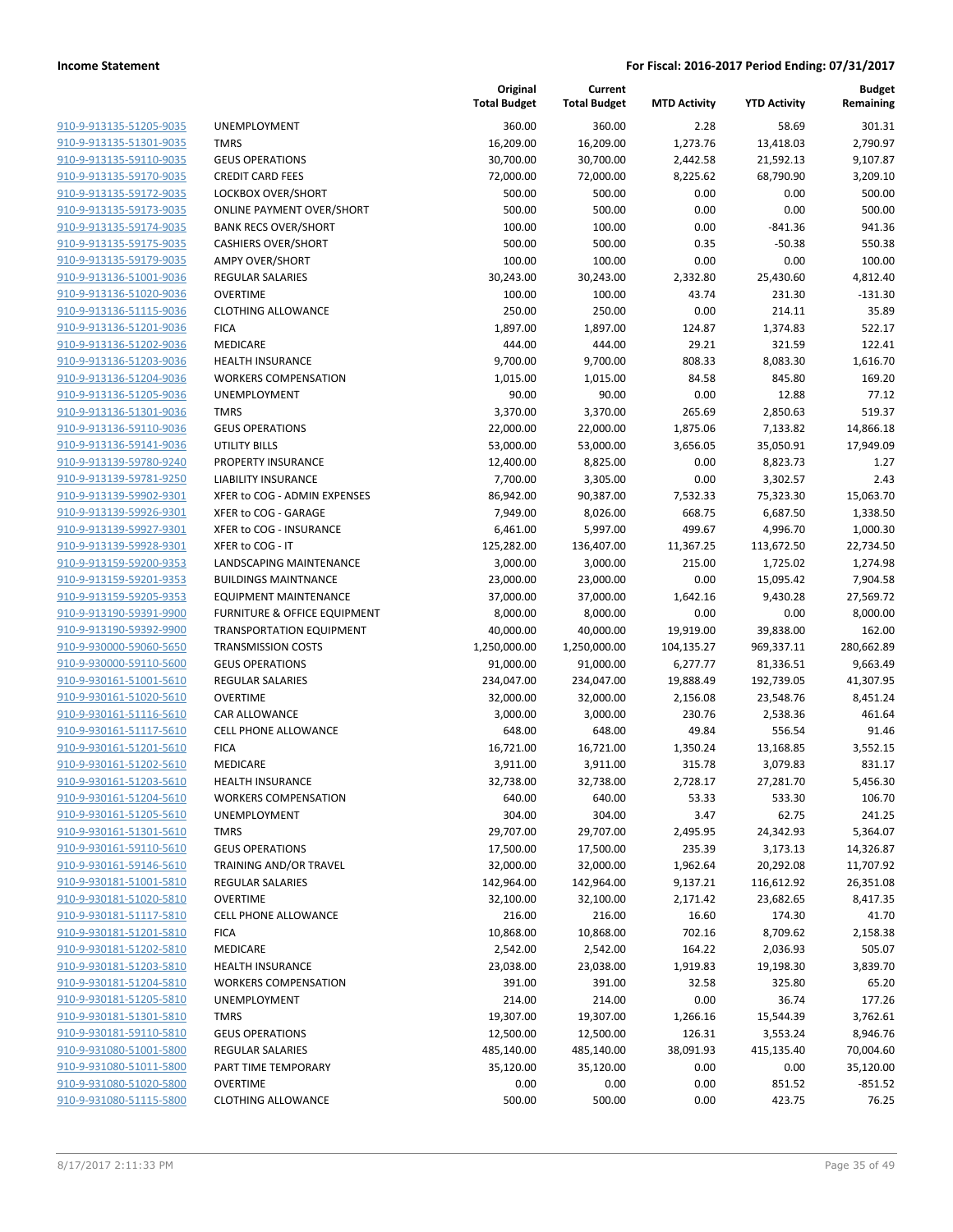| 910-9-931080-51116-5800        |
|--------------------------------|
| 910-9-931080-51117-5800        |
| 910-9-931080-51201-5800        |
| 910-9-931080-51202-5800        |
| <u>910-9-931080-51203-5800</u> |
| 910-9-931080-51204-5800        |
| 910-9-931080-51205-5800        |
| 910-9-931080-51301-5800        |
| 910-9-931080-59110-5800        |
| 910-9-931080-59205-5800        |
| 910-9-931088-51001-5880        |
| 910-9-931088-51201-5880        |
| 910-9-931088-51202-5880        |
| 910-9-931088-51203-5880        |
| 910-9-931088-51204-5880        |
| 910-9-931088-51205-5880        |
| 910-9-931088-51301-5880        |
| 910-9-931088-59110-5880        |
| 910-9-931092-51001-9202        |
| 910-9-931092-51117-9202        |
| 910-9-931092-51201-9202        |
| 910-9-931092-51202-9202        |
| 910-9-931092-51203-9202        |
| 910-9-931092-51204-9202        |
| 910-9-931092-51205-9202        |
| 910-9-931092-51301-9202        |
| 910-9-931092-59110-9212        |
| 910-9-931092-59130-9212        |
| 910-9-931093-59205-9352        |
| 910-9-931099-59391-9900        |
| 910-9-931462-51001-5620        |
| 910-9-931462-51115-5620        |
| 910-9-931462-51117-5620        |
|                                |
| 910-9-931462-51201-5620        |
| 910-9-931462-51202-5620        |
| 910-9-931462-51203-5620        |
| 910-9-931462-51204-5620        |
| 910-9-931462-51205-5620        |
| 910-9-931462-51301-5620        |
| 910-9-931462-59110-5620        |
| 910-9-931462-59198-5620        |
| 910-9-931462-59199-5620        |
| 910-9-931470-51001-5700        |
| 910-9-931470-51020-5700        |
| 910-9-931470-51115-5700        |
| 910-9-931470-51117-5700        |
| 910-9-931470-51201-5700        |
| 910-9-931470-51202-5700        |
| 910-9-931470-51203-5700        |
| <u>910-9-931470-51204-5700</u> |
| 910-9-931470-51205-5700        |
| 910-9-931470-51301-5700        |
| 910-9-931470-59205-5700        |
| 910-9-931470-59253-5700        |
| 910-9-931490-59353-9900        |
| 910-9-931491-51001-9911        |
| 910-9-931491-51201-9911        |
| 910-9-931491-51202-9911        |
| 910-9-931491-51301-9911        |
|                                |

|                         |                                 | Original<br><b>Total Budget</b> | Current<br><b>Total Budget</b> | <b>MTD Activity</b> | <b>YTD Activity</b> | <b>Budget</b><br>Remaining |
|-------------------------|---------------------------------|---------------------------------|--------------------------------|---------------------|---------------------|----------------------------|
| 910-9-931080-51116-5800 | <b>CAR ALLOWANCE</b>            | 7,900.00                        | 3,900.00                       | 300.00              | 3,300.00            | 600.00                     |
| 910-9-931080-51117-5800 | <b>CELL PHONE ALLOWANCE</b>     | 3,434.00                        | 3,434.00                       | 264.16              | 2,894.60            | 539.40                     |
| 910-9-931080-51201-5800 | <b>FICA</b>                     | 31,031.00                       | 31,031.00                      | 2,287.49            | 23,946.68           | 7,084.32                   |
| 910-9-931080-51202-5800 | <b>MEDICARE</b>                 | 7,703.00                        | 7,703.00                       | 534.98              | 5,844.53            | 1,858.47                   |
| 910-9-931080-51203-5800 | <b>HEALTH INSURANCE</b>         | 52,380.00                       | 52,380.00                      | 4,365.00            | 43,650.00           | 8,730.00                   |
| 910-9-931080-51204-5800 | <b>WORKERS COMPENSATION</b>     | 1,700.00                        | 1,700.00                       | 141.67              | 1,416.70            | 283.30                     |
| 910-9-931080-51205-5800 | UNEMPLOYMENT                    | 486.00                          | 486.00                         | 0.00                | 93.83               | 392.17                     |
| 910-9-931080-51301-5800 | <b>TMRS</b>                     | 54,649.00                       | 54,649.00                      | 3,963.41            | 43,402.42           | 11,246.58                  |
| 910-9-931080-59110-5800 | <b>GEUS OPERATIONS</b>          | 26,000.00                       | 26,000.00                      | 1,491.20            | 14,026.83           | 11,973.17                  |
| 910-9-931080-59205-5800 | <b>EQUIPMENT MAINTENANCE</b>    | 5,350.00                        | 5,350.00                       | 1,253.39            | 1,721.05            | 3,628.95                   |
| 910-9-931088-51001-5880 | <b>REGULAR SALARIES</b>         | 82,118.00                       | 82,118.00                      | 6,080.00            | 60,735.66           | 21,382.34                  |
| 910-9-931088-51201-5880 | <b>FICA</b>                     | 5,091.00                        | 5,091.00                       | 337.87              | 3,471.74            | 1,619.26                   |
| 910-9-931088-51202-5880 | <b>MEDICARE</b>                 | 1,191.00                        | 1,191.00                       | 79.02               | 811.93              | 379.07                     |
| 910-9-931088-51203-5880 | <b>HEALTH INSURANCE</b>         | 19,400.00                       | 19,400.00                      | 1,616.66            | 16,166.60           | 3,233.40                   |
| 910-9-931088-51204-5880 | <b>WORKERS COMPENSATION</b>     | 225.00                          | 225.00                         | 18.75               | 187.50              | 37.50                      |
| 910-9-931088-51205-5880 | UNEMPLOYMENT                    | 180.00                          | 180.00                         | 0.00                | 33.45               | 146.55                     |
| 910-9-931088-51301-5880 | <b>TMRS</b>                     | 9,045.00                        | 9,045.00                       | 679.74              | 6,815.89            | 2,229.11                   |
| 910-9-931088-59110-5880 | <b>GEUS OPERATIONS</b>          | 4,360.00                        | 4,360.00                       | 143.25              | 1,814.01            | 2,545.99                   |
| 910-9-931092-51001-9202 | <b>REGULAR SALARIES</b>         | 97,885.00                       | 97,885.00                      | 7,611.84            | 83,612.16           | 14,272.84                  |
| 910-9-931092-51117-9202 | <b>CELL PHONE ALLOWANCE</b>     | 1,632.00                        | 1,632.00                       | 125.54              | 1,392.01            | 239.99                     |
| 910-9-931092-51201-9202 | <b>FICA</b>                     | 6,170.00                        | 6,170.00                       | 449.14              | 4,959.42            | 1,210.58                   |
| 910-9-931092-51202-9202 | <b>MEDICARE</b>                 | 1,443.00                        | 1,443.00                       | 105.04              | 1,159.86            | 283.14                     |
| 910-9-931092-51203-9202 | <b>HEALTH INSURANCE</b>         | 16,490.00                       | 16,490.00                      | 1,374.17            | 13,741.70           | 2,748.30                   |
| 910-9-931092-51204-9202 | <b>WORKERS COMPENSATION</b>     | 268.00                          | 268.00                         | 22.33               | 223.30              | 44.70                      |
| 910-9-931092-51205-9202 | UNEMPLOYMENT                    | 153.00                          | 153.00                         | 0.00                | 27.45               | 125.55                     |
| 910-9-931092-51301-9202 | <b>TMRS</b>                     | 10,962.00                       | 10,962.00                      | 865.04              | 9,392.80            | 1,569.20                   |
| 910-9-931092-59110-9212 | <b>GEUS OPERATIONS</b>          | 15,500.00                       | 15,500.00                      | 993.50              | 6,460.40            | 9,039.60                   |
| 910-9-931092-59130-9212 | PHONE MANAGEMENT SERVICE        | 66,900.00                       | 66,900.00                      | 5,560.00            | 50,040.00           | 16,860.00                  |
| 910-9-931093-59205-9352 | EQUIPMENT MAINTENANCE - IT      | 10,000.00                       | 10,000.00                      | 0.00                | 2,110.18            | 7,889.82                   |
| 910-9-931099-59391-9900 | FURNITURE & OFFICE EQUIPMENT    | 15,000.00                       | 35,200.00                      | 10,359.72           | 20,451.92           | 14,748.08                  |
| 910-9-931462-51001-5620 | <b>REGULAR SALARIES</b>         | 59,851.00                       | 59,851.00                      | 4,761.60            | 51,270.40           | 8,580.60                   |
| 910-9-931462-51115-5620 | <b>CLOTHING ALLOWANCE</b>       | 150.00                          | 150.00                         | 0.00                | 68.75               | 81.25                      |
| 910-9-931462-51117-5620 | <b>CELL PHONE ALLOWANCE</b>     | 480.00                          | 480.00                         | 36.92               | 424.58              | 55.42                      |
| 910-9-931462-51201-5620 | <b>FICA</b>                     | 3,651.00                        | 3,651.00                       | 262.26              | 2,854.74            | 796.26                     |
| 910-9-931462-51202-5620 | MEDICARE                        | 877.00                          | 877.00                         | 61.34               | 667.63              | 209.37                     |
| 910-9-931462-51203-5620 | <b>HEALTH INSURANCE</b>         | 4,850.00                        | 4,850.00                       | 404.17              | 4,041.70            | 808.30                     |
| 910-9-931462-51204-5620 | <b>WORKERS COMPENSATION</b>     | 899.00                          | 899.00                         | 74.92               | 749.20              | 149.80                     |
| 910-9-931462-51205-5620 | UNEMPLOYMENT                    | 45.00                           | 45.00                          | 0.00                | 8.55                | 36.45                      |
| 910-9-931462-51301-5620 | <b>TMRS</b>                     | 6,662.00                        | 6,662.00                       | 536.48              | 5,718.72            | 943.28                     |
| 910-9-931462-59110-5620 | <b>GEUS OPERATIONS</b>          | 19,420.00                       | 19,420.00                      | 548.35              | 13,725.19           | 5,694.81                   |
| 910-9-931462-59198-5620 | <b>COLOCATION CHARGES</b>       | 9,979.00                        | 9,979.00                       | 0.00                | 9,979.00            | 0.00                       |
| 910-9-931462-59199-5620 | <b>LEASE OF DARK FIBER</b>      | 206,520.00                      | 206,520.00                     | 0.00                | 206,520.00          | 0.00                       |
| 910-9-931470-51001-5700 | <b>REGULAR SALARIES</b>         | 70,708.00                       | 70,708.00                      | 5,547.20            | 60,350.41           | 10,357.59                  |
| 910-9-931470-51020-5700 | <b>OVERTIME</b>                 | 2,600.00                        | 2,600.00                       | 279.50              | 2,381.30            | 218.70                     |
| 910-9-931470-51115-5700 | <b>CLOTHING ALLOWANCE</b>       | 500.00                          | 500.00                         | 0.00                | 495.53              | 4.47                       |
| 910-9-931470-51117-5700 | <b>CELL PHONE ALLOWANCE</b>     | 432.00                          | 432.00                         | 33.24               | 382.24              | 49.76                      |
| 910-9-931470-51201-5700 | <b>FICA</b>                     | 4,603.00                        | 4,603.00                       | 318.23              | 3,478.58            | 1,124.42                   |
| 910-9-931470-51202-5700 | MEDICARE                        | 1,077.00                        | 1,077.00                       | 74.43               | 813.53              | 263.47                     |
| 910-9-931470-51203-5700 | <b>HEALTH INSURANCE</b>         | 9,700.00                        | 9,700.00                       | 808.33              | 8,083.30            | 1,616.70                   |
| 910-9-931470-51204-5700 | <b>WORKERS COMPENSATION</b>     | 1,060.00                        | 1,060.00                       | 88.33               | 883.30              | 176.70                     |
| 910-9-931470-51205-5700 | UNEMPLOYMENT                    | 90.00                           | 90.00                          | 0.00                | 18.21               | 71.79                      |
| 910-9-931470-51301-5700 | <b>TMRS</b>                     | 8,177.00                        | 8,177.00                       | 655.14              | 6,975.10            | 1,201.90                   |
| 910-9-931470-59205-5700 | <b>EQUIPMENT MAINTENANCE</b>    | 5,400.00                        | 5,400.00                       | 6.35                | 3,032.55            | 2,367.45                   |
| 910-9-931470-59253-5700 | TRANSMISSION SUBSTATION MAINT   | 43,400.00                       | 43,400.00                      | 658.20              | 33,005.99           | 10,394.01                  |
| 910-9-931490-59353-9900 | <b>TRANSMISSION SUBSTATIONS</b> | 36,250.00                       | 36,250.00                      | 0.00                | 14,670.55           | 21,579.45                  |
| 910-9-931491-51001-9911 | <b>REGULAR SALARIES</b>         | 5,000.00                        | 5,000.00                       | 0.00                | 0.00                | 5,000.00                   |
| 910-9-931491-51201-9911 | <b>FICA</b>                     | 310.00                          | 310.00                         | 0.00                | 0.00                | 310.00                     |
| 910-9-931491-51202-9911 | MEDICARE                        | 73.00                           | 73.00                          | 0.00                | 0.00                | 73.00                      |
| 910-9-931491-51301-9911 | <b>TMRS</b>                     | 551.00                          | 551.00                         | 0.00                | 0.00                | 551.00                     |
|                         |                                 |                                 |                                |                     |                     |                            |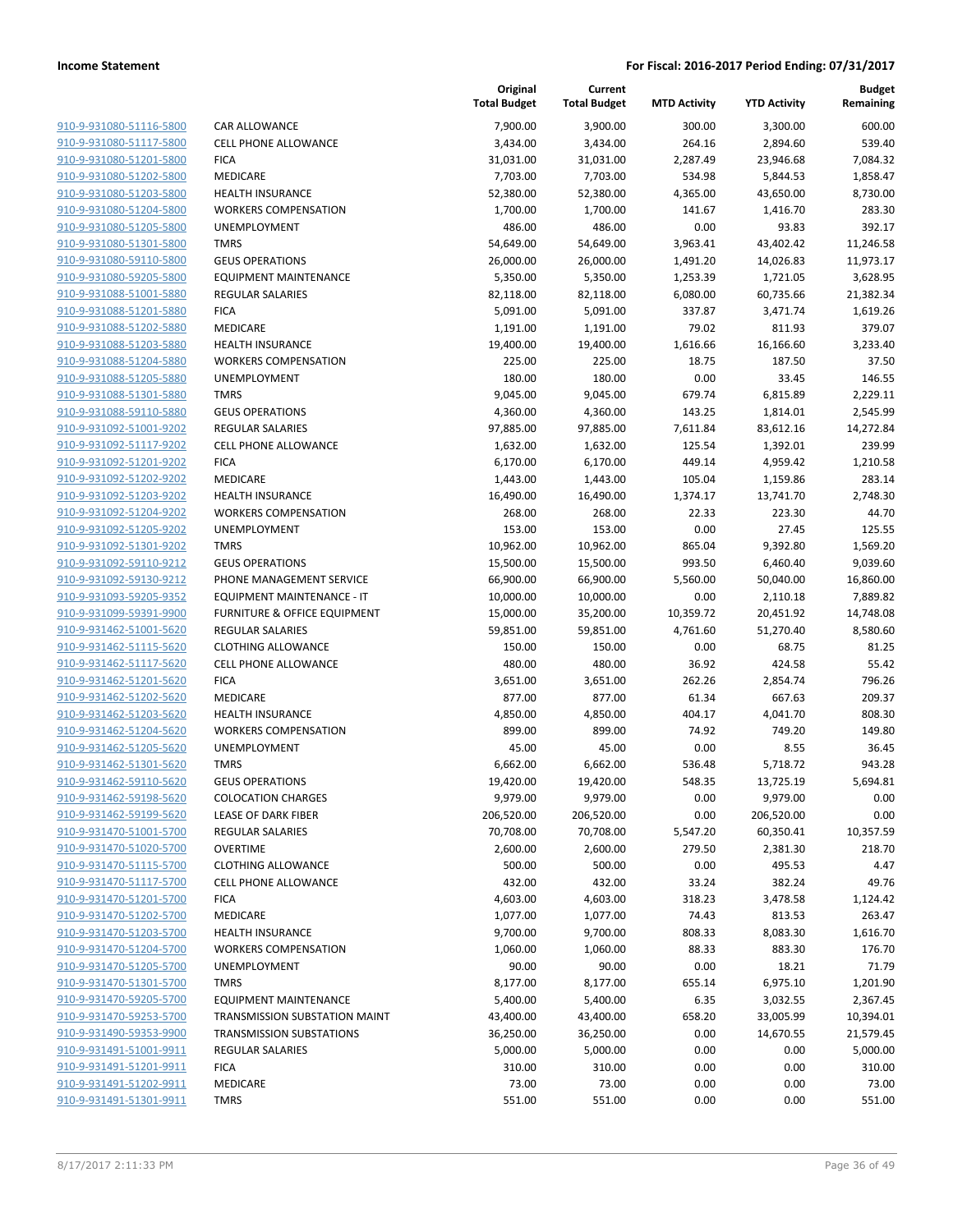|                         |                                     | Original<br><b>Total Budget</b> | Current<br><b>Total Budget</b> | <b>MTD Activity</b> | <b>YTD Activity</b> | Budget<br>Remaining |
|-------------------------|-------------------------------------|---------------------------------|--------------------------------|---------------------|---------------------|---------------------|
| 910-9-931528-51001-5820 | <b>REGULAR SALARIES</b>             | 59,851.00                       | 59,851.00                      | 4,761.60            | 51,270.40           | 8,580.60            |
| 910-9-931528-51115-5820 | <b>CLOTHING ALLOWANCE</b>           | 150.00                          | 150.00                         | 0.00                | 68.75               | 81.25               |
| 910-9-931528-51117-5820 | <b>CELL PHONE ALLOWANCE</b>         | 480.00                          | 480.00                         | 36.92               | 387.66              | 92.34               |
| 910-9-931528-51201-5820 | <b>FICA</b>                         | 3,651.00                        | 3,651.00                       | 297.50              | 3,208.13            | 442.87              |
| 910-9-931528-51202-5820 | MEDICARE                            | 877.00                          | 877.00                         | 69.58               | 750.37              | 126.63              |
| 910-9-931528-51203-5820 | <b>HEALTH INSURANCE</b>             | 4,850.00                        | 4,850.00                       | 404.17              | 4,041.70            | 808.30              |
| 910-9-931528-51204-5820 | <b>WORKERS COMPENSATION</b>         | 899.00                          | 899.00                         | 74.92               | 749.20              | 149.80              |
| 910-9-931528-51205-5820 | UNEMPLOYMENT                        | 45.00                           | 45.00                          | 0.00                | 7.96                | 37.04               |
| 910-9-931528-51301-5820 | <b>TMRS</b>                         | 6,662.00                        | 6,662.00                       | 536.48              | 5,718.72            | 943.28              |
| 910-9-931528-59110-5820 | <b>GEUS OPERATIONS</b>              | 22,200.00                       | 22,200.00                      | 549.16              | 7,694.63            | 14,505.37           |
| 910-9-931529-51001-5920 | <b>REGULAR SALARIES</b>             | 70,708.00                       | 70,708.00                      | 5,547.20            | 60,350.41           | 10,357.59           |
| 910-9-931529-51020-5920 | <b>OVERTIME</b>                     | 3,200.00                        | 3,200.00                       | 279.50              | 2,381.30            | 818.70              |
| 910-9-931529-51115-5920 | <b>CLOTHING ALLOWANCE</b>           | 500.00                          | 500.00                         | 0.00                | 497.03              | 2.97                |
| 910-9-931529-51117-5920 | <b>CELL PHONE ALLOWANCE</b>         | 432.00                          | 432.00                         | 33.20               | 348.60              | 83.40               |
| 910-9-931529-51201-5920 | <b>FICA</b>                         | 4,640.00                        | 4,640.00                       | 363.31              | 3,911.99            | 728.01              |
| 910-9-931529-51202-5920 | MEDICARE                            | 1,085.00                        | 1,085.00                       | 84.97               | 914.92              | 170.08              |
| 910-9-931529-51203-5920 | <b>HEALTH INSURANCE</b>             | 9,700.00                        | 9,700.00                       | 808.33              | 8,083.30            | 1,616.70            |
| 910-9-931529-51204-5920 | <b>WORKERS COMPENSATION</b>         | 1,060.00                        | 1,060.00                       | 88.33               | 883.30              | 176.70              |
| 910-9-931529-51205-5920 | UNEMPLOYMENT                        | 90.00                           | 90.00                          | 0.00                | 14.81               | 75.19               |
| 910-9-931529-51301-5920 | <b>TMRS</b>                         | 8,243.00                        | 8,243.00                       | 655.14              | 6,975.00            | 1,268.00            |
| 910-9-931529-59205-5920 | EQUIPMENT MAINTENANCE               | 7,300.00                        | 7,300.00                       | 85.97               | 3,090.75            | 4,209.25            |
| 910-9-931529-59262-5920 | DISTRIBUTION SUBSTATION MAINTENANCE | 34,000.00                       | 34,000.00                      | 580.46              | 18,309.37           | 15,690.63           |
| 910-9-931590-59362-9900 | <b>DISTRIBUTION SUBSTATIONS</b>     | 79,750.00                       | 154,750.00                     | 0.00                | 36,051.05           | 118,698.95          |
| 910-9-931591-51001-9912 | <b>REGULAR SALARIES</b>             | 10,000.00                       | 10,000.00                      | 0.00                | 0.00                | 10,000.00           |
| 910-9-931591-51201-9912 | <b>FICA</b>                         | 620.00                          | 620.00                         | 0.00                | 0.00                | 620.00              |
| 910-9-931591-51202-9912 | MEDICARE                            | 145.00                          | 145.00                         | 0.00                | 0.00                | 145.00              |
| 910-9-931591-51301-9912 | <b>TMRS</b>                         | 1,102.00                        | 1,102.00                       | 0.00                | 0.00                | 1,102.00            |
| 910-9-932467-51001-5671 | <b>REGULAR SALARIES</b>             | 65,058.00                       | 65,058.00                      | 8,000.00            | 77,135.80           | $-12,077.80$        |
| 910-9-932467-51011-5671 | PART TIME TEMPORARY                 | 35,050.00                       | 35,050.00                      | 0.00                | 0.00                | 35,050.00           |
| 910-9-932467-51020-5671 | <b>OVERTIME</b>                     | 10,000.00                       | 10,000.00                      | 840.48              | 5,571.84            | 4,428.16            |
| 910-9-932467-51115-5671 | <b>CLOTHING ALLOWANCE</b>           | 550.00                          | 550.00                         | 0.00                | 523.68              | 26.32               |
| 910-9-932467-51201-5671 | <b>FICA</b>                         | 6,861.00                        | 6,861.00                       | 522.87              | 4,872.61            | 1,988.39            |
| 910-9-932467-51202-5671 | MEDICARE                            | 1,605.00                        | 1,605.00                       | 122.29              | 1,139.57            | 465.43              |
| 910-9-932467-51203-5671 | <b>HEALTH INSURANCE</b>             | 9,700.00                        | 9,700.00                       | 808.33              | 8,083.30            | 1,616.70            |
| 910-9-932467-51204-5671 | <b>WORKERS COMPENSATION</b>         | 998.00                          | 998.00                         | 83.17               | 831.70              | 166.30              |
| 910-9-932467-51205-5671 | UNEMPLOYMENT                        | 90.00                           | 90.00                          | 0.00                | 30.94               | 59.06               |
| 910-9-932467-51301-5671 | <b>TMRS</b>                         | 8,329.00                        | 8,329.00                       | 705.66              | 6,897.34            | 1,431.66            |
| 910-9-932467-59110-5671 | <b>GEUS OPERATIONS</b>              | 26,000.00                       | 26,000.00                      | 801.30              | 11,282.57           | 14,717.43           |
| 910-9-932474-51001-5740 | <b>REGULAR SALARIES</b>             | 65,058.00                       | 65,058.00                      | 3,114.72            | 40,504.00           | 24,554.00           |
| 910-9-932474-51020-5740 | <b>OVERTIME</b>                     | 9,700.00                        | 9,700.00                       | 148.32              | 6,084.00            | 3,616.00            |
| 910-9-932474-51115-5740 | <b>CLOTHING ALLOWANCE</b>           | 550.00                          | 550.00                         | 0.00                | 503.03              | 46.97               |
| 910-9-932474-51201-5740 | <b>FICA</b>                         | 4,670.00                        | 4,670.00                       | 178.77              | 2,653.13            | 2,016.87            |
| 910-9-932474-51202-5740 | MEDICARE                            | 1,092.00                        | 1,092.00                       | 41.81               | 620.47              | 471.53              |
| 910-9-932474-51203-5740 | <b>HEALTH INSURANCE</b>             | 9,700.00                        | 9,700.00                       | 808.33              | 8,083.30            | 1,616.70            |
| 910-9-932474-51204-5740 | <b>WORKERS COMPENSATION</b>         | 998.00                          | 998.00                         | 83.17               | 831.70              | 166.30              |
| 910-9-932474-51205-5740 | <b>UNEMPLOYMENT</b>                 | 90.00                           | 90.00                          | 0.00                | 12.27               | 77.73               |
| 910-9-932474-51301-5740 | <b>TMRS</b>                         | 8,296.00                        | 8,296.00                       | 364.81              | 5,149.47            | 3,146.53            |
| 910-9-932474-59205-5740 | <b>EQUIPMENT MAINTENANCE</b>        | 0.00                            | 0.00                           | 0.00                | 191.60              | $-191.60$           |
| 910-9-932474-59257-5740 | TRANSMISSION LINE MAINTENANCE       | 41,700.00                       | 41,700.00                      | 1,764.72            | 23,416.89           | 18,283.11           |
| 910-9-932490-59356-9900 | <b>GEUS TRANSMISSION LINES</b>      | 675,000.00                      | 486,800.00                     | 0.00                | 81,838.64           | 404,961.36          |
| 910-9-932491-51001-9913 | <b>REGULAR SALARIES</b>             | 5,000.00                        | 5,000.00                       | 0.00                | 10,461.25           | $-5,461.25$         |
| 910-9-932491-51020-9913 | <b>OVERTIME</b>                     | 0.00                            | 0.00                           | 0.00                | 1,006.73            | $-1,006.73$         |
| 910-9-932491-51201-9913 | <b>FICA</b>                         | 310.00                          | 310.00                         | 0.00                | 674.42              | $-364.42$           |
| 910-9-932491-51202-9913 | MEDICARE                            | 73.00                           | 73.00                          | 0.00                | 157.72              | $-84.72$            |
| 910-9-932491-51205-9913 | UNEMPLOYMENT                        | 0.00                            | 0.00                           | 0.00                | 7.18                | $-7.18$             |
| 910-9-932491-51301-9913 | <b>TMRS</b>                         | 551.00                          | 551.00                         | 0.00                | 1,307.21            | $-756.21$           |
| 910-9-932500-51001-5801 | REGULAR SALARIES                    | 115,232.00                      | 115,232.00                     | 8,819.20            | 97,011.20           | 18,220.80           |
| 910-9-932500-51115-5801 | <b>CLOTHING ALLOWANCE</b>           | 300.00                          | 300.00                         | 0.00                | 232.16              | 67.84               |
| 910-9-932500-51117-5801 | <b>CELL PHONE ALLOWANCE</b>         | 636.00                          | 636.00                         | 48.92               | 538.12              | 97.88               |
|                         |                                     |                                 |                                |                     |                     |                     |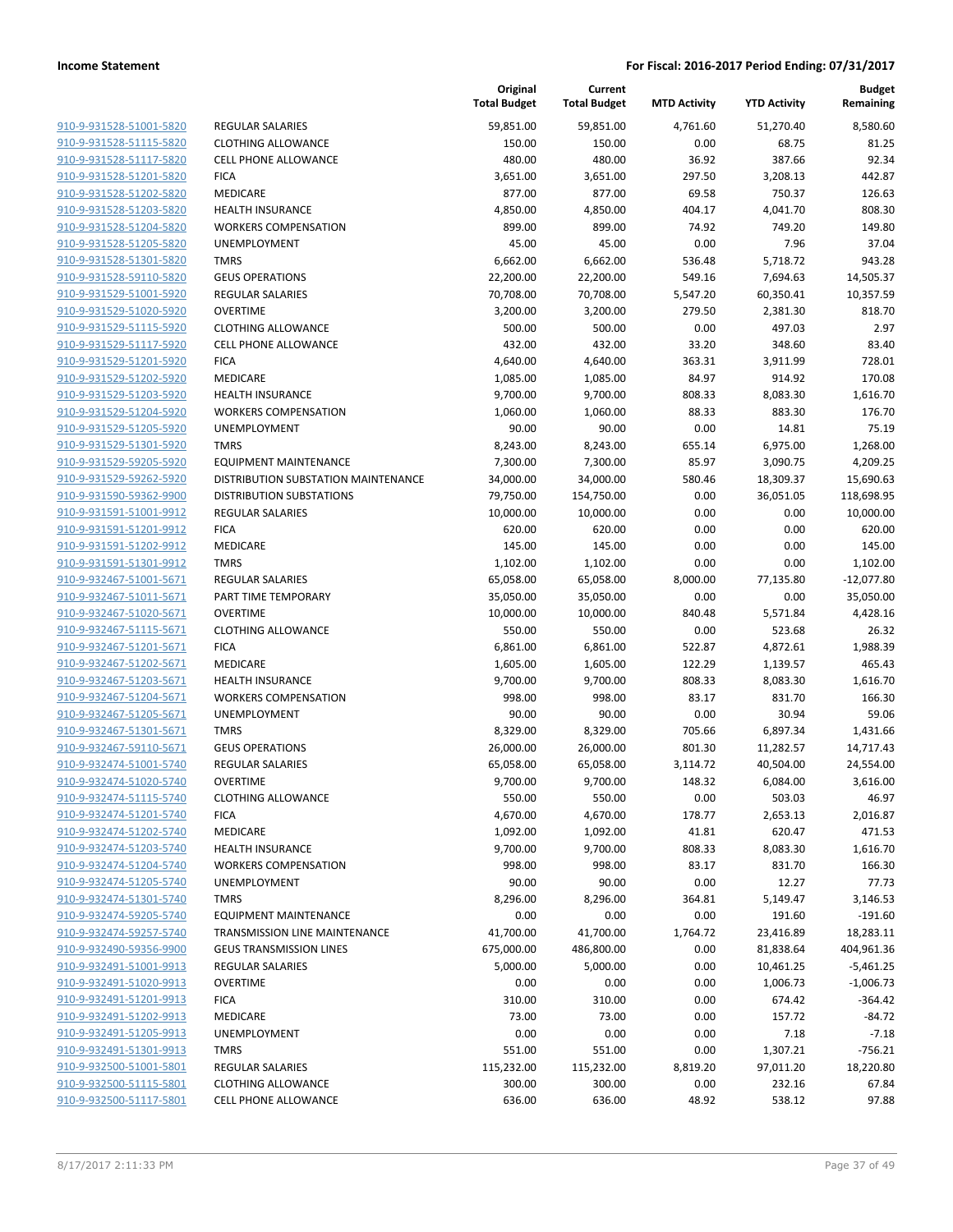|                         |                               | Original<br><b>Total Budget</b> | Current<br><b>Total Budget</b> | <b>MTD Activity</b> | <b>YTD Activity</b> | <b>Budget</b><br>Remaining |
|-------------------------|-------------------------------|---------------------------------|--------------------------------|---------------------|---------------------|----------------------------|
| 910-9-932500-51201-5801 | <b>FICA</b>                   | 7,202.00                        | 7,202.00                       | 525.42              | 5,811.05            | 1,390.95                   |
| 910-9-932500-51202-5801 | MEDICARE                      | 1,685.00                        | 1,685.00                       | 122.88              | 1,359.03            | 325.97                     |
| 910-9-932500-51203-5801 | <b>HEALTH INSURANCE</b>       | 9,700.00                        | 9,700.00                       | 808.33              | 8,083.30            | 1,616.70                   |
| 910-9-932500-51204-5801 | <b>WORKERS COMPENSATION</b>   | 1,702.00                        | 1,702.00                       | 141.83              | 1,418.30            | 283.70                     |
| 910-9-932500-51205-5801 | UNEMPLOYMENT                  | 90.00                           | 90.00                          | 0.00                | 16.51               | 73.49                      |
| 910-9-932500-51301-5801 | <b>TMRS</b>                   | 12,796.00                       | 12,796.00                      | 991.46              | 10,795.02           | 2,000.98                   |
| 910-9-932500-59110-5801 | <b>GEUS OPERATIONS</b>        | 8,900.00                        | 8,900.00                       | 2,617.54            | 7,154.33            | 1,745.67                   |
| 910-9-932500-59112-5801 | SAFETY                        | 48,200.00                       | 48,200.00                      | 1,261.70            | 34,027.03           | 14,172.97                  |
| 910-9-932500-59146-5801 | <b>TRAINING AND/OR TRAVEL</b> | 19,500.00                       | 19,500.00                      | 2,800.00            | 15,271.15           | 4,228.85                   |
| 910-9-932503-51001-5830 | REGULAR SALARIES              | 194,386.00                      | 194,816.00                     | 10,974.47           | 120,937.75          | 73,878.25                  |
| 910-9-932503-51020-5830 | <b>OVERTIME</b>               | 6,600.00                        | 6,600.00                       | 1,062.89            | 8,839.29            | $-2,239.29$                |
| 910-9-932503-51115-5830 | <b>CLOTHING ALLOWANCE</b>     | 700.00                          | 700.00                         | 0.00                | 1,127.26            | $-427.26$                  |
| 910-9-932503-51117-5830 | <b>CELL PHONE ALLOWANCE</b>   | 318.00                          | 318.00                         | 24.46               | 305.75              | 12.25                      |
| 910-9-932503-51201-5830 | <b>FICA</b>                   | 12,524.00                       | 12,524.00                      | 665.57              | 7,270.38            | 5,253.62                   |
| 910-9-932503-51202-5830 | MEDICARE                      | 2,929.00                        | 2,929.00                       | 155.66              | 1,700.34            | 1,228.66                   |
| 910-9-932503-51203-5830 | <b>HEALTH INSURANCE</b>       | 24,250.00                       | 24,250.00                      | 2,020.83            | 20,208.30           | 4,041.70                   |
| 910-9-932503-51204-5830 | <b>WORKERS COMPENSATION</b>   | 2,976.00                        | 2,976.00                       | 248.00              | 2,480.00            | 496.00                     |
| 910-9-932503-51205-5830 | UNEMPLOYMENT                  | 225.00                          | 225.00                         | 0.00                | 32.45               | 192.55                     |
| 910-9-932503-51301-5830 | <b>TMRS</b>                   | 22,251.00                       | 22,251.00                      | 1,348.52            | 14,370.54           | 7,880.46                   |
| 910-9-932503-59110-5830 | <b>GEUS OPERATIONS</b>        | 74,000.00                       | 74,000.00                      | 1,650.06            | 47,177.65           | 26,822.35                  |
| 910-9-932504-51001-5840 | <b>REGULAR SALARIES</b>       | 194,386.00                      | 194,386.00                     | 10,974.47           | 120,937.75          | 73,448.25                  |
| 910-9-932504-51020-5840 | <b>OVERTIME</b>               | 6,600.00                        | 6,600.00                       | 1,062.89            | 8,839.29            | $-2,239.29$                |
| 910-9-932504-51115-5840 | <b>CLOTHING ALLOWANCE</b>     | 700.00                          | 1,130.00                       | 0.00                | 1,127.26            | 2.74                       |
| 910-9-932504-51117-5840 | <b>CELL PHONE ALLOWANCE</b>   | 318.00                          | 318.00                         | 24.46               | 281.29              | 36.71                      |
| 910-9-932504-51201-5840 | <b>FICA</b>                   | 12,524.00                       | 12,524.00                      | 747.83              | 8,067.11            | 4,456.89                   |
| 910-9-932504-51202-5840 | MEDICARE                      | 2,929.00                        | 2,929.00                       | 174.89              | 1,886.69            | 1,042.31                   |
| 910-9-932504-51203-5840 | <b>HEALTH INSURANCE</b>       | 24,250.00                       | 24,250.00                      | 2,020.83            | 20,208.30           | 4,041.70                   |
| 910-9-932504-51204-5840 | <b>WORKERS COMPENSATION</b>   | 2,976.00                        | 2,976.00                       | 248.00              | 2,480.00            | 496.00                     |
| 910-9-932504-51205-5840 | UNEMPLOYMENT                  | 225.00                          | 225.00                         | 0.00                | 25.91               | 199.09                     |
| 910-9-932504-51301-5840 | <b>TMRS</b>                   | 22,251.00                       | 22,251.00                      | 1,348.52            | 14,370.54           | 7,880.46                   |
| 910-9-932504-59110-5840 | <b>GEUS OPERATIONS</b>        | 72,000.00                       | 72,000.00                      | 3,708.78            | 48,818.06           | 23,181.94                  |
| 910-9-932505-51001-5850 | <b>REGULAR SALARIES</b>       | 1,500.00                        | 1,500.00                       | 0.00                | 0.00                | 1,500.00                   |
| 910-9-932505-51201-5850 | <b>FICA</b>                   | 93.00                           | 93.00                          | 0.00                | 0.00                | 93.00                      |
| 910-9-932505-51202-5850 | MEDICARE                      | 22.00                           | 22.00                          | 0.00                | 0.00                | 22.00                      |
| 910-9-932505-51301-5850 | <b>TMRS</b>                   | 165.00                          | 165.00                         | 0.00                | 0.00                | 165.00                     |
|                         | <b>GEUS OPERATIONS</b>        |                                 |                                |                     |                     | 500.00                     |
| 910-9-932505-59110-5850 |                               | 500.00                          | 500.00                         | 0.00                | 0.00                |                            |
| 910-9-932506-51001-5860 | <b>REGULAR SALARIES</b>       | 72,126.00                       | 72,126.00                      | 6,064.00            | 62,956.80           | 9,169.20                   |
| 910-9-932506-51020-5860 | <b>OVERTIME</b>               | 1,350.00                        | 1,350.00                       | 110.99              | 832.31              | 517.69                     |
| 910-9-932506-51115-5860 | <b>CLOTHING ALLOWANCE</b>     | 550.00                          | 550.00                         | 0.00                | 4.91                | 545.09                     |
| 910-9-932506-51117-5860 | <b>CELL PHONE ALLOWANCE</b>   | 432.00                          | 432.00                         | 33.22               | 365.42              | 66.58                      |
| 910-9-932506-51201-5860 | <b>FICA</b>                   | 4,617.00                        | 4,617.00                       | 387.02              | 3,994.19            | 622.81                     |
| 910-9-932506-51202-5860 | <b>MEDICARE</b>               | 1,079.00                        | 1,079.00                       | 90.51               | 934.12              | 144.88                     |
| 910-9-932506-51203-5860 | <b>HEALTH INSURANCE</b>       | 9,700.00                        | 9,700.00                       | 808.33              | 8,083.30            | 1,616.70                   |
| 910-9-932506-51204-5860 | <b>WORKERS COMPENSATION</b>   | 1,139.00                        | 1,139.00                       | 94.92               | 949.20              | 189.80                     |
| 910-9-932506-51205-5860 | UNEMPLOYMENT                  | 90.00                           | 90.00                          | 0.00                | 16.21               | 73.79                      |
| 910-9-932506-51301-5860 | <b>TMRS</b>                   | 8,201.00                        | 8,201.00                       | 694.07              | 7,079.40            | 1,121.60                   |
| 910-9-932506-59110-5860 | <b>GEUS OPERATIONS</b>        | 11,600.00                       | 11,600.00                      | 530.33              | 4,938.73            | 6,661.27                   |
| 910-9-932507-51001-5870 | REGULAR SALARIES              | 1,500.00                        | 1,500.00                       | 0.00                | 0.00                | 1,500.00                   |
| 910-9-932507-51201-5870 | <b>FICA</b>                   | 93.00                           | 93.00                          | 0.00                | 0.00                | 93.00                      |
| 910-9-932507-51202-5870 | MEDICARE                      | 22.00                           | 22.00                          | 0.00                | 0.00                | 22.00                      |
| 910-9-932507-51301-5870 | <b>TMRS</b>                   | 165.00                          | 165.00                         | 0.00                | 0.00                | 165.00                     |
| 910-9-932507-59110-5870 | <b>GEUS OPERATIONS</b>        | 400.00                          | 400.00                         | 0.00                | 0.00                | 400.00                     |
| 910-9-932509-59147-5890 | <b>RENT</b>                   | 500.00                          | 500.00                         | 160.91              | 160.91              | 339.09                     |
| 910-9-932510-51001-5900 | <b>REGULAR SALARIES</b>       | 55,557.00                       | 55,557.00                      | 4,337.60            | 46,344.48           | 9,212.52                   |
| 910-9-932510-51020-5900 | <b>OVERTIME</b>               | 10,000.00                       | 10,000.00                      | 656.73              | 7,294.78            | 2,705.22                   |
| 910-9-932510-51102-5900 | <b>BILINGUAL PAY</b>          | 600.00                          | 600.00                         | 46.16               | 507.76              | 92.24                      |
| 910-9-932510-51115-5900 | <b>CLOTHING ALLOWANCE</b>     | 500.00                          | 500.00                         | 0.00                | 495.53              | 4.47                       |
| 910-9-932510-51201-5900 | <b>FICA</b>                   | 4,133.00                        | 4,133.00                       | 269.86              | 2,923.18            | 1,209.82                   |
| 910-9-932510-51202-5900 | MEDICARE                      | 967.00                          | 967.00                         | 63.12               | 683.67              | 283.33                     |
|                         |                               |                                 |                                |                     |                     |                            |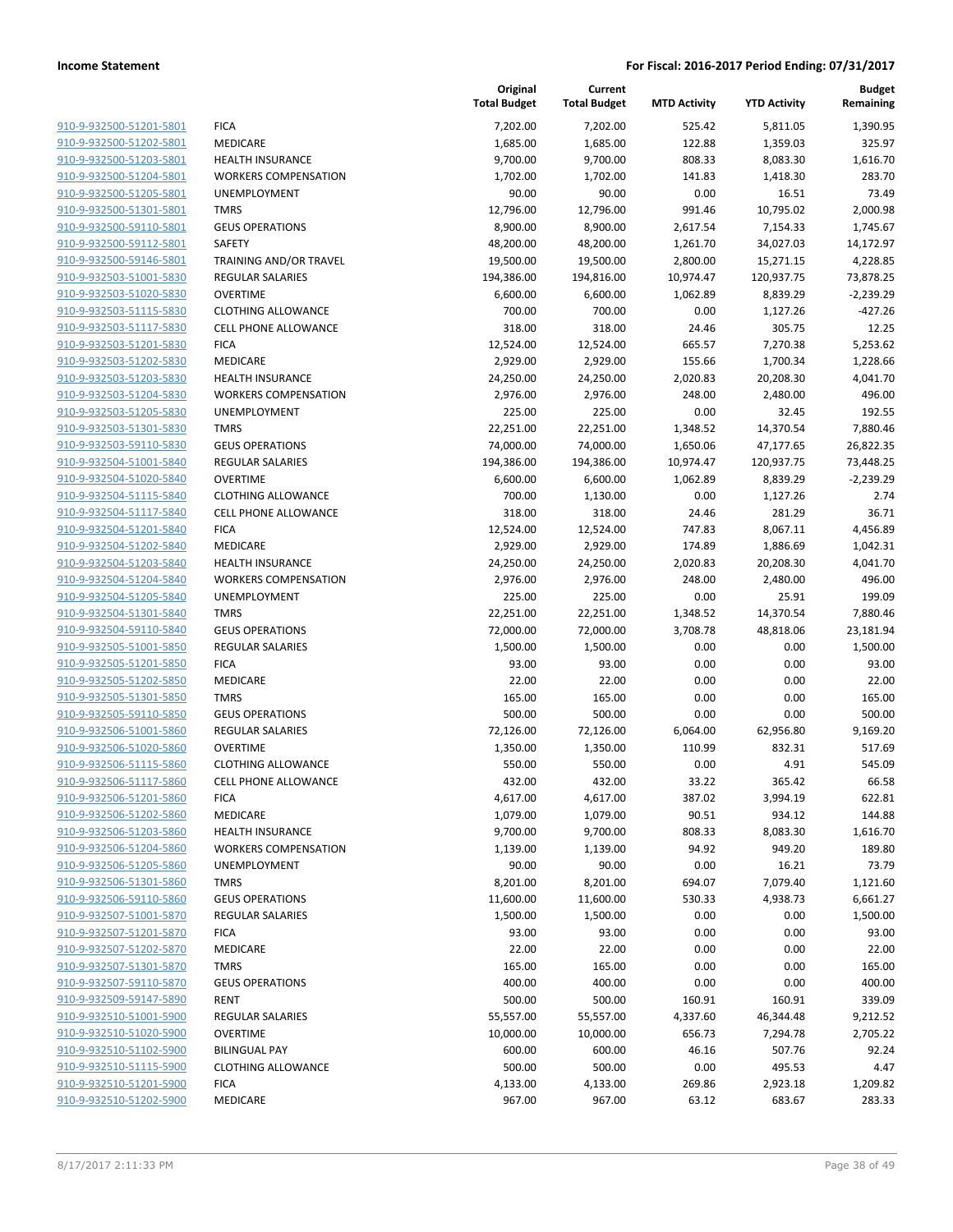|                                                    |                                          | Original<br><b>Total Budget</b> | Current<br><b>Total Budget</b> | <b>MTD Activity</b> | <b>YTD Activity</b> | <b>Budget</b><br>Remaining |
|----------------------------------------------------|------------------------------------------|---------------------------------|--------------------------------|---------------------|---------------------|----------------------------|
| 910-9-932510-51203-5900                            | <b>HEALTH INSURANCE</b>                  | 9,700.00                        | 9,700.00                       | 808.33              | 8,083.30            | 1,616.70                   |
| 910-9-932510-51204-5900                            | <b>WORKERS COMPENSATION</b>              | 821.00                          | 821.00                         | 68.42               | 684.20              | 136.80                     |
| 910-9-932510-51205-5900                            | UNEMPLOYMENT                             | 90.00                           | 90.00                          | 0.00                | 16.51               | 73.49                      |
| 910-9-932510-51301-5900                            | <b>TMRS</b>                              | 7,343.00                        | 7,343.00                       | 563.52              | 5,983.99            | 1,359.01                   |
| 910-9-932510-59205-5900                            | <b>EQUIPMENT MAINTENANCE</b>             | 60,000.00                       | 60,000.00                      | 1,693.95            | 37,062.56           | 22,937.44                  |
| 910-9-932514-51001-5941                            | REGULAR SALARIES                         | 277,834.00                      | 277,834.00                     | 30,223.84           | 353,661.59          | $-75,827.59$               |
| 910-9-932514-51020-5941                            | <b>OVERTIME</b>                          | 70,000.00                       | 70,000.00                      | 3,676.62            | 37,746.70           | 32,253.30                  |
| 910-9-932514-51102-5941                            | <b>BILINGUAL PAY</b>                     | 1,200.00                        | 1,200.00                       | 92.32               | 992.44              | 207.56                     |
| 910-9-932514-51115-5941                            | <b>CLOTHING ALLOWANCE</b>                | 5,600.00                        | 5,600.00                       | 0.00                | 5,367.92            | 232.08                     |
| 910-9-932514-51201-5941                            | <b>FICA</b>                              | 21,988.00                       | 21,988.00                      | 1,969.07            | 22,962.54           | $-974.54$                  |
| 910-9-932514-51202-5941                            | MEDICARE                                 | 5,143.00                        | 5,143.00                       | 460.51              | 5,370.29            | $-227.29$                  |
| 910-9-932514-51203-5941                            | <b>HEALTH INSURANCE</b>                  | 87,300.00                       | 87,300.00                      | 7,275.00            | 72,750.00           | 14,550.00                  |
| 910-9-932514-51204-5941                            | <b>WORKERS COMPENSATION</b>              | 5,759.00                        | 5,759.00                       | 479.92              | 4,799.20            | 959.80                     |
| 910-9-932514-51205-5941                            | UNEMPLOYMENT                             | 810.00                          | 810.00                         | 0.00                | 184.24              | 625.76                     |
| 910-9-932514-51301-5941                            | <b>TMRS</b>                              | 39,063.00                       | 39,063.00                      | 3,792.60            | 43,285.13           | $-4,222.13$                |
| 910-9-932514-59275-5941                            | POLES, OH, UG & SERVICES MAINTENANCE     | 188,500.00                      | 188,500.00                     | 26,558.29           | 134,966.16          | 53,533.84                  |
| 910-9-932515-51001-5950                            | <b>REGULAR SALARIES</b>                  | 5,500.00                        | 5,500.00                       | 0.00                | 0.00                | 5,500.00                   |
| 910-9-932515-51201-5950                            | <b>FICA</b>                              | 341.00                          | 341.00                         | 0.00                | 0.00                | 341.00                     |
| 910-9-932515-51202-5950                            | MEDICARE                                 | 80.00                           | 80.00                          | 0.00                | 0.00                | 80.00                      |
| 910-9-932515-51301-5950                            | <b>TMRS</b>                              | 606.00                          | 606.00                         | 0.00                | 0.00                | 606.00                     |
| 910-9-932515-59282-5950                            | TRANSFORMERS MAINTENANCE                 | 20,000.00                       | 20,000.00                      | 0.00                | 1,538.70            | 18,461.30                  |
| 910-9-932516-51001-5960                            | REGULAR SALARIES                         | 17,500.00                       | 17,500.00                      | 448.20              | 5,647.07            | 11,852.93                  |
| 910-9-932516-51020-5960                            | <b>OVERTIME</b>                          | 500.00                          | 500.00                         | 151.61              | 1,083.39            | $-583.39$                  |
| 910-9-932516-51201-5960                            | <b>FICA</b>                              | 1,085.00                        | 1,085.00                       | 37.19               | 417.30              | 667.70                     |
| 910-9-932516-51202-5960                            | <b>MEDICARE</b>                          | 254.00                          | 254.00                         | 8.70                | 97.59               | 156.41                     |
| 910-9-932516-51205-5960                            | UNEMPLOYMENT                             | 0.00                            | 0.00                           | 0.00                | 1.89                | $-1.89$                    |
| 910-9-932516-51301-5960                            | <b>TMRS</b>                              | 1,928.00                        | 1,928.00                       | 67.05               | 749.87              | 1,178.13                   |
| 910-9-932516-59284-5960                            | ST LIGHTING & SIGNALS MAINTENANCE        | 5,000.00                        | 5,000.00                       | 0.00                | 3,459.89            | 1,540.11                   |
| 910-9-932517-51001-5970                            | <b>REGULAR SALARIES</b>                  | 52,762.00                       | 52,762.00                      | 4,412.80            | 48,127.10           | 4,634.90                   |
| 910-9-932517-51020-5970                            | <b>OVERTIME</b>                          | 500.00                          | 500.00                         | 0.00                | 0.00                | 500.00                     |
| 910-9-932517-51115-5970                            | <b>CLOTHING ALLOWANCE</b>                | 500.00                          | 500.00                         | 0.00                | 495.53              | 4.47                       |
| 910-9-932517-51201-5970                            | <b>FICA</b>                              | 3,333.00                        | 3,333.00                       | 253.36              | 2,781.59            | 551.41                     |
| 910-9-932517-51202-5970                            | MEDICARE                                 | 780.00                          | 780.00                         | 59.26               | 650.60              | 129.40                     |
| 910-9-932517-51203-5970                            | <b>HEALTH INSURANCE</b>                  | 9,700.00                        | 9,700.00                       | 808.33              | 8,083.30            | 1,616.70                   |
| 910-9-932517-51204-5970                            | <b>WORKERS COMPENSATION</b>              | 853.00                          | 853.00                         | 71.08               | 710.80              | 142.20                     |
| 910-9-932517-51205-5970                            | UNEMPLOYMENT                             | 90.00<br>5,921.00               | 90.00                          | 0.00                | 16.41               | 73.59                      |
| 910-9-932517-51301-5970<br>910-9-932517-59270-5970 | <b>TMRS</b><br><b>METERS MAINTENANCE</b> |                                 | 5,921.00                       | 493.36              | 5,319.20            | 601.80                     |
| 910-9-932518-51001-5980                            | <b>REGULAR SALARIES</b>                  | 1,000.00<br>2,500.00            | 1,000.00<br>2,500.00           | 0.00<br>115.71      | 495.00<br>2,079.48  | 505.00<br>420.52           |
| 910-9-932518-51020-5980                            | <b>OVERTIME</b>                          | 200.00                          | 200.00                         | 50.54               | 279.20              | $-79.20$                   |
| 910-9-932518-51201-5980                            | <b>FICA</b>                              | 155.00                          | 155.00                         | 10.31               | 147.68              | 7.32                       |
| 910-9-932518-51202-5980                            | MEDICARE                                 | 36.00                           | 36.00                          | 2.41                | 34.53               | 1.47                       |
| 910-9-932518-51205-5980                            | <b>UNEMPLOYMENT</b>                      | 0.00                            | 0.00                           | 0.00                | 0.61                | $-0.61$                    |
| 910-9-932518-51301-5980                            | <b>TMRS</b>                              | 275.00                          | 275.00                         | 18.59               | 263.90              | 11.10                      |
| 910-9-932518-59288-5980                            | <b>VAPOR LIGHTS MAINTENANCE</b>          | 200.00                          | 200.00                         | 0.00                | 0.00                | 200.00                     |
| 910-9-932519-51001-5990                            | REGULAR SALARIES                         | 2,500.00                        | 2,500.00                       | 0.00                | 772.56              | 1,727.44                   |
| 910-9-932519-51201-5990                            | <b>FICA</b>                              | 155.00                          | 155.00                         | 0.00                | 48.92               | 106.08                     |
| 910-9-932519-51202-5990                            | MEDICARE                                 | 36.00                           | 36.00                          | 0.00                | 11.45               | 24.55                      |
| 910-9-932519-51205-5990                            | UNEMPLOYMENT                             | 0.00                            | 0.00                           | 0.00                | 0.10                | $-0.10$                    |
| 910-9-932519-51301-5990                            | <b>TMRS</b>                              | 275.00                          | 275.00                         | 0.00                | 84.84               | 190.16                     |
| 910-9-932590-59364-9900                            | <b>POLES</b>                             | 298,350.00                      | 297,350.00                     | 5,207.35            | 81,562.55           | 215,787.45                 |
| 910-9-932590-59365-9900                            | OH CONDUCTOR & DEVICES                   | 87,650.00                       | 87,650.00                      | 4,081.18            | 45,994.80           | 41,655.20                  |
| 910-9-932590-59366-9900                            | <b>UG CONDUIT</b>                        | 46,870.00                       | 46,870.00                      | 1,731.71            | 31,608.58           | 15,261.42                  |
| 910-9-932590-59367-9900                            | <b>UG CONDUCTOR &amp; DEVICES</b>        | 55,641.00                       | 148,641.00                     | 8,831.91            | 35,553.53           | 113,087.47                 |
| 910-9-932590-59368-9900                            | TRANSFORMERS & CAPACITORS                | 170,000.00                      | 170,000.00                     | 34,162.89           | 125,305.22          | 44,694.78                  |
| 910-9-932590-59369-9900                            | SERVICE CONNECTIONS                      | 20,000.00                       | 20,000.00                      | 0.00                | 15,067.35           | 4,932.65                   |
| 910-9-932590-59370-9900                            | <b>METERS</b>                            | 125,000.00                      | 125,000.00                     | 10,589.75           | 50,297.55           | 74,702.45                  |
| 910-9-932590-59371-9900                            | <b>VAPOR LIGHTS</b>                      | 5,000.00                        | 5,000.00                       | 175.51              | 1,638.07            | 3,361.93                   |
| 910-9-932590-59375-9900                            | <b>STREET LIGHTING &amp; SIGNALS</b>     | 5,000.00                        | 5,000.00                       | 0.00                | 2,536.45            | 2,463.55                   |
|                                                    |                                          |                                 |                                |                     |                     |                            |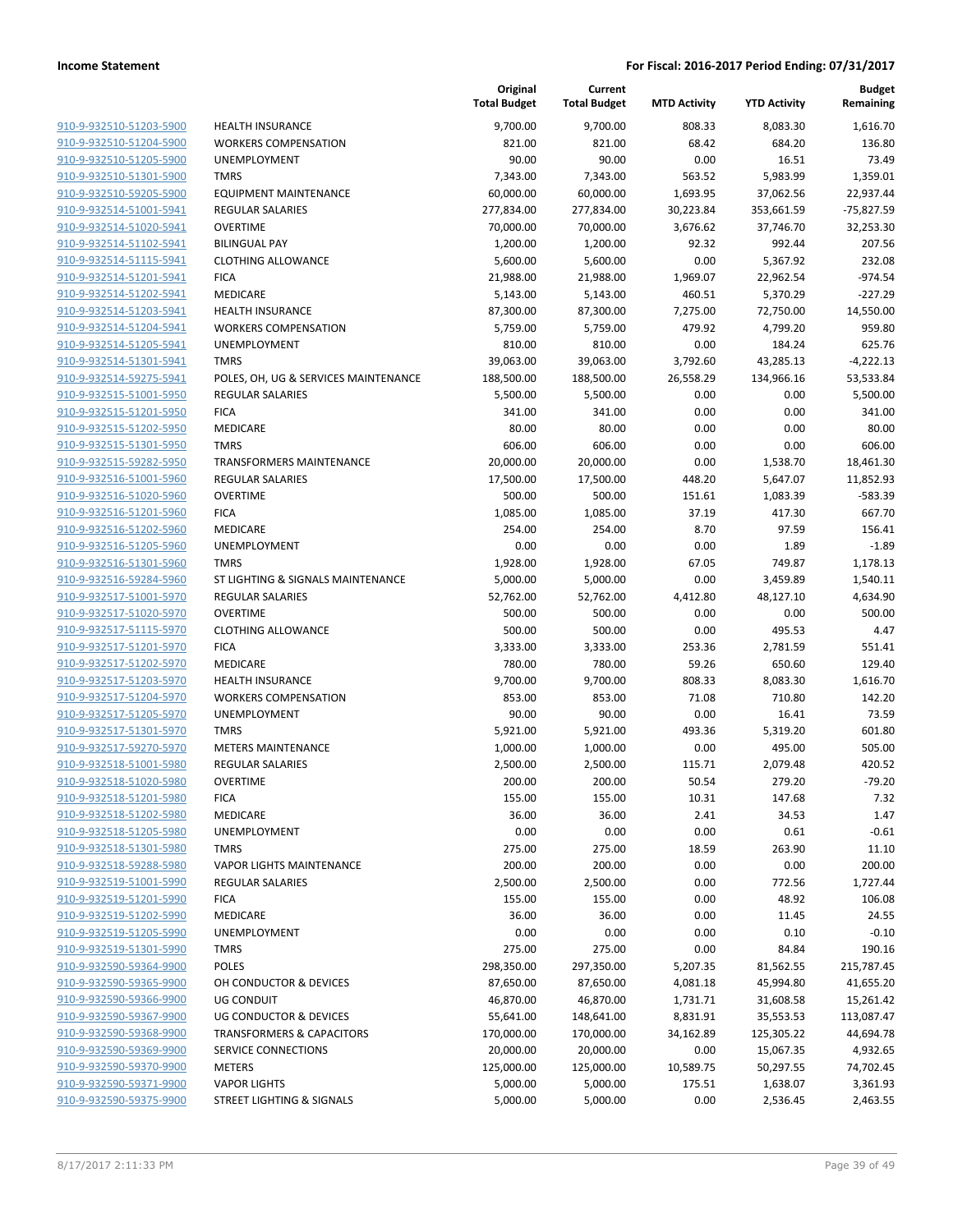|                         |                                 | Original<br><b>Total Budget</b> | Current<br><b>Total Budget</b> | <b>MTD Activity</b> | <b>YTD Activity</b> | Budget<br>Remaining |
|-------------------------|---------------------------------|---------------------------------|--------------------------------|---------------------|---------------------|---------------------|
| 910-9-932590-59392-9900 | <b>TRANSPORTATION EQUIPMENT</b> | 348,500.00                      | 349,500.00                     | 0.00                | 57,612.00           | 291,888.00          |
| 910-9-932590-59396-9900 | POWER OPERATED EQUIPMENT        | 0.00                            | 0.00                           | 0.00                | 0.00                | 0.00                |
| 910-9-932591-51001-9914 | <b>REGULAR SALARIES</b>         | 20,000.00                       | 20,000.00                      | 2,002.19            | 34,762.95           | $-14,762.95$        |
| 910-9-932591-51020-9914 | <b>OVERTIME</b>                 | 0.00                            | 0.00                           | 101.84              | 777.20              | $-777.20$           |
| 910-9-932591-51201-9914 | <b>FICA</b>                     | 1,240.00                        | 1,240.00                       | 131.97              | 2,214.11            | $-974.11$           |
| 910-9-932591-51202-9914 | MEDICARE                        | 290.00                          | 290.00                         | 30.86               | 517.81              | $-227.81$           |
| 910-9-932591-51205-9914 | UNEMPLOYMENT                    | 0.00                            | 0.00                           | 0.00                | 6.37                | $-6.37$             |
| 910-9-932591-51301-9914 | <b>TMRS</b>                     | 2,203.00                        | 2,203.00                       | 237.96              | 3,944.71            | $-1,741.71$         |
| 910-9-932592-51001-9915 | <b>REGULAR SALARIES</b>         | 20,000.00                       | 20,000.00                      | 7,917.00            | 45,260.16           | $-25,260.16$        |
| 910-9-932592-51020-9915 | <b>OVERTIME</b>                 | 0.00                            | 0.00                           | 2,748.84            | 3,805.86            | $-3,805.86$         |
| 910-9-932592-51201-9915 | <b>FICA</b>                     | 1,240.00                        | 1,240.00                       | 665.66              | 3,057.00            | $-1,817.00$         |
| 910-9-932592-51202-9915 | MEDICARE                        | 290.00                          | 290.00                         | 155.67              | 714.93              | $-424.93$           |
| 910-9-932592-51205-9915 | UNEMPLOYMENT                    | 0.00                            | 0.00                           | 0.00                | 7.01                | $-7.01$             |
| 910-9-932592-51301-9915 | <b>TMRS</b>                     | 2,203.00                        | 2,203.00                       | 1,200.32            | 5,467.46            | $-3,264.46$         |
| 910-9-932593-51001-9916 | <b>REGULAR SALARIES</b>         | 20,000.00                       | 20,000.00                      | 5,567.92            | 45,968.70           | $-25,968.70$        |
| 910-9-932593-51020-9916 | <b>OVERTIME</b>                 | 0.00                            | 0.00                           | 80.45               | 4,216.91            | $-4,216.91$         |
| 910-9-932593-51201-9916 | <b>FICA</b>                     | 1,240.00                        | 1,240.00                       | 351.63              | 3,121.63            | $-1,881.63$         |
| 910-9-932593-51202-9916 | <b>MEDICARE</b>                 | 290.00                          | 290.00                         | 82.24               | 730.06              | $-440.06$           |
| 910-9-932593-51205-9916 | UNEMPLOYMENT                    | 0.00                            | 0.00                           | 0.00                | 8.15                | $-8.15$             |
| 910-9-932593-51301-9916 | <b>TMRS</b>                     | 2,203.00                        | 2,203.00                       | 634.07              | 5,577.93            | $-3,374.93$         |
| 910-9-932594-51001-9917 | REGULAR SALARIES                | 15,000.00                       | 15,000.00                      | 2,432.90            | 24,335.42           | $-9,335.42$         |
| 910-9-932594-51020-9917 | <b>OVERTIME</b>                 | 0.00                            | 0.00                           | 371.97              | 1,971.10            | $-1,971.10$         |
| 910-9-932594-51201-9917 | <b>FICA</b>                     | 930.00                          | 930.00                         | 173.90              | 1,635.35            | $-705.35$           |
| 910-9-932594-51202-9917 | <b>MEDICARE</b>                 | 218.00                          | 218.00                         | 40.67               | 382.46              | $-164.46$           |
| 910-9-932594-51205-9917 | UNEMPLOYMENT                    | 0.00                            | 0.00                           | 0.00                | 3.21                | $-3.21$             |
| 910-9-932594-51301-9917 | <b>TMRS</b>                     | 1,652.00                        | 1,652.00                       | 313.58              | 2,920.20            | $-1,268.20$         |
| 910-9-932595-51001-9918 | <b>REGULAR SALARIES</b>         | 15,000.00                       | 15,000.00                      | 49.80               | 1,969.05            | 13,030.95           |
| 910-9-932595-51020-9918 | <b>OVERTIME</b>                 | 0.00                            | 0.00                           | 0.00                | 1,016.84            | $-1,016.84$         |
| 910-9-932595-51201-9918 | <b>FICA</b>                     | 930.00                          | 930.00                         | 3.09                | 188.22              | 741.78              |
| 910-9-932595-51202-9918 | MEDICARE                        | 218.00                          | 218.00                         | 0.72                | 44.03               | 173.97              |
| 910-9-932595-51205-9918 | UNEMPLOYMENT                    | 0.00                            | 0.00                           | 0.00                | 0.41                | $-0.41$             |
| 910-9-932595-51301-9918 | <b>TMRS</b>                     | 1,652.00                        | 1,652.00                       | 5.57                | 338.16              | 1,313.84            |
| 910-9-932596-51001-9919 | <b>REGULAR SALARIES</b>         | 10,000.00                       | 10,000.00                      | 0.00                | 469.88              | 9,530.12            |
| 910-9-932596-51020-9919 | <b>OVERTIME</b>                 | 0.00                            | 0.00                           | 0.00                | 91.68               | $-91.68$            |
| 910-9-932596-51201-9919 | <b>FICA</b>                     | 620.00                          | 620.00                         | 0.00                | 34.81               | 585.19              |
| 910-9-932596-51202-9919 | MEDICARE                        | 145.00                          | 145.00                         | 0.00                | 8.13                | 136.87              |
| 910-9-932596-51205-9919 | <b>UNEMPLOYMENT</b>             | 0.00                            | 0.00                           | 0.00                | 0.34                | $-0.34$             |
| 910-9-932596-51301-9919 | <b>TMRS</b>                     | 1,102.00                        | 1,102.00                       | 0.00                | 63.86               | 1,038.14            |
| 910-9-932597-51001-9920 | <b>REGULAR SALARIES</b>         | 10,000.00                       | 10,000.00                      | 432.09              | 3,183.40            | 6,816.60            |
| 910-9-932597-51020-9920 | <b>OVERTIME</b>                 | 0.00                            | 0.00                           | 50.54               | 529.54              | $-529.54$           |
| 910-9-932597-51201-9920 | <b>FICA</b>                     | 620.00                          | 620.00                         | 29.92               | 231.24              | 388.76              |
| 910-9-932597-51202-9920 | MEDICARE                        | 145.00                          | 145.00                         | 7.00                | 54.09               | 90.91               |
| 910-9-932597-51205-9920 | UNEMPLOYMENT                    | 0.00                            | 0.00                           | 0.00                | 0.94                | $-0.94$             |
| 910-9-932597-51301-9920 | <b>TMRS</b>                     | 1,102.00                        | 1,102.00                       | 53.95               | 416.54              | 685.46              |
| 910-9-932598-51001-9921 | REGULAR SALARIES                | 2,500.00                        | 2,500.00                       | 0.00                | 293.71              | 2,206.29            |
| 910-9-932598-51020-9921 | <b>OVERTIME</b>                 | 0.00                            | 0.00                           | 0.00                | 24.17               | -24.17              |
| 910-9-932598-51201-9921 | <b>FICA</b>                     | 155.00                          | 155.00                         | 0.00                | 19.71               | 135.29              |
| 910-9-932598-51202-9921 | MEDICARE                        | 36.00                           | 36.00                          | 0.00                | 4.61                | 31.39               |
| 910-9-932598-51205-9921 | UNEMPLOYMENT                    | 0.00                            | 0.00                           | 0.00                | 0.04                | $-0.04$             |
| 910-9-932598-51301-9921 | <b>TMRS</b>                     | 275.00                          | 275.00                         | 0.00                | 34.17               | 240.83              |
| 910-9-932599-51001-9922 | <b>REGULAR SALARIES</b>         | 2,500.00                        | 2,500.00                       | 0.00                | 550.89              | 1,949.11            |
| 910-9-932599-51020-9922 | <b>OVERTIME</b>                 | 0.00                            | 0.00                           | 0.00                | 202.14              | $-202.14$           |
| 910-9-932599-51201-9922 | <b>FICA</b>                     | 155.00                          | 155.00                         | 0.00                | 46.69               | 108.31              |
| 910-9-932599-51202-9922 | MEDICARE                        | 36.00                           | 36.00                          | 0.00                | 10.91               | 25.09               |
| 910-9-932599-51205-9922 | UNEMPLOYMENT                    | 0.00                            | 0.00                           | 0.00                | 0.33                | $-0.33$             |
| 910-9-932599-51301-9922 | <b>TMRS</b>                     | 275.00                          | 275.00                         | 0.00                | 84.19               | 190.81              |
| 910-9-970000-51801-9260 | PENSION EXPENSE                 | 20,000.00                       | 20,000.00                      | 0.00                | 0.00                | 20,000.00           |
| 910-9-970000-59701-9040 | <b>BAD DEBT</b>                 | 125,000.00                      | 125,000.00                     | 0.00                | 0.00                | 125,000.00          |
| 910-9-970000-59703-4030 | <b>DEPRECIATION EXPENSE</b>     | 2,850,000.00                    | 2,850,000.00                   | 0.00                | 43,075.84           | 2,806,924.16        |
|                         |                                 |                                 |                                |                     |                     |                     |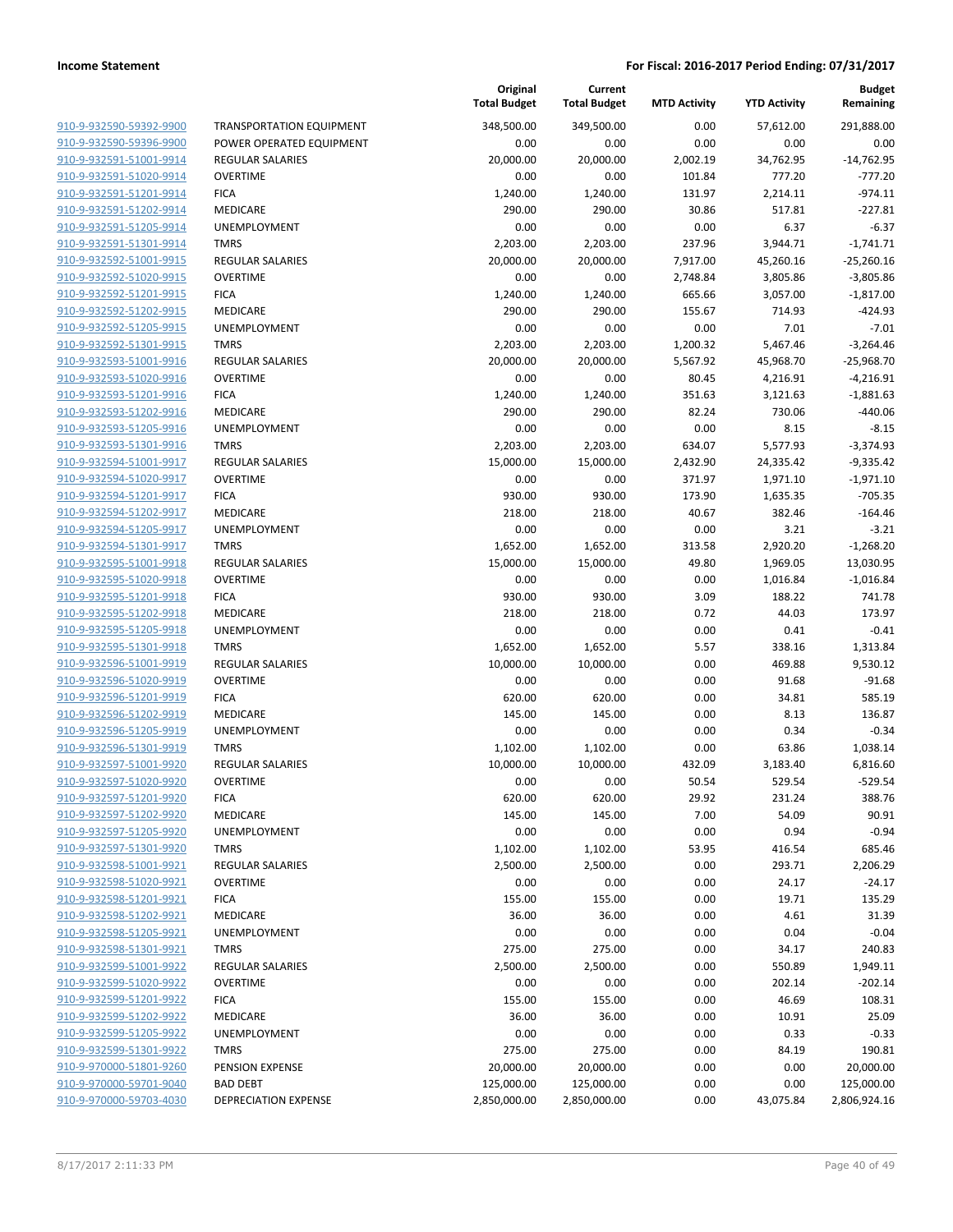|                                               |                                                        |                       | Original<br><b>Total Budget</b> | Current<br><b>Total Budget</b> | <b>MTD Activity</b> | <b>YTD Activity</b> | <b>Budget</b><br>Remaining |
|-----------------------------------------------|--------------------------------------------------------|-----------------------|---------------------------------|--------------------------------|---------------------|---------------------|----------------------------|
| 910-9-970000-59720-9705                       | <b>BANK FEES</b>                                       |                       | 25,000.00                       | 25,000.00                      | 985.45              | 9,277.01            | 15,722.99                  |
| 910-9-970000-59730-9250                       | <b>INVENTORY LOSS/GAIN</b>                             |                       | 5,000.00                        | 5,000.00                       | 0.00                | 0.00                | 5,000.00                   |
| 910-9-970000-59731-9250                       | <b>GASOLINE LOSSES/GAINS</b>                           |                       | 500.00                          | 500.00                         | $-74.56$            | 205.70              | 294.30                     |
| 910-9-970000-59732-9250                       | FUEL OIL LOSSES/GAINS                                  |                       | 3,500.00                        | 3,500.00                       | 0.00                | 1,027.45            | 2,472.55                   |
| 910-9-970000-59734-4210                       | ASSET DISPOSAL LOSSES/GAINS                            |                       | 1,000.00                        | 1,000.00                       | 0.00                | 0.00                | 1,000.00                   |
| 910-9-970000-59750-9260                       | <b>ACCRUED PTO PAY</b>                                 |                       | 75,000.00                       | 75,000.00                      | 0.00                | 17,099.62           | 57,900.38                  |
| 910-9-970000-59770-9997                       | CONTINGENCY                                            |                       | 250,000.00                      | 352,644.00                     | 0.00                | 0.00                | 352,644.00                 |
| 910-9-970000-59780-9240                       | <b>PROPERTY INSURANCE</b>                              |                       | 175,000.00                      | 147,770.00                     | 0.00                | 147,765.63          | 4.37                       |
| 910-9-970000-59781-9250                       | <b>LIABILITY INSURANCE</b>                             |                       | 45,000.00                       | 59,085.00                      | 0.00                | 59,083.72           | 1.28                       |
| 910-9-970000-59790-9970                       | CAPITALIZED                                            |                       | $-2,246,209.00$                 | $-2,246,209.00$                | 0.00                | 0.00                | $-2,246,209.00$            |
| 910-9-980000-59841-4280                       | AMORTIZATION OF DISCOUNT                               |                       | $-41,665.00$                    | $-41,665.00$                   | 0.00                | 0.00                | $-41,665.00$               |
| 910-9-990000-59901-9270                       | XFER to COG - FRANCHISE FEES                           |                       | 2,485,358.00                    | 2,485,358.00                   | 534,280.81          | 1,491,400.86        | 993,957.14                 |
| 910-9-990000-59902-9200                       | XFER to COG- ADMIN EXPENSES                            |                       | 234,797.00                      | 234,797.00                     | 19,566.42           | 195,664.20          | 39,132.80                  |
| 910-9-990000-59903-4082                       | XFER to COG - PILOT                                    |                       | 312,011.00                      | 312,011.00                     | 0.00                | 312,011.09          | $-0.09$                    |
| 910-9-990000-59912-9999                       | XFER TO 912 - DEBT SERVICE                             |                       | 3,840,000.00                    | 3,840,000.00                   | 320,000.00          | 3,200,000.00        | 640,000.00                 |
| 910-9-990000-59926-9330                       | XFER to COG - GARAGE                                   |                       | 71,946.00                       | 71,946.00                      | 5,995.50            | 59,955.00           | 11,991.00                  |
| 910-9-990000-59927-9200                       | XFER to COG - INSURANCE                                |                       | 17,781.00                       | 17,781.00                      | 1,481.75            | 14,817.50           | 2,963.50                   |
| 910-9-990000-59928-9200                       | XFER to COG - IT                                       |                       | 53,568.00                       | 53,568.00                      | 4,464.00            | 44,640.00           | 8,928.00                   |
| 910-9-990000-59930-9270                       | <b>XFER to GBOD</b>                                    |                       | 497,072.00                      | 497,072.00                     | 106,856.16          | 298,280.30          | 198,791.70                 |
|                                               |                                                        | <b>Expense Total:</b> | 59,465,034.00                   | 59,453,439.00                  | 3,338,068.88        | 39,425,519.98       | 20,027,919.02              |
|                                               | Fund: 910 - ELECTRIC OPERATING FUND Surplus (Deficit): |                       | -49,829.00                      | -38,234.00                     | 3,164,601.06        | 1,190,109.15        | $-1,228,343.15$            |
| <b>Fund: 911 - ELECTRIC DEBT REDUCTION</b>    |                                                        |                       |                                 |                                |                     |                     |                            |
| Revenue                                       |                                                        |                       |                                 |                                |                     |                     |                            |
| 911-9-000000-49801-4190                       | <b>INTEREST INCOME</b>                                 |                       | 850.00                          | 850.00                         | 2,238.49            | 3,493.01            | $-2,643.01$                |
|                                               |                                                        | <b>Revenue Total:</b> | 850.00                          | 850.00                         | 2,238.49            | 3,493.01            | $-2,643.01$                |
|                                               | Fund: 911 - ELECTRIC DEBT REDUCTION Total:             |                       | 850.00                          | 850.00                         | 2,238.49            | 3,493.01            | $-2,643.01$                |
| Fund: 912 - ELECTRIC DEBT SERVICE             |                                                        |                       |                                 |                                |                     |                     |                            |
| Revenue                                       |                                                        |                       |                                 |                                |                     |                     |                            |
| 912-9-000000-49710-4999                       | TRANFSER FROM GEUS 910 - ELECTRIC OP                   |                       | 3,840,000.00                    | 3,840,000.00                   | 320,000.00          | 3,200,000.00        | 640,000.00                 |
|                                               |                                                        | <b>Revenue Total:</b> | 3,840,000.00                    | 3,840,000.00                   | 320,000.00          | 3,200,000.00        | 640,000.00                 |
| <b>Expense</b>                                |                                                        |                       |                                 |                                |                     |                     |                            |
| 912-9-980000-59801-9800                       | PAYING AGENT FEES                                      |                       | 1,000.00                        | 1,000.00                       | 0.00                | 400.00              | 600.00                     |
| 912-9-980000-59810-9800                       | ARBITRAGE                                              |                       | 3,000.00                        | 3,000.00                       | 0.00                | 4,830.00            | $-1,830.00$                |
| 912-9-980000-59811-9800                       | CONTINUING DISCLOSURE                                  |                       | 1,000.00                        | 1,000.00                       | 0.00                | 1,000.00            | 0.00                       |
| 912-9-980000-59820-9800                       | <b>SURETY BOND</b>                                     |                       | 700.00                          | 700.00                         | 0.00                | 700.00              | 0.00                       |
| 912-9-980000-59852-9800                       | PRINCIPAL 2008 ISSUE                                   |                       | 475,000.00                      | 475,000.00                     | 0.00                | 475,000.00          | 0.00                       |
| 912-9-980000-59853-4270                       | <b>INTEREST 2008 ISSUE</b>                             |                       | 688,213.00                      | 688,213.00                     | 0.00                | 348,856.26          | 339,356.74                 |
| 912-9-980000-59857-4270                       | INTEREST 2010 ISSUE                                    |                       | 2,585,790.00                    | 2,585,790.00                   | 0.00                | 1,292,895.00        | 1,292,895.00               |
| 912-9-980000-59859-4270                       | Interest on 2015 Tax Exempt                            |                       | 41,844.00                       | 41,844.00                      | 0.00                | 20,921.86           | 20,922.14                  |
| 912-9-980000-59861-4270                       | Interest on 2015 Taxable                               |                       | 21,333.00                       | 21,333.00                      | 0.00                | 10,666.40           | 10,666.60                  |
|                                               |                                                        | <b>Expense Total:</b> | 3,817,880.00                    | 3,817,880.00                   | 0.00                | 2,155,269.52        | 1,662,610.48               |
|                                               | Fund: 912 - ELECTRIC DEBT SERVICE Surplus (Deficit):   |                       | 22,120.00                       | 22,120.00                      | 320,000.00          | 1,044,730.48        | -1,022,610.48              |
| <b>Fund: 913 - ELECTRIC CONSTRUCTION FUND</b> |                                                        |                       |                                 |                                |                     |                     |                            |
| Revenue                                       |                                                        |                       |                                 |                                |                     |                     |                            |
| 913-9-000000-49801-4190                       | <b>INTEREST INCOME</b>                                 |                       | 125.00                          | 125.00                         | 74.70               | 116.54              | 8.46                       |
|                                               |                                                        | <b>Revenue Total:</b> | 125.00                          | 125.00                         | 74.70               | 116.54              | 8.46                       |
|                                               | Fund: 913 - ELECTRIC CONSTRUCTION FUND Total:          |                       | 125.00                          | 125.00                         | 74.70               | 116.54              | 8.46                       |
| Fund: 950 - CABLE / INTERNET                  |                                                        |                       |                                 |                                |                     |                     |                            |
| Revenue                                       |                                                        |                       |                                 |                                |                     |                     |                            |
| 950-9-000000-48001-3950                       | <b>CABLE REVENUES</b>                                  |                       | 3,140,636.00                    | 3,140,636.00                   | 229,483.30          | 2,402,473.98        | 738,162.02                 |
| 950-9-000000-48002-3950                       | MOVIE PAY-PER-VIEW                                     |                       | 0.00                            | 0.00                           | 0.00                | 3.21                | $-3.21$                    |
| 950-9-000000-48003-3950                       | SET-TOP                                                |                       | 170,053.00                      | 170,053.00                     | 14,006.13           | 143,554.99          | 26,498.01                  |
| 950-9-000000-48030-3950                       | <b>CONTRACT CHANNELS</b>                               |                       | 9,600.00                        | 9,600.00                       | 800.00              | 8,000.00            | 1,600.00                   |
| 950-9-000000-48040-3950                       | <b>BROADCASTS</b>                                      |                       | 0.00                            | 0.00                           | 75.00               | 275.00              | $-275.00$                  |
| 950-9-000000-48101-3950                       | <b>INTERNET REVENUES</b>                               |                       | 2,759,676.00                    | 2,759,676.00                   | 207,978.97          | 2,040,947.10        | 718,728.90                 |
| 950-9-000000-48201-3950                       | LATE CHARGES                                           |                       | 72,000.00                       | 72,000.00                      | 6,739.66            | 63,407.40           | 8,592.60                   |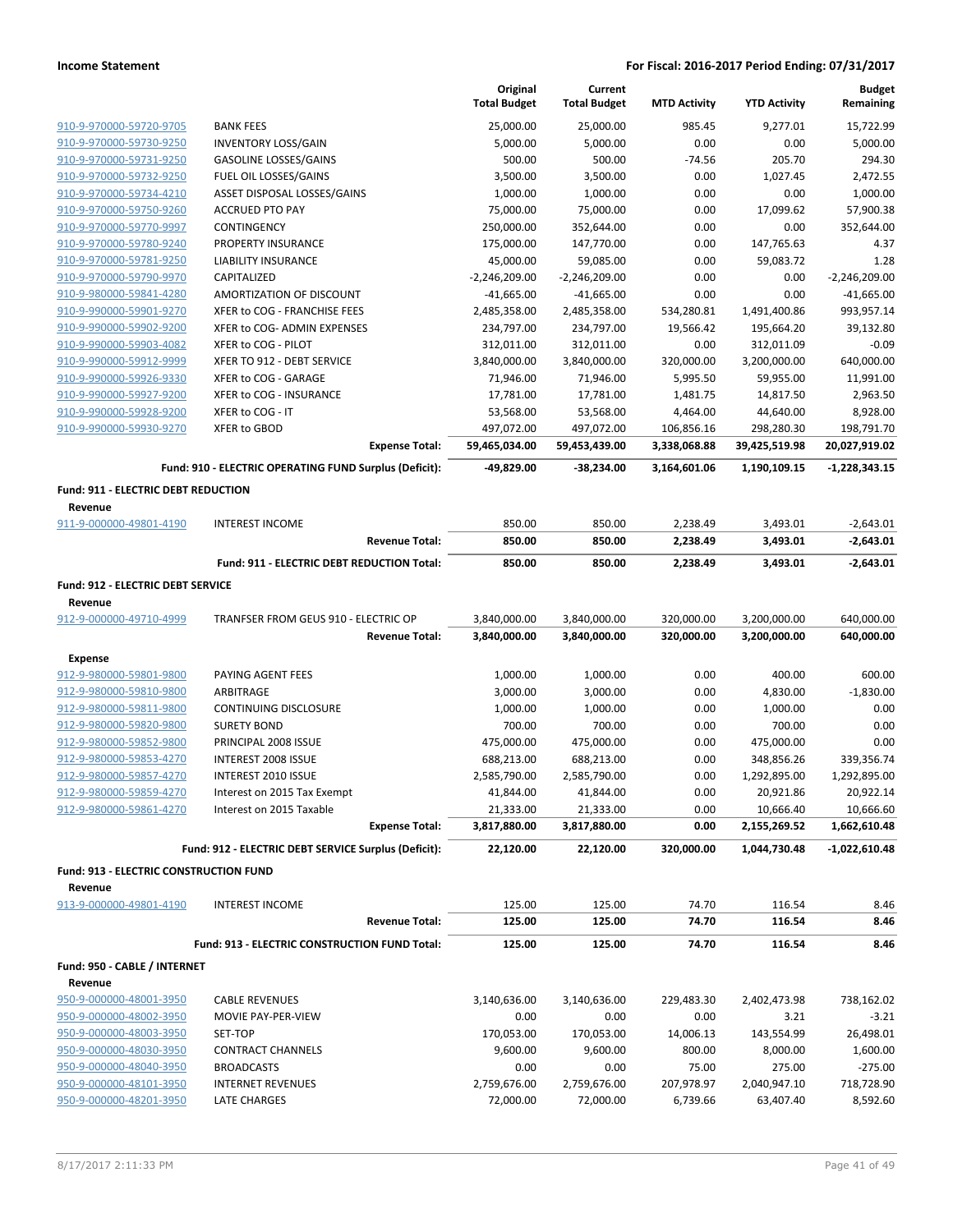|                         |                                           | Original<br><b>Total Budget</b> | Current<br><b>Total Budget</b> | <b>MTD Activity</b> | <b>YTD Activity</b> | <b>Budget</b><br>Remaining |
|-------------------------|-------------------------------------------|---------------------------------|--------------------------------|---------------------|---------------------|----------------------------|
| 950-9-000000-48202-3950 | <b>SERVICE CHARGES</b>                    | 54,000.00                       | 54,000.00                      | 4,754.61            | 52,235.13           | 1,764.87                   |
| 950-9-000000-48203-3950 | LOST/DAMAGED EQUIPMENT                    | 30,000.00                       | 30,000.00                      | 3,425.00            | 24,391.84           | 5,608.16                   |
| 950-9-000000-48301-3950 | <b>TRANSFER TO COG</b>                    | 311,798.00                      | 311,798.00                     | 22,929.43           | 228,051.92          | 83,746.08                  |
| 950-9-000000-48307-3950 | <b>TRANSFER TO GBOD</b>                   | 62,360.00                       | 62,360.00                      | 4,586.24            | 45,609.71           | 16,750.29                  |
| 950-9-000000-48403-3950 | <b>CHANNEL 3</b>                          | 0.00                            | 0.00                           | $-100.00$           | 0.00                | 0.00                       |
| 950-9-000000-48419-3950 | <b>CHANNEL 19</b>                         | 300.00                          | 300.00                         | 0.00                | 0.00                | 300.00                     |
| 950-9-000000-48434-3950 | <b>CHANNEL 34</b>                         | 2,700.00                        | 2,700.00                       | 200.00              | 1,400.00            | 1,300.00                   |
| 950-9-000000-48488-3950 | AD INSERTIONS                             | 55,000.00                       | 55,000.00                      | 3,615.82            | 40,133.31           | 14,866.69                  |
| 950-9-000000-48498-3950 | PRODUCTION REVENUES                       | 50.00                           | 50.00                          | 0.00                | 0.00                | 50.00                      |
| 950-9-000000-48501-3950 | <b>CUSTOMER AID TO CONSTRUCTION</b>       | 50.00                           | 50.00                          | 0.00                | 0.00                | 50.00                      |
| 950-9-000000-48502-3950 | OTHER REIMBURSEMENTS                      | 500.00                          | 500.00                         | 0.00                | 2,029.35            | $-1,529.35$                |
| 950-9-000000-48503-3950 | FIBER MAINTENANCE FEES                    | 2,772.00                        | 2,772.00                       | 0.00                | 0.00                | 2,772.00                   |
| 950-9-000000-48801-4190 | <b>INTEREST INCOME</b>                    | 3,000.00                        | 3,000.00                       | 932.73              | 2,122.59            | 877.41                     |
| 950-9-000000-48991-3950 | <b>GEUS ELECTRIC PAYMENT FOR INTERNET</b> | 37,980.00                       | 37,980.00                      | 0.00                | 38,000.00           | $-20.00$                   |
| 950-9-000000-48993-3950 | GEUS ELECTRIC PAYMENT FOR PUBLIC SVC      | 15,000.00                       | 15,000.00                      | 0.00                | 15,000.00           | 0.00                       |
| 950-9-000000-48994-3950 | <b>LEASE OF DARK FIBER</b>                | 206,520.00                      | 206,520.00                     | 0.00                | 206,520.00          | 0.00                       |
| 950-9-000000-48995-3950 | COLOCATION FOR SCADA & PHONE SYSTEM       | 19,958.00                       | 19,958.00                      | 0.00                | 19,958.00           | 0.00                       |
|                         | <b>Revenue Total:</b>                     | 6,953,953.00                    | 6,953,953.00                   | 499,426.89          | 5,334,113.53        | 1,619,839.47               |
| <b>Expense</b>          |                                           |                                 |                                |                     |                     |                            |
| 950-9-951050-51001-8500 | <b>REGULAR SALARIES</b>                   | 58,552.00                       | 58,552.00                      | 4,592.96            | 49,509.84           | 9,042.16                   |
| 950-9-951050-51115-8500 | <b>CLOTHING ALLOWANCE</b>                 | 130.00                          | 130.00                         | 0.00                | 114.13              | 15.87                      |
| 950-9-951050-51116-8500 | <b>CAR ALLOWANCE</b>                      | 975.00                          | 975.00                         | 150.00              | 900.00              | 75.00                      |
| 950-9-951050-51117-8500 | <b>CELL PHONE ALLOWANCE</b>               | 312.00                          | 312.00                         | 24.00               | 260.30              | 51.70                      |
| 950-9-951050-51201-8500 | <b>FICA</b>                               | 3,718.00                        | 3,718.00                       | 262.30              | 2,859.38            | 858.62                     |
| 950-9-951050-51202-8500 | MEDICARE                                  | 870.00                          | 870.00                         | 61.34               | 668.74              | 201.26                     |
| 950-9-951050-51203-8500 | <b>HEALTH INSURANCE</b>                   | 5,820.00                        | 5,820.00                       | 485.00              | 4,850.00            | 970.00                     |
| 950-9-951050-51204-8500 | <b>WORKERS COMPENSATION</b>               | 530.00                          | 530.00                         | 44.17               | 441.70              | 88.30                      |
| 950-9-951050-51205-8500 | UNEMPLOYMENT                              | 54.00                           | 54.00                          | 0.00                | 10.82               | 43.18                      |
| 950-9-951050-51301-8500 | <b>TMRS</b>                               | 6,606.00                        | 6,606.00                       | 532.94              | 5,690.70            | 915.30                     |
| 950-9-951050-59110-8500 | <b>GEUS OPERATIONS</b>                    | 100,200.00                      | 100,200.00                     | 5,409.97            | 53,860.22           | 46,339.78                  |
| 950-9-951050-59141-8500 | <b>UTILITY BILLS</b>                      | 72,500.00                       | 72,500.00                      | 6,344.79            | 57,254.19           | 15,245.81                  |
| 950-9-951050-59191-8500 | POLE USE                                  | 18,800.00                       | 18,800.00                      | 0.00                | 18,800.00           | 0.00                       |
| 950-9-951051-51001-8510 | REGULAR SALARIES                          | 65,021.00                       | 65,021.00                      | 4,967.37            | 54,404.86           | 10,616.14                  |
| 950-9-951051-51020-8510 | <b>OVERTIME</b>                           | 5,700.00                        | 5,700.00                       | 294.00              | 4,118.48            | 1,581.52                   |
| 950-9-951051-51117-8510 | CELL PHONE ALLOWANCE                      | 432.00                          | 432.00                         | 33.22               | 365.42              | 66.58                      |
| 950-9-951051-51201-8510 | <b>FICA</b>                               | 4,411.00                        | 4,411.00                       | 324.80              | 3,613.85            | 797.15                     |
| 950-9-951051-51202-8510 | MEDICARE                                  | 1,032.00                        | 1,032.00                       | 75.96               | 845.17              | 186.83                     |
| 950-9-951051-51203-8510 | <b>HEALTH INSURANCE</b>                   | 19,400.00                       | 19,400.00                      | 1,616.66            | 16,166.60           | 3,233.40                   |
| 950-9-951051-51204-8510 | <b>WORKERS COMPENSATION</b>               | 644.00                          | 644.00                         | 53.67               | 536.70              | 107.30                     |
| 950-9-951051-51205-8510 | UNEMPLOYMENT                              | 180.00                          | 180.00                         | 0.00                | 27.76               | 152.24                     |
| 950-9-951051-51301-8510 | <b>TMRS</b>                               | 7,837.00                        | 7,837.00                       | 591.94              | 6,514.40            | 1,322.60                   |
| 950-9-951051-59110-8510 | <b>GEUS OPERATIONS</b>                    | 14,150.00                       | 14,150.00                      | 1,261.69            | 10,274.53           | 3,875.47                   |
| 950-9-951051-59151-8510 | <b>BASIC PROGRAM EXPENSE</b>              | 2,750,331.00                    | 2,750,331.00                   | 217,315.06          | 1,971,332.01        | 778,998.99                 |
| 950-9-951051-59152-8510 | PREMIUM PROGRAM EXPENSE                   | 118,126.00                      | 118,126.00                     | 7,920.28            | 79,540.96           | 38,585.04                  |
| 950-9-951051-59154-8510 | <b>TIVO Fees</b>                          | 39,127.00                       | 39,127.00                      | 3,092.30            | 31,532.28           | 7,594.72                   |
| 950-9-951051-59155-8510 | OTHER PROGRAM EXPENSE                     | 7,500.00                        | 7,500.00                       | 0.00                | 4,042.83            | 3,457.17                   |
| 950-9-951052-51001-8520 | <b>REGULAR SALARIES</b>                   | 60,174.00                       | 60,174.00                      | 4,704.00            | 50,744.40           | 9,429.60                   |
| 950-9-951052-51115-8520 | <b>CLOTHING ALLOWANCE</b>                 | 130.00                          | 130.00                         | 0.00                | 119.03              | 10.97                      |
| 950-9-951052-51116-8520 | CAR ALLOWANCE                             | 975.00                          | 975.00                         | 0.00                | 750.00              | 225.00                     |
| 950-9-951052-51117-8520 | CELL PHONE ALLOWANCE                      | 408.00                          | 408.00                         | 31.36               | 337.59              | 70.41                      |
| 950-9-951052-51201-8520 | <b>FICA</b>                               | 3,825.00                        | 3,825.00                       | 293.60              | 3,171.81            | 653.19                     |
| 950-9-951052-51202-8520 | MEDICARE                                  | 895.00                          | 895.00                         | 68.66               | 741.81              | 153.19                     |
| 950-9-951052-51203-8520 | <b>HEALTH INSURANCE</b>                   | 6,790.00                        | 6,790.00                       | 565.83              | 5,658.30            | 1,131.70                   |
| 950-9-951052-51204-8520 | <b>WORKERS COMPENSATION</b>               | 534.00                          | 534.00                         | 44.50               | 445.00              | 89.00                      |
| 950-9-951052-51205-8520 | UNEMPLOYMENT                              | 63.00                           | 63.00                          | 0.00                | 10.33               | 52.67                      |
| 950-9-951052-51301-8520 | <b>TMRS</b>                               | 6,795.00                        | 6,795.00                       | 529.40              | 5,653.65            | 1,141.35                   |
| 950-9-951052-59110-8520 | <b>GEUS OPERATIONS</b>                    | 104,700.00                      | 104,700.00                     | 4,815.98            | 44,111.29           | 60,588.71                  |
| 950-9-951052-59150-8520 | ISP SERVICE EXPENSE                       | 710,640.00                      | 710,640.00                     | 92,050.80           | 589,074.20          | 121,565.80                 |
| 950-9-951053-51001-8530 | REGULAR SALARIES                          | 45,282.00                       | 45,282.00                      | 3,492.80            | 38,347.77           | 6,934.23                   |
|                         |                                           |                                 |                                |                     |                     |                            |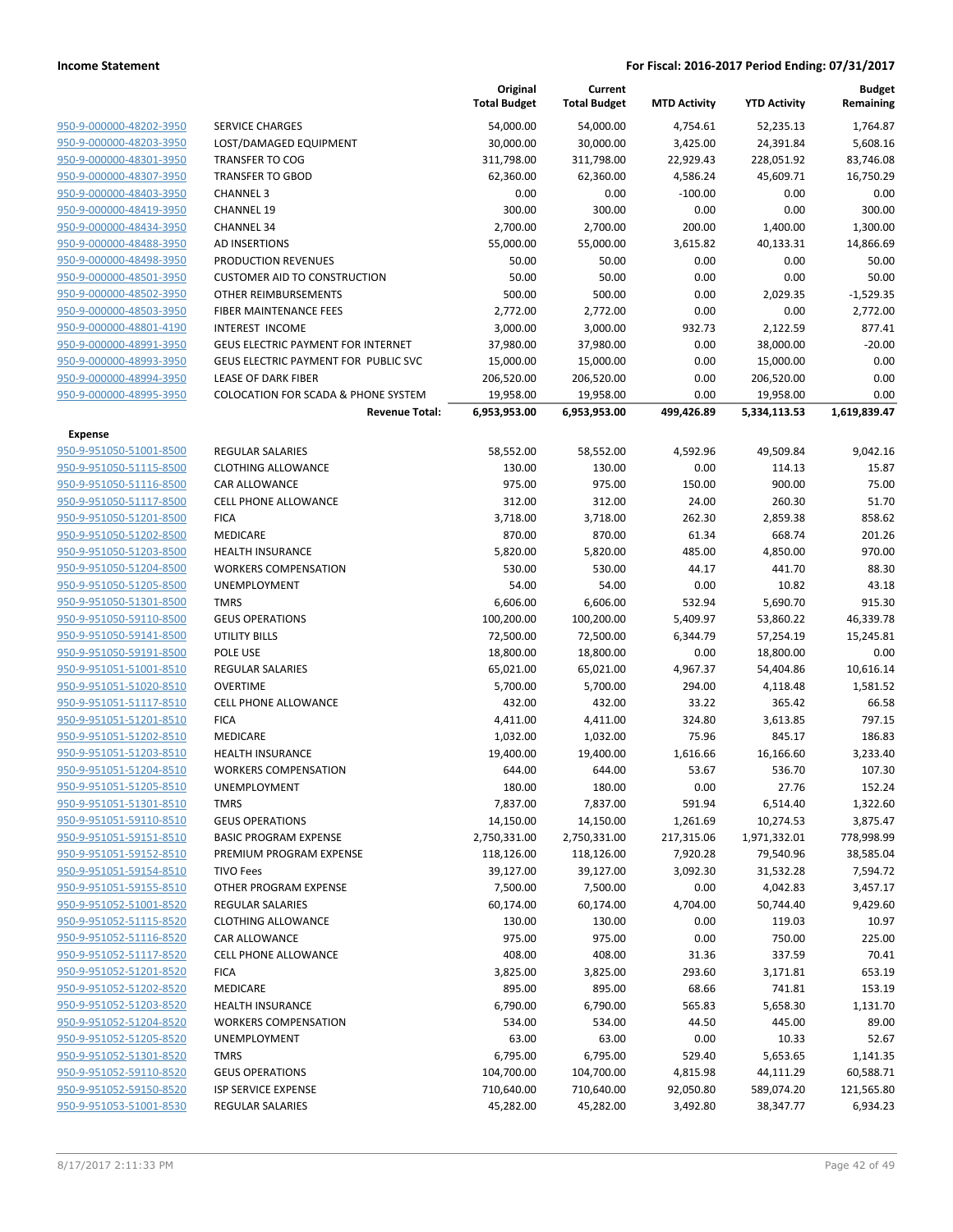**Current**

**Budget**

| 950-9-951053-51020-8530        | C |
|--------------------------------|---|
| 950-9-951053-51117-8530        | C |
| 950-9-951053-51201-8530        | F |
| 950-9-951053-51202-8530        | Λ |
| 950-9-951053-51203-8530        | ۲ |
| 950-9-951053-51204-8530        | ٧ |
| 950-9-951053-51205-8530        | ι |
|                                | Т |
| 950-9-951053-51301-8530        |   |
| 950-9-951053-59110-8530        | G |
| 950-9-951053-59160-8530        | А |
| 950-9-951053-59164-8530        | C |
| 950-9-951054-51001-8540        | R |
| 950-9-951054-51020-8540        | C |
| 950-9-951054-51117-8540        | C |
| 950-9-951054-51201-8540        | F |
| 950-9-951054-51202-8540        | Λ |
| 950-9-951054-51203-8540        | ۲ |
| 950-9-951054-51204-8540        | ٧ |
| 950-9-951054-51205-8540        | L |
| 950-9-951054-51301-8540        | T |
| 950-9-951054-59110-8540        | G |
| 950-9-951055-51001-8550        | R |
| 950-9-951055-51020-8550        | C |
| 950-9-951055-51115-8550        | C |
| 950-9-951055-51117-8550        | C |
| 950-9-951055-51201-8550        | F |
| 950-9-951055-51202-8550        | Ν |
| 950-9-951055-51203-8550        | ۲ |
| 950-9-951055-51204-8550        | ٧ |
| 950-9-951055-51205-8550        | L |
| 950-9-951055-51301-8550        | Т |
| 950-9-951055-59110-8550        | C |
| 950-9-951055-59112-8550        | S |
| 950-9-951055-59156-8550        | А |
| 950-9-951055-59158-8550        | C |
| 950-9-951060-51001-8600        | R |
| 950-9-951060-51011-8600        | P |
| 950-9-951060-51020-8600        | C |
| 950-9-951060-51102-8600        | В |
| 950-9-951060-51115-8600        | C |
| 950-9-951060-51116-8600        | C |
| 950-9-951060-51117-8600        | C |
| 950-9-951060-51201-8600        | F |
| 950-9-951060-51202-8600        | Λ |
|                                | ۲ |
| 950-9-951060-51203-8600        |   |
| 950-9-951060-51204-8600        | ٧ |
| 950-9-951060-51205-8600        |   |
| 950-9-951060-51301-8600        | Т |
| 950-9-951060-51401-8600        | C |
| 950-9-951060-59201-8600        | В |
| <u>950-9-951060-59205-8600</u> | E |
| 950-9-951060-59231-8600        | C |
| 950-9-951060-59235-8600        | F |
| 950-9-951061-51001-8610        | R |
| 950-9-951061-51011-8610        | P |
| <u>950-9-951061-51020-8610</u> | C |
| 950-9-951061-51115-8610        | C |
| 950-9-951061-51116-8610        | C |
| 950-9-951061-51117-8610        | C |
|                                |   |

|                                | Original<br><b>Total Budget</b> | Tot |
|--------------------------------|---------------------------------|-----|
| OVERTIME                       | 1,800.00                        |     |
| CELL PHONE ALLOWANCE           | 432.00                          |     |
| FICA                           | 2,945.00                        |     |
| MEDICARE                       | 689.00                          |     |
| <b>HEALTH INSURANCE</b>        | 9,700.00                        |     |
| WORKERS COMPENSATION           | 449.00                          |     |
| UNEMPLOYMENT                   | 90.00                           |     |
| <b>TMRS</b>                    | 5,234.00                        |     |
| <b>GEUS OPERATIONS</b>         | 4,000.00                        |     |
| ADVERTISING                    | 32,800.00                       |     |
| CONSUMER INFORMATION           | 7,500.00                        |     |
| REGULAR SALARIES               | 158,850.00                      | 1!  |
| OVERTIME                       | 3,800.00                        |     |
| CELL PHONE ALLOWANCE           | 216.00                          |     |
| FICA                           | 10,098.00                       |     |
| MEDICARE                       | 2,361.00                        |     |
| <b>HEALTH INSURANCE</b>        | 43,650.00                       |     |
| WORKERS COMPENSATION           | 435.00                          |     |
| UNEMPLOYMENT                   | 405.00                          |     |
| TMRS                           | 17,939.00                       |     |
| <b>GEUS OPERATIONS</b>         | 16,600.00                       |     |
| REGULAR SALARIES               | 139,717.00                      | 1:  |
| OVERTIME                       | 2,700.00                        |     |
| CLOTHING ALLOWANCE             | 50.00                           |     |
| CELL PHONE ALLOWANCE           | 657.00                          |     |
| FICA                           | 8,330.00                        |     |
| MEDICARE                       | 2,075.00                        |     |
| HEALTH INSURANCE               | 19,885.00                       |     |
| WORKERS COMPENSATION           | 846.00                          |     |
| UNEMPLOYMENT<br>TMRS           | 185.00<br>15,765.00             |     |
| <b>GEUS OPERATIONS</b>         | 18,300.00                       |     |
| SAFETY                         | 3,000.00                        |     |
| APARTMENT C/I FACILITIES       | 1,000.00                        |     |
| C/I BILLING                    | 54,000.00                       |     |
| REGULAR SALARIES               | 182,236.00                      | 18  |
| PART TIME TEMPORARY            | 16,276.00                       |     |
| OVERTIME                       | 8,600.00                        |     |
| BILINGUAL PAY                  | 550.00                          |     |
| CLOTHING ALLOWANCE             | 1,500.00                        |     |
| CAR ALLOWANCE                  | 975.00                          |     |
| CELL PHONE ALLOWANCE           | 1,728.00                        |     |
| FICA                           | 13,136.00                       |     |
| MEDICARE                       | 3,072.00                        |     |
| <b>HEALTH INSURANCE</b>        | 38,800.00                       |     |
| WORKERS COMPENSATION           | 1,947.00                        |     |
| UNEMPLOYMENT                   | 360.00                          |     |
| TMRS                           | 21,544.00                       |     |
| CONTRA - SALARIES              | 0.00                            |     |
| <b>BUILDINGS MAINTNANCE</b>    | 29,500.00                       |     |
| EQUIPMENT MAINTENANCE          | 31,250.00                       |     |
| CABLE PLANT MAINTENANCE        | 75,000.00                       |     |
| FIBER OPTICS PLANT MAINTENANCE | 45,000.00                       |     |
| REGULAR SALARIES               | 182,236.00                      | 18  |
| PART TIME TEMPORARY            | 16,276.00                       |     |
| OVERTIME                       | 12,000.00                       |     |
| CLOTHING ALLOWANCE             | 1,900.00                        |     |
| CAR ALLOWANCE                  | 975.00                          |     |
| CELL PHONE ALLOWANCE           | 1,728.00                        |     |

|                                                    |                                        | <b>Total Budget</b>   | <b>Total Budget</b>   | <b>MTD Activity</b> | <b>YTD Activity</b>  | Remaining         |
|----------------------------------------------------|----------------------------------------|-----------------------|-----------------------|---------------------|----------------------|-------------------|
| 950-9-951053-51020-8530                            | <b>OVERTIME</b>                        | 1,800.00              | 1.800.00              | 239.53              | 1,775.04             | 24.96             |
| 950-9-951053-51117-8530                            | <b>CELL PHONE ALLOWANCE</b>            | 432.00                | 432.00                | 33.22               | 365.42               | 66.58             |
| 950-9-951053-51201-8530                            | <b>FICA</b>                            | 2,945.00              | 2,945.00              | 233.03              | 2,505.97             | 439.03            |
| 950-9-951053-51202-8530                            | MEDICARE                               | 689.00                | 689.00                | 54.50               | 586.05               | 102.95            |
| 950-9-951053-51203-8530                            | <b>HEALTH INSURANCE</b>                | 9,700.00              | 9,700.00              | 808.33              | 8,083.30             | 1,616.70          |
| 950-9-951053-51204-8530                            | <b>WORKERS COMPENSATION</b>            | 449.00                | 449.00                | 37.42               | 374.20               | 74.80             |
| 950-9-951053-51205-8530                            | UNEMPLOYMENT                           | 90.00                 | 90.00                 | 0.00                | 16.51                | 73.49             |
| 950-9-951053-51301-8530                            | <b>TMRS</b>                            | 5,234.00              | 5,234.00              | 420.99              | 4,475.04             | 758.96            |
| 950-9-951053-59110-8530                            | <b>GEUS OPERATIONS</b>                 | 4,000.00              | 4,000.00              | 13.42               | 137.68               | 3,862.32          |
| 950-9-951053-59160-8530                            | <b>ADVERTISING</b>                     | 32,800.00             | 32,800.00             | 553.42              | 19,669.56            | 13,130.44         |
| 950-9-951053-59164-8530                            | <b>CONSUMER INFORMATION</b>            | 7,500.00              | 7,500.00              | 0.00                | 0.00                 | 7,500.00          |
| 950-9-951054-51001-8540                            | <b>REGULAR SALARIES</b>                | 158,850.00            | 158,850.00            | 12,306.40           | 133,918.37           | 24,931.63         |
| 950-9-951054-51020-8540                            | <b>OVERTIME</b>                        | 3,800.00              | 3,800.00              | 279.75              | 2,739.52             | 1,060.48          |
| 950-9-951054-51117-8540                            | <b>CELL PHONE ALLOWANCE</b>            | 216.00                | 216.00                | 16.62               | 182.82               | 33.18             |
| 950-9-951054-51201-8540                            | <b>FICA</b>                            | 10,098.00             | 10,098.00             | 747.48              | 8,140.96             | 1,957.04          |
| 950-9-951054-51202-8540                            | MEDICARE                               | 2,361.00              | 2,361.00              | 174.82              | 1,903.93             | 457.07            |
| 950-9-951054-51203-8540                            | <b>HEALTH INSURANCE</b>                | 43,650.00             | 43,650.00             | 3,637.50            | 36,375.00            | 7,275.00          |
| 950-9-951054-51204-8540                            | <b>WORKERS COMPENSATION</b>            | 435.00                | 435.00                | 36.25               | 362.50               | 72.50             |
| 950-9-951054-51205-8540                            | UNEMPLOYMENT                           | 405.00                | 405.00                | 0.00                | 61.29                | 343.71            |
| 950-9-951054-51301-8540                            | <b>TMRS</b>                            | 17,939.00             | 17,939.00             | 1,408.98            | 15,123.83            | 2,815.17          |
| 950-9-951054-59110-8540                            | <b>GEUS OPERATIONS</b>                 | 16,600.00             | 16,600.00             | 708.18              | 6,193.29             | 10,406.71         |
| 950-9-951055-51001-8550                            | <b>REGULAR SALARIES</b>                | 139,717.00            | 139,717.00            | 8,291.86            | 96,946.45            | 42,770.55         |
| 950-9-951055-51020-8550                            | <b>OVERTIME</b>                        | 2,700.00              | 2,700.00              | 172.51              | 2,473.17             | 226.83            |
| 950-9-951055-51115-8550                            | <b>CLOTHING ALLOWANCE</b>              | 50.00                 | 50.00                 | 0.00                | 41.24                | 8.76              |
| 950-9-951055-51117-8550                            | <b>CELL PHONE ALLOWANCE</b>            | 657.00                | 657.00                | 58.36               | 619.43               | 37.57             |
| 950-9-951055-51201-8550                            | <b>FICA</b>                            | 8,330.00              | 8,330.00              | 528.41              | 5,877.29             | 2,452.71          |
| 950-9-951055-51202-8550                            | MEDICARE                               | 2,075.00              | 2,075.00              | 123.58              | 1,451.89             | 623.11            |
| 950-9-951055-51203-8550                            | <b>HEALTH INSURANCE</b>                | 19,885.00             | 19,885.00             | 1,657.08            | 16,570.80            | 3,314.20          |
| 950-9-951055-51204-8550                            | <b>WORKERS COMPENSATION</b>            | 846.00                | 846.00                | 70.50               | 705.00               | 141.00            |
| 950-9-951055-51205-8550                            | UNEMPLOYMENT                           | 185.00                | 185.00                | 0.00                | 25.63                | 159.37            |
| 950-9-951055-51301-8550                            | <b>TMRS</b>                            | 15,765.00             | 15,765.00             | 952.83              | 11,057.26            | 4,707.74          |
| 950-9-951055-59110-8550                            | <b>GEUS OPERATIONS</b>                 | 18,300.00             | 18,300.00             | 715.61              | 4,562.28             | 13,737.72         |
| 950-9-951055-59112-8550                            | SAFETY                                 | 3,000.00              | 3,000.00              | 1,220.25            | 1,368.49             | 1,631.51          |
| 950-9-951055-59156-8550                            | APARTMENT C/I FACILITIES               | 1,000.00              | 1,000.00              | 0.00                | 0.00                 | 1,000.00          |
| 950-9-951055-59158-8550                            | C/I BILLING                            | 54,000.00             | 54,000.00             | 0.00                | 40,843.50            | 13,156.50         |
| 950-9-951060-51001-8600                            | REGULAR SALARIES                       | 182,236.00            | 182,236.00            | 15,154.62           | 160,617.11           | 21,618.89         |
| 950-9-951060-51011-8600                            | PART TIME TEMPORARY                    | 16,276.00             | 16,276.00             | 0.00                | 0.00                 | 16,276.00         |
| 950-9-951060-51020-8600                            | <b>OVERTIME</b>                        | 8,600.00              | 8,600.00              | 1,181.31            | 7,943.77             | 656.23            |
| 950-9-951060-51102-8600                            | <b>BILINGUAL PAY</b>                   | 550.00                | 550.00                | 0.00                | 0.00                 | 550.00            |
| 950-9-951060-51115-8600                            | <b>CLOTHING ALLOWANCE</b>              | 1,500.00              | 1,500.00              | 0.00                | 1,802.92             | $-302.92$         |
| 950-9-951060-51116-8600                            | CAR ALLOWANCE                          | 975.00                | 1,950.00              | 300.00              | 1,800.00             | 150.00            |
| 950-9-951060-51117-8600                            | <b>CELL PHONE ALLOWANCE</b>            | 1,728.00              | 1,728.00              | 132.92              | 1,420.41             | 307.59            |
| 950-9-951060-51201-8600                            | <b>FICA</b>                            | 13,136.00             | 13,136.00             | 964.95              | 10,052.03            | 3,083.97          |
| 950-9-951060-51202-8600                            | MEDICARE                               | 3,072.00              | 3,072.00              | 225.67              | 2,353.36             | 718.64            |
| 950-9-951060-51203-8600                            | <b>HEALTH INSURANCE</b>                | 38,800.00             | 38,800.00             | 3,233.33            | 32,333.30            | 6,466.70          |
| 950-9-951060-51204-8600                            | <b>WORKERS COMPENSATION</b>            | 1,947.00              | 1,947.00              | 162.25              | 1,622.50             | 324.50            |
| 950-9-951060-51205-8600                            | UNEMPLOYMENT                           | 360.00                | 360.00                | 1.77                | 65.52                | 294.48            |
| 950-9-951060-51301-8600<br>950-9-951060-51401-8600 | <b>TMRS</b>                            | 21,544.00             | 21,544.00             | 1,813.68            | 18,582.24            | 2,961.76          |
|                                                    | <b>CONTRA - SALARIES</b>               | 0.00                  | 0.00                  | $-2,329.00$         | $-12,809.50$         | 12,809.50         |
| 950-9-951060-59201-8600                            | <b>BUILDINGS MAINTNANCE</b>            | 29,500.00             | 29,500.00             | 0.00                | 13,704.30            | 15,795.70         |
| 950-9-951060-59205-8600                            | <b>EQUIPMENT MAINTENANCE</b>           | 31,250.00             | 31,250.00             | 163.39              | 7,291.91             | 23,958.09         |
| 950-9-951060-59231-8600                            | <b>CABLE PLANT MAINTENANCE</b>         | 75,000.00             | 75,000.00             | 0.00                | 15,937.08            | 59,062.92         |
| 950-9-951060-59235-8600<br>950-9-951061-51001-8610 | FIBER OPTICS PLANT MAINTENANCE         | 45,000.00             | 45,000.00             | 0.00                | 10,500.00            | 34,500.00         |
| 950-9-951061-51011-8610                            | <b>REGULAR SALARIES</b>                | 182,236.00            | 182,236.00            | 15,153.74           | 160,400.02           | 21,835.98         |
|                                                    | PART TIME TEMPORARY<br><b>OVERTIME</b> | 16,276.00             | 16,276.00             | 0.00                | 0.00                 | 16,276.00         |
| 950-9-951061-51020-8610<br>950-9-951061-51115-8610 | <b>CLOTHING ALLOWANCE</b>              | 12,000.00<br>1,900.00 | 12,000.00<br>1,900.00 | 1,180.97<br>0.00    | 8,573.77             | 3,426.23<br>88.17 |
| 950-9-951061-51116-8610                            | <b>CAR ALLOWANCE</b>                   | 975.00                | 1,950.00              | 0.00                | 1,811.83<br>1,500.00 | 450.00            |
| 950-9-951061-51117-8610                            |                                        |                       |                       |                     |                      | 308.06            |
|                                                    | <b>CELL PHONE ALLOWANCE</b>            | 1,728.00              | 1,728.00              | 132.86              | 1,419.94             |                   |
|                                                    |                                        |                       |                       |                     |                      |                   |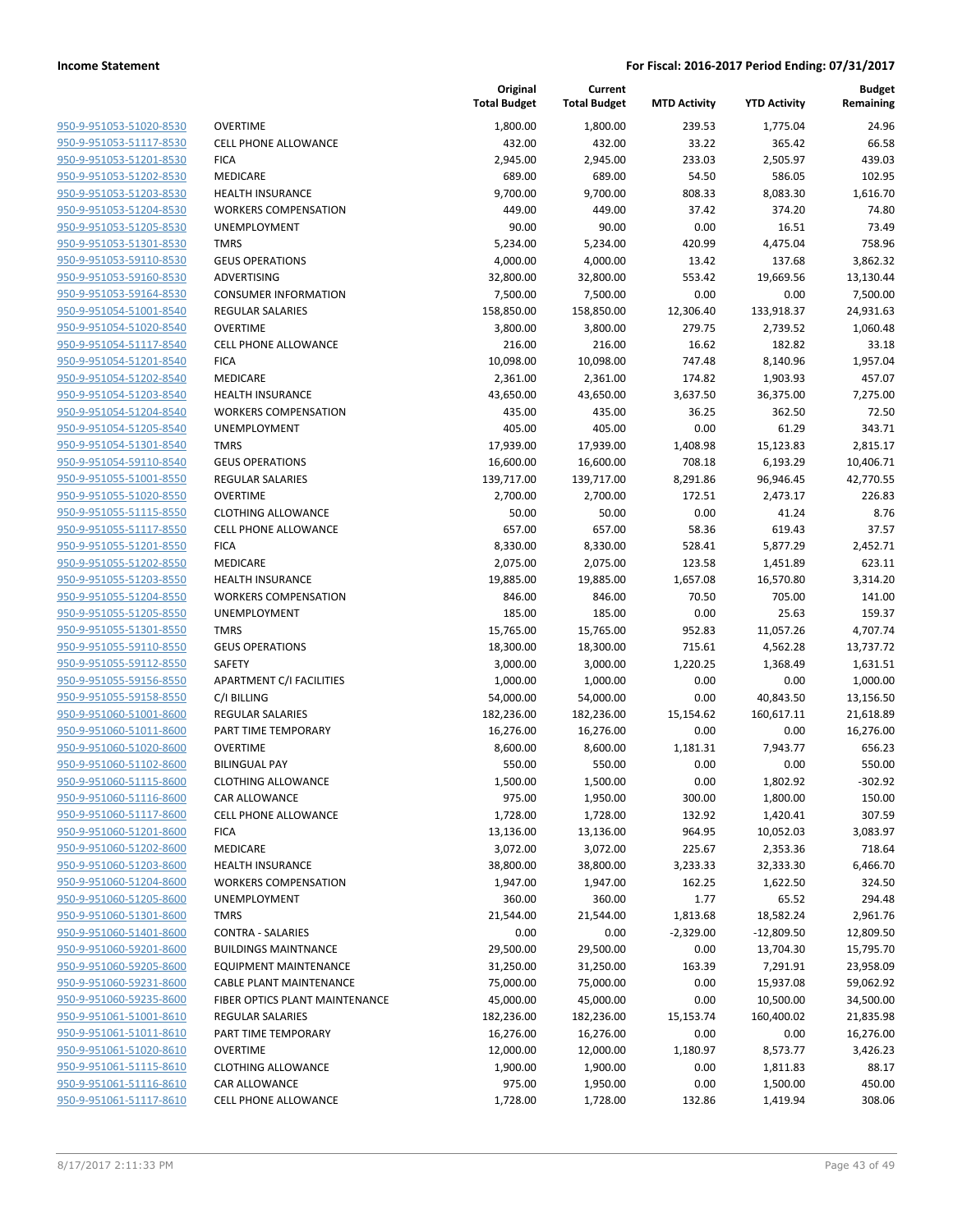|                         |                                                 | Original<br><b>Total Budget</b> | Current<br><b>Total Budget</b> | <b>MTD Activity</b> | <b>YTD Activity</b> | <b>Budget</b><br>Remaining |
|-------------------------|-------------------------------------------------|---------------------------------|--------------------------------|---------------------|---------------------|----------------------------|
| 950-9-951061-51201-8610 | <b>FICA</b>                                     | 13,337.00                       | 13,337.00                      | 1,006.32            | 10,369.01           | 2,967.99                   |
| 950-9-951061-51202-8610 | <b>MEDICARE</b>                                 | 3,119.00                        | 3,119.00                       | 235.35              | 2,422.54            | 696.46                     |
| 950-9-951061-51203-8610 | <b>HEALTH INSURANCE</b>                         | 38,800.00                       | 38,800.00                      | 3,233.33            | 32,333.30           | 6,466.70                   |
| 950-9-951061-51204-8610 | <b>WORKERS COMPENSATION</b>                     | 1,947.00                        | 1,947.00                       | 162.25              | 1,622.50            | 324.50                     |
| 950-9-951061-51205-8610 | <b>UNEMPLOYMENT</b>                             | 360.00                          | 360.00                         | 1.77                | 62.93               | 297.07                     |
| 950-9-951061-51301-8610 | <b>TMRS</b>                                     | 21,902.00                       | 21,902.00                      | 1,780.04            | 18,247.55           | 3,654.45                   |
| 950-9-951061-59205-8610 | <b>EQUIPMENT MAINTENANCE</b>                    | 2,500.00                        | 2,500.00                       | 0.00                | 0.00                | 2,500.00                   |
| 950-9-951061-59233-8610 | INTERNET PLANT MAINTENANCE                      | 9,000.00                        | 9,000.00                       | 550.00              | 550.00              | 8,450.00                   |
| 950-9-951090-59510-9900 | HEADEND, TRUNK & DISTRIBUTION SYSTEM            | 100,000.00                      | 100,000.00                     | 5,341.97            | 50,498.62           | 49,501.38                  |
| 950-9-951090-59511-9900 | <b>HEADEND EQUIPMENT</b>                        | 100,000.00                      | 100,000.00                     | 8,072.75            | 49,434.05           | 50,565.95                  |
| 950-9-951090-59512-9900 | <b>DROPS</b>                                    | 100,000.00                      | 100,000.00                     | 9,592.41            | 59,968.53           | 40,031.47                  |
| 950-9-951090-59513-9900 | <b>CUSTOMER PREMISES EQUIPMENT</b>              | 50,000.00                       | 50,000.00                      | 0.00                | 0.00                | 50,000.00                  |
| 950-9-951090-59522-9900 | INTERNET CUSTOMER INTERFACE EQUIPMENT           | 40,000.00                       | 40,000.00                      | 25,993.20           | 25,993.20           | 14,006.80                  |
| 950-9-951091-51001-9958 | <b>REGULAR SALARIES</b>                         | 28,482.00                       | 28,482.00                      | 2,264.27            | 23,944.49           | 4,537.51                   |
| 950-9-951091-51020-9958 | <b>OVERTIME</b>                                 | 3,000.00                        | 3,000.00                       | 264.49              | 2,001.69            | 998.31                     |
| 950-9-951091-51102-9958 | <b>BILINGUAL PAY</b>                            | 100.00                          | 100.00                         | 0.00                | 0.00                | 100.00                     |
| 950-9-951091-51201-9958 | <b>FICA</b>                                     | 1,958.00                        | 1,958.00                       | 158.33              | 1,631.26            | 326.74                     |
| 950-9-951091-51202-9958 | MEDICARE                                        | 458.00                          | 458.00                         | 37.03               | 381.51              | 76.49                      |
| 950-9-951091-51205-9958 | UNEMPLOYMENT                                    | 0.00                            | 0.00                           | 0.43                | 11.93               | $-11.93$                   |
| 950-9-951091-51301-9958 | <b>TMRS</b>                                     | 3,478.00                        | 3,478.00                       | 285.51              | 2,905.58            | 572.42                     |
| 950-9-970000-51801-9260 | PENSION EXPENSE                                 | 10,000.00                       | 10,000.00                      | 0.00                | 0.00                | 10,000.00                  |
| 950-9-970000-59701-9040 | <b>BAD DEBT</b>                                 | 70,000.00                       | 70,000.00                      | 0.00                | 0.00                | 70,000.00                  |
| 950-9-970000-59703-4030 | <b>DEPRECIATION EXPENSE</b>                     | 1,200,000.00                    | 1,200,000.00                   | 0.00                | 128,727.83          | 1,071,272.17               |
| 950-9-970000-59720-9705 | <b>CREDIT CARD &amp; BANK FEES</b>              | 15,000.00                       | 15,000.00                      | 1,104.93            | 10,377.40           | 4,622.60                   |
| 950-9-970000-59730-9250 | <b>INVENTORY LOSS/GAIN</b>                      | 1,000.00                        | 1,000.00                       | 0.00                | 0.00                | 1,000.00                   |
| 950-9-970000-59734-4210 | ASSET DISPOSAL LOSSES/GAINS                     | 1,000.00                        | 1,000.00                       | 0.00                | 0.00                | 1,000.00                   |
| 950-9-970000-59750-9260 | <b>ACCRUED PTO PAY</b>                          | 5,000.00                        | 5,000.00                       | 0.00                | 745.17              | 4,254.83                   |
| 950-9-970000-59770-9970 | CONTINGENCY                                     | 100,000.00                      | 98,050.00                      | 0.00                | 0.00                | 98,050.00                  |
| 950-9-970000-59780-9240 | PROPERTY INSURANCE                              | 4,000.00                        | 13,045.00                      | 0.00                | 13,044.75           | 0.25                       |
| 950-9-970000-59781-9250 | <b>LIABILITY INSURANCE</b>                      | 7,000.00                        | 9,550.00                       | 0.00                | 9,546.70            | 3.30                       |
| 950-9-970000-59790-9970 | CAPITALIZED                                     | $-427,477.00$                   | $-427,477.00$                  | 0.00                | 0.00                | $-427,477.00$              |
| 950-9-990000-59901-9270 | TRANSFER to COG - FRANCHISE FEES                | 311,798.00                      | 311,798.00                     | 71,623.02           | 204,025.42          | 107,772.58                 |
| 950-9-990000-59902-9200 | TRANSFER to COG - ADMIN EXPENSES                | 39,785.00                       | 39,785.00                      | 3,315.42            | 33,154.20           | 6,630.80                   |
| 950-9-990000-59903-4082 | TRANSFER to COG - PILOT                         | 44,089.00                       | 44,089.00                      | 0.00                | 44,089.09           | $-0.09$                    |
| 950-9-990000-59926-9330 | TRANSFER to COG - GARAGE                        | 17,227.00                       | 17,227.00                      | 1,435.58            | 14,355.80           | 2,871.20                   |
| 950-9-990000-59927-9200 | TRANSFER to COG - INSURANCE                     | 4,446.00                        | 4,446.00                       | 370.50              | 3,705.00            | 741.00                     |
| 950-9-990000-59928-9200 | XFER to COG - IT                                | 15,254.00                       | 15,254.00                      | 1,271.17            | 12,711.70           | 2,542.30                   |
| 950-9-990000-59930-9270 | <b>TRANSFER to GBOD</b>                         | 62,360.00                       | 62,360.00                      | 14,324.60           | 40,805.07           | 21,554.93                  |
| 950-9-990000-59954-8559 | TRANSFER TO 910 - BILLING                       | 76,544.00                       | 76,544.00                      | 6,378.68            | 63,786.63           | 12,757.37                  |
| 950-9-990000-59955-8559 | TRANSFER TO 910 - CASHIERING                    | 56,882.00                       | 56,882.00                      | 4,740.17            | 47,401.64           | 9,480.36                   |
|                         | <b>Expense Total:</b>                           | 7,649,610.00                    | 7,661,205.00                   | 598,568.16          | 4,899,011.36        | 2,762,193.64               |
|                         | Fund: 950 - CABLE / INTERNET Surplus (Deficit): | $-695,657.00$                   | -707,252.00                    | $-99,141.27$        | 435,102.17          | $-1,142,354.17$            |
|                         | <b>Total Surplus (Deficit):</b>                 | $-255,353.39$                   | -1,659,977.40                  | 2,510,265.55        | $-2,142,839.09$     | 482,861.69                 |
|                         |                                                 |                                 |                                |                     |                     |                            |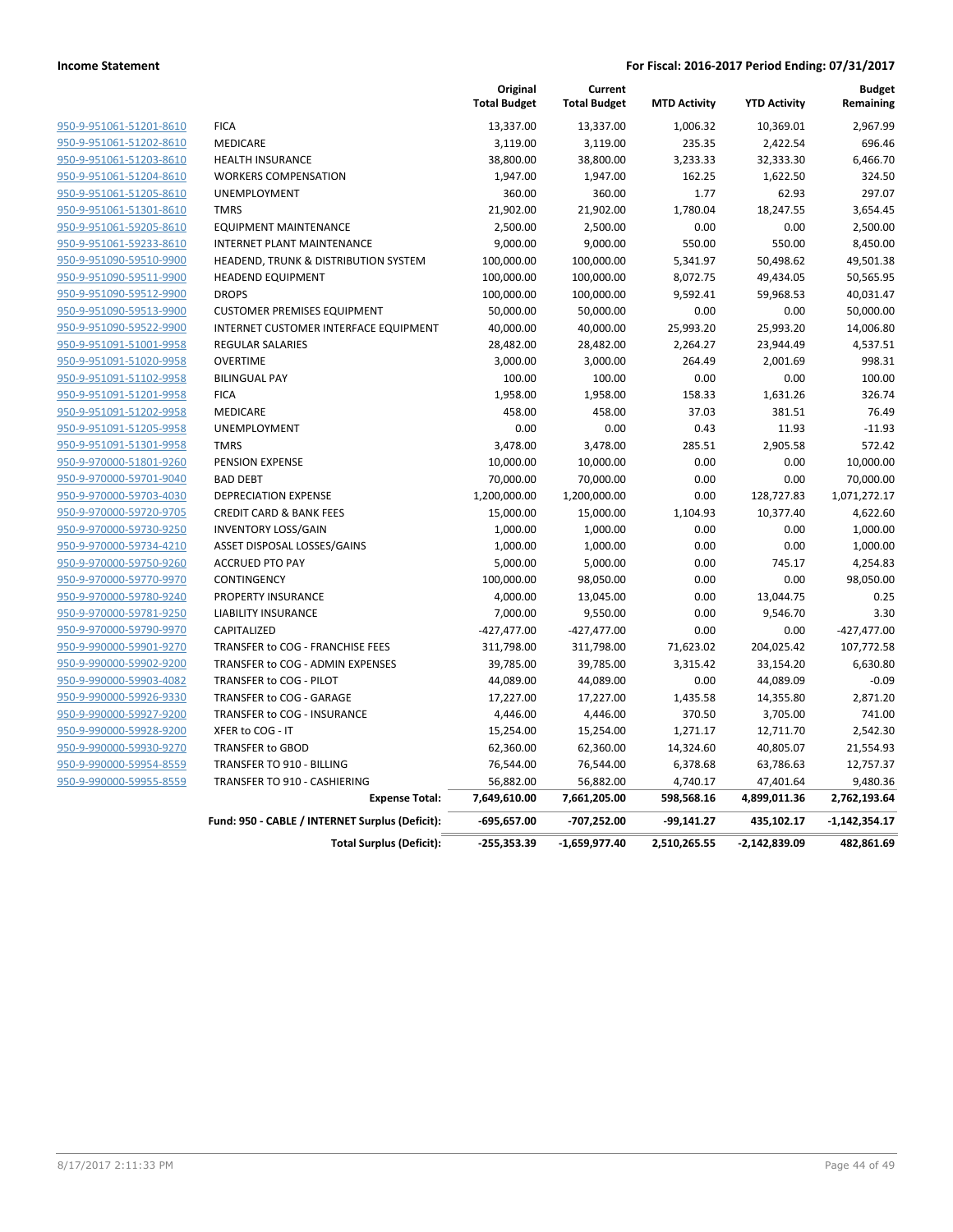# **Group Summary**

| <b>Account Type</b>                                                       | Original<br><b>Total Budget</b> | Current<br><b>Total Budget</b> | <b>MTD Activity</b> | <b>YTD Activity</b> | <b>Budget</b><br>Remaining |
|---------------------------------------------------------------------------|---------------------------------|--------------------------------|---------------------|---------------------|----------------------------|
| Fund: 100 - GENERAL FUND                                                  |                                 |                                |                     |                     |                            |
| Revenue                                                                   | 22,345,380.25                   | 22,459,380.25                  | 1,262,351.67        | 18,008,541.99       | 4,450,838.26               |
| Expense                                                                   | 23,436,084.83                   | 23,436,084.83                  | 1,723,152.38        | 18,527,676.18       | 4,908,408.65               |
| Fund: 100 - GENERAL FUND Surplus (Deficit):                               | $-1,090,704.58$                 | -976,704.58                    | -460,800.71         | -519,134.19         | -457,570.39                |
| Fund: 101 - MUNICIPAL COURT BUILDING SECURITY FEES                        |                                 |                                |                     |                     |                            |
| Revenue                                                                   | 0.00                            | 0.00                           | 836.30              | 7,925.82            | $-7,925.82$                |
| Expense                                                                   | 0.00                            | 0.00                           | 3.23                | 24.85               | -24.85                     |
| Fund: 101 - MUNICIPAL COURT BUILDING SECURITY FEES Surplus (Deficit):     | 0.00                            | 0.00                           | 833.07              | 7,900.97            | $-7,900.97$                |
| Fund: 102 - MUNICIPAL COURT TECH FUND                                     |                                 |                                |                     |                     |                            |
| Revenue                                                                   | 0.00                            | 0.00                           | 1.080.38            | 10,494.50           | $-10,494.50$               |
| Expense                                                                   | 0.00                            | 0.00                           | 1.36                | 8.39                | $-8.39$                    |
| Fund: 102 - MUNICIPAL COURT TECH FUND Surplus (Deficit):                  | 0.00                            | 0.00                           | 1,079.02            | 10,486.11           | $-10,486.11$               |
| <b>Fund: 103 - MUNICIPAL COURT CHILD SAFETY FUND</b>                      |                                 |                                |                     |                     |                            |
| Revenue                                                                   | 29,760.00                       | 29,760.00                      | 6,701.03            | 21,200.72           | 8,559.28                   |
| Expense                                                                   | 27,020.00                       | 27,020.00                      | 6,674.21            | 19,644.38           | 7,375.62                   |
| Fund: 103 - MUNICIPAL COURT CHILD SAFETY FUND Surplus (Deficit):          | 2,740.00                        | 2,740.00                       | 26.82               | 1,556.34            | 1,183.66                   |
| Fund: 110 - EXCHANGE BUILDING FUND                                        |                                 |                                |                     |                     |                            |
| Revenue                                                                   | 0.00                            | 0.00                           | 0.00                | 12.61               | $-12.61$                   |
| Fund: 110 - EXCHANGE BUILDING FUND Total:                                 | 0.00                            | 0.00                           | 0.00                | 12.61               | $-12.61$                   |
| <b>Fund: 111 - RECREATION ACTIVITIES FUND</b>                             |                                 |                                |                     |                     |                            |
| Revenue                                                                   | 261,265.00                      | 261,265.00                     | 17,659.15           | 171,414.28          | 89,850.72                  |
| Expense                                                                   | 254,267.00                      | 254,267.00                     | 7,246.36            | 173,949.52          | 80,317.48                  |
| Fund: 111 - RECREATION ACTIVITIES FUND Surplus (Deficit):                 | 6,998.00                        | 6,998.00                       | 10,412.79           | $-2,535.24$         | 9,533.24                   |
| <b>Fund: 112 - GUN RANGE FUND</b>                                         |                                 |                                |                     |                     |                            |
| Revenue                                                                   | 5,124.00                        | 5,124.00                       | 753.15              | 3,689.32            | 1,434.68                   |
| Expense                                                                   | 1,040.00                        | 1,040.00                       | 1.96                | 635.59              | 404.41                     |
| Fund: 112 - GUN RANGE FUND Surplus (Deficit):                             | 4,084.00                        | 4,084.00                       | 751.19              | 3,053.73            | 1,030.27                   |
| Fund: 113 - HOTEL / MOTEL OCCUPANCY TAX FUND                              |                                 |                                |                     |                     |                            |
| Revenue                                                                   | 541,200.00                      | 541,200.00                     | 65,762.31           | 514,305.71          | 26,894.29                  |
| Expense                                                                   | 470,205.00                      | 470,205.00                     | 15,416.92           | 358,323.92          | 111,881.08                 |
| Fund: 113 - HOTEL / MOTEL OCCUPANCY TAX FUND Surplus (Deficit):           | 70,995.00                       | 70,995.00                      | 50,345.39           | 155,981.79          | -84,986.79                 |
| <b>Fund: 114 - VENUE MANAGEMENT FUND</b>                                  |                                 |                                |                     |                     |                            |
| Revenue                                                                   | 252,443.00                      | 252,443.00                     | 10,279.17           | 132,544.74          | 119,898.26                 |
| Expense                                                                   | 246,577.00                      | 246,577.00                     | 36,158.92           | 198,404.79          | 48,172.21                  |
| Fund: 114 - VENUE MANAGEMENT FUND Surplus (Deficit):                      | 5,866.00                        | 5,866.00                       | $-25,879.75$        | $-65,860.05$        | 71,726.05                  |
|                                                                           |                                 |                                |                     |                     |                            |
| Fund: 116 - ROADWAY IMPACT FEE 1<br>Revenue                               | 0.00                            | 0.00                           | 10.61               | 22.72               | $-22.72$                   |
| Expense                                                                   | 0.00                            | 0.00                           | 0.89                | 7.22                | $-7.22$                    |
| Fund: 116 - ROADWAY IMPACT FEE 1 Surplus (Deficit):                       | 0.00                            | 0.00                           | 9.72                | 15.50               | $-15.50$                   |
|                                                                           |                                 |                                |                     |                     |                            |
| Fund: 117 - ROADWAY IMPACT FEE 2<br>Revenue                               | 0.00                            | 0.00                           | 0.05                | 0.11                | $-0.11$                    |
| Fund: 117 - ROADWAY IMPACT FEE 2 Total:                                   | 0.00                            | 0.00                           | 0.05                | 0.11                | $-0.11$                    |
|                                                                           |                                 |                                |                     |                     |                            |
| Fund: 118 - ROADWAY IMPACT FEE 3                                          |                                 |                                |                     |                     |                            |
| Revenue                                                                   | 0.00<br>0.00                    | 0.00<br>0.00                   | 0.09<br>0.00        | 0.20<br>0.03        | $-0.20$<br>$-0.03$         |
| Expense<br>Fund: 118 - ROADWAY IMPACT FEE 3 Surplus (Deficit):            | 0.00                            | 0.00                           | 0.09                | 0.17                | -0.17                      |
|                                                                           |                                 |                                |                     |                     |                            |
| <b>Fund: 123 - PTRAIN - POLICE REIMBURSEMENT GRANTS &amp; CONT EDUCAT</b> |                                 |                                |                     |                     |                            |
| Revenue                                                                   | 0.00                            | 0.00                           | 7.91                | 4,691.66            | $-4,691.66$                |
| Expense                                                                   | 0.00                            | 0.00                           | 0.67                | 1,701.19            | $-1,701.19$                |
| Fund: 123 - PTRAIN - POLICE REIMBURSEMENT GRANTS & CONT EDUCAT Surp       | 0.00                            | 0.00                           | 7.24                | 2,990.47            | $-2,990.47$                |
| Fund: 126 - TIFMAS MOBILIZATION                                           |                                 |                                |                     |                     |                            |
| Expense                                                                   | 0.00                            | 0.00                           | 0.00                | 99.99               | $-99.99$                   |
| Fund: 126 - TIFMAS MOBILIZATION Total:                                    | 0.00                            | 0.00                           | 0.00                | 99.99               | $-99.99$                   |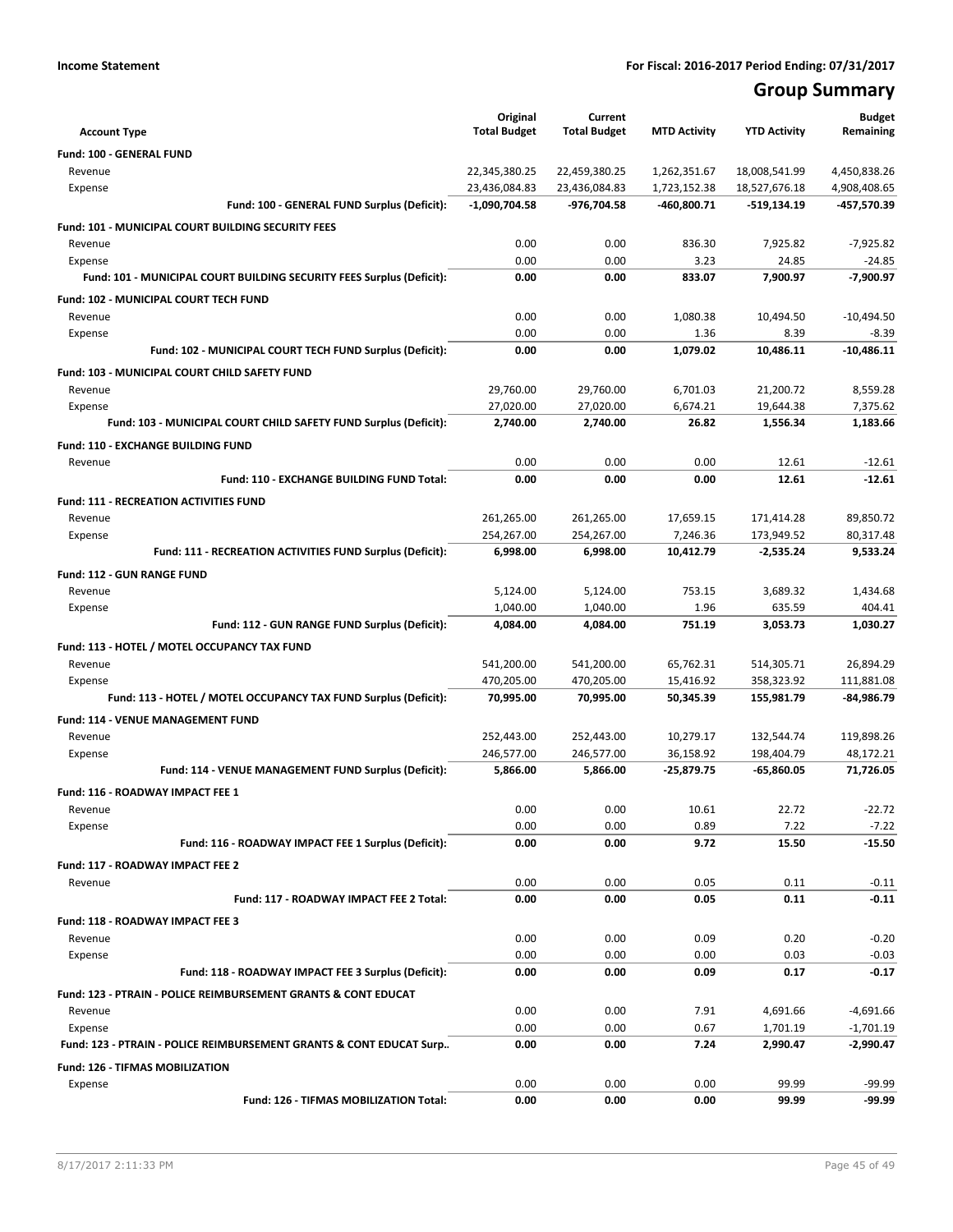| <b>Income Statement</b>                                               | For Fiscal: 2016-2017 Period Ending: 07/31/2017 |                     |                     |                     |                          |
|-----------------------------------------------------------------------|-------------------------------------------------|---------------------|---------------------|---------------------|--------------------------|
|                                                                       | Original                                        | Current             |                     |                     | <b>Budget</b>            |
| <b>Account Type</b>                                                   | <b>Total Budget</b>                             | <b>Total Budget</b> | <b>MTD Activity</b> | <b>YTD Activity</b> | Remaining                |
| Fund: 140 - DEBT SERVICE FUND                                         |                                                 |                     |                     |                     |                          |
| Revenue                                                               | 6,115,875.00                                    | 6,115,875.00        | 162,332.47          | 5,832,167.11        | 283,707.89               |
| Expense                                                               | 6,081,646.00                                    | 6,081,646.00        | 67.41               | 5,366,638.26        | 715,007.74               |
| Fund: 140 - DEBT SERVICE FUND Surplus (Deficit):                      | 34,229.00                                       | 34,229.00           | 162,265.06          | 465,528.85          | -431,299.85              |
| Fund: 160 - GENERAL CAPITAL IMPROVEMENT FUND                          |                                                 |                     |                     |                     |                          |
| Revenue                                                               | 2,090,400.00                                    | 2,090,400.00        | 173,392.78          | -728,701.35         | 2,819,101.35             |
| Expense                                                               | 1,761,300.00                                    | 3,259,924.01        | 673,860.67          | 3,698,127.70        | -438,203.69              |
| Fund: 160 - GENERAL CAPITAL IMPROVEMENT FUND Surplus (Deficit):       | 329,100.00                                      | $-1,169,524.01$     | -500,467.89         | -4,426,829.05       | 3,257,305.04             |
| Fund: 161 - STREET CONSTRUCTION FUND                                  |                                                 |                     |                     |                     |                          |
| Revenue                                                               | 0.00<br>0.00                                    | 0.00<br>0.00        | 683.22<br>57.72     | 1,463.02<br>314.45  | $-1,463.02$              |
| Expense<br>Fund: 161 - STREET CONSTRUCTION FUND Surplus (Deficit):    | 0.00                                            | 0.00                | 625.50              | 1,148.57            | $-314.45$<br>$-1,148.57$ |
|                                                                       |                                                 |                     |                     |                     |                          |
| Fund: 164 - 2013 CO CAPITAL FUND                                      | 0.00                                            | 0.00                | 27.17               | 144.11              | $-144.11$                |
| Revenue<br>Expense                                                    | 0.00                                            | 0.00                | 1.36                | 4.81                | $-4.81$                  |
| Fund: 164 - 2013 CO CAPITAL FUND Surplus (Deficit):                   | 0.00                                            | 0.00                | 25.81               | 139.30              | $-139.30$                |
| <b>Fund: 165 - 2014 GO FUND</b>                                       |                                                 |                     |                     |                     |                          |
| Revenue                                                               | 0.00                                            | 0.00                | 2,235.08            | 34,354.54           | $-34,354.54$             |
| Expense                                                               | 0.00                                            | 20,000.00           | 487,827.75          | 2,706,996.39        | $-2,686,996.39$          |
| Fund: 165 - 2014 GO FUND Surplus (Deficit):                           | 0.00                                            | $-20,000.00$        | -485,592.67         | $-2,672,641.85$     | 2,652,641.85             |
| Fund: 170 - LAW ENFORCEMENT GRANT - CAPITAL PURCHASES                 |                                                 |                     |                     |                     |                          |
| Revenue                                                               | 0.00                                            | 30,000.00           | 0.00                | 30,000.00           | 0.00                     |
| Expense                                                               | 0.00                                            | 30,000.00           | 0.00                | 30,000.00           | 0.00                     |
| Fund: 170 - LAW ENFORCEMENT GRANT - CAPITAL PURCHASES Surplus (Defici | 0.00                                            | 0.00                | 0.00                | 0.00                | 0.00                     |
| Fund: 171 - MAIN STREET SPECIAL REVENUE                               |                                                 |                     |                     |                     |                          |
| Revenue                                                               | 0.00                                            | 25,000.00           | 0.00                | 25,000.00           | 0.00                     |
| Expense                                                               | 0.00                                            | 25,000.00           | 0.00                | 13,875.00           | 11,125.00                |
| Fund: 171 - MAIN STREET SPECIAL REVENUE Surplus (Deficit):            | 0.00                                            | 0.00                | 0.00                | 11,125.00           | $-11,125.00$             |
| Fund: 172 - MINOR GRANTS FUND                                         |                                                 |                     |                     |                     |                          |
| Revenue                                                               | 0.00                                            | 25,000.00           | 0.00                | 51,219.92           | $-26,219.92$             |
| Expense                                                               | 0.00                                            | 25,000.00           | 2,541.11            | 47,461.88           | $-22,461.88$             |
| Fund: 172 - MINOR GRANTS FUND Surplus (Deficit):                      | 0.00                                            | 0.00                | $-2,541.11$         | 3,758.04            | $-3,758.04$              |
| Fund: 174 - FEMA GRANT                                                |                                                 |                     |                     |                     |                          |
| Revenue                                                               | 0.00                                            | 0.00                | 0.00                | 182,810.00          | $-182,810.00$            |
| Expense                                                               | 0.00                                            | 0.00                | 0.00                | 182.740.00          | $-182,740.00$            |
| Fund: 174 - FEMA GRANT Surplus (Deficit):                             | 0.00                                            | 0.00                | 0.00                | 70.00               | $-70.00$                 |
| Fund: 175 - JUSTICE ASSISTANCE GRANT - JAG                            |                                                 |                     |                     |                     |                          |
| Revenue                                                               | 0.00                                            | 0.00                | 0.00                | 6,165.00            | $-6,165.00$              |
| Expense                                                               | 0.00                                            | 0.00                | 0.00                | 6,165.00            | $-6,165.00$              |
| Fund: 175 - JUSTICE ASSISTANCE GRANT - JAG Surplus (Deficit):         | 0.00                                            | 0.00                | 0.00                | 0.00                | 0.00                     |
| Fund: 190 - FIXED ASSETS                                              |                                                 |                     |                     |                     |                          |
| Expense                                                               | 0.00                                            | 0.00                | 0.00                | $-134,526.72$       | 134,526.72               |
| Fund: 190 - FIXED ASSETS Total:                                       | 0.00                                            | 0.00                | 0.00                | $-134,526.72$       | 134,526.72               |
| Fund: 200 - WATER / WASTEWATER FUND                                   |                                                 |                     |                     |                     |                          |
| Revenue                                                               | 12,628,222.00                                   | 12,628,222.00       | 1,143,248.72        | 10,327,121.90       | 2,301,100.10             |
| Expense                                                               | 14,820,349.08                                   | 14,820,349.08       | 1,095,882.62        | 11,662,471.55       | 3,157,877.53             |
| Fund: 200 - WATER / WASTEWATER FUND Surplus (Deficit):                | $-2,192,127.08$                                 | -2,192,127.08       | 47,366.10           | -1,335,349.65       | -856,777.43              |
| <b>Fund: 210 - WATER IMPACT FEES</b>                                  |                                                 |                     |                     |                     |                          |
| Revenue                                                               | 0.00                                            | 0.00                | 0.02                | 0.07                | $-0.07$                  |
| Fund: 210 - WATER IMPACT FEES Total:                                  | 0.00                                            | 0.00                | 0.02                | 0.07                | $-0.07$                  |
| <b>Fund: 211 - WASTEWATER IMPACT FEES</b>                             |                                                 |                     |                     |                     |                          |
| Revenue                                                               | 0.00<br>0.00                                    | 0.00<br>0.00        | 1.60<br>135.74      | 3.44<br>136.65      | $-3.44$<br>$-136.65$     |
| Expense<br>Fund: 211 - WASTEWATER IMPACT FEES Surplus (Deficit):      | 0.00                                            | 0.00                | $-134.14$           | $-133.21$           | 133.21                   |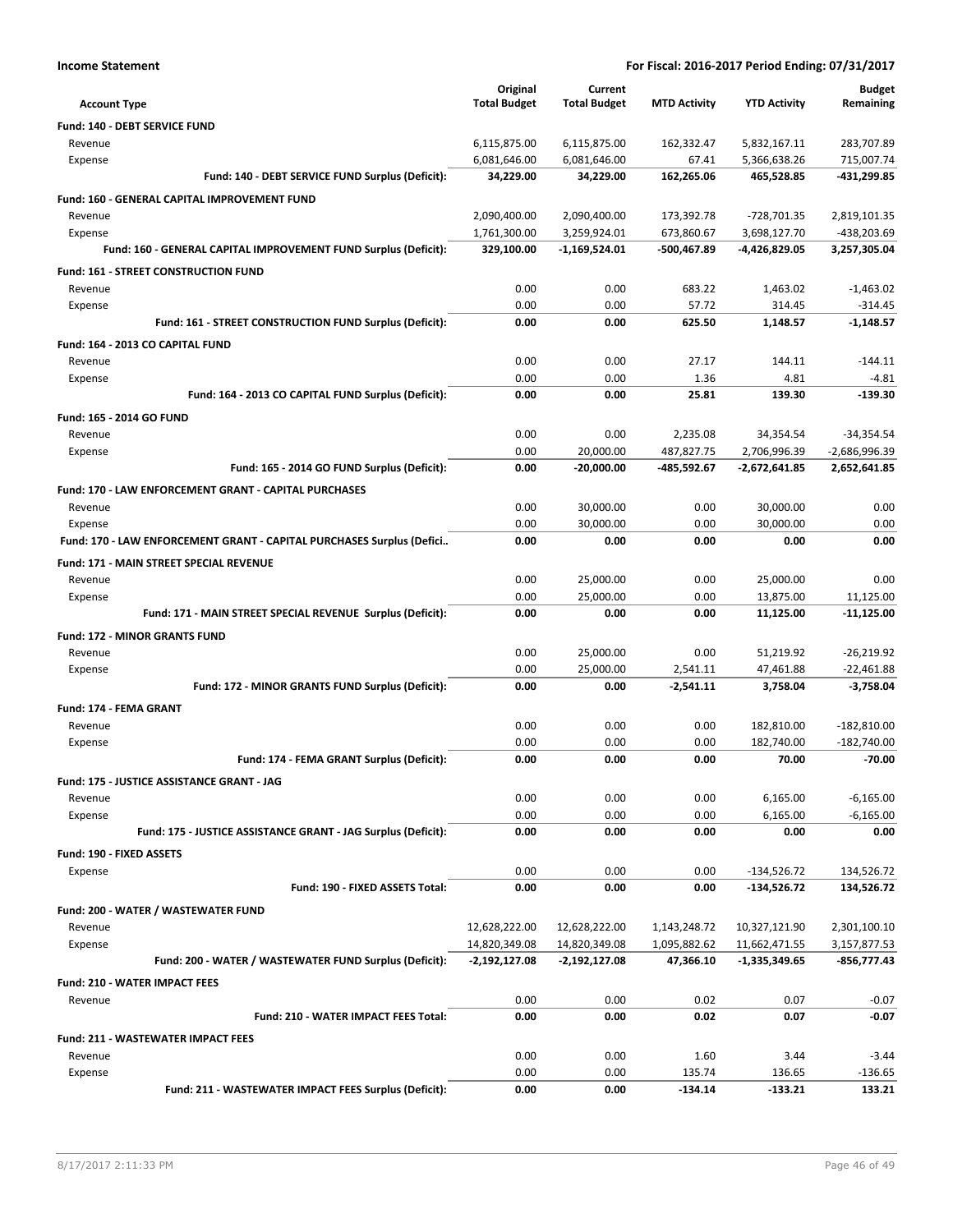| <b>Income Statement</b>                                 |                          |                          |                        | For Fiscal: 2016-2017 Period Ending: 07/31/2017 |                        |
|---------------------------------------------------------|--------------------------|--------------------------|------------------------|-------------------------------------------------|------------------------|
|                                                         | Original                 | Current                  |                        |                                                 | <b>Budget</b>          |
| <b>Account Type</b>                                     | <b>Total Budget</b>      | <b>Total Budget</b>      | <b>MTD Activity</b>    | <b>YTD Activity</b>                             | Remaining              |
| Fund: 216 - UTILIITY CIP FUND                           |                          |                          |                        |                                                 |                        |
| Revenue                                                 | 2,967,447.00             | 2,967,447.00             | 251,258.60             | 2,477,354.38                                    | 490,092.62             |
| Expense                                                 | 225,000.00               | 225,000.00               | 17,258.54              | 393,047.19                                      | $-168,047.19$          |
| Fund: 216 - UTILIITY CIP FUND Surplus (Deficit):        | 2,742,447.00             | 2,742,447.00             | 234,000.06             | 2,084,307.19                                    | 658,139.81             |
| <b>Fund: 217 - WASTEWATER RECLAMATION FUND</b>          |                          |                          |                        |                                                 |                        |
| Revenue                                                 | 0.00                     | 0.00                     | 602.18                 | 4,034.05                                        | $-4,034.05$            |
| <b>Fund: 217 - WASTEWATER RECLAMATION FUND Total:</b>   | 0.00                     | 0.00                     | 602.18                 | 4,034.05                                        | -4,034.05              |
| Fund: 300 - AIRPORT FUND                                |                          |                          |                        |                                                 |                        |
| Revenue                                                 | 655,344.00               | 655,344.00               | 72,213.27              | 624,791.49                                      | 30,552.51              |
| Expense                                                 | 181,200.00               | 181,200.00               | 16,242.85              | 136,718.18                                      | 44,481.82              |
| Fund: 300 - AIRPORT FUND Surplus (Deficit):             | 474,144.00               | 474,144.00               | 55,970.42              | 488,073.31                                      | $-13,929.31$           |
| Fund: 320 - AIRPORT TXDOT GRANT                         |                          |                          |                        |                                                 |                        |
| Revenue                                                 | 0.00                     | 0.00                     | 0.00                   | 200,000.00                                      | $-200,000.00$          |
| Fund: 320 - AIRPORT TXDOT GRANT Total:                  | 0.00                     | 0.00                     | 0.00                   | 200,000.00                                      | $-200,000.00$          |
| Fund: 360 - AIRPORT CAPITAL FUND                        |                          |                          |                        |                                                 |                        |
| Revenue                                                 | 301,500.00               | 301,500.00               | 1,652.31               | 850,493.78                                      | -548,993.78            |
| Expense                                                 | 501,200.00               | 501,200.00               | 138.40                 | 53,592.52                                       | 447,607.48             |
| Fund: 360 - AIRPORT CAPITAL FUND Surplus (Deficit):     | -199,700.00              | $-199,700.00$            | 1,513.91               | 796,901.26                                      | -996,601.26            |
| Fund: 362 - AIRPORT FBO FUEL                            |                          |                          |                        |                                                 |                        |
| Revenue                                                 | 0.00                     | 0.00                     | 44,563.06              | 419,475.06                                      | -419,475.06            |
| Expense                                                 | 0.00                     | 0.00                     | 97,214.09              | 377,381.38                                      | $-377,381.38$          |
| Fund: 362 - AIRPORT FBO FUEL Surplus (Deficit):         | 0.00                     | 0.00                     | $-52,651.03$           | 42,093.68                                       | -42,093.68             |
|                                                         |                          |                          |                        |                                                 |                        |
| Fund: 400 - GOLF FUND                                   |                          |                          |                        |                                                 |                        |
| Revenue                                                 | 272,528.00<br>238,612.00 | 272,528.00<br>238,612.00 | 21,479.32<br>17,128.13 | 205,159.18<br>181,775.24                        | 67,368.82<br>56,836.76 |
| Expense<br>Fund: 400 - GOLF FUND Surplus (Deficit):     | 33,916.00                | 33,916.00                | 4,351.19               | 23,383.94                                       | 10,532.06              |
|                                                         |                          |                          |                        |                                                 |                        |
| <b>Fund: 500 - SANITATION FUND</b>                      |                          |                          |                        |                                                 |                        |
| Revenue                                                 | 3,783,204.00             | 3,783,204.00             | 337,593.48             | 3,322,373.27                                    | 460,830.73             |
| Expense                                                 | 3,514,606.33             | 3,514,606.33             | 316,576.94             | 2,596,685.88                                    | 917,920.45             |
| Fund: 500 - SANITATION FUND Surplus (Deficit):          | 268,597.67               | 268,597.67               | 21,016.54              | 725,687.39                                      | -457,089.72            |
| Fund: 601 - CENTRAL SERVICE FUND                        |                          |                          |                        |                                                 |                        |
| Revenue                                                 | 813,206.00               | 813,206.00               | 67,767.17              | 677,671.70                                      | 135,534.30             |
| Expense                                                 | 875,620.40               | 875,620.40               | 76,064.14              | 708,597.13                                      | 167,023.27             |
| Fund: 601 - CENTRAL SERVICE FUND Surplus (Deficit):     | $-62,414.40$             | $-62,414.40$             | $-8,296.97$            | -30,925.43                                      | $-31,488.97$           |
| Fund: 602 - INSURANCE FUND                              |                          |                          |                        |                                                 |                        |
| Revenue                                                 | 4,921,219.00             | 4,921,219.00             | 414,405.82             | 4,147,317.08                                    | 773,901.92             |
| Expense                                                 | 5,582,794.00             | 5,582,794.00             | 422,133.71             | 5,312,988.53                                    | 269,805.47             |
| Fund: 602 - INSURANCE FUND Surplus (Deficit):           | $-661,575.00$            | $-661,575.00$            | -7,727.89              | $-1,165,671.45$                                 | 504,096.45             |
| Fund: 604 - MIS FUND                                    |                          |                          |                        |                                                 |                        |
| Revenue                                                 | 808,151.00               | 808,151.00               | 67,345.92              | 673,459.20                                      | 134,691.80             |
| Expense                                                 | 850,672.00               | 850,672.00               | 30,201.78              | 663,345.28                                      | 187,326.72             |
| Fund: 604 - MIS FUND Surplus (Deficit):                 | $-42,521.00$             | -42,521.00               | 37,144.14              | 10,113.92                                       | -52,634.92             |
| Fund: 660 - VEHICLE REPLACEMENT FUND                    |                          |                          |                        |                                                 |                        |
| Revenue                                                 | 379,430.00               | 379,430.00               | 35,387.37              | 376,960.99                                      | 2,469.01               |
| Expense                                                 | 229,830.00               | 229,830.00               | 5,424.79               | 252,371.62                                      | $-22,541.62$           |
| Fund: 660 - VEHICLE REPLACEMENT FUND Surplus (Deficit): | 149,600.00               | 149,600.00               | 29,962.58              | 124,589.37                                      | 25,010.63              |
| Fund: 800 - SPENCE FUND                                 |                          |                          |                        |                                                 |                        |
| Revenue                                                 | 4,800.00                 | 4,800.00                 | 466.11                 | 6,582.44                                        | $-1,782.44$            |
| Expense                                                 | 600.00                   | 600.00                   | 50.00                  | 500.00                                          | 100.00                 |
| Fund: 800 - SPENCE FUND Surplus (Deficit):              | 4,200.00                 | 4,200.00                 | 416.11                 | 6,082.44                                        | -1,882.44              |
| Fund: 801 - JONES LIBRARY TRUST                         |                          |                          |                        |                                                 |                        |
| Revenue                                                 | 0.00                     | 0.00                     | 12.46                  | 26.69                                           | $-26.69$               |
| Expense                                                 | 0.00                     | 0.00                     | 1.05                   | 9.28                                            | $-9.28$                |
| Fund: 801 - JONES LIBRARY TRUST Surplus (Deficit):      | 0.00                     | 0.00                     | 11.41                  | 17.41                                           | $-17.41$               |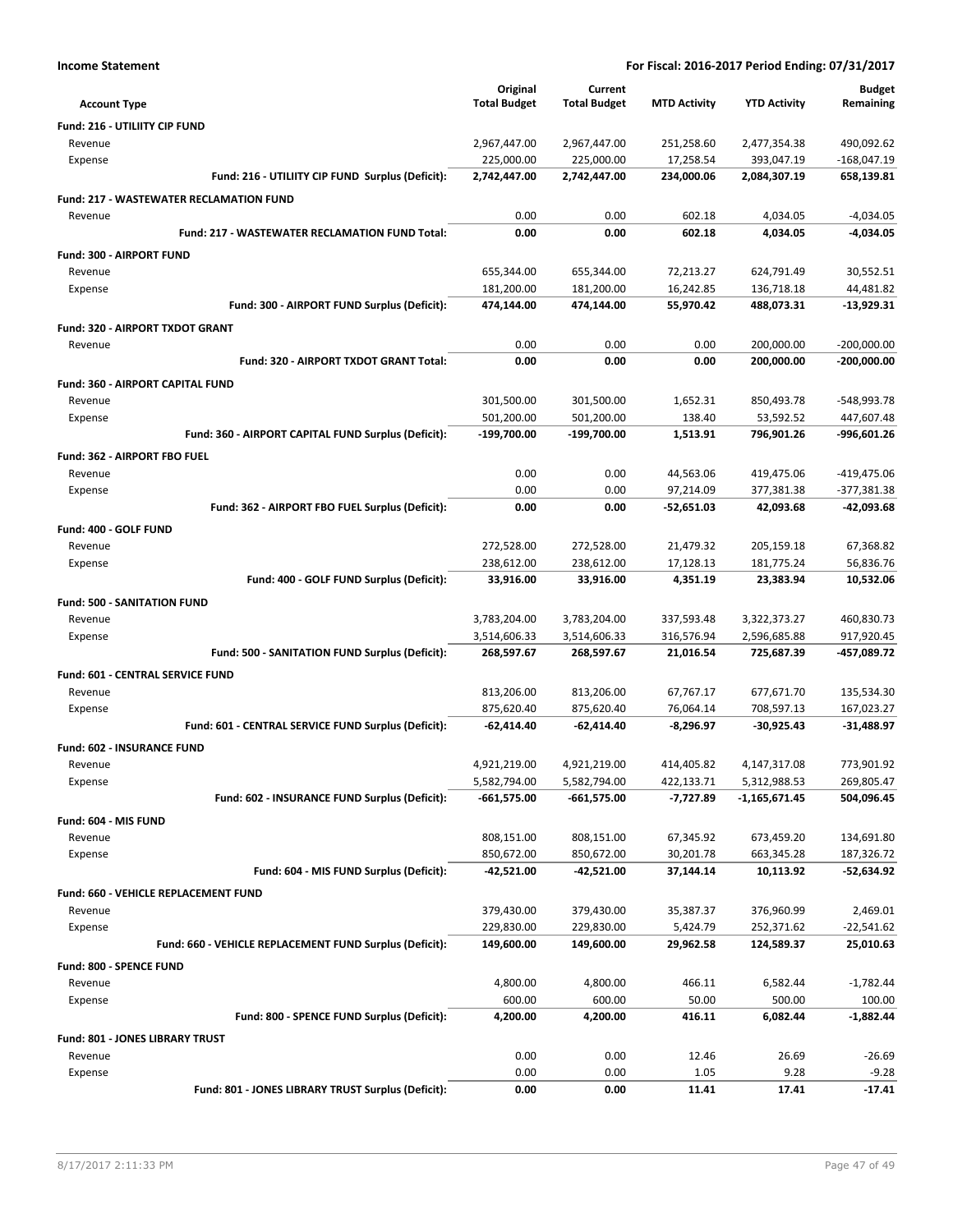| <b>Income Statement</b> | For Fiscal: 2016-2017 Period Ending: 07/31/2017 |
|-------------------------|-------------------------------------------------|
|                         |                                                 |

| <b>Account Type</b>                                                        | Original<br><b>Total Budget</b> | Current<br><b>Total Budget</b> | <b>MTD Activity</b> | <b>YTD Activity</b> | <b>Budget</b><br>Remaining |
|----------------------------------------------------------------------------|---------------------------------|--------------------------------|---------------------|---------------------|----------------------------|
| Fund: 809 - GREENVILLE IDC (L-3)                                           |                                 |                                |                     |                     |                            |
| Revenue                                                                    | 0.00                            | 0.00                           | 673,679.41          | 3,950,551.19        | $-3,950,551.19$            |
| Expense                                                                    | 0.00                            | 0.00                           | 673,679.41          | 3,950,551.19        | $-3,950,551.19$            |
| Fund: 809 - GREENVILLE IDC (L-3) Surplus (Deficit):                        | 0.00                            | 0.00                           | 0.00                | 0.00                | 0.00                       |
| <b>Fund: 810 - SEIZURE FUNDS - STATE RULES</b>                             |                                 |                                |                     |                     |                            |
| Revenue                                                                    | 806.00                          | 806.00                         | 6.708.53            | 9.822.07            | $-9.016.07$                |
| Expense                                                                    | 600.00                          | 600.00                         | 17.73               | 75,926.69           | $-75,326.69$               |
| Fund: 810 - SEIZURE FUNDS - STATE RULES Surplus (Deficit):                 | 206.00                          | 206.00                         | 6,690.80            | $-66, 104.62$       | 66,310.62                  |
| Fund: 811 - SEIZURE FUNDS - FED RULES                                      |                                 |                                |                     |                     |                            |
| Revenue                                                                    | 709.00                          | 709.00                         | 118.10              | 9,728.75            | $-9,019.75$                |
| Expense                                                                    | 300.00                          | 300.00                         | 10.02               | 3,307.95            | $-3,007.95$                |
| Fund: 811 - SEIZURE FUNDS - FED RULES Surplus (Deficit):                   | 409.00                          | 409.00                         | 108.08              | 6,420.80            | $-6,011.80$                |
| Fund: 820 - TIRZ FUND (Tax Increment Reinvestment Zone)                    |                                 |                                |                     |                     |                            |
| Revenue                                                                    | 595,648.00                      | 595,648.00                     | 1,132.03            | 420,086.79          | 175,561.21                 |
| Expense                                                                    | 7,100.00                        | 7,100.00                       | 82.59               | 261,191.61          | $-254,091.61$              |
| Fund: 820 - TIRZ FUND (Tax Increment Reinvestment Zone) Surplus (Deficit): | 588,548.00                      | 588,548.00                     | 1,049.44            | 158,895.18          | 429,652.82                 |
| <b>Fund: 910 - ELECTRIC OPERATING FUND</b>                                 |                                 |                                |                     |                     |                            |
| Revenue                                                                    | 59,415,205.00                   | 59,415,205.00                  | 6,502,669.94        | 40,615,629.13       | 18,799,575.87              |
| Expense                                                                    | 59,465,034.00                   | 59,453,439.00                  | 3,338,068.88        | 39,425,519.98       | 20,027,919.02              |
| Fund: 910 - ELECTRIC OPERATING FUND Surplus (Deficit):                     | -49,829.00                      | $-38,234.00$                   | 3,164,601.06        | 1,190,109.15        | $-1,228,343.15$            |
| <b>Fund: 911 - ELECTRIC DEBT REDUCTION</b>                                 |                                 |                                |                     |                     |                            |
| Revenue                                                                    | 850.00                          | 850.00                         | 2,238.49            | 3,493.01            | $-2,643.01$                |
| <b>Fund: 911 - ELECTRIC DEBT REDUCTION Total:</b>                          | 850.00                          | 850.00                         | 2,238.49            | 3,493.01            | $-2,643.01$                |
| <b>Fund: 912 - ELECTRIC DEBT SERVICE</b>                                   |                                 |                                |                     |                     |                            |
| Revenue                                                                    | 3,840,000.00                    | 3,840,000.00                   | 320,000.00          | 3,200,000.00        | 640,000.00                 |
| Expense                                                                    | 3,817,880.00                    | 3,817,880.00                   | 0.00                | 2,155,269.52        | 1,662,610.48               |
| Fund: 912 - ELECTRIC DEBT SERVICE Surplus (Deficit):                       | 22,120.00                       | 22,120.00                      | 320,000.00          | 1,044,730.48        | $-1,022,610.48$            |
| <b>Fund: 913 - ELECTRIC CONSTRUCTION FUND</b>                              |                                 |                                |                     |                     |                            |
| Revenue                                                                    | 125.00                          | 125.00                         | 74.70               | 116.54              | 8.46                       |
| Fund: 913 - ELECTRIC CONSTRUCTION FUND Total:                              | 125.00                          | 125.00                         | 74.70               | 116.54              | 8.46                       |
| Fund: 950 - CABLE / INTERNET                                               |                                 |                                |                     |                     |                            |
| Revenue                                                                    | 6,953,953.00                    | 6,953,953.00                   | 499,426.89          | 5,334,113.53        | 1,619,839.47               |
| Expense                                                                    | 7,649,610.00                    | 7,661,205.00                   | 598,568.16          | 4,899,011.36        | 2,762,193.64               |
| Fund: 950 - CABLE / INTERNET Surplus (Deficit):                            | $-695,657.00$                   | -707,252.00                    | $-99,141.27$        | 435,102.17          | $-1,142,354.17$            |
| <b>Total Surplus (Deficit):</b>                                            | $-255,353.39$                   | -1,659,977.40                  | 2,510,265.55        | $-2,142,839.09$     | 482,861.69                 |